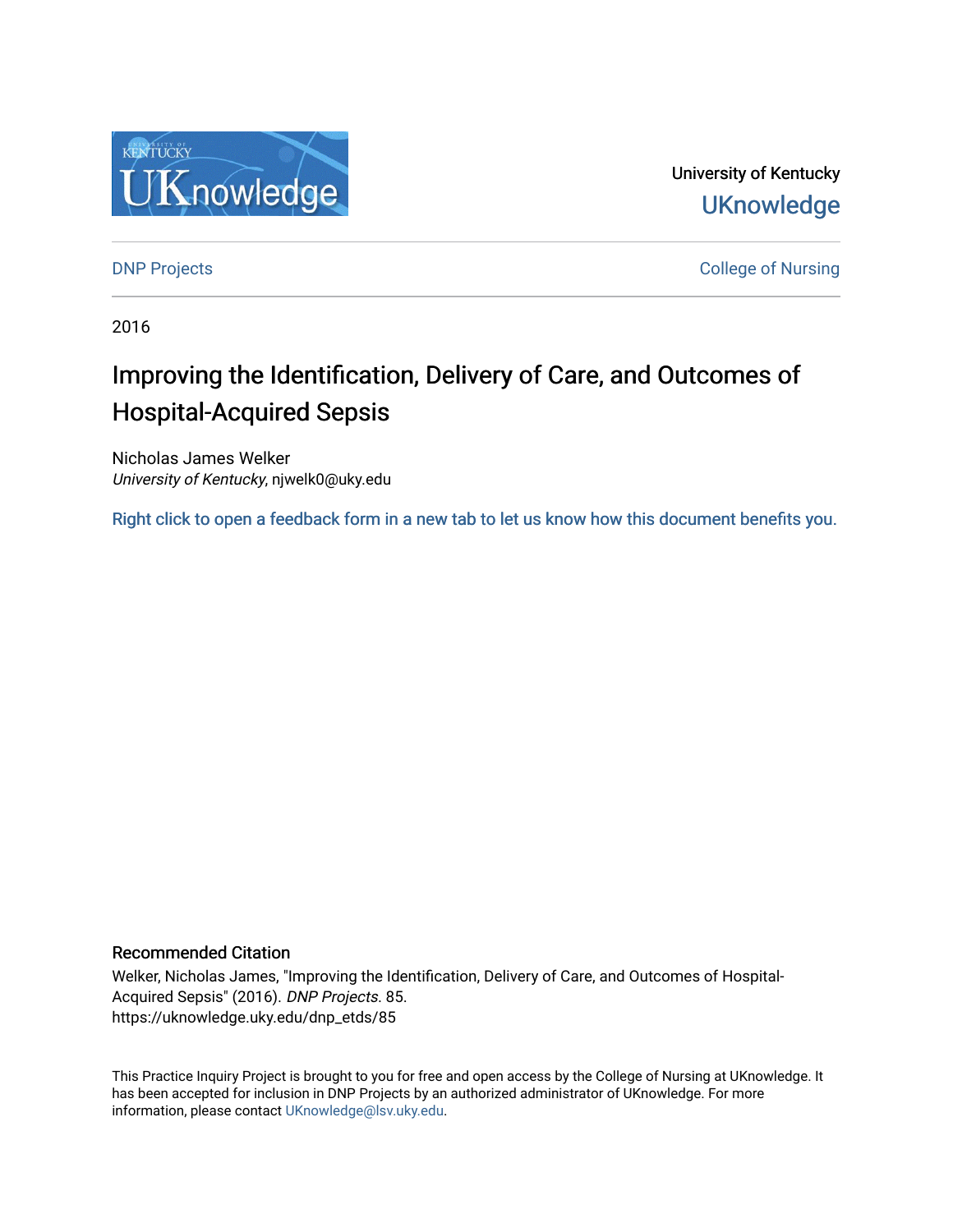#### Final DNP Project Report

# Improving the Identification, Delivery of Care, and Outcomes of Hospital-Acquired

Sepsis

Nicholas J. Welker, MSN, ACNP-BC

University of Kentucky College of Nursing Spring 2016

Committee Chair: Nora Warshawsky, PhD, RN, CNE Clinical Mentor: Terry Altpeter, PhD, EJD, RN, MSHA, CPHG Committee Member: Melanie Hardin-Pierce, DNP, RN, ACNP-BC, APRN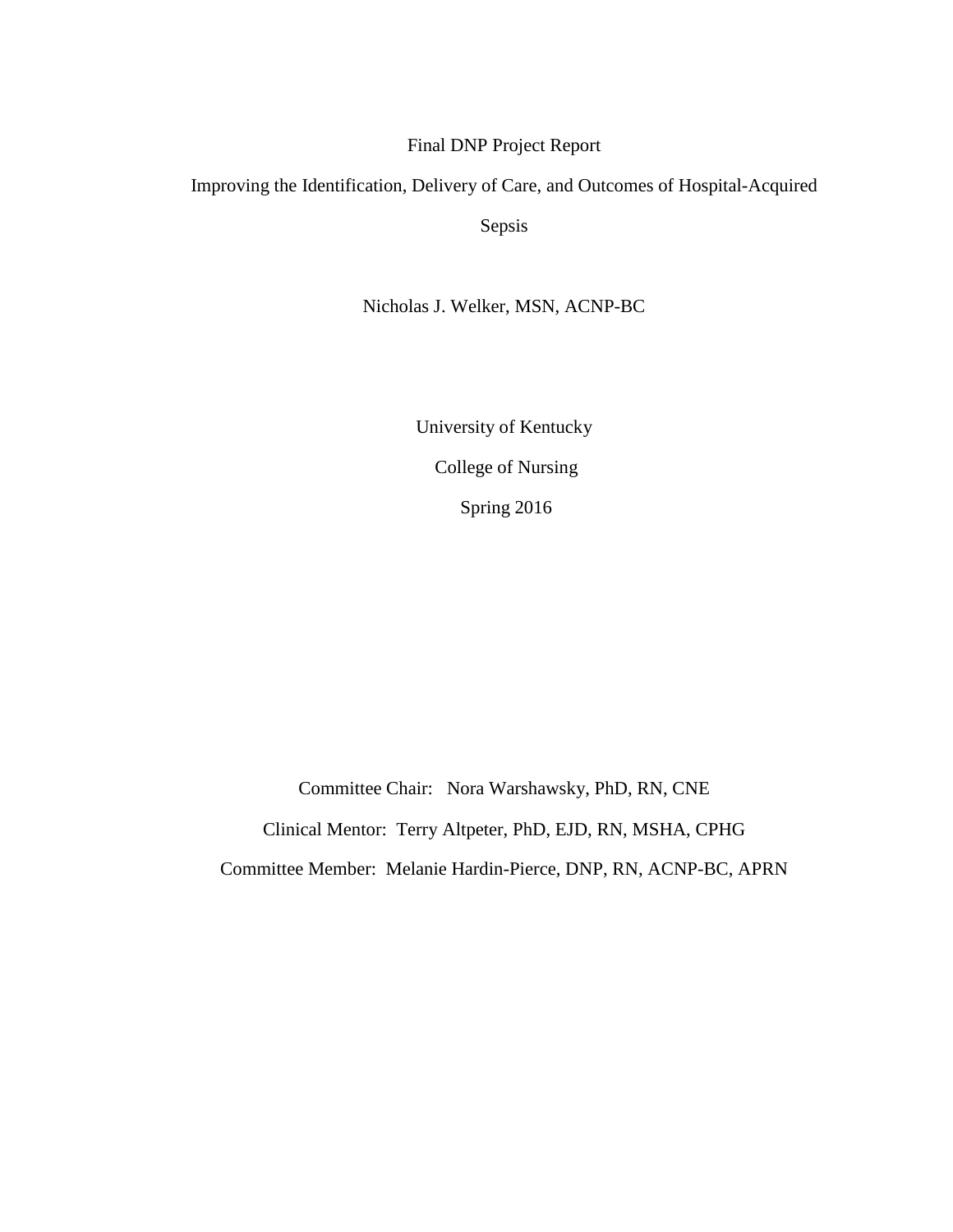### Table of Contents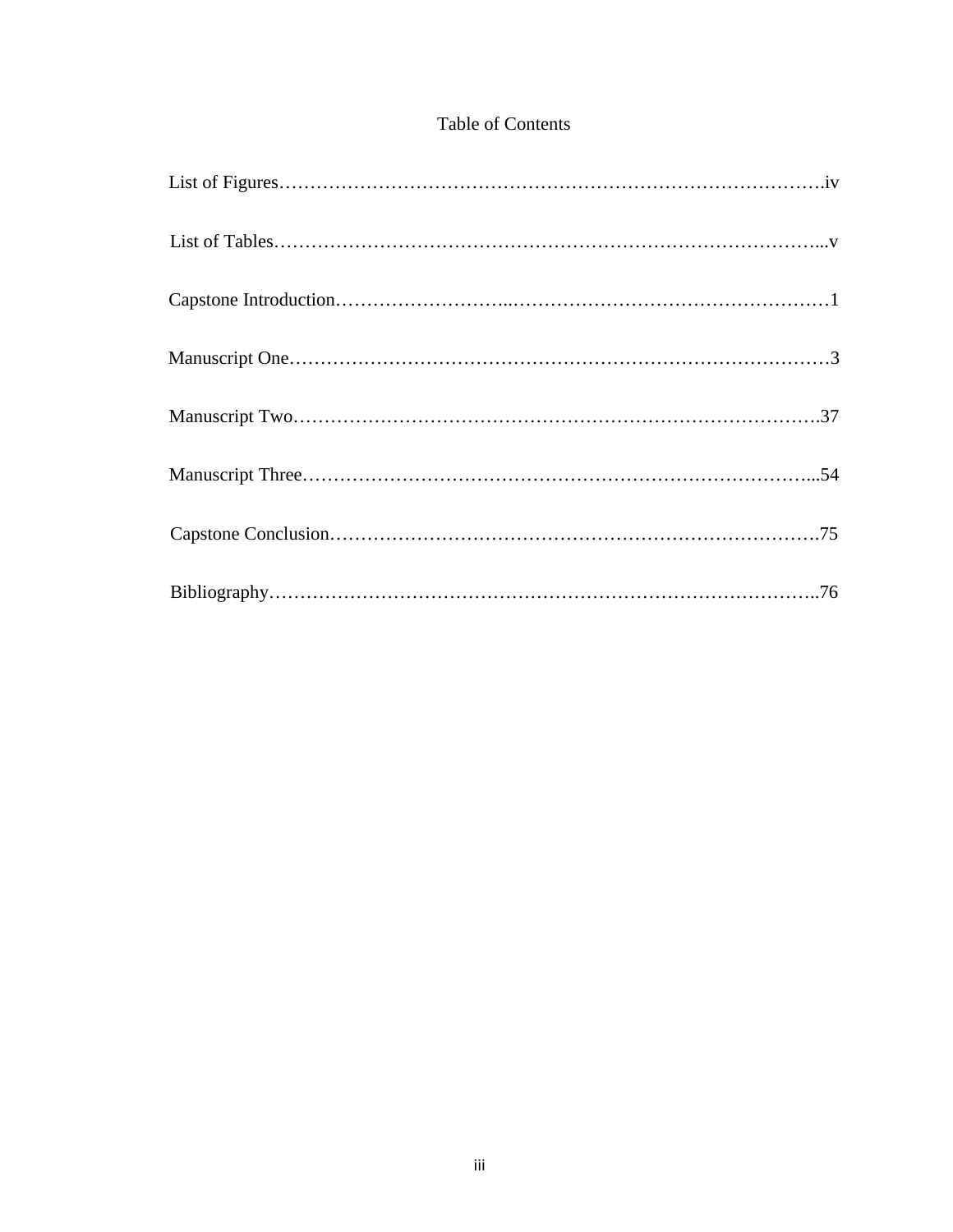## List of Figures:

| Figure 1 - Venn Diagram of Relationship Between Infection, Sepsis Syndromes, and      |
|---------------------------------------------------------------------------------------|
|                                                                                       |
|                                                                                       |
|                                                                                       |
| Figure 4 - Monthly Number of Cases (n=26) and Location at Point of Sepsis             |
|                                                                                       |
| Figure 5 - Effectiveness of Bedside Screening at Identifying Hospital Acquired Sepsis |
|                                                                                       |
|                                                                                       |
| Figure 6 - Laboratory Compliance with Early Goal Directed Therapy (n=26)18            |
|                                                                                       |
|                                                                                       |
|                                                                                       |
|                                                                                       |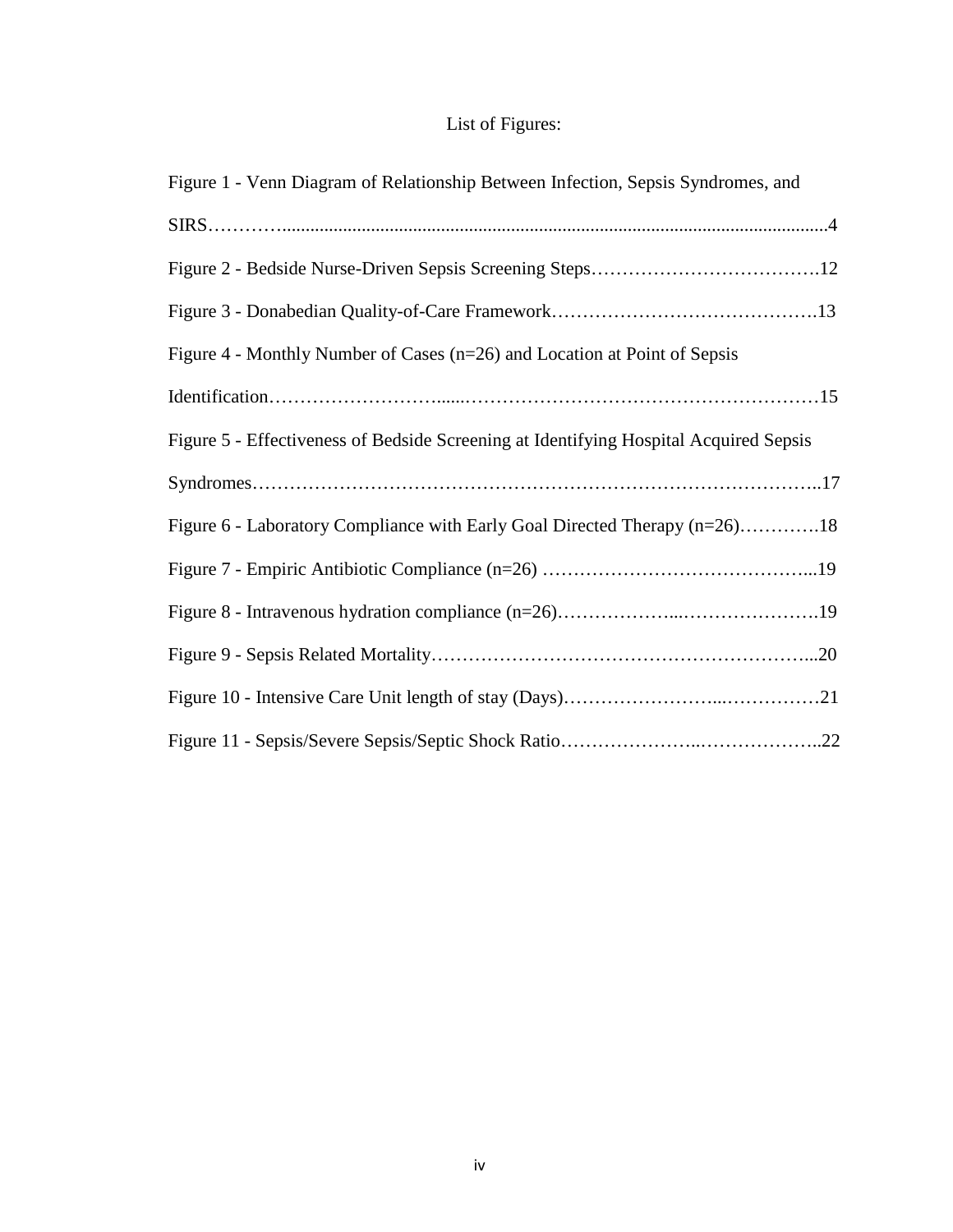## List of Tables: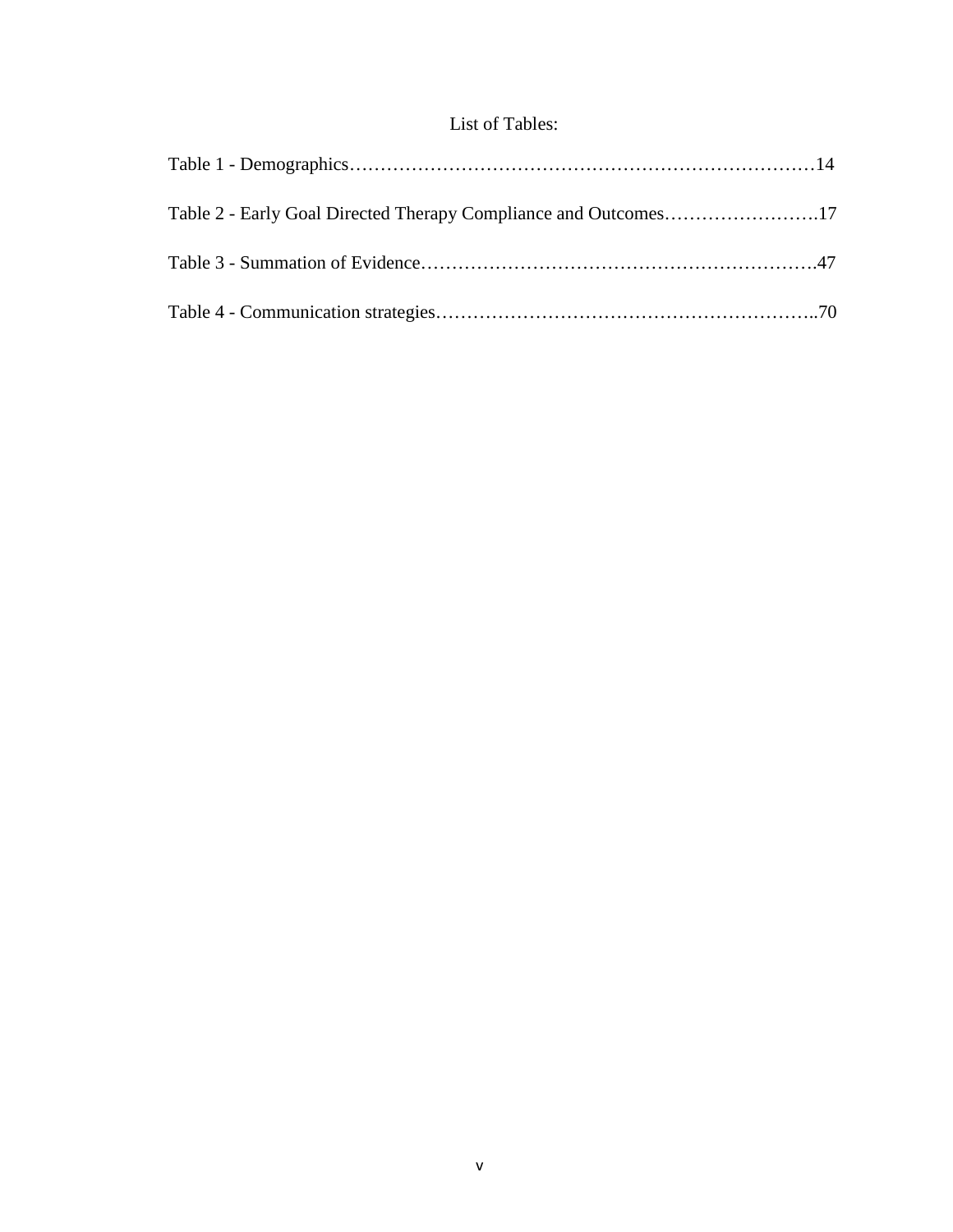Capstone Introduction:

This document represents the culmination of my journey towards obtaining a Doctorate of Nursing Practice. Here are three papers which I feel represent the enrichment that the doctoral process has provided; an quality improvement program evaluation, a literature review on an alternate vehicle for delivering therapy, and a paper addressing issues with end of life care in the critical care setting.

Manuscript one is a retrospective evaluation of a bedside nurse-driven sepsis screening that was implemented at my place of employment. This study evaluated the impact that the bedside screening process had on identifying the early development of sepsis, the initiation of sepsis treatment therapy, and if there was an impact on disease severity, mortality, and utilization of critical care facilities.

Manuscript two is a review of the literature to address what I feel is a potential solution to an identified clinical issue that stemmed from manuscript one; that of a deficiency in the provision of sepsis treatment therapy. In this manuscript I review if there is evidence in the literature that this specialized care could be better administered by a rapid response team, as these teams have the training and skillset to provide critical care in any clinical setting.

Manuscript three is a paper that focuses on the issue of end of life care administered by nurse practitioners in a critical care setting. This paper delves into the issues of what constitutes informed decision making on the part of the patient and their potential surrogates, ethical dilemmas, evidence based recommendations for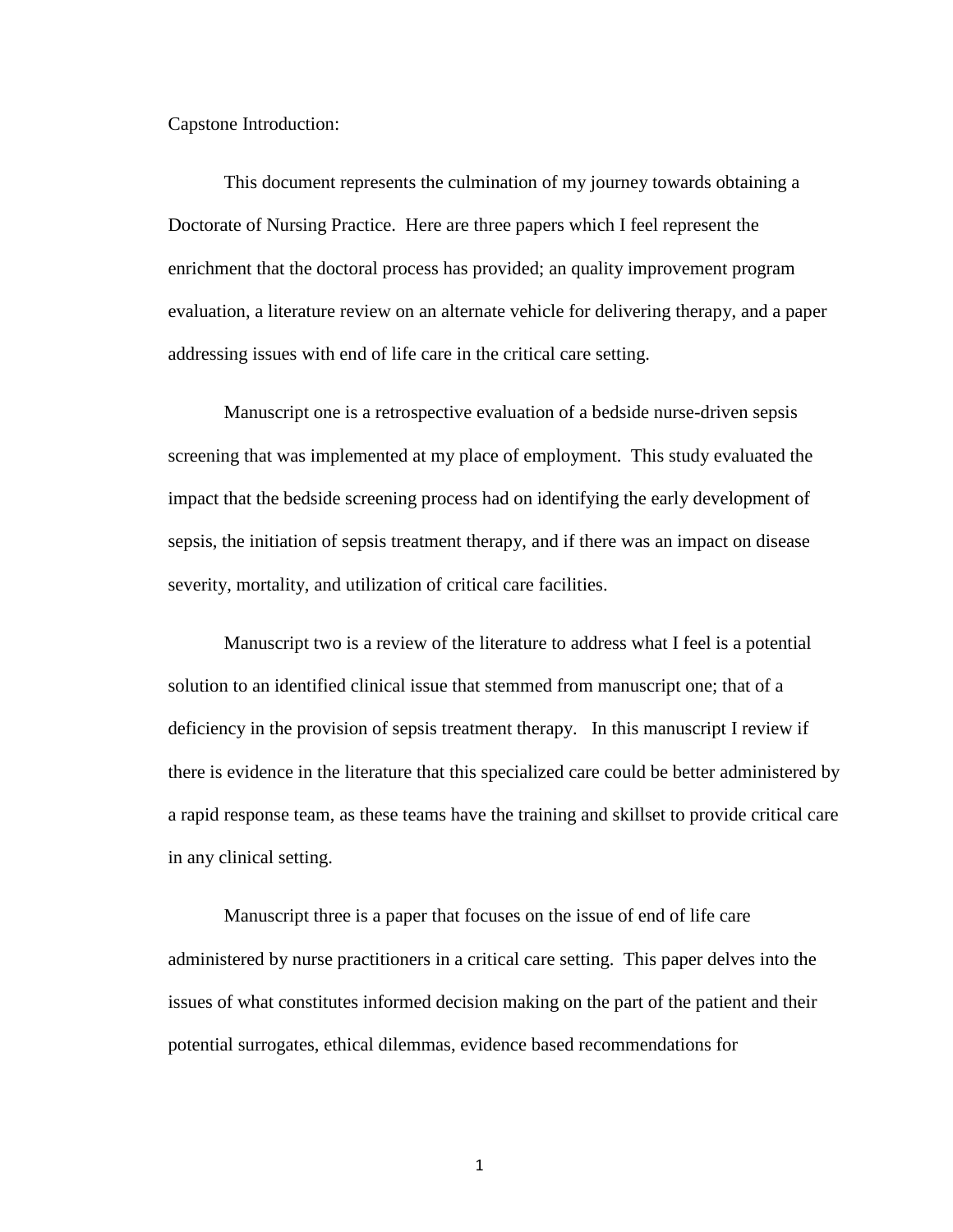communication strategies, medication strategies, and the impact that the dying process can have on staff, patients, and their families.

These three manuscripts highlight what this doctoral journey has provided me; an ability to assess the evidence and synthesize from it solutions to issues on a systems level, to evaluate the impact of those solutions, and the ability to speak competently about issues facing the profession. I have gained a viewpoint that is elevated from the level of the individual to the level of systems and organizational. This elevated viewpoint is only made possible by the principles and advanced education that formulate the Doctorate of Nursing Practice degree. Sir Isaac Newton said "if I have seen further it is by standing on the shoulders of giants"; I would say that I see farther now, due to the giants that have come in the profession before me and what I have learned from them. It is my heartfelt hope that one day, I may be able to raise the awareness of others of our profession.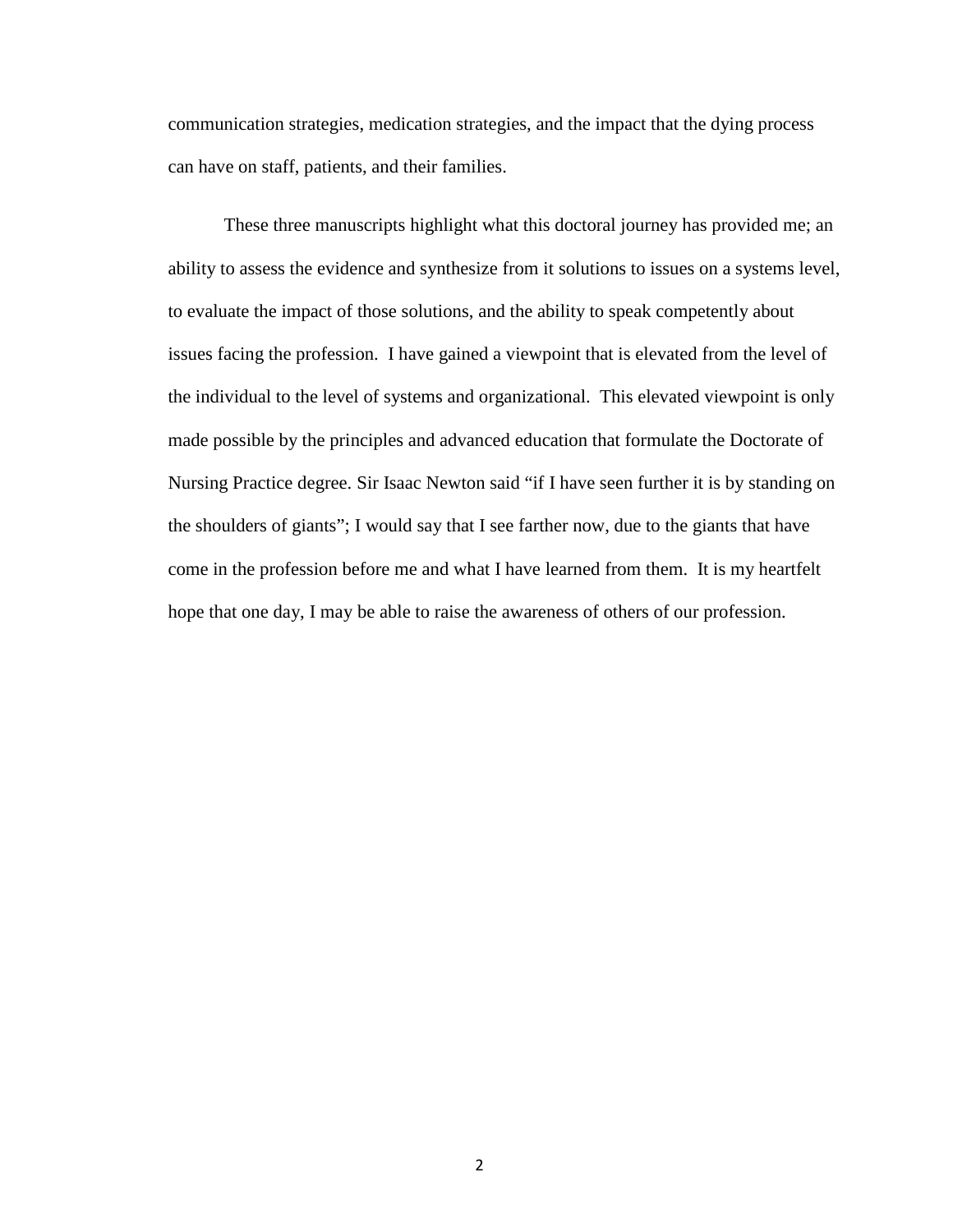### Manuscript One

A Retrospective Quality Improvement Evaluation of the Utilization and Impact of a Nurse-Driven Bedside Sepsis Screening Tool at Baptist Health Lexington from February 2015 through July 2015.

Nicholas J. Welker, MSN, ACNP-BC

University of Kentucky College of Nursing Spring 2016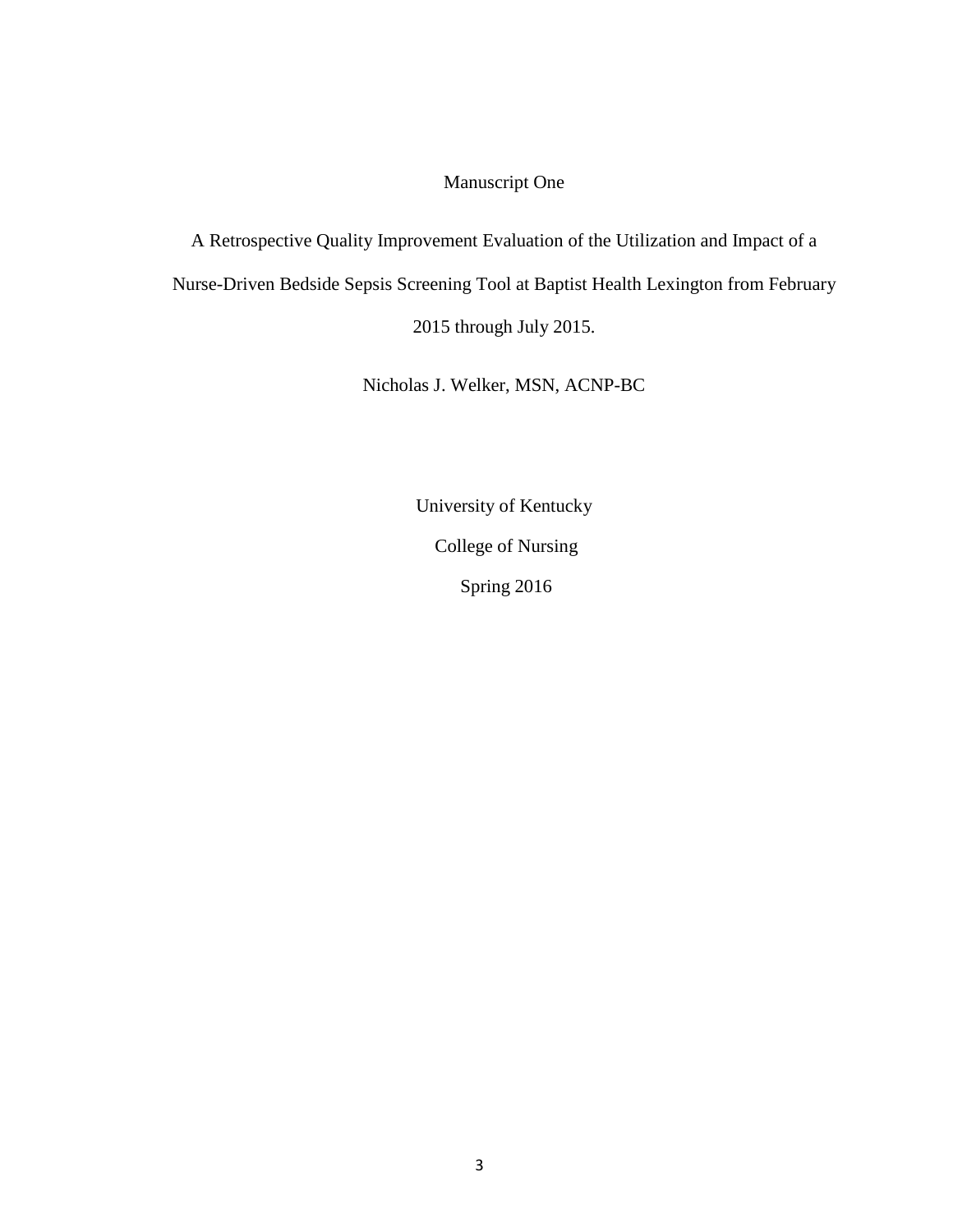Introduction:

Traditionally, sepsis has been defined as a systematic inflammatory response syndrome (SIRS) to an infection, either localized or systemic in nature (Bone, 1992). The concept of sepsis has been imagined as existing on a continuum -- from sepsis, to severe sepsis, to septic shock -- with a steady progression to greater and greater severity of illness. Severe sepsis is when sepsis is associated organ dysfunction; septic shock is when there is organ dysfunction in the presence of hypotension that is refractory to volume resuscitation. For the purposes of this paper when referring to all forms of sepsis we will use the term "sepsis syndromes".

Figure 1 **-** Venn Diagram of Relationship Between Infection, Sepsis Syndromes, and SIRS



Copied from Angus, et al., 2001

The initial stages of sepsis can be insidious and difficult to differentiate from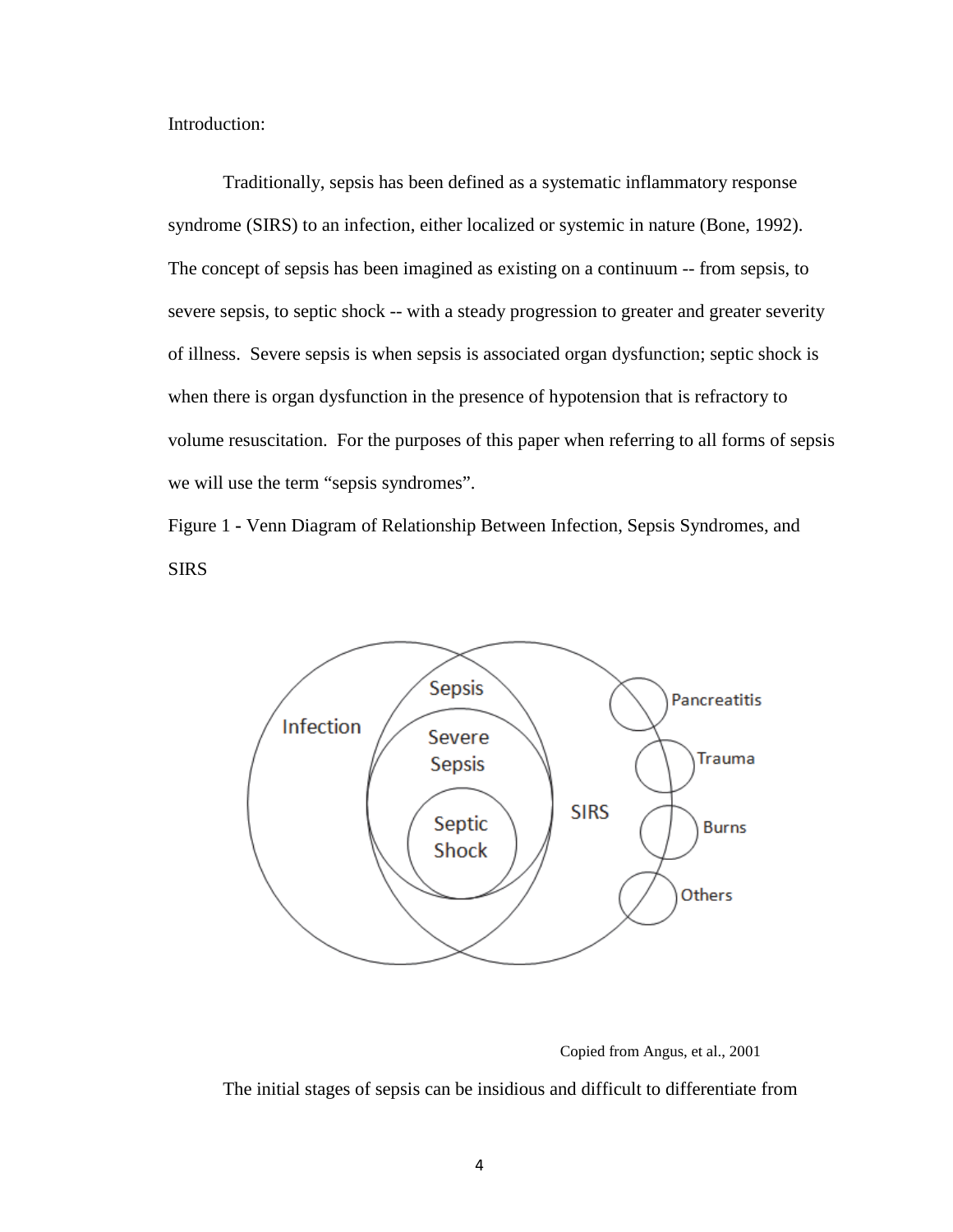other disease processes that also invoke an inflammatory response (Sebat, 2007; Robson, Beavis, & Spittle, 2007). The inability to detect early sepsis is especially concerning when you consider that Sebat, et al (2005) found that 24 percent of sepsis syndrome cases initially developed on the medical-surgical floors where there is less access to critical care services in the event of a rapid decline in clinical condition.

In 2012, there were over a million in-hospital cases of which sepsis syndromes were the primary diagnosis (Celeste, 2013), with an annual increase of 6 percent in hospital cases of sepsis syndromes since 2001 (Elixhauser, 2011). A diagnosis of a sepsis syndrome is the most expensive condition treated in the United States for all payers at an aggregate cost of almost \$20.3 billion annually (Celeste, 2013). Mortality can also be highly variable, with higher mortality rates being associated with higher severity of illness (Guidet, 2005), though the national average is 16 percent (Dellinger, 2013). This mortality rate is approximately eight times higher than the average mortality rates of in-patient hospital stays for other diagnoses (Elixhauser, 2011). Resource utilization and length-of-say (LOS) all increase in a "step wise" manner with severity of illness, with LOS almost doubling as patients moved from the  $1<sup>st</sup>$  quartile of illness severity to the  $4<sup>th</sup>$  (Adrie, 2005). Drieher and associates (2012) found there to be demographical differences that were directly independently linked with all-sepsis mortality; male gender, African-American ethnicity, and advancing age.

The Center for Medicare and Medicaid Services (CMS) identified sepsis syndromes as a major area for quality improvement in inpatient hospital care. CMS notified hospitals participating in the inpatient quality reporting program that data collection of the utilization of sepsis management bundles based off of the Surviving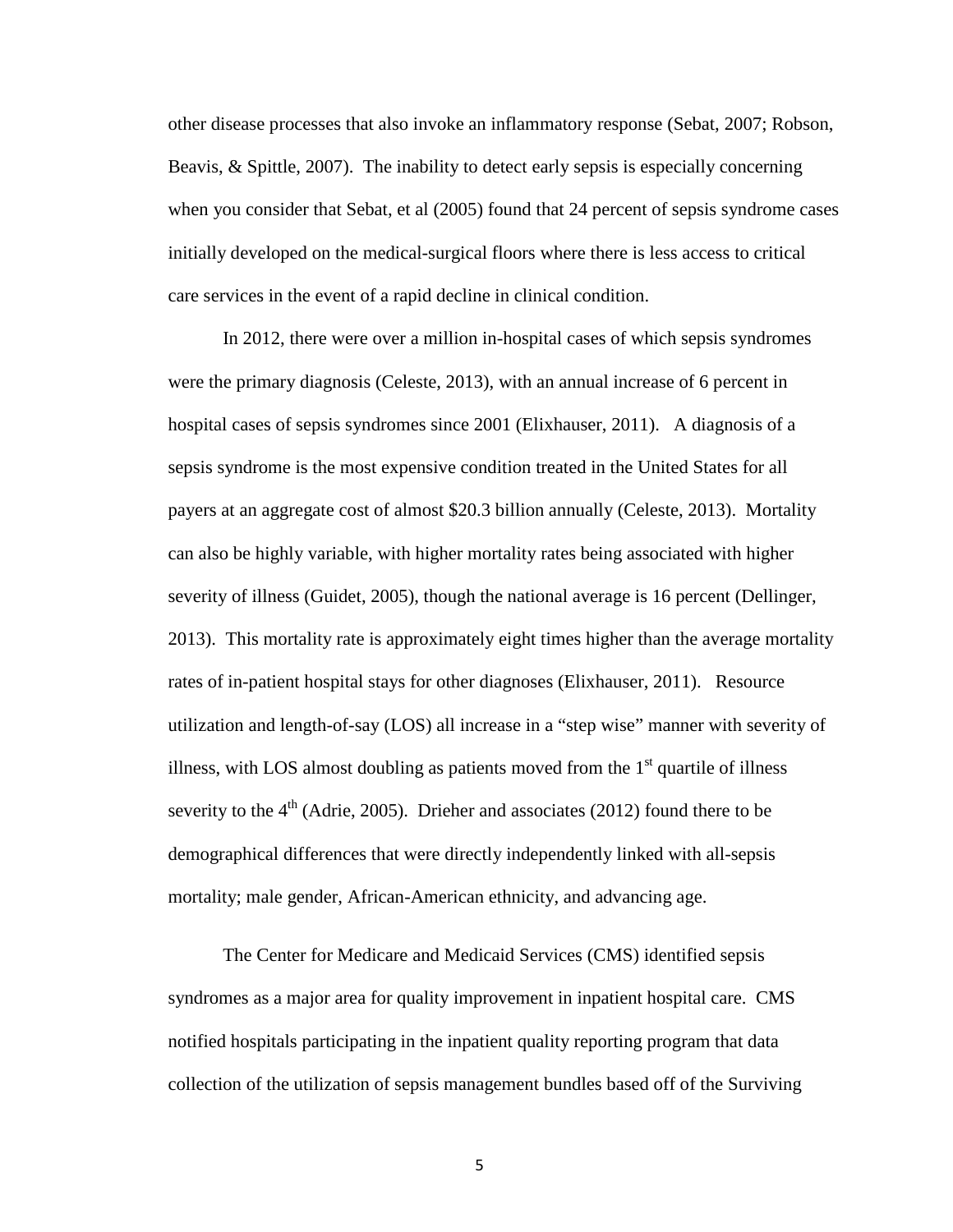Sepsis Campaign's 2012 guidelines (Dellinger, et al., 2013) would begin October  $1<sup>st</sup>$  of 2015 (National Quality Forum, 2012). The quality improvement data reported for 2015 will be used for future payment determinations in 2017.

The treatment of sepsis syndromes has been codified into a bundle of evidencesupported guidelines by the Surviving Sepsis Campaign known as early goal directed therapy (EGDT) (Dellinger, 2013). EGDT has been shown to decrease mortality, cost of care, length of stay , and disease progression (Castellanos-Ortega, 2010; Zubrow, 2008; Shorr, 2007). EGDT is composed of several key interventions: prompt phlebotomy for blood cultures and perfusion markers, administration of intravenous antibiotics, and rapid fluid resuscitation (Dellinger, 2013). Completion of these interventions within the initial six hours of diagnosis provides the most dramatically significant improvements in outcomes; however even then mortality remains approximately 40 percent or greater (Guidet, 2005; Castellanos-Ortega, 2010) for septic shock. Guidet (2005) found unalterable characteristics such as age and comorbidities at roughly the same level in both severe sepsis and septic shock, leading the authors to propose that it is the alterable characteristics that are crucial in preventing disease progression, these being "prompt diagnosis and appropriate treatment." Despite knowledge of the importance of EGDT, implementation and compliance continues to be an issue for organizations, most often through an inability to coordinate the complex multidisciplinary care.

#### Local Problem:

Baptist Health Lexington identified they had a sepsis-related mortality rate consistent with the mortality rate found in other studies where there was no established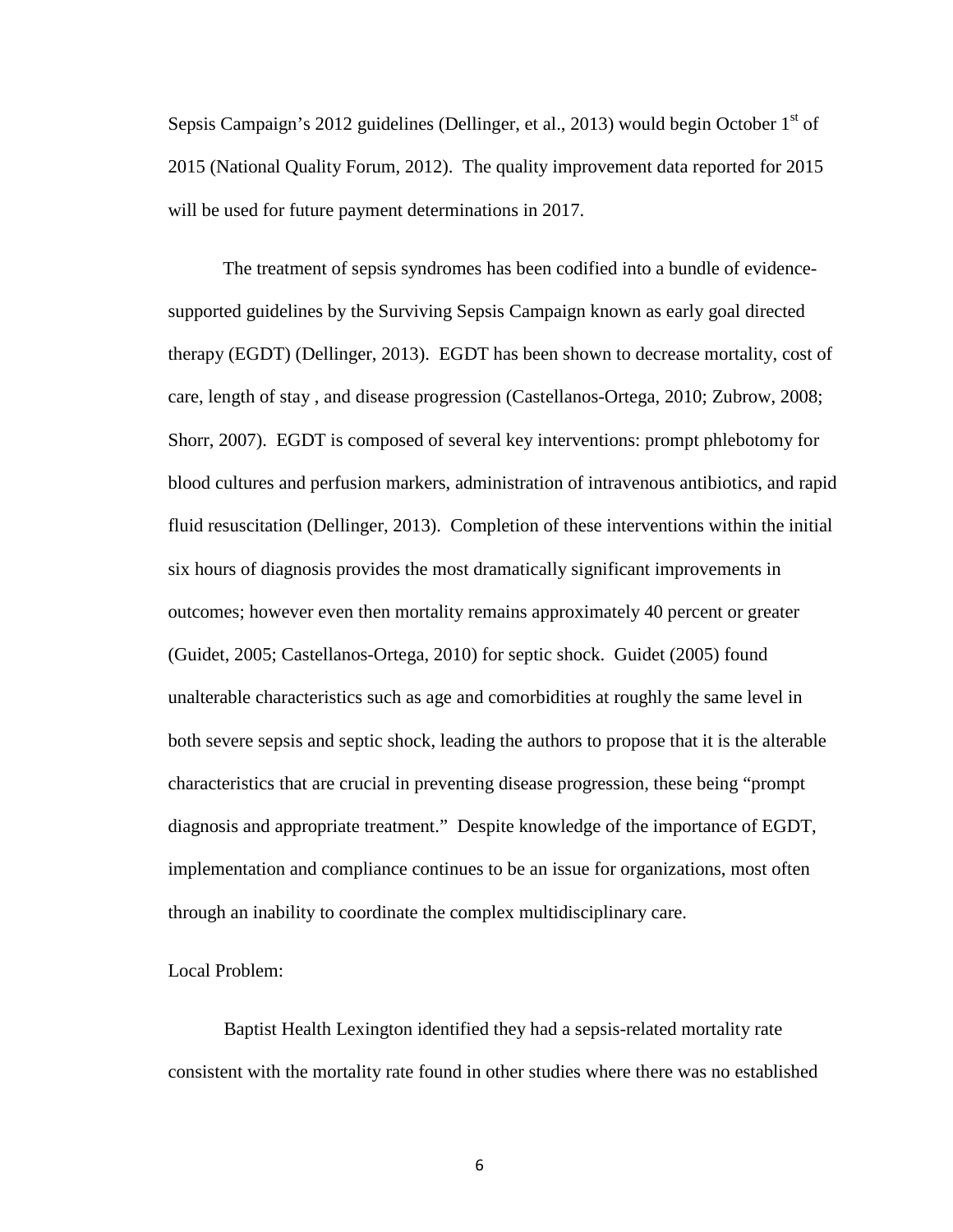use of a sepsis care bundle (Castellanos-Ortega, 2010; Elixhauser, 2011; Nguyen, 2007). The Administration of BHL recognized that this was an actionable area of interest with a high level of impact on the institution and so began the process of instituting several initiatives with the goal of reducing inpatient sepsis syndrome mortality.

#### Setting:

Baptist Health Lexington (BHL) is a 383-bed, tertiary level hospital located in Lexington, Kentucky. The hospital has numerous specialty services for patients with advanced disease processes or high complexity due to multiple comorbidities. It has thrice been awarded Magnet status by the American Nurses Credentialing Center, is a Joint Commission-designated Primary Stroke Center, and was ranked as the #1 hospital in the Bluegrass region by *U.S. News & World Report* in 2014 and 2015.

BHL provides multiple medical and surgical services, leading to a wide variety of admitting diagnoses. In addition to the specialty services (i.e., cardiology, neurology, nephrology, etc) the hospital also has an in-house Hospitalist service for floor patients and mandatory Intensivist service involvement with all ICU patients. Baptist Health Lexington is one of seven hospitals that comprise the Baptist Health system and is often a destination for patients requiring a higher level of care either due to illness severity or availability of services than can be provided at other facilities.

Sepsis screening was rolled out incrementally across the organization: the Emergency Department (ED) in June, followed by the five intensive care units (ICUs) and eight medical-surgical floor areas in December. The screening in the Emergency Department was performed once upon initial patient presentation; the screenings in the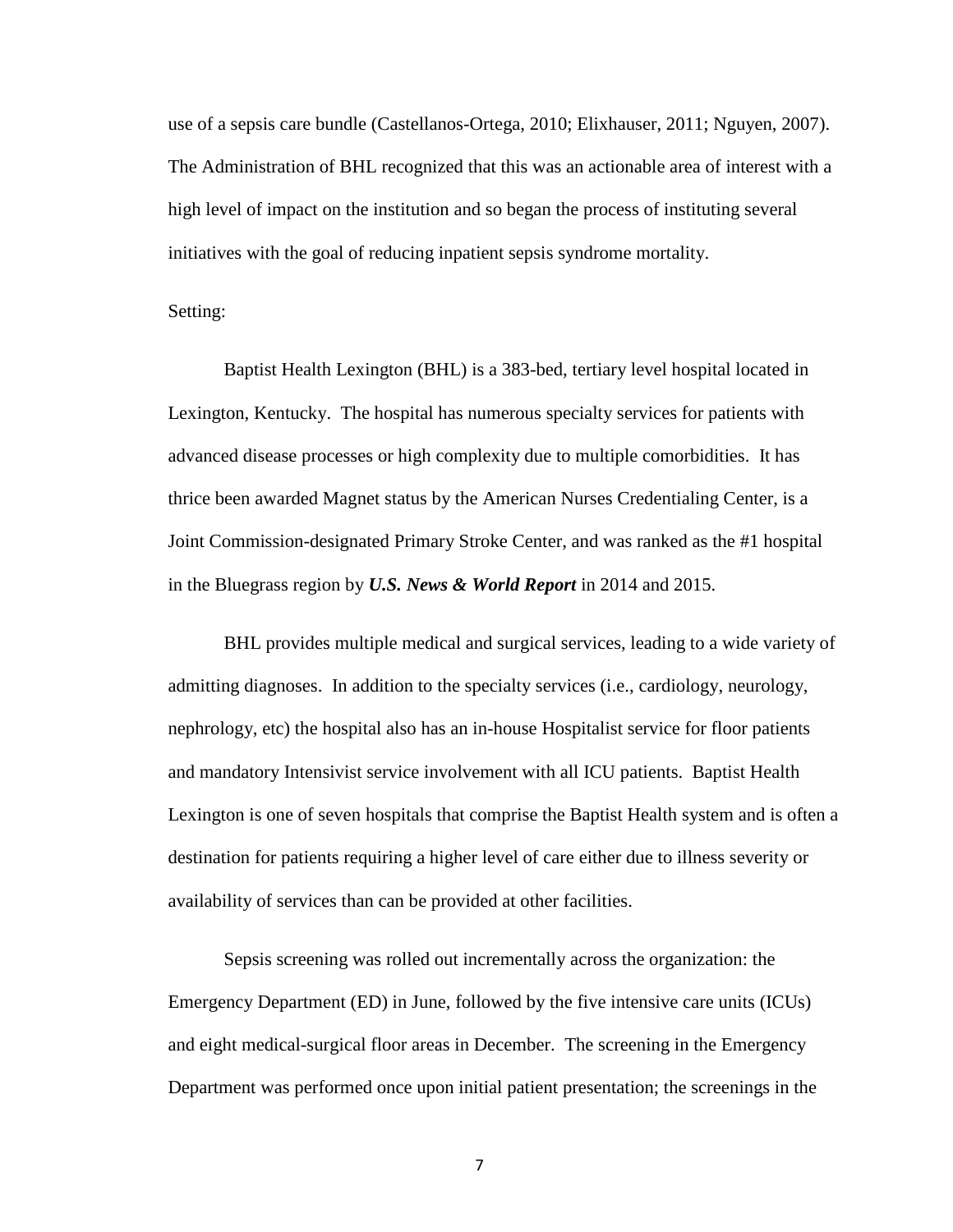ICUs and floors were performed at the beginning of every nursing shift on all patients who did not previously have a positive sepsis screen or a known diagnosis of sepsis. Once a patient screened positive for sepsis, the nurse would document "no more screening needed". The Baptist Health Corporation established organization-wide goals focused on reducing sepsis mortality by 25 percent. For BHL, this meant reducing sepsisrelated mortality from a baseline of 16.4 percent (based off of 2013 data) to 12.3 percent by fostering earlier detection and intervention of sepsis syndromes and increased compliance with EGDT.

The Sepsis Interventions:

Several initiatives were undertaken to reduce mortality; an evidence-based sepsis screening tool was developed and implemented on all patients who presented to the ED, a sepsis order bundle was developed based on the 2012 Surviving Sepsis Campaign guidelines, and a sepsis screening tool similar to that utilized by the ED was implemented in the ICUs and on the medical floors.

The sepsis screening initiative in the ED was launched in June 2014. During triage, nursing staff assessed patients for evidence of a known or suspected infection. If infection was known or suspected, then the nurse would look for evidence of a systemic inflammatory response. If the patient met two or more criteria, then that patient met the technical definition for a sepsis syndrome and the nurse was required to inform the ED physician, who would then either refute or confirm the diagnosis and begin therapy. If there was evidence of hypotension, then the patient met the criteria for severe sepsis, and the nurse was again required to inform the ED physician.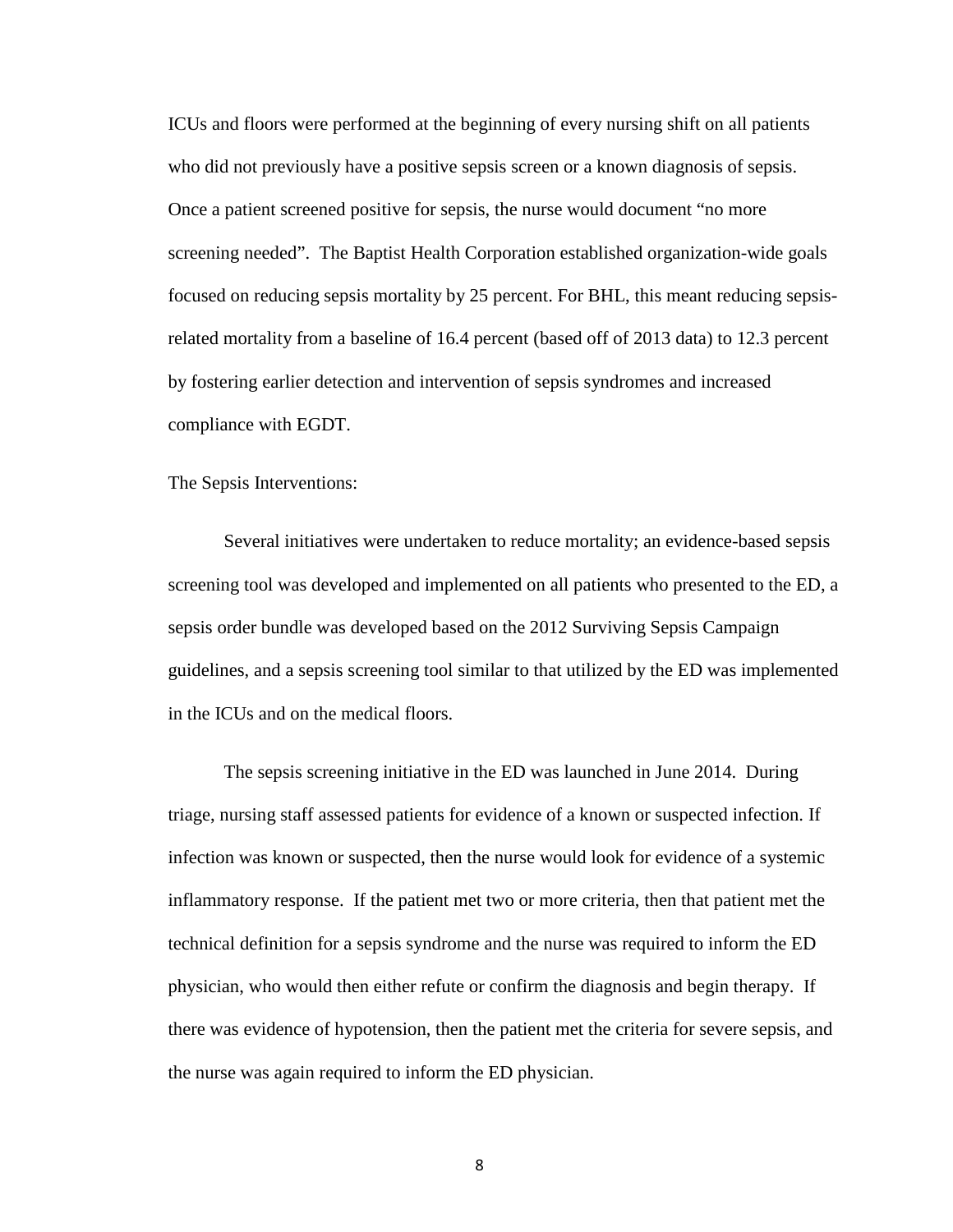In keeping with the Surviving Sepsis recommendations on treating sepsis (Dellinger, et al., 2012), a sepsis order set was developed that "bundled" together all the different treatment modalities required for treating sepsis: diagnostic, pharmaceutical, nursing care, and laboratory orders. This order set was available for provider use in August of 2014. A computerized sepsis order set (SOS) was also implemented at the same time. The last initiative to be phased in was a screening tool for the ICUs and medical-surgical floors; this tool was based on the ED screening tool. This screening tool was initiated in December 2014. Each shift had to complete the screening tool on all patients who did not have a prior positive screening for sepsis or a known sepsis diagnosis. The purpose of this study was to evaluate the effectiveness of this nursedriven bedside sepsis screening tool and to determine what impact it had on the patient outcomes of mortality and ICU utilization. As screenings were not performed on sepsis syndromes that were present upon admission, we analyzed patients with sepsis syndromes that developed after their first 24 hours of admission. The bedside sepsis screening process is shown in Figure 2.

#### Design Model:

For the purposes of this study we shall be utilizing the Donabedian quality-of-care framework (Donabedian, 1988). We shall analyze how the Structures component of staff knowledge and utilization of the bedside sepsis screening tool impacts the Process component of compliance with early goal directed therapy on the Outcomes of sepsis severity, mortality, and intensive care utilization. Donabedian (1988) defines Structure as "the attributes of the setting in which care occurs". These attributes include the material resources available for the provision of care, the individual human attributes of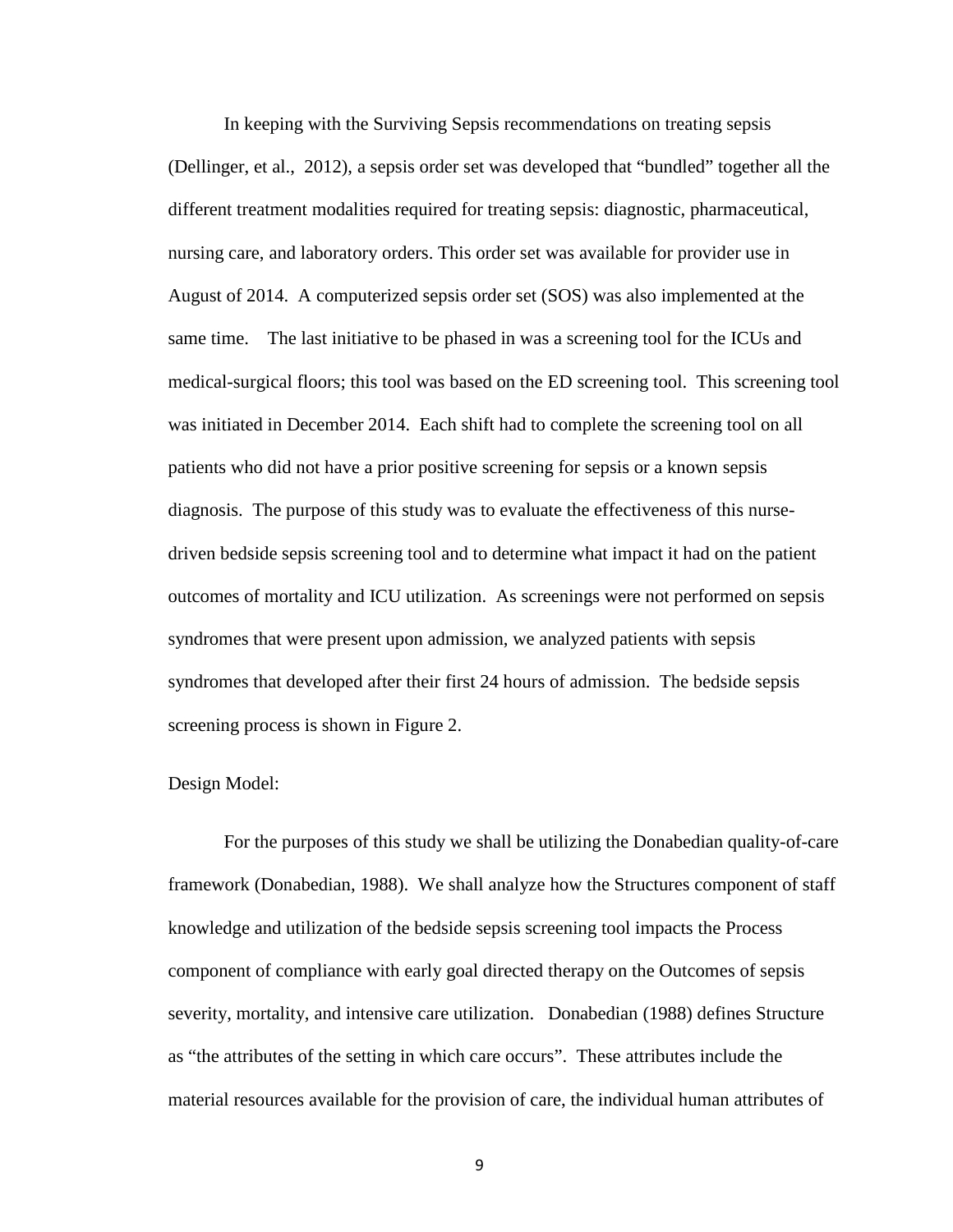those providing care, and the attributes of the organizational structure that frames the provision of care. Donabedian defines Process as "what is actually done in giving and receiving care"; processes such as determining a diagnosis through a screening tool or the provision of therapy fall under this designation. See Figure 3 for a visual representation of the model.

#### Study Questions:

- 1. What is the percentage of patients with sepsis syndromes identified through the bedside screening process?
- 2. What is the percentage of compliance with early goal directed therapy (EGDT)?
- 3. What impact did the bedside sepsis screening tool had on the outcomes of mortality, intensive care utilization and length of stay, and sepsis progression as measured by sepsis-to-advanced-sepsis ratios?

Ethical Issues:

This study was reviewed and approved by the Baptist Health Lexington Institutional Review Board.

#### Method of Evaluation:

Baseline data was obtained on patients who had been admitted from July 1, 2014 to December 31, 2014 and were discharged with a diagnosis of a sepsis syndrome that developed after the first 24 hours period of hospital admission. This dataset was compiled based off of patient claims data obtained for the purpose of hospital billing.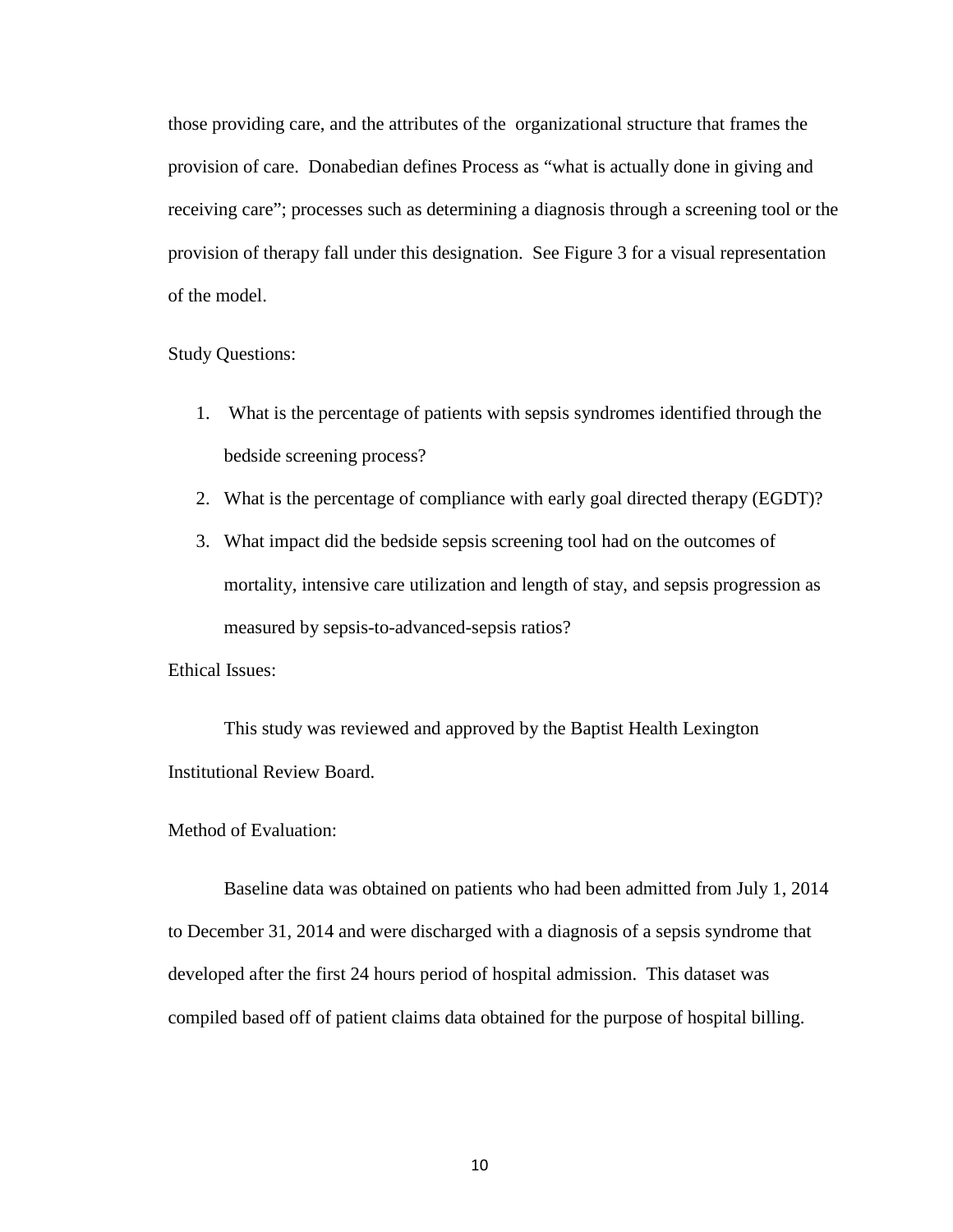Investigational data was collected on patients who were admitted from February 1, 2015 to July 31 of 2015 and had a discharge diagnosis of a sepsis syndrome that was not present within the first 24 hours after admission. Though the sepsis screening tool had been initiated in January, the decision was made to begin data collection in February to avoid bias due to unfamiliarity with the screening tool. The decision was made to exclude patients who had a "do not resuscitate" (DNR) order as there may have been other limitations on care options that would not be noted in the records. A total of 26 cases that met study criteria were identified. Patient demographical data including age, race, gender, were collected. Outcome data included initial sepsis severity, maximum sepsis severity, length of stay in an intensive care unit, and mortality.

All cases that were determined to have developed a sepsis syndrome within the study period had an electronic chart review which identified if the patients were appropriately screened for sepsis, the date and time of sepsis identification, by whom the sepsis syndrome was identified, were requisite laboratory tests performed within the prescribed timeframe, were antibiotics initiated within the prescribed timeframe, was the desired amount of intravenous fluids given within the prescribed timeframe, and were there signs of sepsis in the 24 hours prior to identification.

#### Analysis:

Descriptive statistics were collected on the 26 cases that met study criteria. The sample size lacked sufficient power to detect significant differences.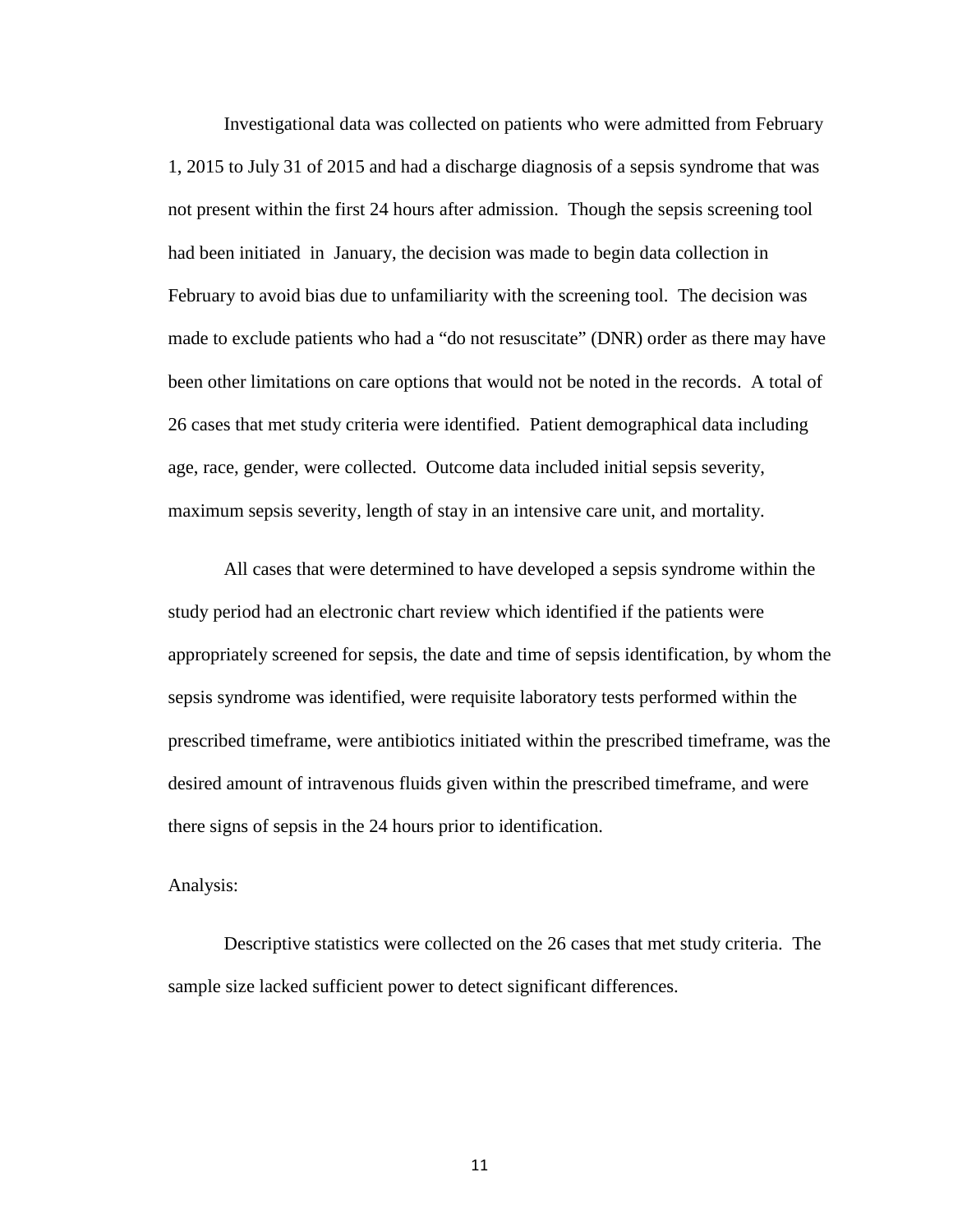Figure 2 - Bedside Nurse-Driven Sepsis Screening Steps

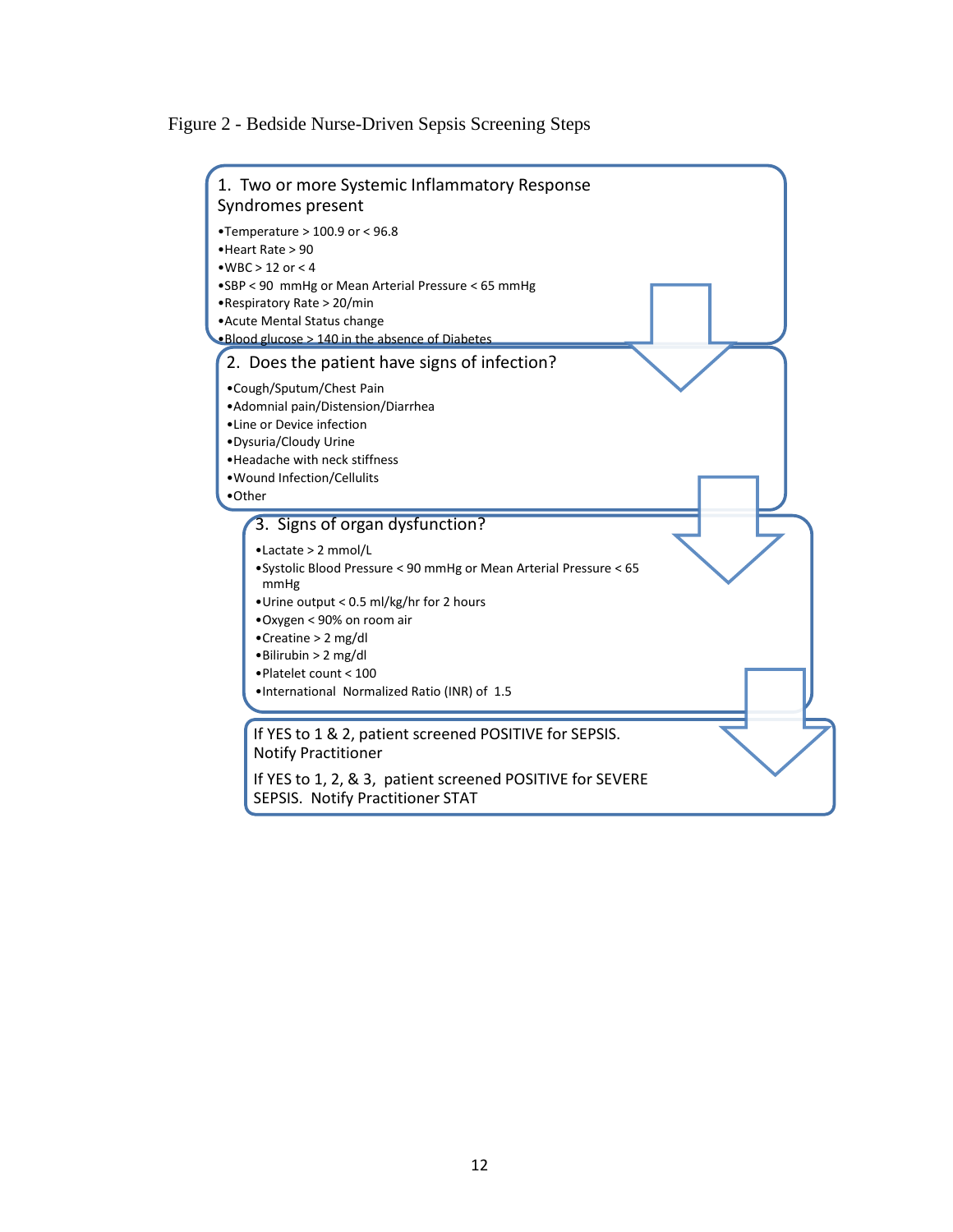



Results:

Between the months of February through July of 2015, twenty-six cases of sepsis were identified as having developed after the subjects had been hospitalized for more than 24 hours. The demographics for this group matched those of the baseline group which was obtained from July through December of 2014; predominantly Caucasian, an average age of 59.4, and a majority of males (See Table 3). Figure 4 shows the number of cases and if they were admitted to an ICU or medical floor upon time of diagnosis. Table 1 compares the findings for the baseline group of 24 patients in 2014 to the findings of the 26 patients who could have been screened in 2015.

Screening Compliance:

In 2015 all hospital inpatients that did not already have a known diagnosis of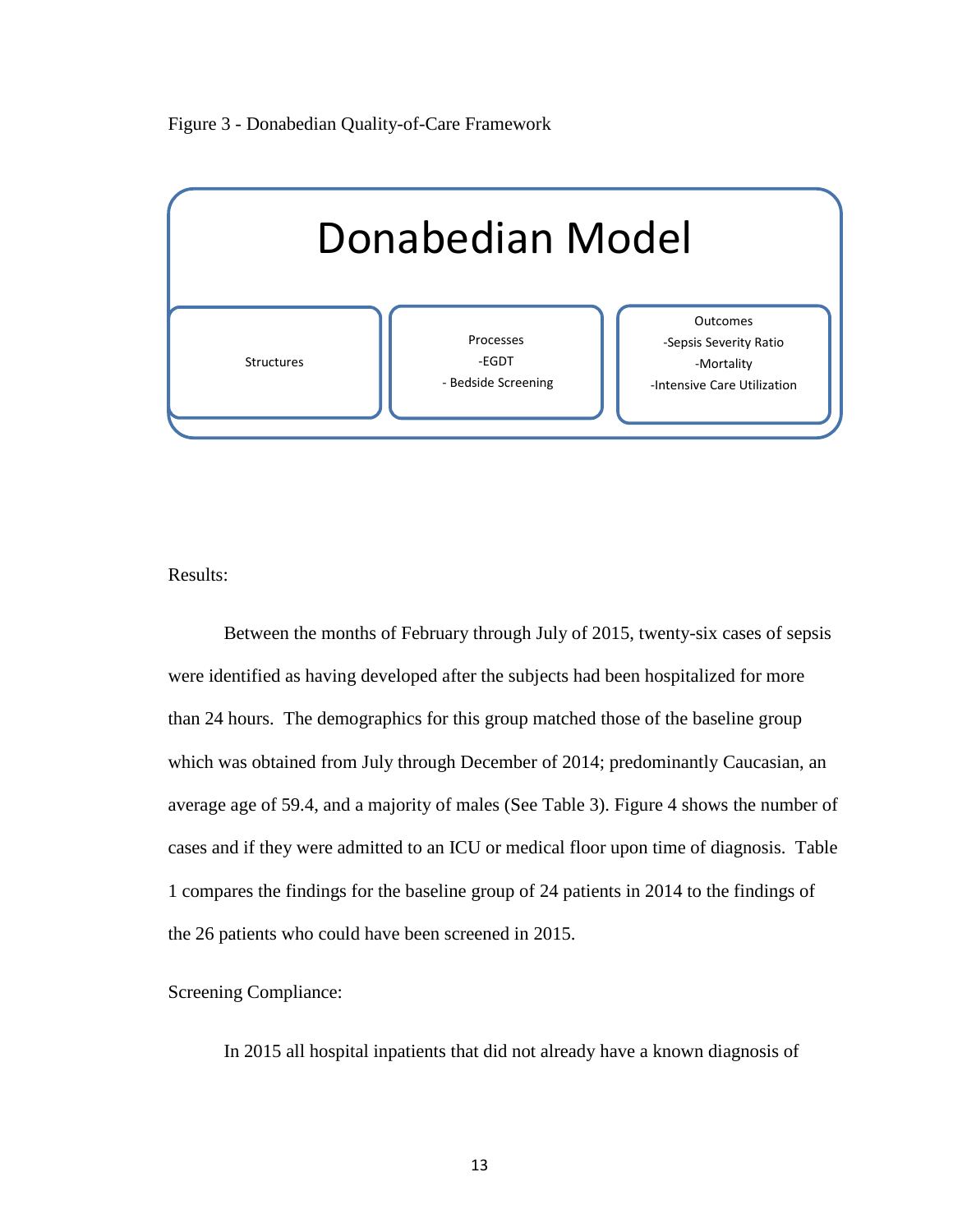sepsis present on admission were screened by nursing staff once a shift. Ideally, the sepsis screen should be the first to identify any development of hospital acquired sepsis. To evaluate the effectiveness of the screening at identifying sepsis syndromes, we analyzed the 26 cases of sepsis syndromes that developed while the subject was hospitalized between February and July of 2015.

| $2014$ Data           | $(n=24)$ | 2015 Data              | $(n=26)$ |
|-----------------------|----------|------------------------|----------|
| N                     | $\%$     | N                      | $\%$     |
| 5                     | 20.8%    | 10                     | 38.5%    |
| 12                    | 50.0%    | 11                     | 42.3%    |
| 7                     | 29.2%    | 5                      | 19.2%    |
| 3.8                   |          | 1.6                    |          |
|                       |          |                        |          |
| 6                     | 25%      | $\Omega$               | 0%       |
| 12.04                 |          | 11.00                  |          |
| 12                    | 50%      | 11                     | 42.3%    |
| 66.2                  |          | 59.4                   |          |
| 100 percent Caucasian |          | 84.6 percent Caucasian |          |
| 75 percent Male       |          | 61.5 percent Male      |          |
|                       |          |                        |          |

#### Table 1- Demographics

 $LOS = Length of stay, ICU = Intensive Care Unit$ 

The screening tool succeeded in identifying only six (23.1 percent) of the 26 cases of sepsis syndromes that developed in hospital. The nursing staff were unable to identify evidence of sepsis syndromes as defined by the presence of two systemic inflammatory response syndromes with evidence of infection, within 24 hours of development in ten cases (38.5 percent).

In eight cases (30.7 percent) the nursing staff had inappropriately ceased performing sepsis screening prior to the patient developing a sepsis syndrome. Two patients (7.7 percent) did not meet screening criteria and were identified as having a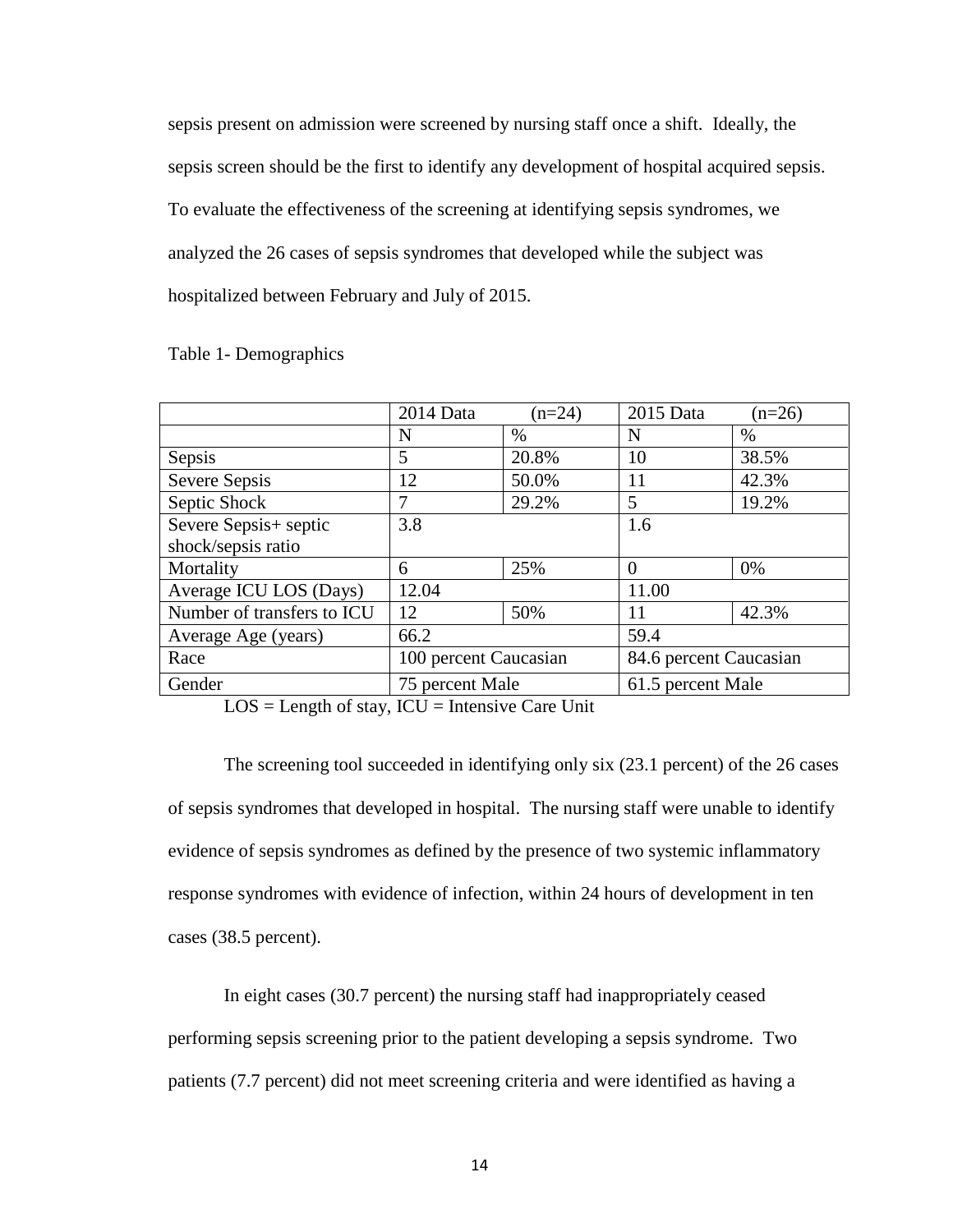sepsis syndrome via other means. Eighteen patients (69.2 percent) met criteria for systemic inflammatory response within the 24 hour period preceding identification of their sepsis syndrome but were not documented.

Figure 4 - Monthly Number of Cases (n=26) and Location at Point of Sepsis Identification



Compliance with early goal directed therapy:

Early goal directed therapy (EGDT) is composed of several components; serial lactic acids, blood cultures, antibiotic administration, and volume resuscitation. Complete compliance with all EGDT components in the 26 cases of sepsis syndromes in hospitalized patients was extremely low at 7.7 percent (n=2). The components with the highest compliance were antibiotic administration within 3 hours of identification (57.7) percent, n=15) and blood culture obtainment within 1 hour of identification (57.7 percent, n=15). Initial obtainment of lactic acid within the first hour of identification occurred in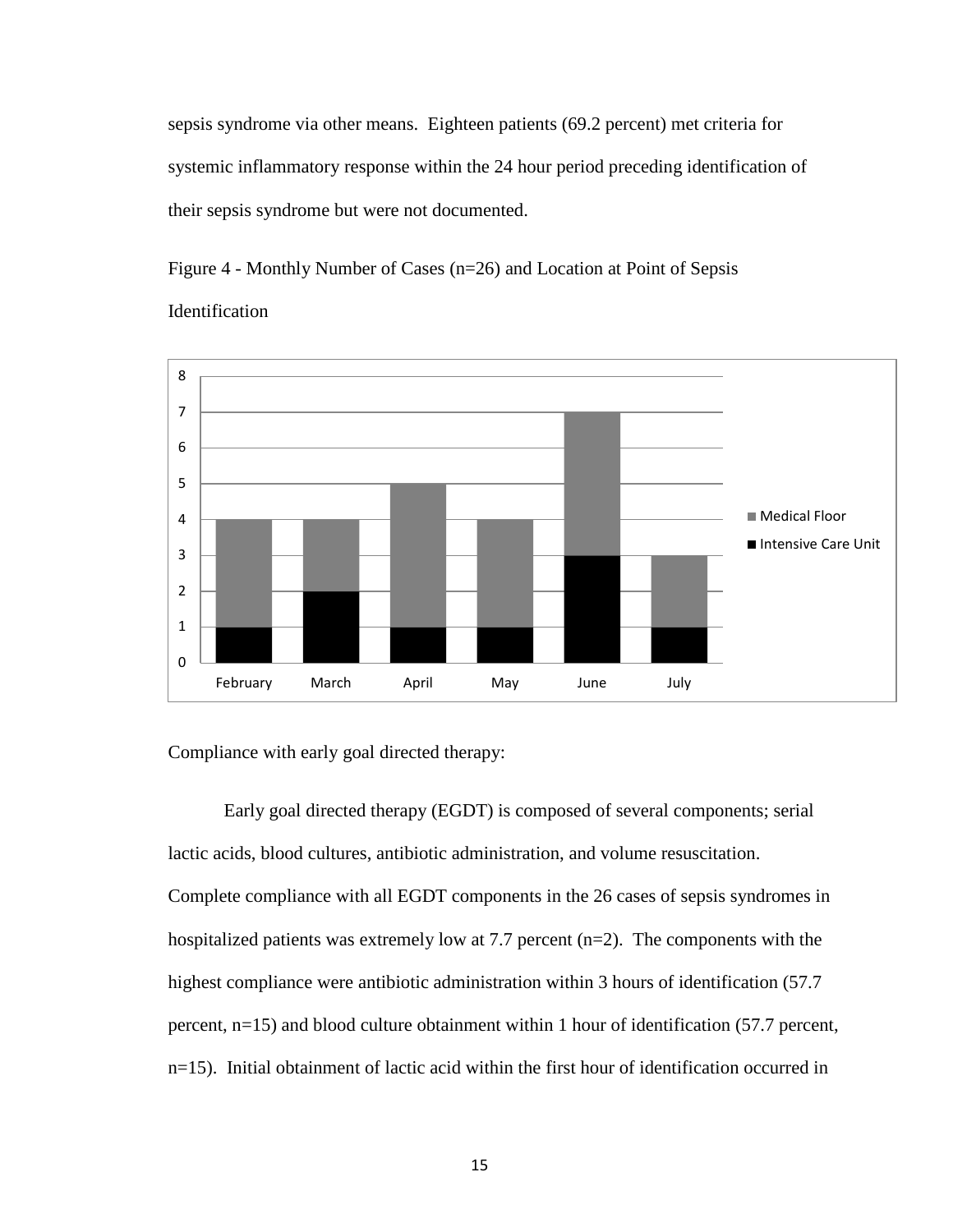6 patients (23.1 percent), with a drop in compliance to 2 patients (7.7 percent). Only 7 patients (26.9 percent) received a minimum of 2 liters of intravenous fluid resuscitation in less than 3 hours. Seventeen patients were on the medical-surgical floors when their sepsis syndrome was identified, ten of which required transfer to the intensive care unit (58.8 percent). Nineteen of the 26 patients identified in this study had intensive care unit stays with an average length of 264 hours (11.0 days).

Very rarely was complete compliance with every component of early goal directed therapy (EGDT) obtained. The majority of the patients received none (42.3 percent) or only one (30.8 percent) of the recommended therapy components, with only 7.7 percent receiving all EGDT components. We get a more nuanced viewpoint of compliance with EGDT when we look at compliance rates with the individual components of EGDT: phlebotomy, antibiotic administration, and volume resuscitation.

Compliance with the laboratory component (serial lactic acids and blood cultures) was variable. As previously noted, compliance was much higher with blood culture obtainment (57.7 percent) versus compliance with the initial lactic acid draw (23.1 percent) and the follow up lactic acid level (7.7 percent). Monthly compliance for blood culture obtainment varied from 33 to 100 percent.

Compliance with initial lactic acid obtainment varied from 50 percent to 0 percent, with obtainment of the second lactic acid level happening once in March and again in July. See figure 7 for a visual representation of monthly laboratory compliance. There does not appear to be a pattern to compliance with this component.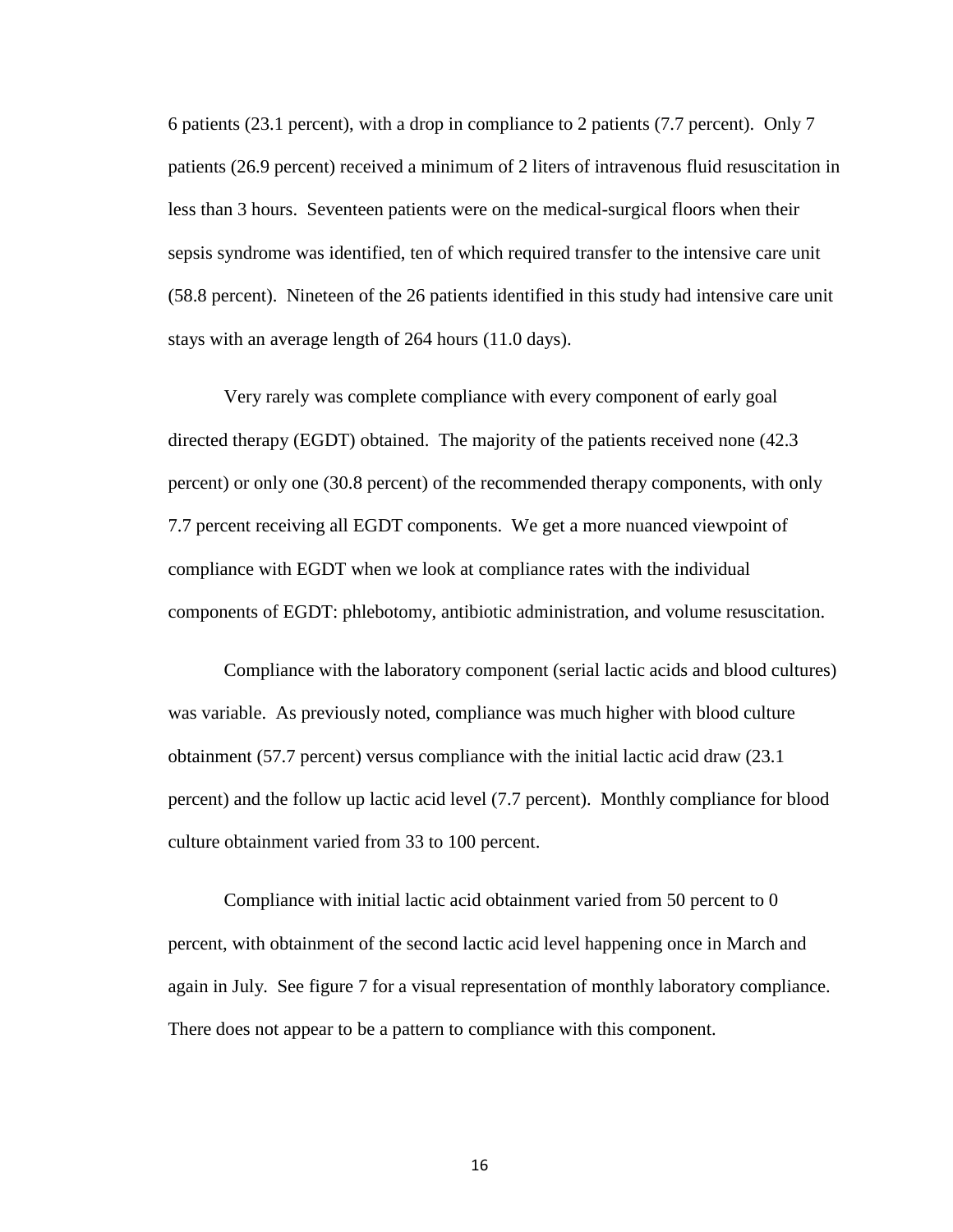Figure 5 - Effectiveness of Bedside Screening at Identifying Hospital Acquired Sepsis Syndromes (n=26)



Table 2 - Early Goal Directed Therapy Compliance and Outcomes

|                                                                | Hospital acquired sepsis<br>syndrome cases (n=26) |      |
|----------------------------------------------------------------|---------------------------------------------------|------|
|                                                                | N                                                 | %    |
| Lactic acid level drawn within 1 hour of positive screening    | 6                                                 | 23.1 |
| $2nd$ Lactic acid level drawn within 6 hours of $1st$          | 2                                                 | 7.7  |
| Blood cultures drawn within 1 hour of positive screening       | 15                                                | 57.7 |
| Empiric antibiotics given within 3 hours of positive screening | 15                                                | 57.7 |
| 2000 ml of intravenous fluid given within 3 hour of positive   | 7                                                 | 26.9 |
| screening                                                      |                                                   |      |
| Located in Intensive Care Unit when identified                 | 9                                                 | 34.6 |
| Patients moved to Intensive Care Unit after positive sepsis    | 10                                                | 58.8 |
| screening (n=17)                                               |                                                   |      |
| Average Intensive Care Unit time (days)                        | 11.0                                              | N/A  |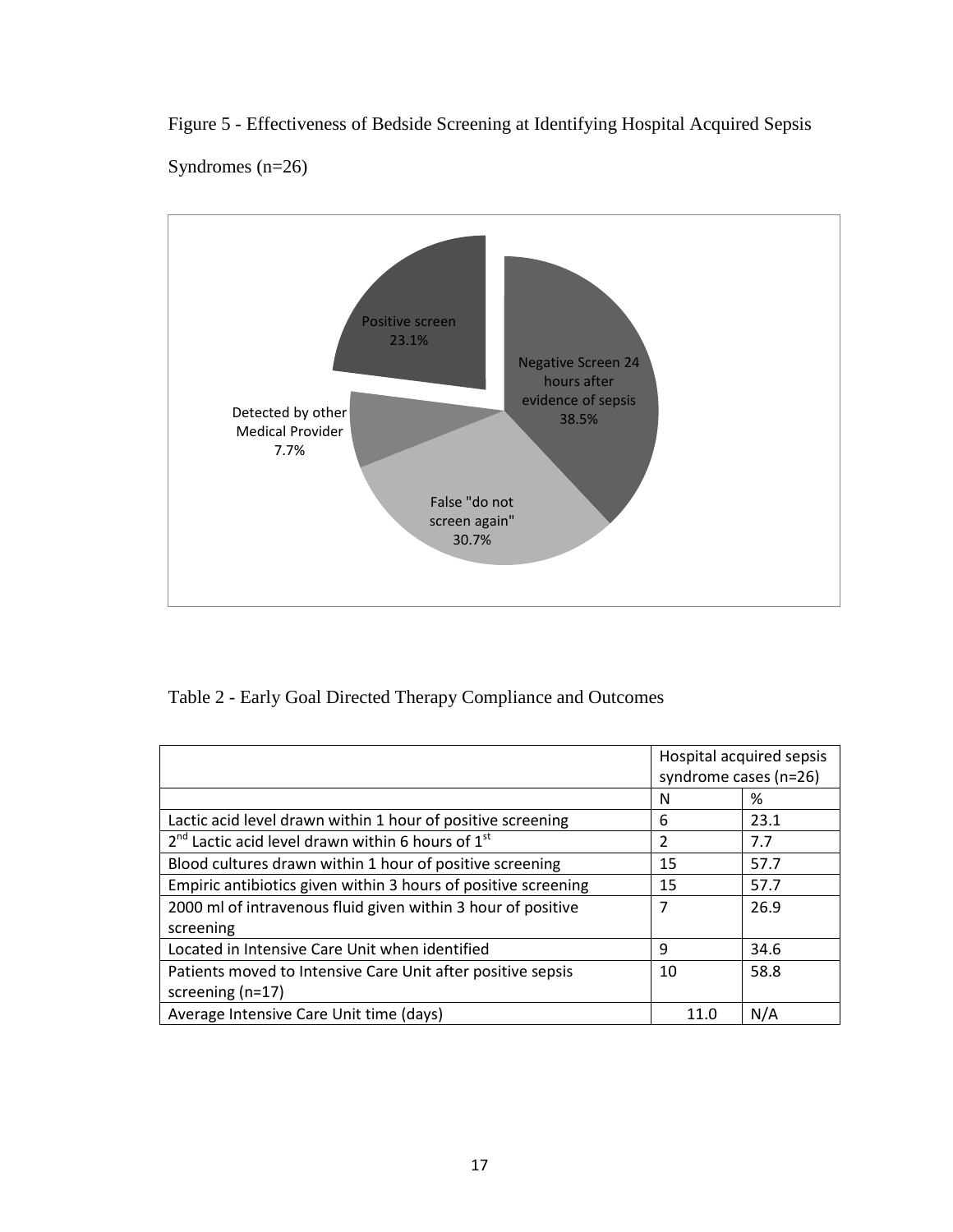Antibiotic administration was one of the components with a consistently higher compliance rate of 57.7 percent. Monthly compliance (as seen in figure 8 below) varied without a discernable pattern between 33 and 80 percent. There was poor overall compliance (26.9 percent) with intravenous resuscitation with an infusion of a minimum of two liters of isotonic fluids. Monthly compliance with this component of therapy varies from 50 percent to zero percent, with no discernable pattern (see figure 9). It should be noted that achieving compliance with these components relies on other disciplines that nursing and could be a potential confounding factor.



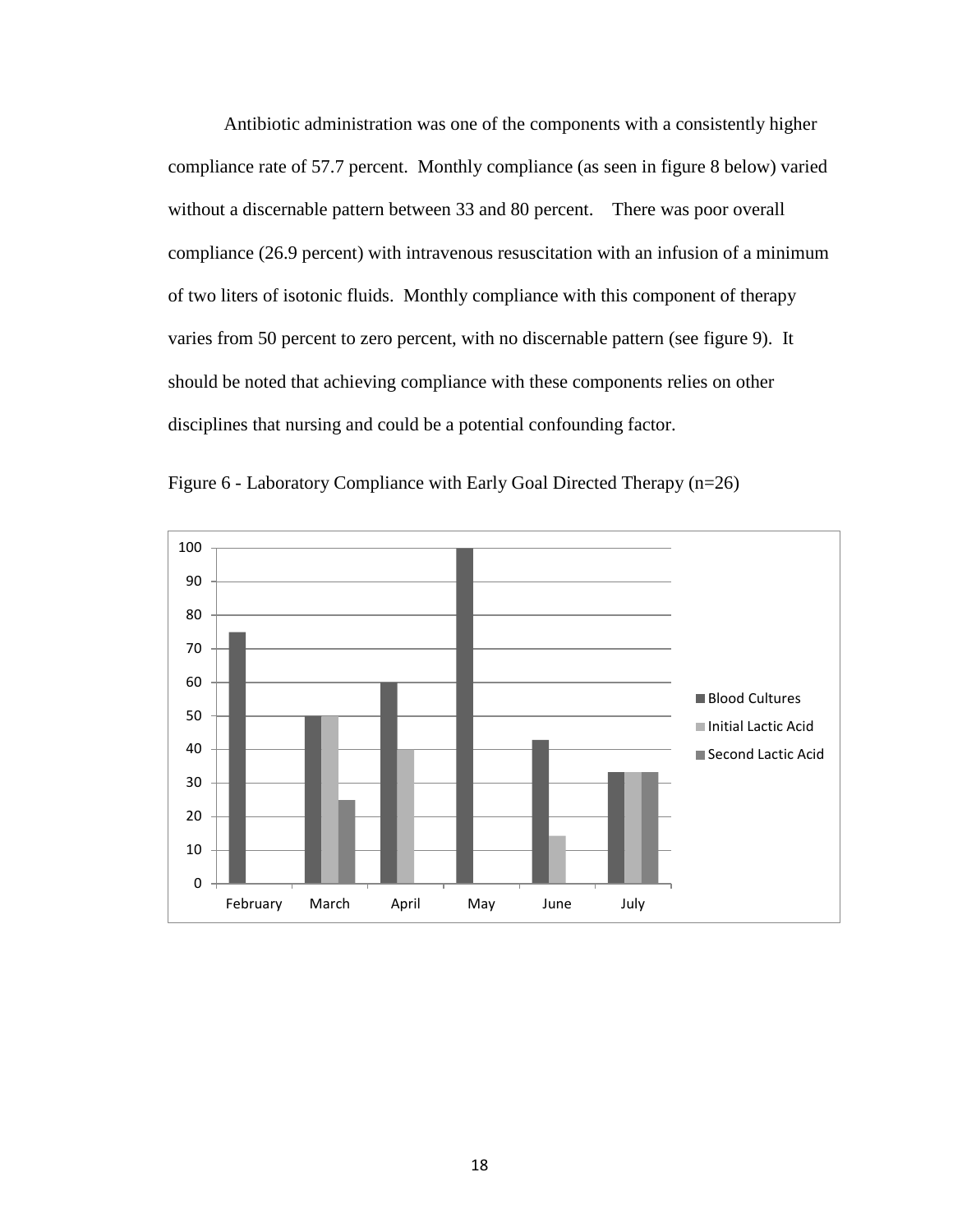Figure 7 - Empiric Antibiotic Compliance (n=26)



Figure 8 - Intravenous Hydration Compliance (n=26)



Mortality, intensive care utilization, sepsis syndrome ratios:

A comparison was made of the data from 2014 to 2015 and showed a lower number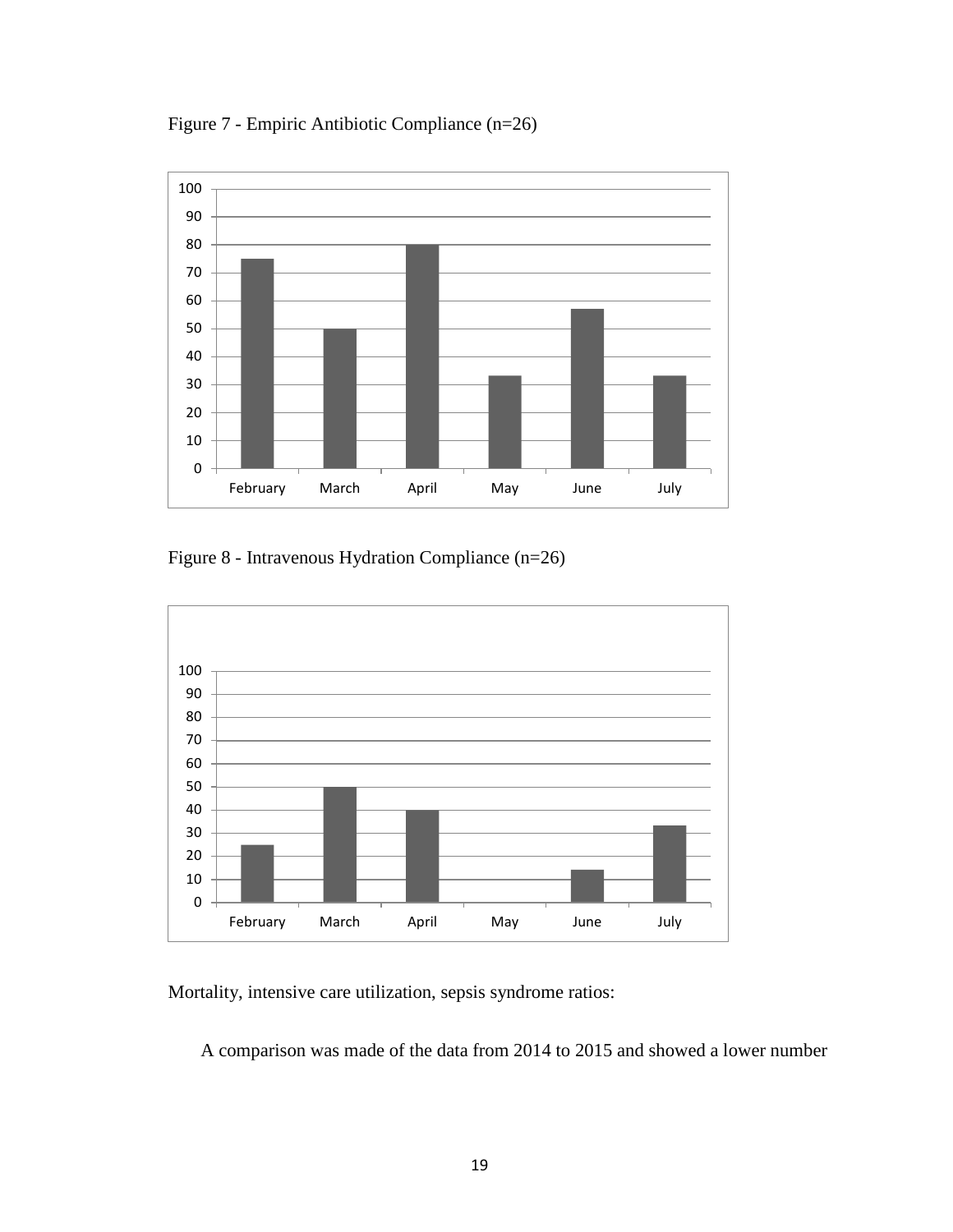of cases of mortality, a lower ratio of advanced sepsis (severe sepsis and septic shock)-tosepsis ratios, and ICU length of stay (LOS). The patients studied in 2015 had similar demographic composition as those in 2014.

 The monthly percentages of sepsis-related mortality that met inclusion and exclusion criteria are shown below (figure 16). This chart shows what percentage of sepsis syndrome cases each month experienced mortality before and after the initiation of the bedside sepsis screening. It should be noted that a zero percent mortality does not reflect the clinical reality that some patients will die with a sepsis syndrome and the significance of these results must be carefully considered.





 Average intensive care unit (ICU) length of stay (LOS) decreased from 12.04 in 2014 to 11.00 in 2015. When the average monthly LOS is charted out (see figure 17) there does not appear to be a consistent pattern to the reduction in ICU LOS.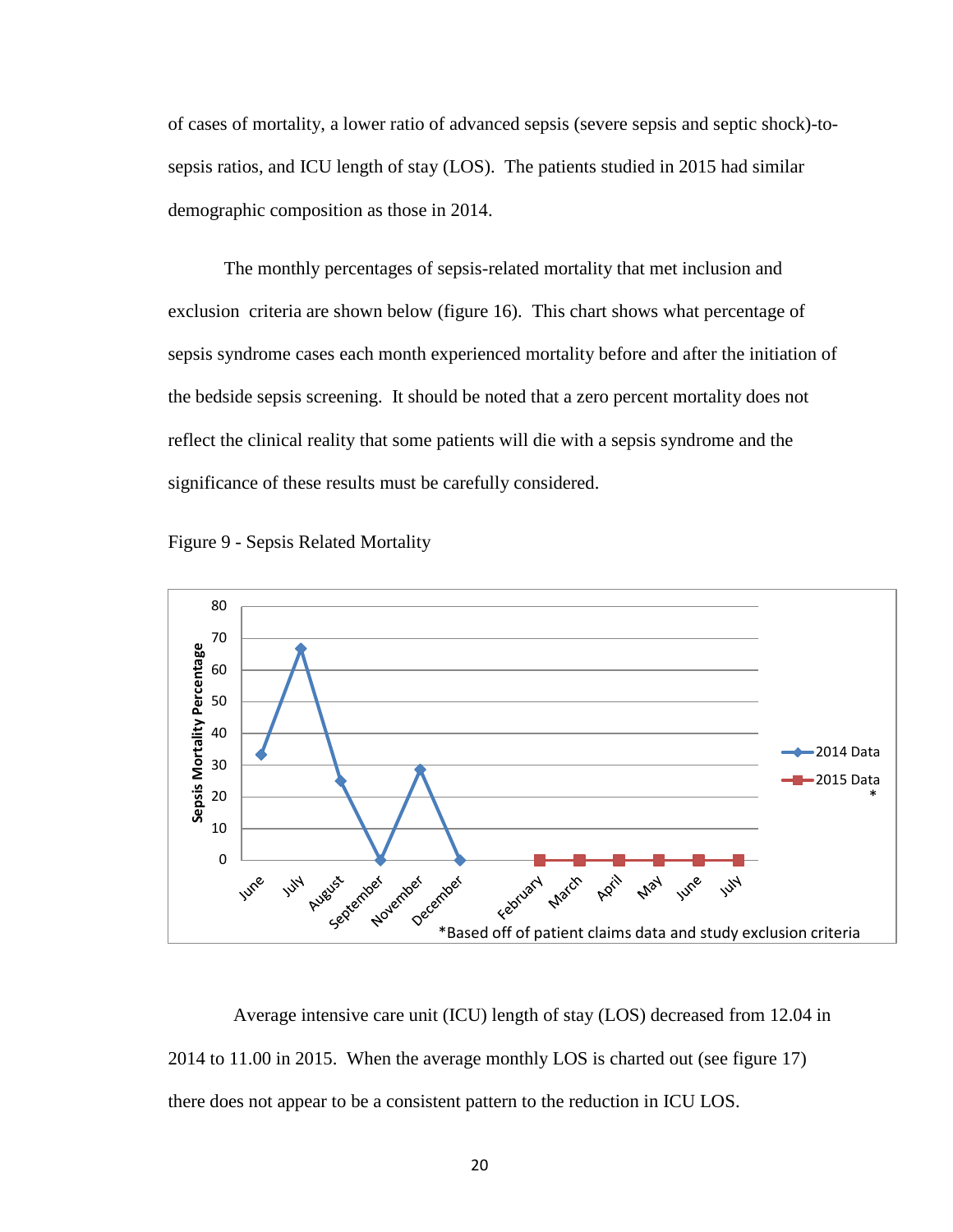A ratio of advanced-sepsis-to-sepsis was utilized as a method of determining if the screening tool was identifying sepsis syndromes early and leading to a prevention of disease progression. If the screening process was identifying sepsis earlier and preventing the development of more advanced forms of sepsis (severe sepsis and septic shock), then we would see an increase in cases of sepsis and a decrease the cases of advanced sepsis. We could express this relation numerically by viewing it as a ratio; the cases of sepsis being the denominator and the cases of advanced sepsis (severe sepsis and septic shock) as the numerator. The ratio for 2014 was 3.8 (19 cases of advanced sepsis divided by 5 cases of sepsis) and 1.6 (16 cases of advanced sepsis divided by 10 cases of sepsis) in 2015. A visual representation of this relationship between sepsis syndromes and their frequency can be seen in figure 18 below.



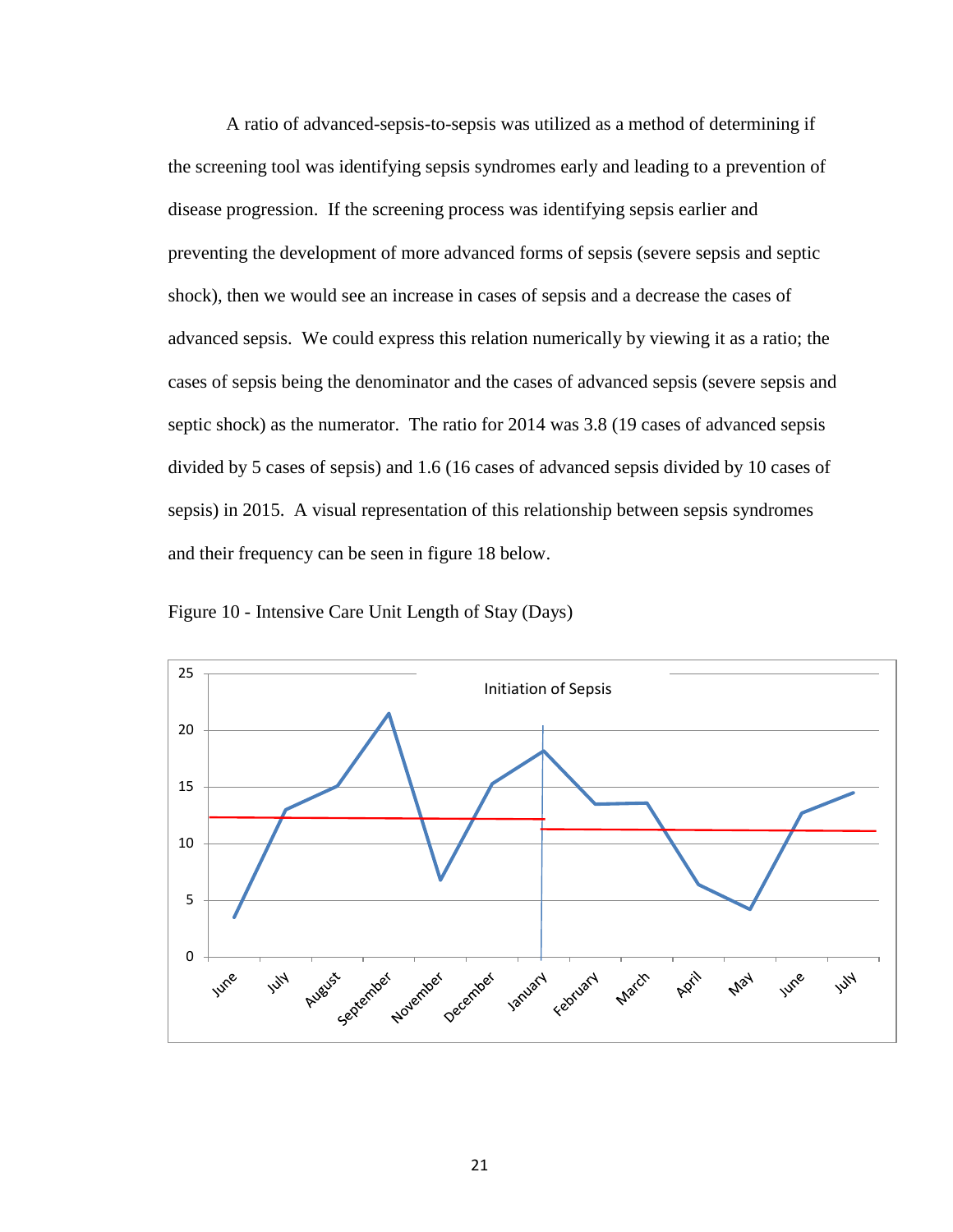In 2015 there was a lower intensive care unit (ICU) length of stay (12.04 versus 11.00 days), fewer cases of mortality (25 versus 0 percent), a lower severe sepsis/septic shock-to-sepsis ratio (3.8 to 1.6) and percentage of patients requiring ICU admission (50.0 versus 42.3 percent) for patients with hospital-acquired sepsis syndromes over the time period after the bedside nursing screening was initiated. The data reflect early trends but are limited by the short time period of data collection. We need to monitor the data over time to see if the trends continue.





Discussion:

This study is a retrospective review of sepsis outcomes at Baptist Health Lexington from February 2015 through July 2015 for the purposes of evaluating the effectiveness of a bedside nursing driven sepsis screening tool and identifying potential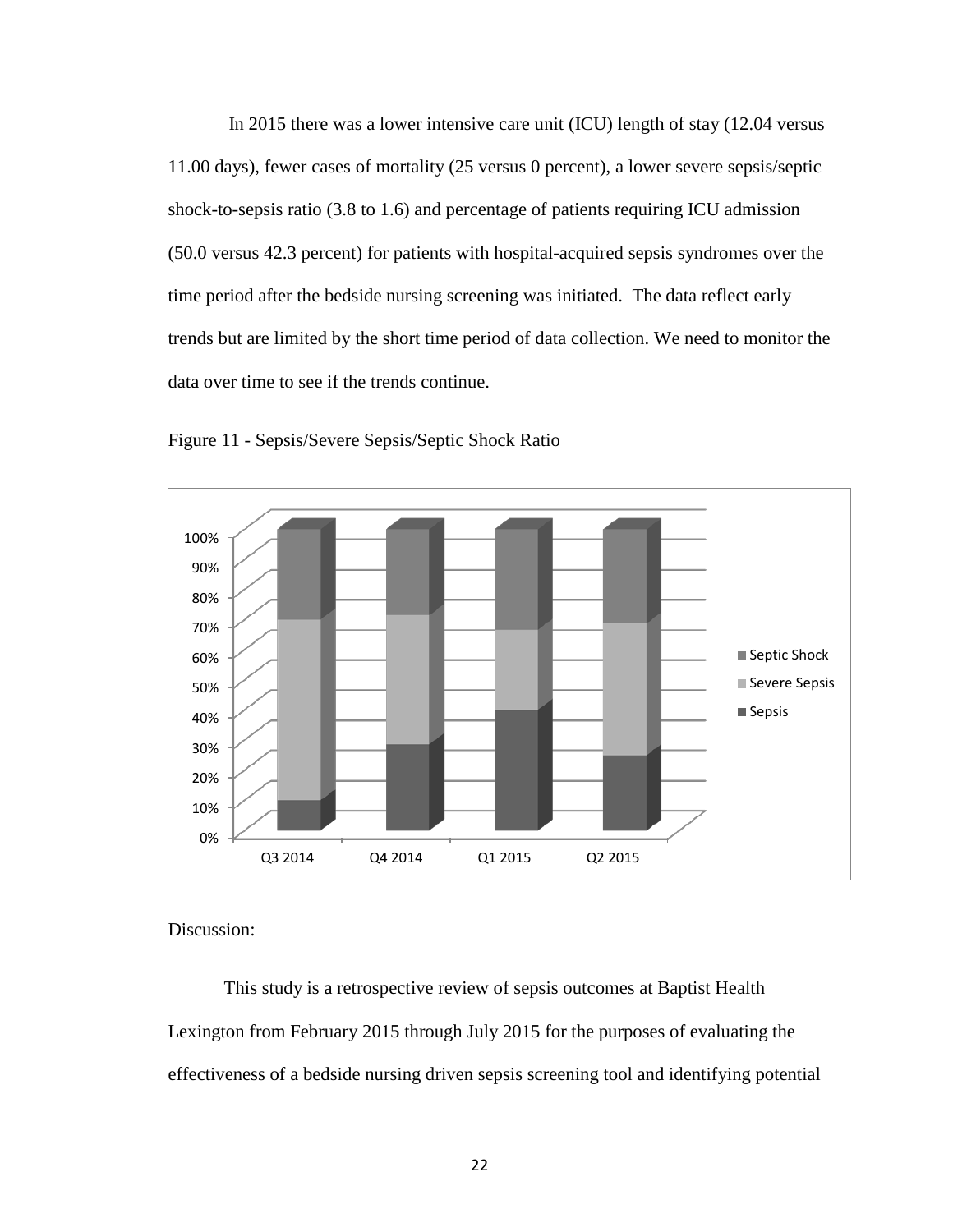quality improvement. An analysis on the effectiveness of the bedside nursing screening tool was performed by reviewing the 26 cases of sepsis syndromes that developed while the subjects were hospitalized; the cases the screening tool was specifically designed to identify. There were no significant variations in demographical composition.

#### Percent Identified by Screening:

There were multiple reasons for the failure of the screening process to identify sepsis syndromes at BHL; the two major reasons were a failure to recognize physiological changes that indicated the presence of a sepsis syndrome (38 percent) and a failure to utilize the tool properly, leading to an early cessation of screening (31 percent). It could be argued that the nurse may have recognized the presence of a sepsis syndrome at some point other than when the screening was performed, hence leading to the "prior screen positive, cease screening" option being chosen. If this were the case, however, the nurses still obviously did not understand how to appropriately document the change in condition. An additional possible cause for failing to capture sepsis diagnoses is that nurses may have felt uncomfortable with declaring that a patient had a "known/suspected" infection, or that the nurse lacked the knowledge to make that declaration. Several times the nurses noted a patient met SIRS criteria, but stopped the screening at the second phase question, "Does the patient have a suspected/known infection?" Another finding that was noted in the chart review was that "already on antibiotics" was given twice as a reasoning why the provider was not notified of the possibility of a sepsis syndrome; this in no way addresses if the antibiotics are appropriate or effectively dosed to treat sepsis. Further research is needed to determine the source of poor screening compliance amongst staff; examining staff attitudes about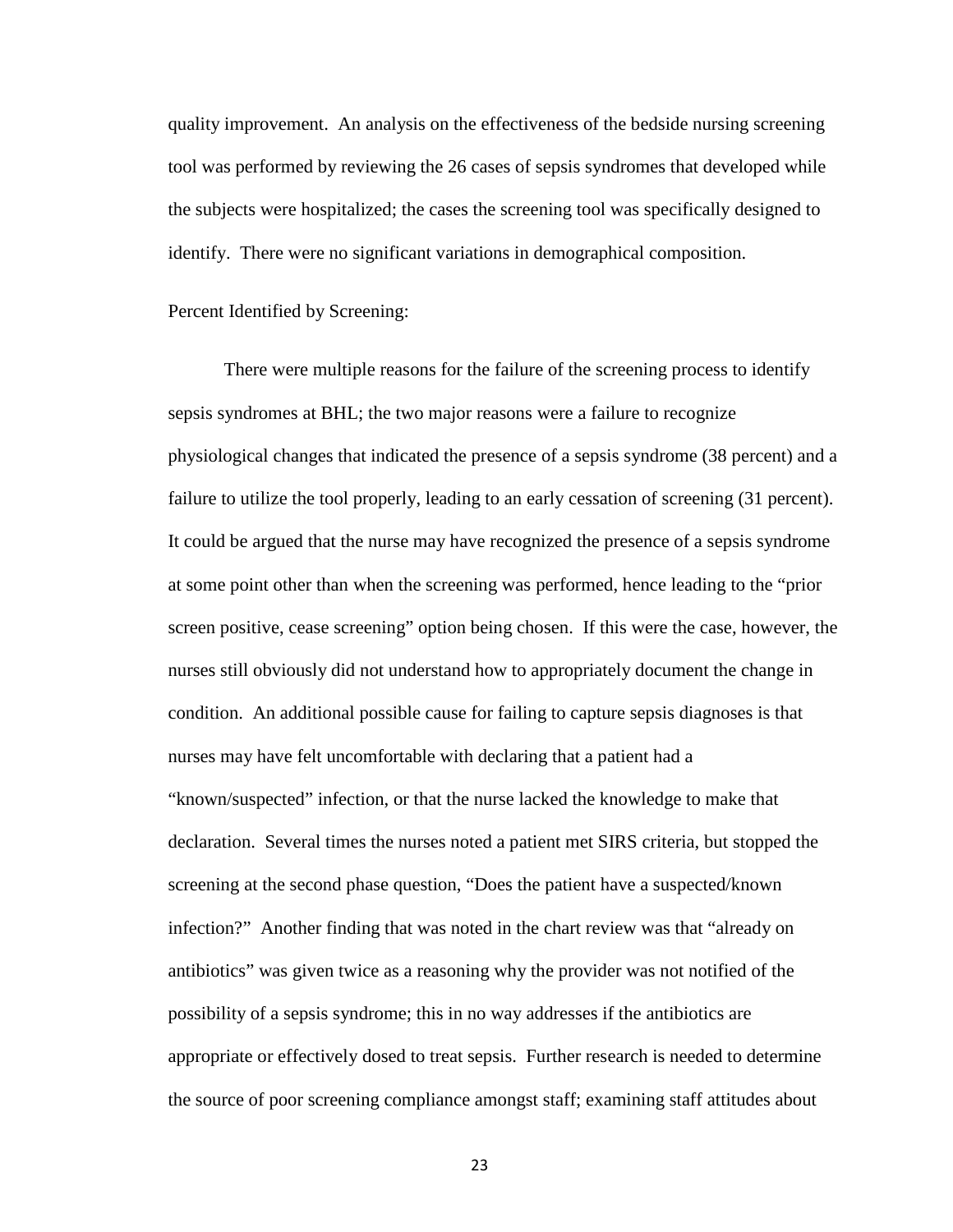the screening, understanding of the screening process, and identifying perceived and potential barriers to its utilization.

This is not the first study to find low compliance with sepsis screening methods. Nguyen and associates (2007) found low compliance with a sepsis screening initiative in their study that they were able to rectify through a 2 year program of continuous staff education and the utilization of a team specializing in sepsis identification and treatment. Mikkelsen and associates (2010) also found that lack of sufficient knowledge amongst staff lead to poor compliance with their study's screening protocols. It is possible the initial staff education given was not sufficient enough to foster effective screening compliance. It is also possible that what is needed is ongoing education with continuous feedback such as that described by Nguyen, et al (2007) to increase and maintain compliance. It is also possible that the lack of a pilot trial of the screening tool to prove utility and establish potential barriers to utilization lead to the poor utilization rates; the utilization of pilot studies to foster organizational change has been well established in change models such as the Stetler Model (National Collaborating Centre for Methods and Tools, 2011). The Stetler Model also suggests that the utilization of "change champions" is beneficial in fostering organizational change and adoption of new practices.

Early Goal Directed Therapy Compliance:

Overall compliance with early goal directed therapy (EGDT) was poor in this group of patients. The majority (42.3 percent) of patients did not receive any components of EGDT while only 7.7 percent had complete compliance with all EGDT components. The component that achieved highest compliance was prompt antibiotic initiation at 57.7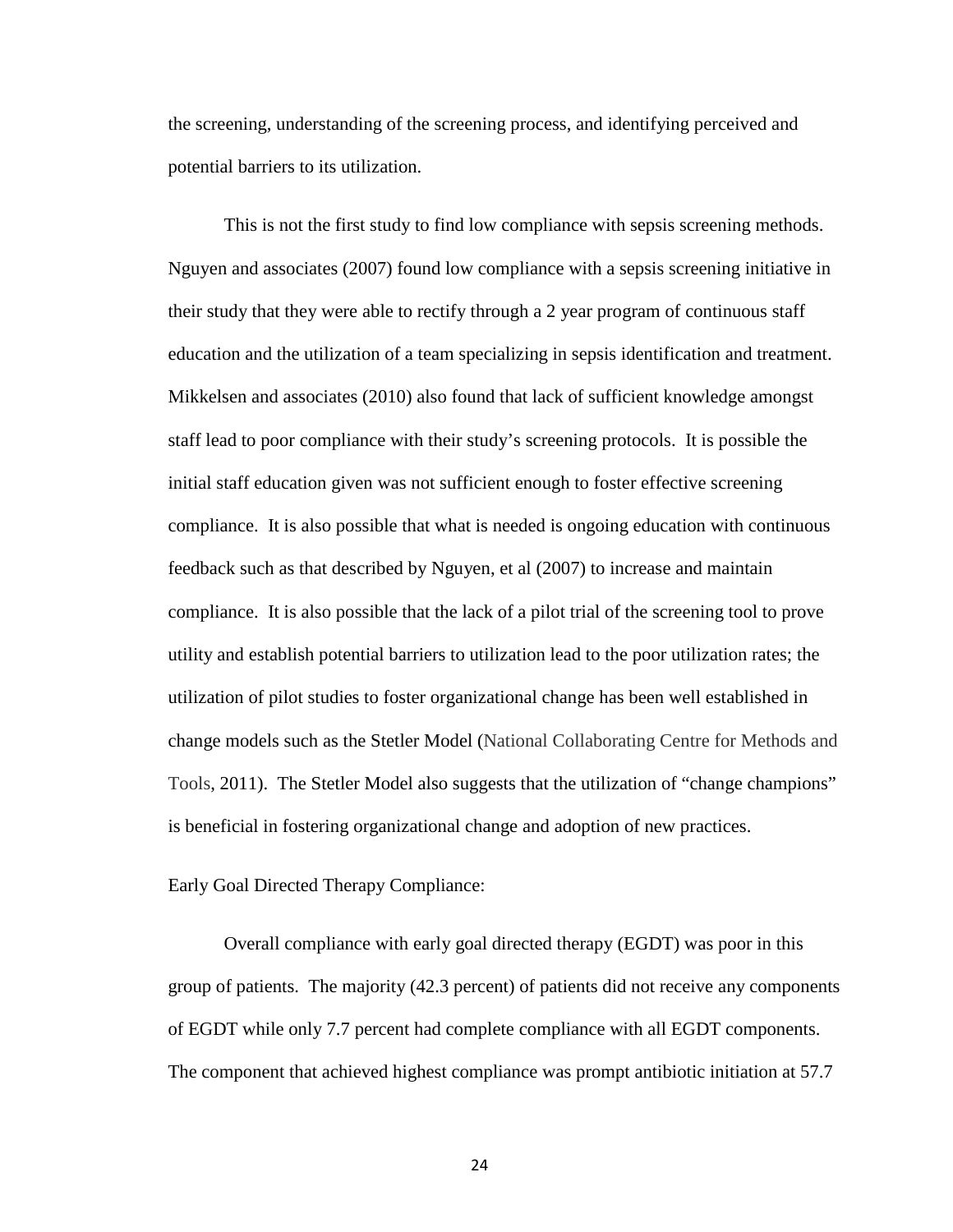percent, with the phlebotomy component having the lowest compliance rate of 7.7 percent. As to be expected, failure to identify sepsis syndromes led to failure to treat sepsis syndromes. When sepsis syndromes were identified by the screening process, compliance with administration of antibiotics improved, although this finding must be viewed with extreme caution as this subgroup was only 6 patients. Compliance with the other components of the EGDT protocol for these 6 patients was comparable to the total sample.

The administration of empiric antibiotics within three hours of sepsis syndrome identification was the component with the highest compliance of 57.7 percent of all patients. In patients identified by the screening (n=6), the compliance with antibiotics was 100 percent versus 45 percent of those patients (n=20) whose sepsis syndromes were detected by other means. Further research needs to be done into nursing staff to determine what their level of understanding of the need for prompt antibiotic therapy in sepsis syndromes and identify potential barriers to that. Potential barriers to provider prescribing should be investigated as well; are they being notified, are they receptive of the information, do they foster open communication?

Total compliance with medication administration is a multi-step process that relies on several different departments and providers, any one of which could cause a delay or failure in treatment. Medical providers may not have been notified or the presence of a sepsis syndrome or lacked sufficient knowledge as to what is appropriate antibiotic therapy for the patient's sepsis syndrome. It is possible that the compliance failures may be the result of process failures in other areas such as pharmacy. Potential causes for delays could be; lack of pre-mixed antibiotics, understaffing of pharmacy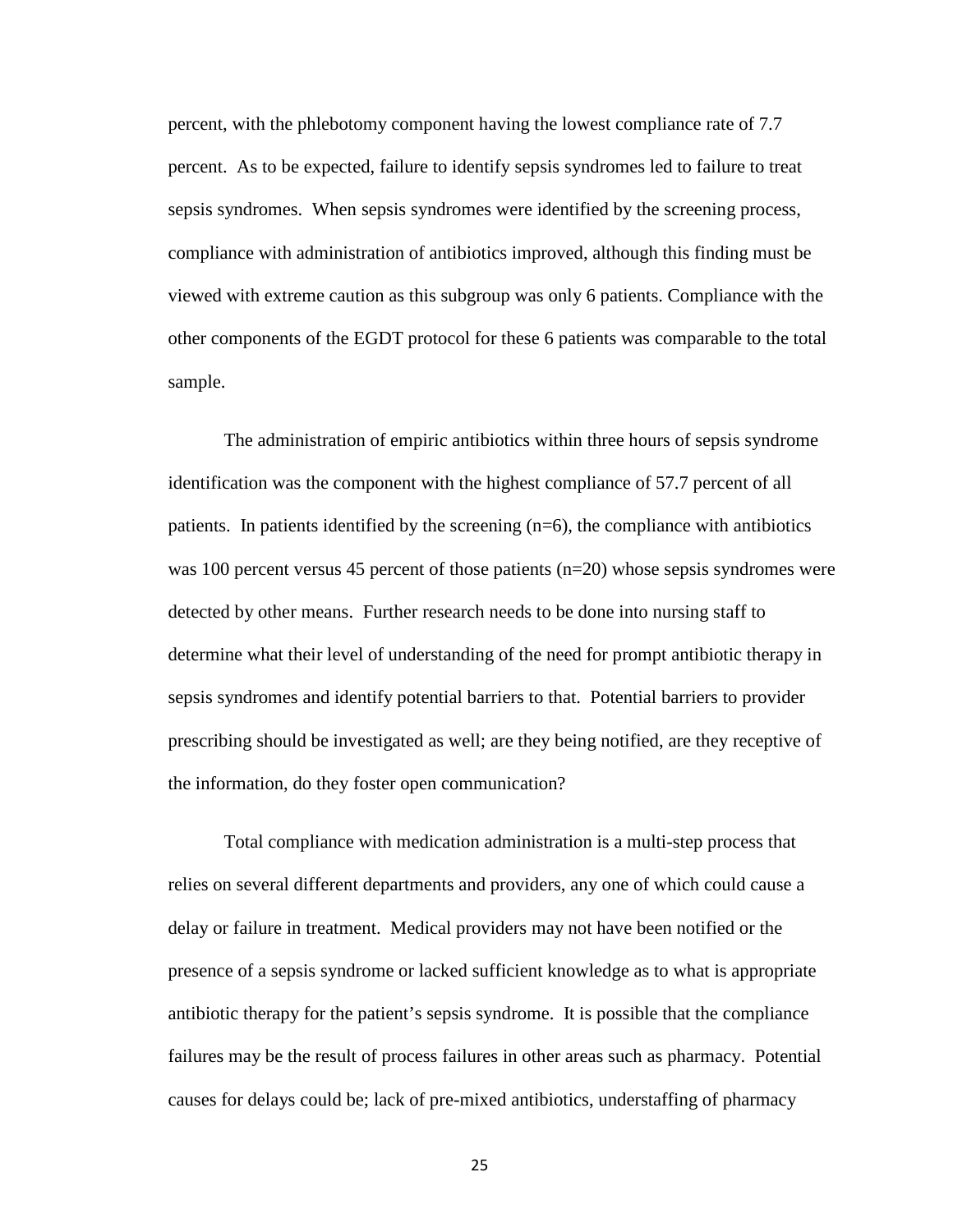personnel resulting in delays in processing orders and delivering them to the requisite clinical area, a failure in the process of delivering the medication into the hands of the nurse as quickly as possible. The data were analyzed for compliance to the standard of having antibiotics administered within a three hour timeframe. It is possible that they were ordered but not administered within the time period. Further analysis is warranted to identify the source of the delay.

When the phlebotomy component is broken down we find higher compliance with the obtaining of blood cultures (57.7 percent) than we do with obtaining the first serum lactic acid level (23.1 percent) and the second serum lactic acid level (7.7 percent). It is possible that, since phlebotomy is undertaken by laboratory technicians versus nursing staff, there is a lack of understanding of the significance of drawing the second lactic acid within a specific timeframe. An additional reason may be that, since the timing of the second lactic acid is conditional on when the first lactic acid was drawn, that uncertainty may have caused delay in ordering the second lactic acid level leading to further delays in obtaining the specimen. Finally, as previously stated, lack of prompt detection of sepsis syndromes may have led to lack of EGDT initiation. Compliance with obtaining blood cultures was 100 percent in the 6 patients whose sepsis syndromes were detected by the screening process versus the 45 percent in the group detected by other means  $(n=20)$ , although the number of cases precludes the ability to determine the significance of that definitively. Follow up with members of the lab department is warranted to better understand their processes.

The administration of intravenous (IV) fluid resuscitation is the third component of EGDT. This study found that only 7 cases (26.9 percent) received aggressive fluid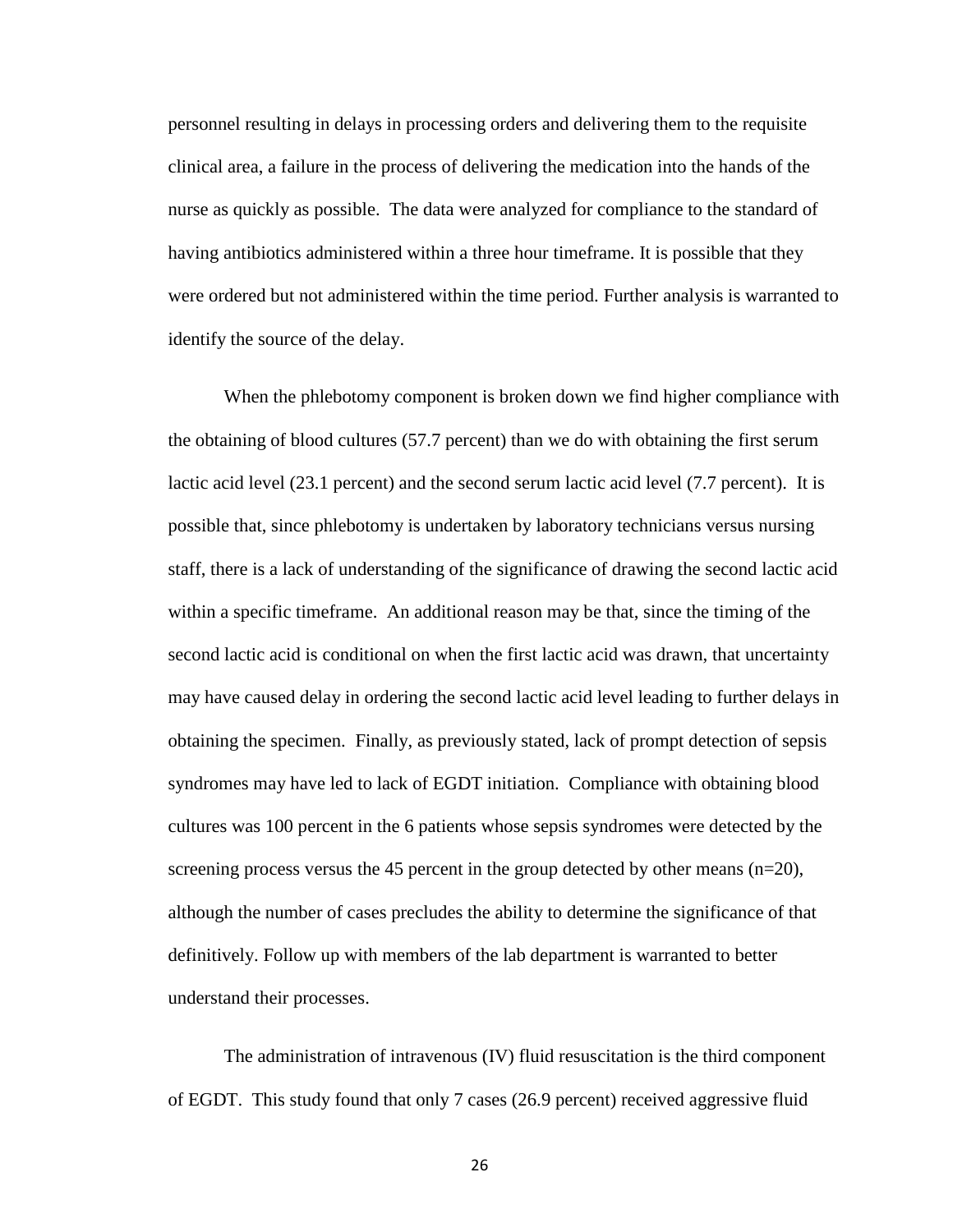resuscitation of a minimum of two liters of IV fluids within three hours or less as per the Surviving Sepsis Campaign guidelines. Reasons for failure to comply with this component can be complex as rapid volume resuscitation may not always be appropriate, depending on patients' existing volume status and other disease processes such as renal or heart failure. The rapid administration of intravenous fluids could also be delayed due to lack of access or insufficient access to provide both intravenous antibiotics and intravenous fluids at the same time. A variety of individual clinical factors could delay achievement of this component; such as lack of sufficient intravenous access, the patient's individual volume status, or the presence of a comorbidity which precludes rapid volume resuscitation.

Overall, compliance with early goal directed therapy (EGDT) was quite low. Additional research as to the root source of this failure to comply is needed. It is possible that the source of the issue is a lack of staff understanding about sepsis and its treatment. It is also possible that there are a lack of established hospital processes that foster compliance with EGDT. Studies by Nguyen, et al (2007) and Mikkelsen, et al (2010) found that continuous education and feedback improved staff understanding and compliance with EGDT. Mikkelsen and associates (2010) also utilized a team of "sepsis specialists" who were deeply familiar with EGDT as a resource for staff, thereby improving compliance even more.

#### Outcomes of Severity of Sepsis, Mortality and Intensive Care Utilization:

There was a potential improvement in sepsis related mortality from 25 percent  $(n=6)$  to 0 percent, though it is unclear that utilization of the bedside sepsis screening had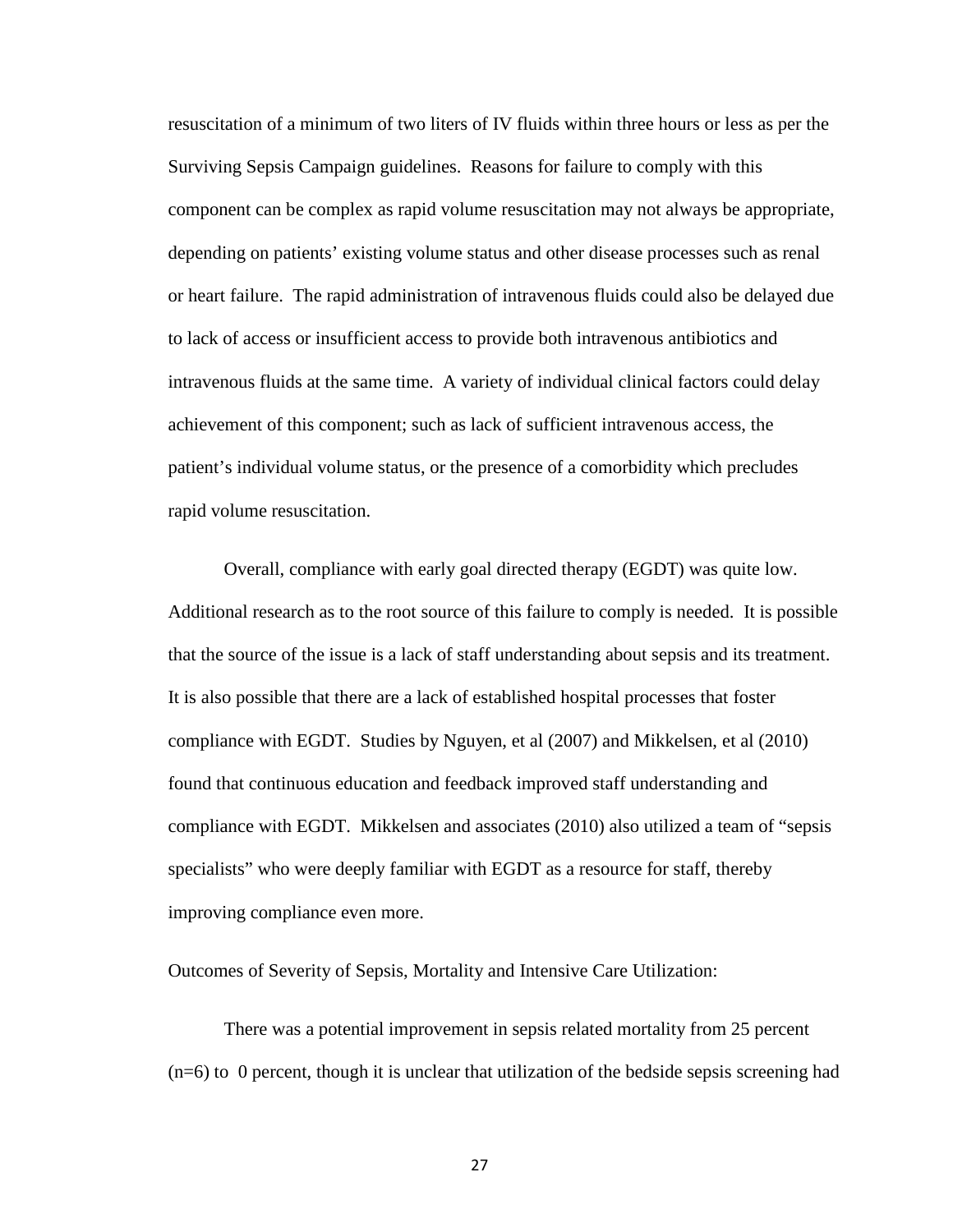an individual impact on this due to the small number of patients. It is also conceivable that the perceived mortality benefit is the result of some other cofounding variable such as the other sepsis reduction initiatives undertaken during this time period. For example, during this time period, there was a heightened awareness of sepsis management throughout the organization. Given that the data collection time period was limited to six months following the intervention and the number of cases is small, the trend is promising but may not accurately reflect an improvement. Thus, ongoing monitoring is needed to see if this trend continues.

As this is a study on an intervention to detect the early onset of sepsis, the most desirable outcome would be to identify sepsis in nascence and intervene before it has had the opportunity to advance on to severe sepsis or septic shock. To study this, we looked at several pieces of data; the ratio of advanced sepsis syndromes to sepsis, the number of cases that advanced in sepsis severity after the point of diagnosis, and the presence of systemic inflammatory response syndromes (SIRS) within 24 hours prior to the diagnosis of a sepsis syndrome being made.

The literature suggests that early identification and treatment are able to diminish the chance of progression from sepsis to severe sepsis or septic shock. We would see that the ratio of advanced-sepsis (defined as severe sepsis and septic shock) to sepsis ratio would decrease due to the increased discovery of cases of sepsis (the denominator) and the decreased cases of advanced sepsis syndromes (the numerator). We find this to be the case as the advanced-sepsis-to-sepsis ratio in 2014 was 3.8 and decreased to 1.6 in 2015, although these results are too preliminary to establish a trend. The main reason for the decrease was that the cases of sepsis increased from 20.8 percent of all sepsis syndromes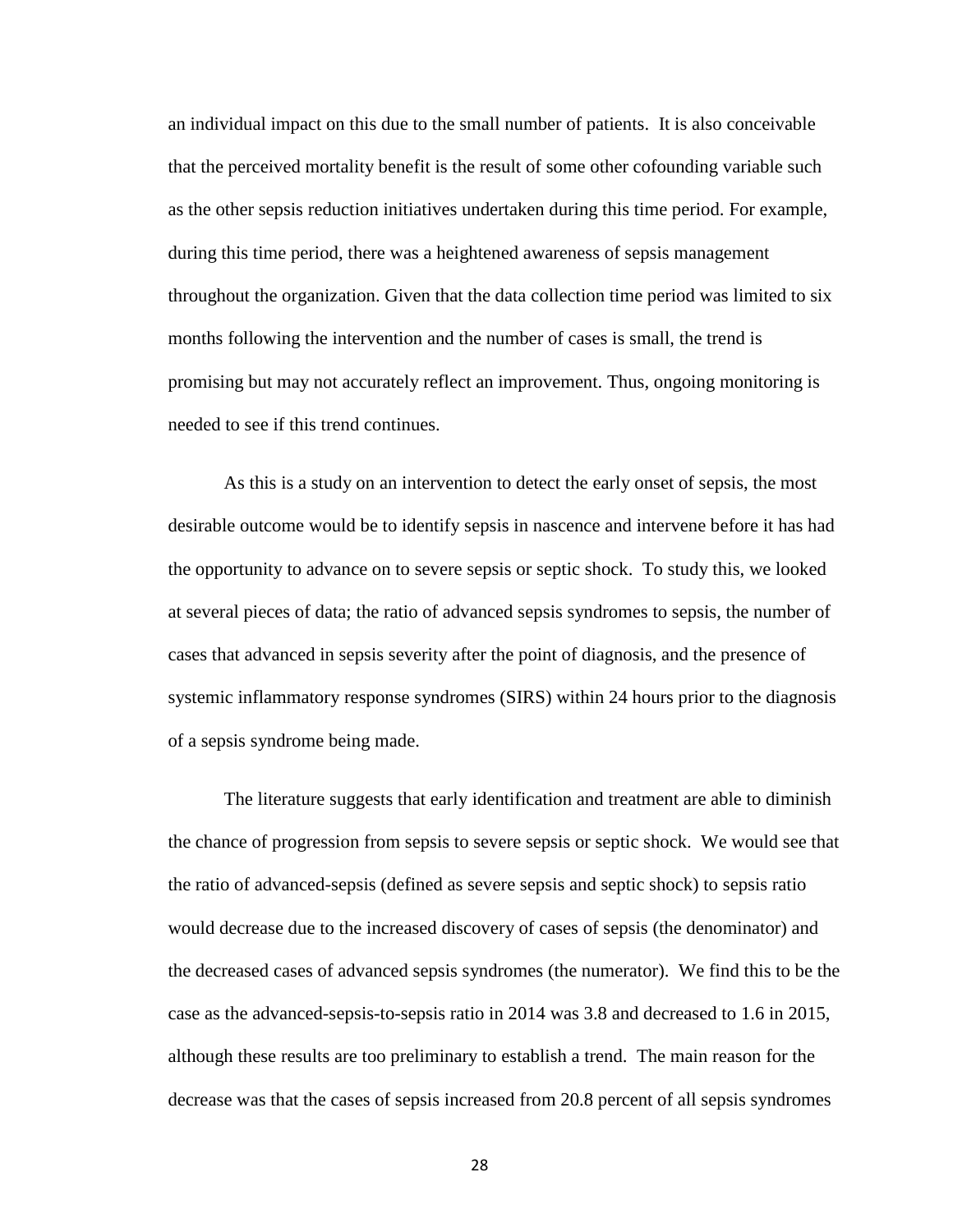in the study period of 2014 to 38.5 percent for the study period of 2015. The cases of severe sepsis and septic shock also decreased. Due to the small number of cases in the study it is possible that small variations such as 3 less cases of advanced sepsis in 2015 could have a deceptively large impact, ergo further investigation will be required.

A reduction in the severity of sepsis should, hypothetically, lead to a reduction in intensive care unit (ICU) utilization; ICU length of stay (LOS) and transfers from medical floors to the ICU. This study did find an average reduction in ICU LOS from 12.04 days in 2014 to 11.00 days in 2015. If this trend continues and is not offset by a longer overall hospital stay, each ICU day avoided has the potential to save the hospital approximately \$5,000 per patient.

An important aspect of any screening tool is that it detects the presence of what it is looking for as soon as possible. To assess if this was the case with the bedside screening tool we examined if the nurse had documented that the patient had evidence of systemic inflammatory response syndromes (SIRS) criteria within the 24 hours preceding the diagnosis of a sepsis syndrome, which is phase one of the screening protocol. It does not appear that the bedside screening tool was effective in detecting the development of sepsis in a timely manner. When the nurse is performing the sepsis screening, they are to document in stage one of the screening process if SIRS criteria are present. This study found that, of the 26 cases in 2015, 18 (69.2 percent) had the undocumented presence of two SIRS criteria within the 24 hour period prior to them being identified as having developed a sepsis syndrome. This is to be expected given the previously stated findings that there was low compliance with the screening process on the part of nursing staff. A possible cause for this may be that it is no uncommon to find patients with SIRS in the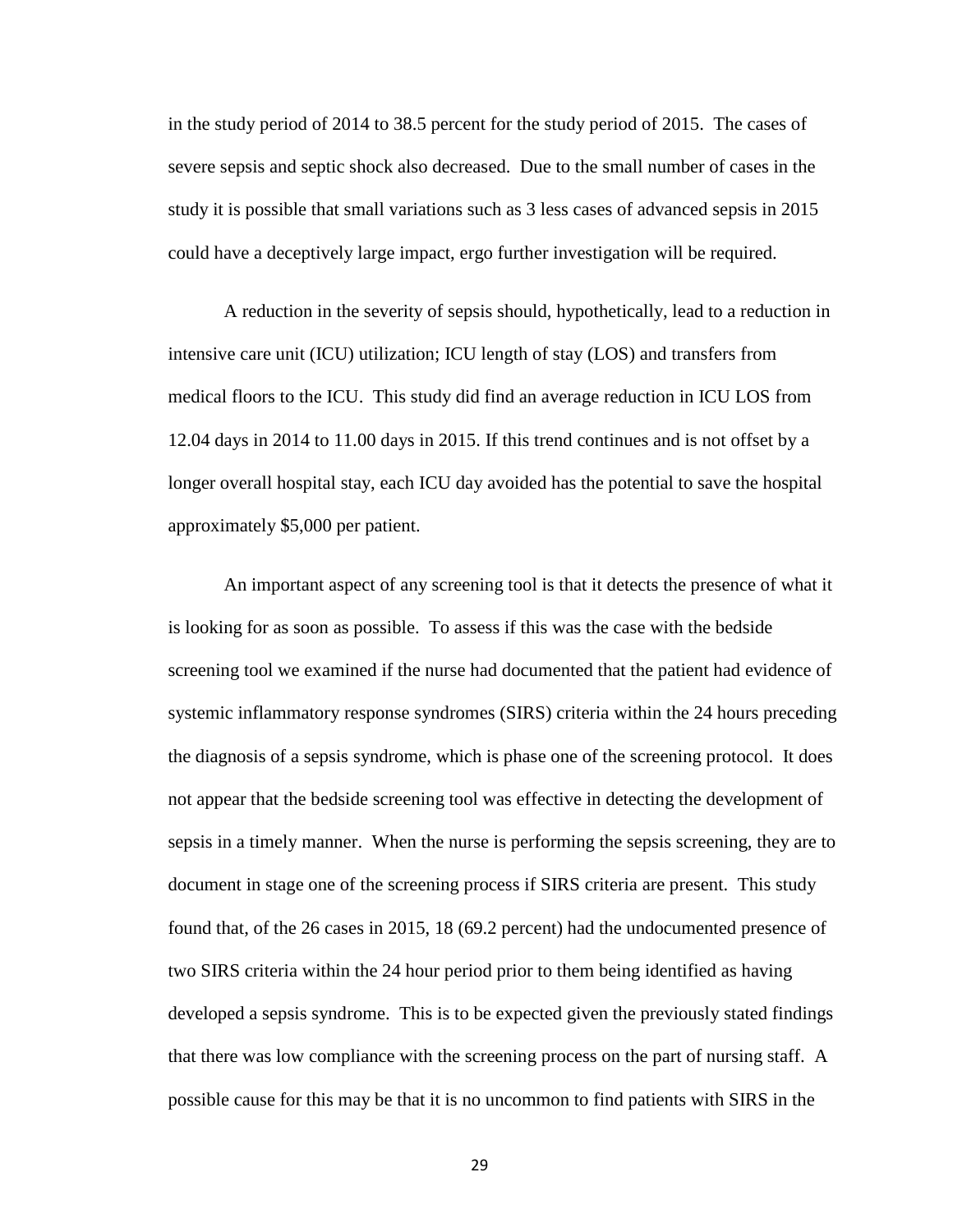hospital population as it is a component of numerous other disease processes, such as in the post-surgical patient, which comprised 73.1 percent (19 cases) of the study population. Since some SIRS criteria are to be expected, the nurse may not investigate if the patient has multiple criteria that may suggest the presence of a sepsis syndrome. If the patient does meet SIRS criteria, it is then left up to the nurse to make the subjective determination as to if an infection is suspected or the presence of SIRS criteria is related to the primary reason for the patient's hospitalization or the development of an additional sepsis syndrome. This reliance on SIRS criteria as part of the screening process should be considered as a potential root cause of the problems with sepsis identification. Recent research by Seymour and associates (2016) found SIRS criteria too ubiquitous in the hospital population to be of much utility for identifying the development of sepsis.

Relation to other evidence:

The finding of this retrospective quality improvement evaluation both agrees and differs with other evidence on this topic. The evaluation did not show a variation in mortality between patients whose hospital acquired sepsis syndrome was identified via the nurse-driven sepsis screening tool and other means of identification. Mortality in both groups was lower than that in 2014, which is consistent with a generalized downward trend in all-sepsis mortality noted by Moore and associates (2011). This could be reflective of an incorporation of the principles of early goal directed therapy into the standard of care while not adopting strict adherence to the goals of the guidelines. The patients studied had shorter ICU LOS as had been seen in previous studies (Zubrow, 2008; Castellanos-Ortega, 2010, Shorr, 2007; & Levy, 2010).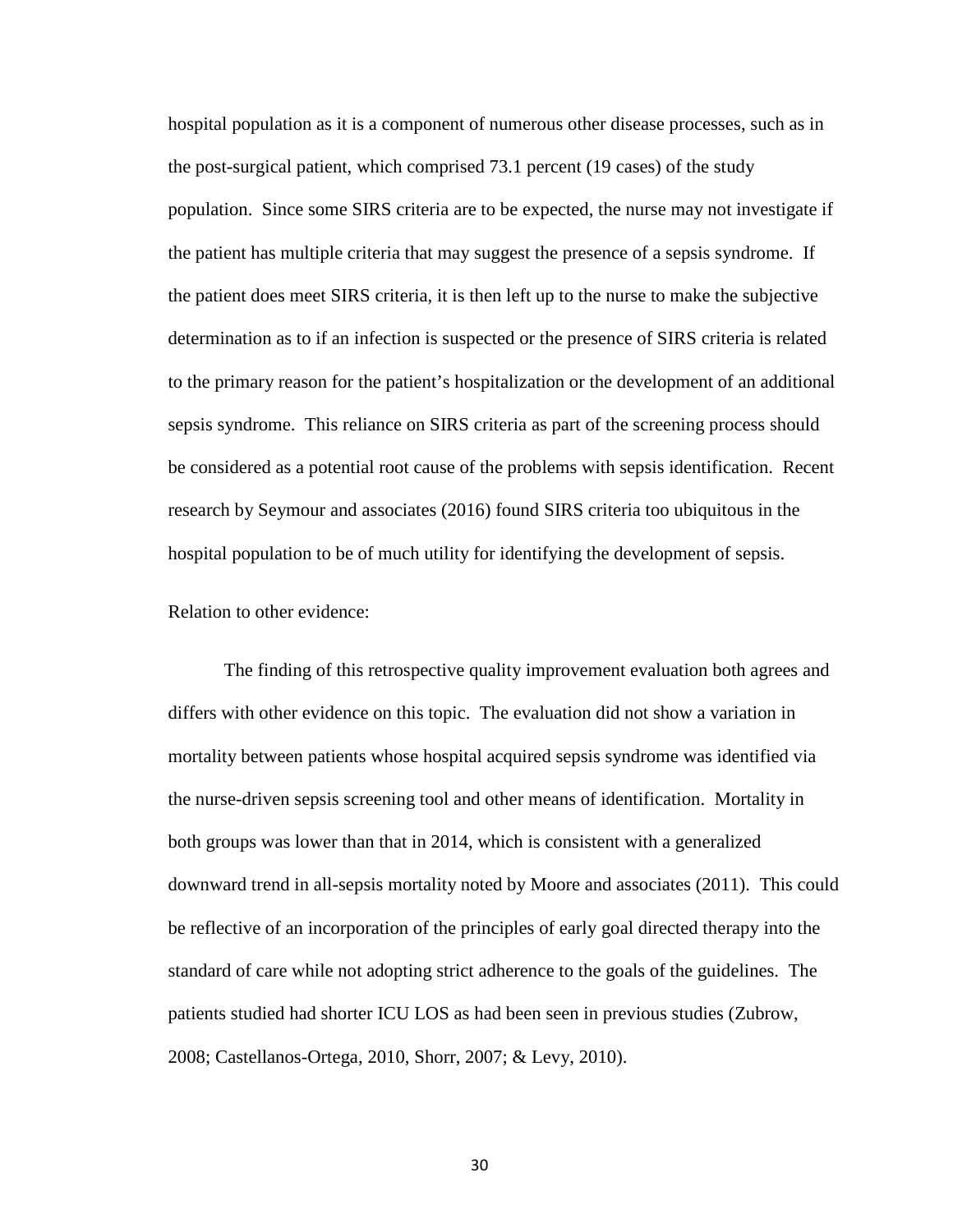#### Limitations:

There are several limitations that must be acknowledged with this study.

Electronic chart review ensured that no false cases were included, but there is no way to determine if there were cases of sepsis syndromes not included in this study due to miscoding. That the study was performed at a single facility may indicate that the results would not be generalizable. The limitation of the time frame to just one calendar year may have influenced by the other sepsis reduction strategies implemented. The decision to exclude patients with Do Not Resuscitate orders may have introduced bias and lead to an underreporting of mortality. The study is limited due to the small sample size which precludes the ability to achieve statistical power; however, continued data collection over time will yield sufficient power. The narrow inclusion and exclusion criteria raises questions about the generalizability of the findings.

Interpretations:

There appears to have been an improvement in mortality between 2014 and 2015. Although there were few cases experiencing mortality in 2014, the further reduction to zero cases in the first six months of 2015 suggests that there was an improvement. Given the poor compliance with nurse screening and the EGDT protocol, the improvement does not seem to result from the screening process. As it is highly unlikely that all sepsis mortality was reduced to zero, this improvement must be viewed as suspect and potentially the result of the very narrow focus of the study.

The apparent lack of impact of the sepsis screening process is at odds with the conclusions of Moore and associates (2009) who found that a sepsis screening tool was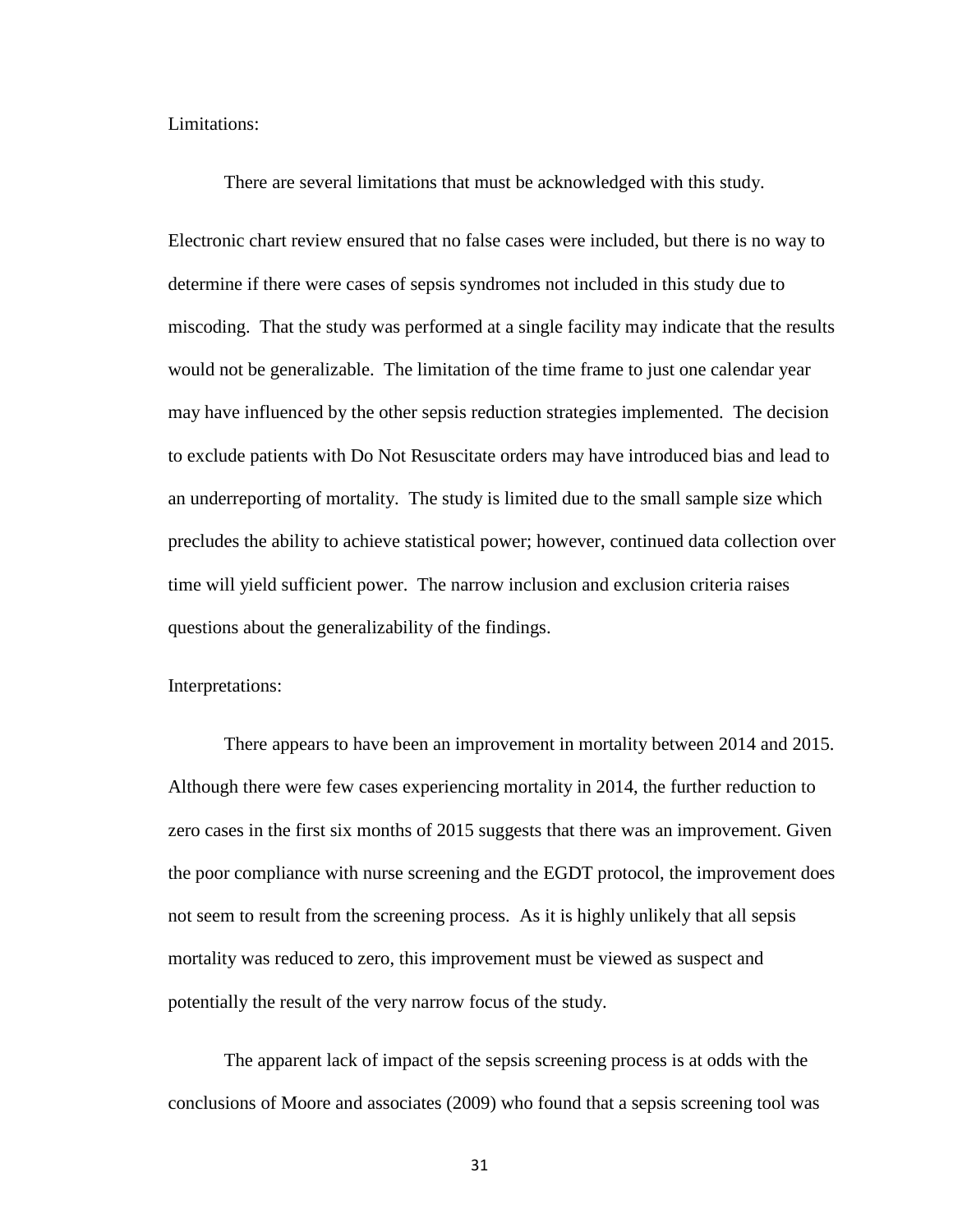able to directly reduce their mortality by a third. Key variances between their study and the experience at BHL may lie in their much higher compliance rates (consistently >70 percent) and that they utilized a three-step process that involved a "midlevel practitioner" to do an additional assessment of the patient. While that additional assessment may aid with confirming sepsis, it does not seem to be the issue here, as the nurse did not catch the sepsis diagnosis 73 percent of the time.

Of the 26 cases of sepsis that developed while the patient was hospitalized, only 23.1 percent were identified via the bedside sepsis screening; this represents a significant failing on the part of the screening process. Further work needs to be done on identifying the root causes of the nurses failing to utilize the screening process appropriately. Compliance with early goal directed therapy (EGDT) for sepsis syndromes was very poor, with 42.3 percent receiving none of the components of EGDT and only 7.7 percent being completely compliant. There was a reduction in advanced-sepsis-to –sepsis ratios; however this seems to be the result of a greater identification of sepsis rather than a reduction in the advancement of sepsis to its more severe incarnations. The presence of a sepsis screening tool failed to aid identification of evidence of SIRS criteria in 69.2 percent (n=18) of subjects within the 24 hours prior to diagnosis of a sepsis syndrome. There was a reduction in intensive care unit length of stay (ICU LOS) of 1.04 days but the small size of the study does not allow us to definitively state that this is due to the intervention and not either due to some other confounding factor or simple chance. That being said, we do have a clinically significant improvement in the outcome of ICU LOS with a potential cost savings of over 4000 dollars for that one ICU day saved (Chalupka, 2012).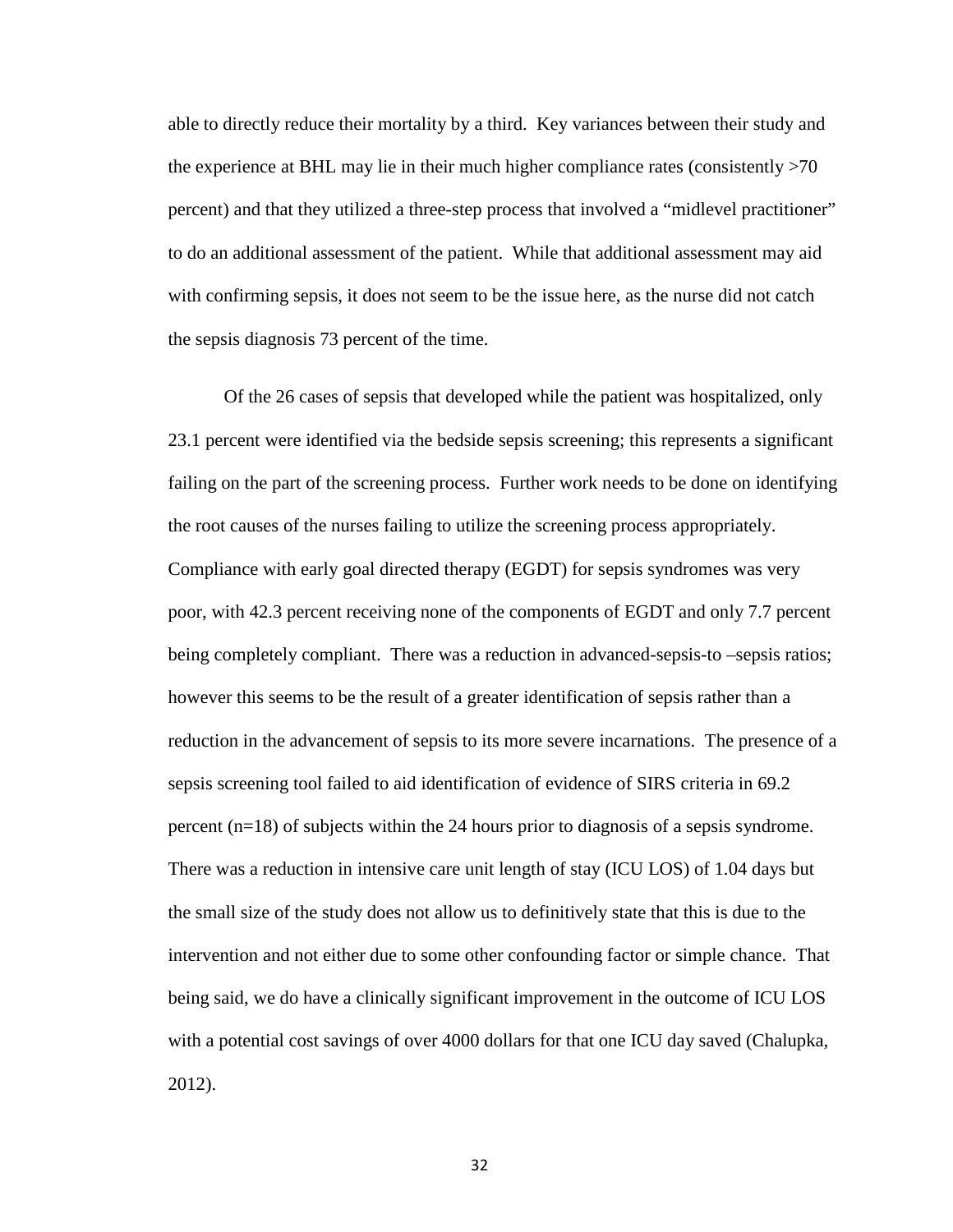Recently released evidence has called in to question the effectiveness of EGDT as a means of reducing mortality versus standard care, although these results may reflect that the standard of care has finally incorporated the key components of EGDT that impacted mortality, such as prompt empiric antibiotic administration and utilization of appropriate biomarkers to guide therapy. New evidence has just come out in late February of this year that our traditional definition of sepsis, that of a systemic inflammatory response in the presence of infection, is not specific enough, requiring a new definition focusing on the presence of organ dysfunction with concomitant infection (Abraham, 2016). It is too soon to know how this new evidence and definition will shape the conversation and treatment of sepsis syndromes, but it is certain to alter how patients are identified and what future goals of effective evidence-based therapy will look like.

Finally, it should be noted that, while it is a significant cause for concern when a patient develops a sepsis syndrome while they are hospitalized, the fact remains that this is not a significant proportion (4.8 percent) of the overall incidence of sepsis within the hospital (n=542). The institution may be better off investing its energy into other means of reducing sepsis within the hospital setting such as improving hand hygiene amongst staff, adherence to aseptic technique, and fostering processes that enhance and empower nursing clinical judgement.

# Recommendations:

The impact of the screening tool was limited due to poor utilization rates. Further study is needed on analyzing potential causes for nursing staff failing to appropriately utilize the screening tool. More information is needed about the bedside nurse's experience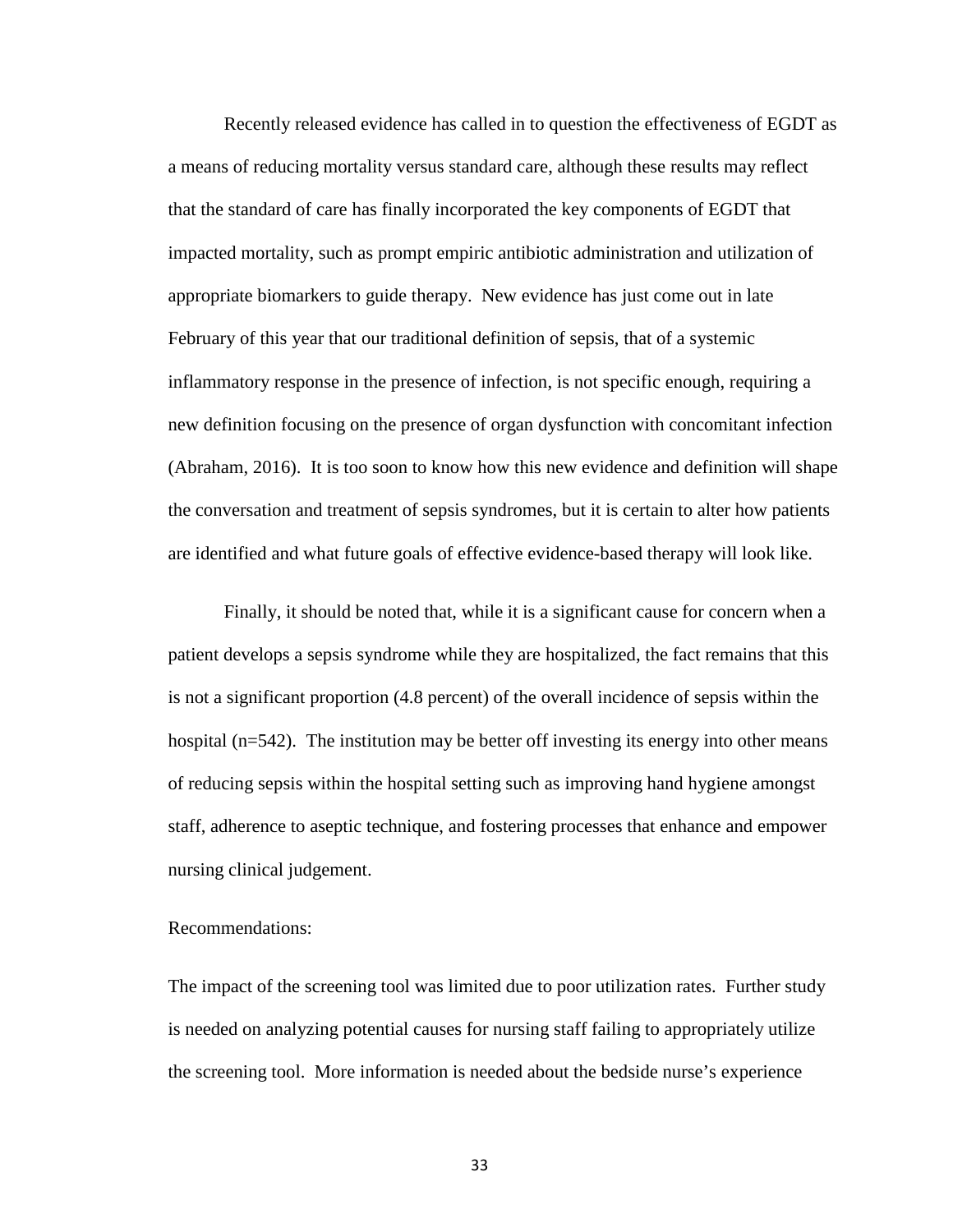utilizing and interacting with the screening process to identify potential issues leading to poor screening compliance. Some potential causes for poor screening compliance could include; an insufficient initial educational experience, potential lack of feedback, unidentified barriers to utilizing the screening tool, lack of clarity in the construction of the screening tool, an over-reliance on the subjective "suspicion of infection," a lack of empowerment on the part of nursing to diagnose a patient as having a sepsis syndrome. The nursing staff should be approached to identify potential barriers to compliance with early goal directed therapy such as lack of established supportive processes, insufficient manpower available, or possibly delays within other disciplines. Several other recommendations as to how to improve compliance and EGDT administration are:

- 1. BHL should explore the reasons for nurses' inability to utilize the bedside screening tool and target an educational investment to improve staff understanding of the tool, signs and symptoms of sepsis syndromes and, if need be, what constitutes a "suspected" infection.
- 2. Evaluate continued use of the "no more screening required" option to reduce missed cases.
- 3. Repeat staff education about the sepsis screening tool and reinforce education on a frequent basis.
- 4. Root cause analysis should be conducted so as to identify potential barriers to compliance with all components of early goal directed therapy for every discipline involved.
- 5. Initiate monitoring of sepsis screening compliance and provide nursing feedback on compliance rates in a timely manner so as to impact behavior.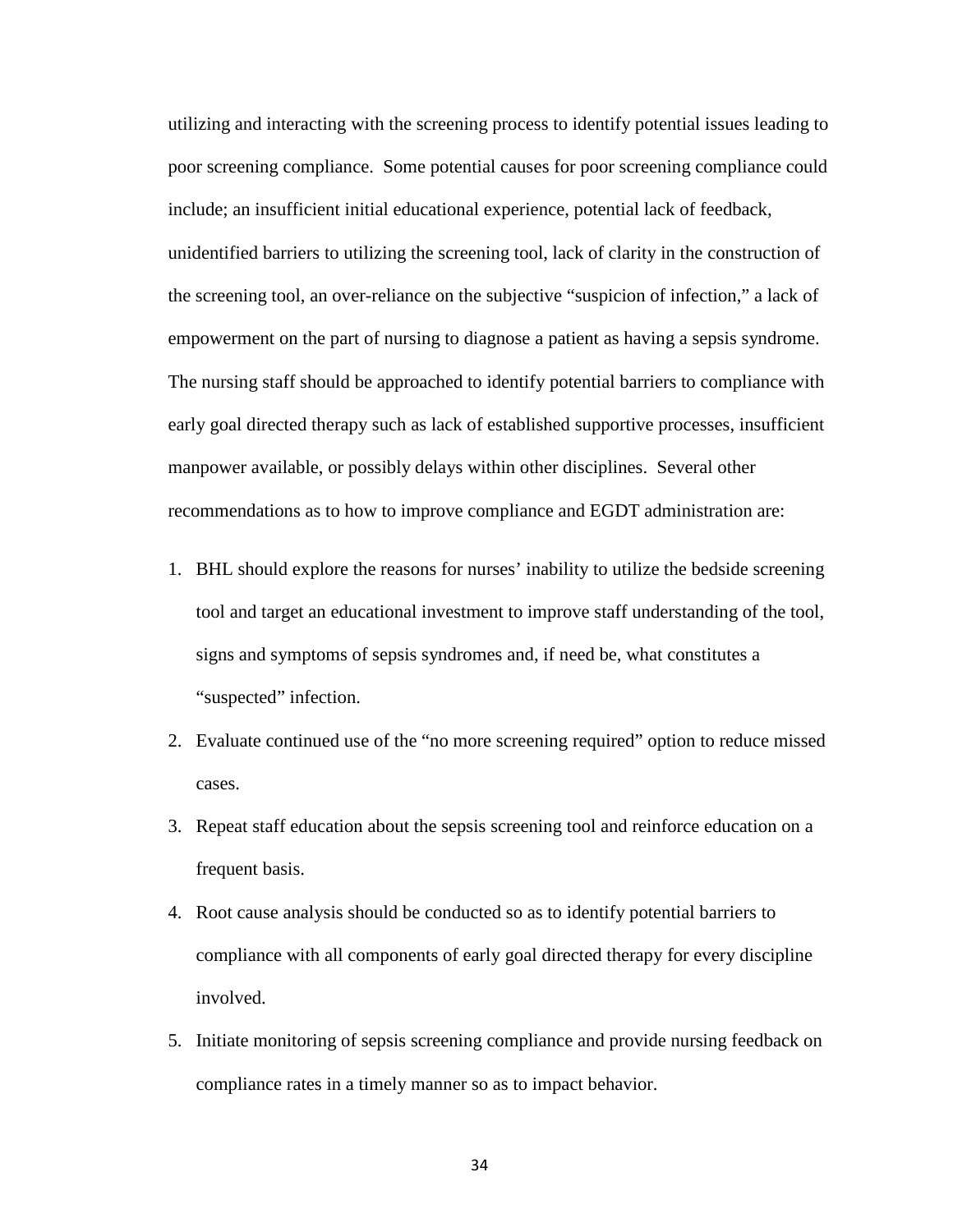6. Baptist Health Lexington should consider whether they wish to increase the specificity of the screening tool for identifying sepsis by increasing the requisite number of Systemic Inflammatory Response Syndrome (SIRS) criteria with their current screening tool or transition to a different sepsis screening tool such as qSOFA so as to more accurately capture sepsis syndromes when they occur.

Conclusions:

A retrospective quality improvement review was performed of the 26 cases that met criteria between the time period of February and July of 2015. This review found that the screening tool only succeeded in identifying 23.1 percent of the cases; the two main reasons for failure being an inappropriate cessation of screening and a failure to identify the physiological signs of sepsis development. The presence of SIRS criteria 24 hours prior to identification of sepsis was undocumented in 69.2 percent of patients. Overall compliance with early goal directed therapy (EGDT) was only 7.7 percent with 42.3 percent of patients receiving no EGDT within the proscribed timeframe. There was a reduction in average length of stay within the intensive care units of 25 hours (1.04 days). Mortality was lower in 2015 than it had been in 2014 (zero percent versus 25 percent), but such a profound reduction is incongruous with the fact that there was still mortality related to sepsis at Baptist Health Lexington during this timeframe. It is more likely that, even if there was a reduction in mortality, the small sample size and the decision to exclude all patients with DNR orders underrepresented patients who died. Further sepsis research utilizing mortality as an outcome should Further investigation needs to be done to identify the nurses' experience in utilizing the screening tool and determine possible barriers to its effective utilization. Identification and removal of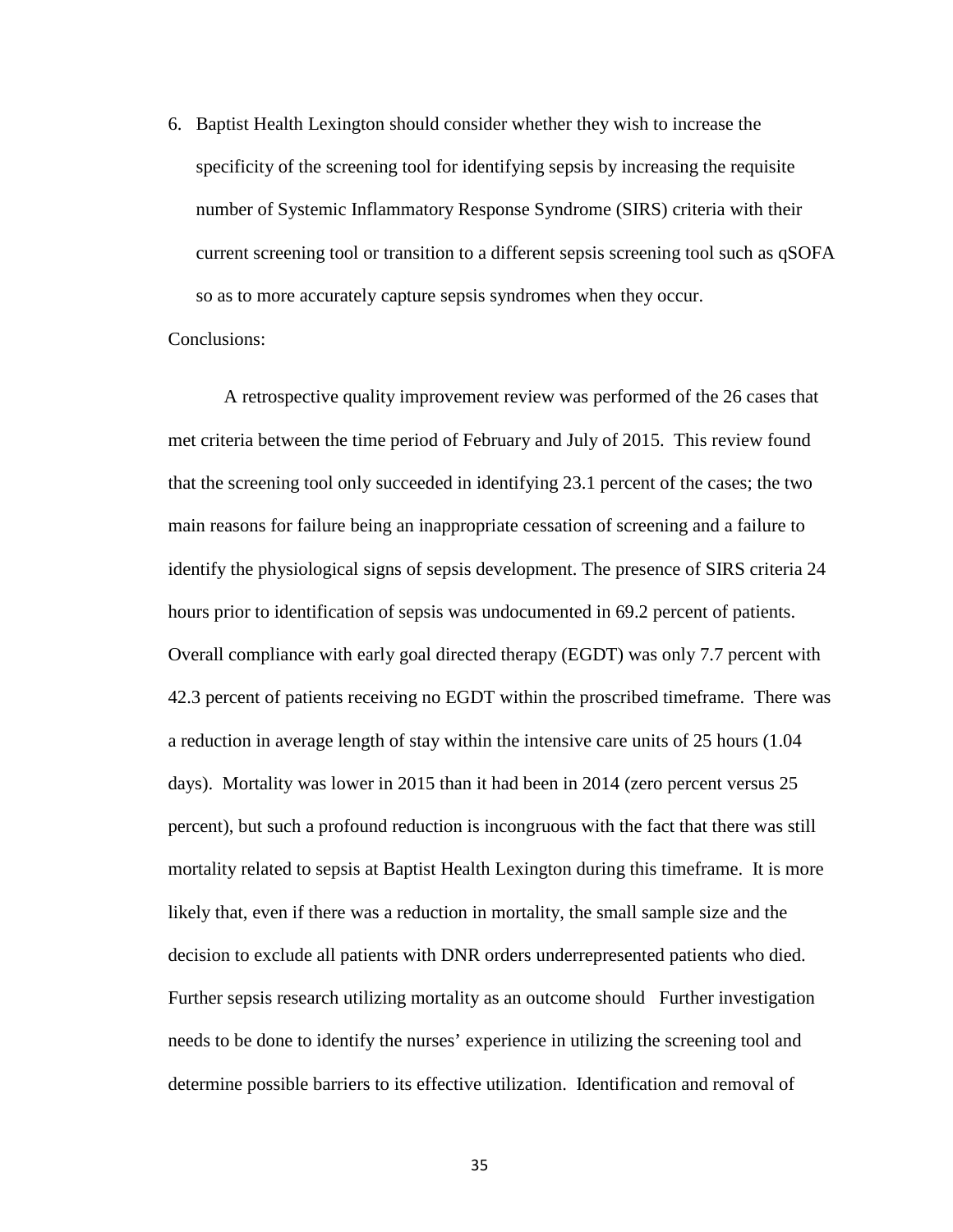barriers to sepsis identification may or may not have a positive impact on EGDT compliance and further investigation into changes in processes to foster EGDT compliance may also be warranted.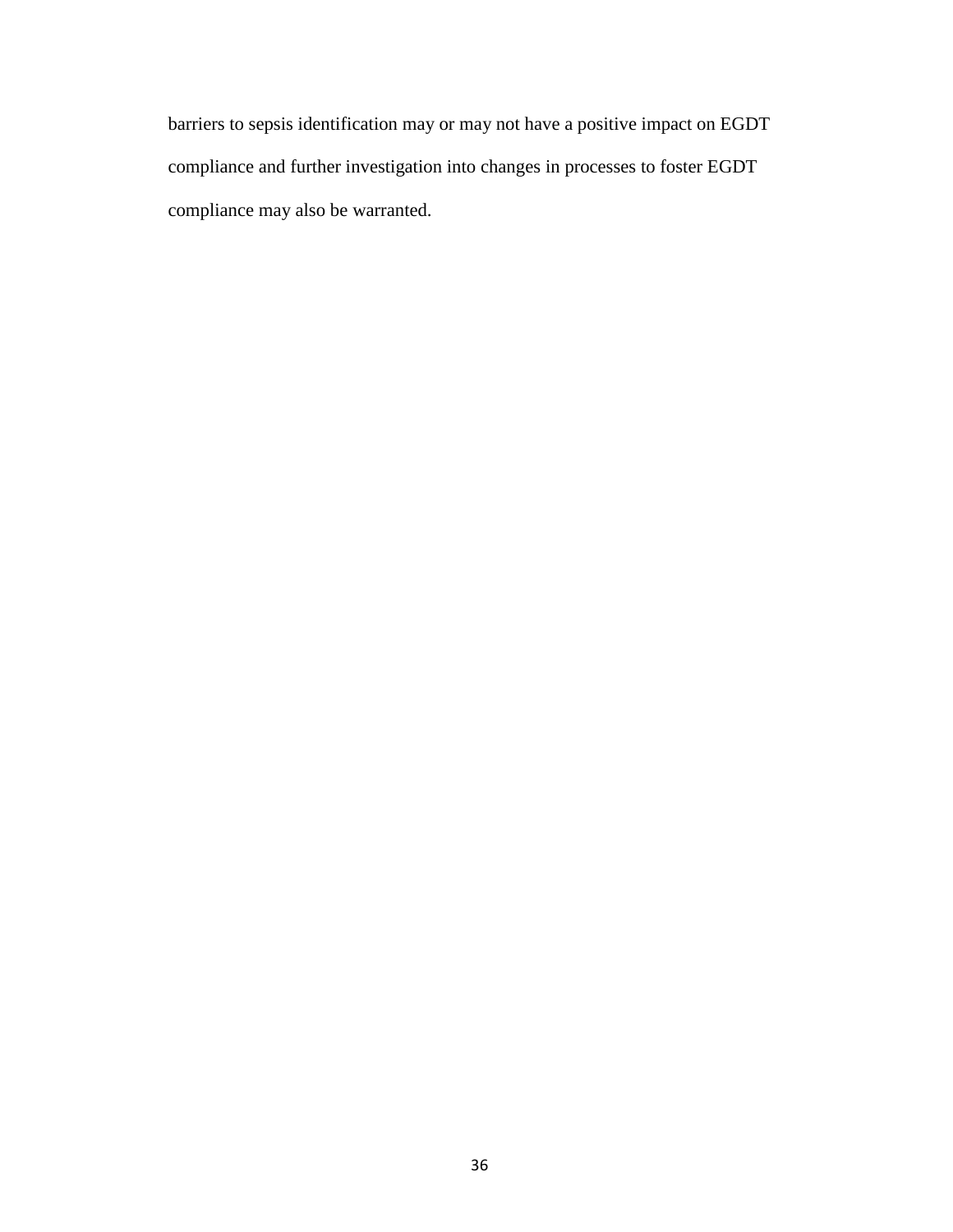# Manuscript Two

# Review of Evidence on Feasibility of a Rapid Response Team as a Conduit for Providing

Early Goal Directed Therapy in Sepsis

Nicholas J. Welker, MSN, ACNP-BC

University of Kentucky College of Nursing Spring 2016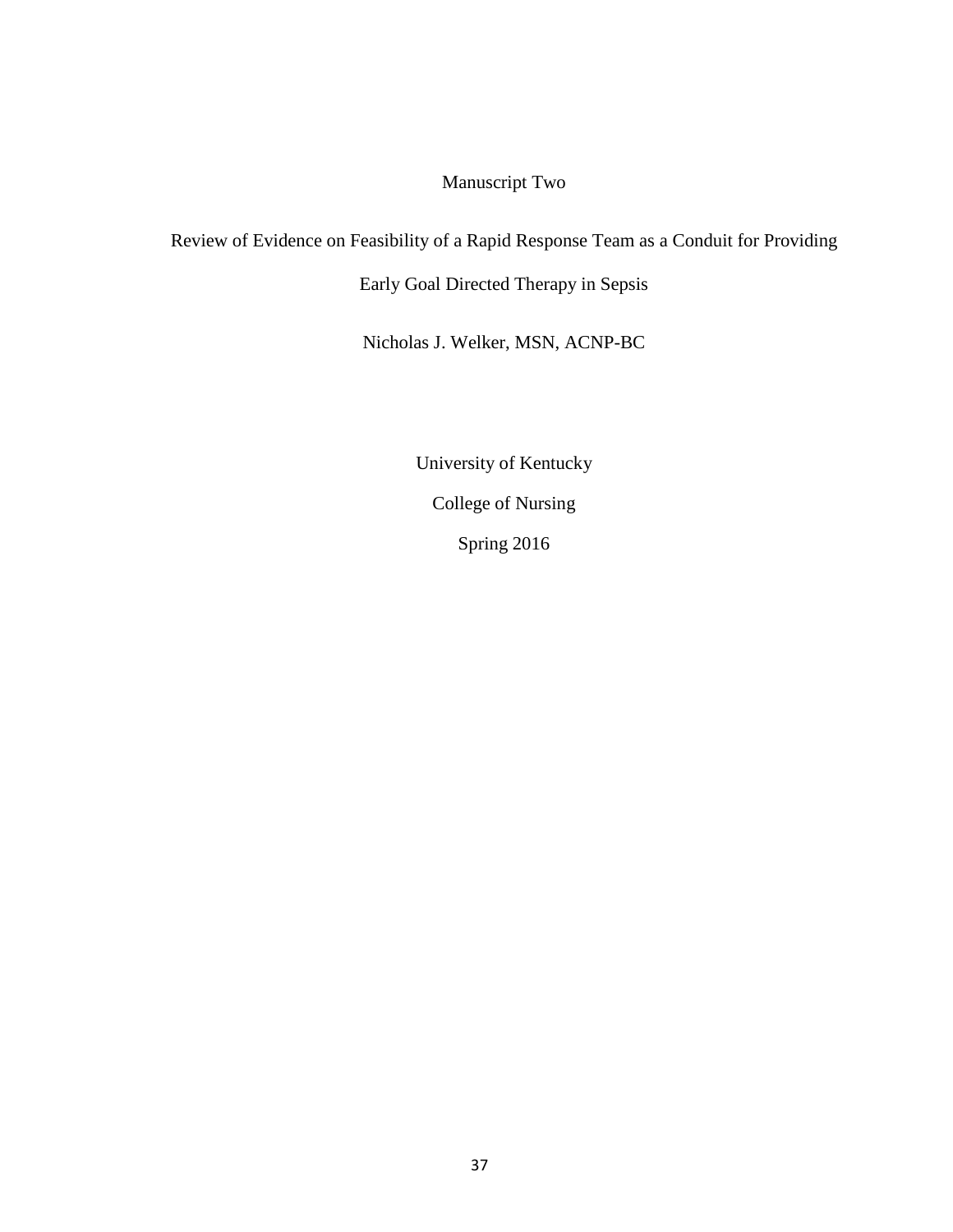Background:

Sepsis is a systemic inflammatory response syndrome (SIRS) to an infection, resulting in a wide variety of physiological abnormalities (Bone, 1992). Sepsis can be imagined as existing on a continuum: from sepsis, to severe sepsis, to septic shock, with a steady progression to greater and greater severity of illness. Severe sepsis is sepsis with associated organ dysfunction; septic shock is organ dysfunction in the presence of hypotension that is refractory to volume resuscitation. This progressive disorder of body systems leads to a "point of no return," where the organ damage from the shock state is irreversible and will lead to inevitable decline and death (Funk, Sebat, & Kumar, 2009).

The incidence of severe sepsis in 2001 was approximately 750,000 cases annually (Angus, 2001) with an average increase of approximately six percent (Martin, 2003) to over a million cases in which septicemia was the primary diagnosis in 2012 (Celeste, 2013). The steadily increasing rate in cases is felt to be due to multiple factors: the aging of the population, more utilization of invasive procedures, high rates of comorbidities in the population, immunosuppressive therapies, and the growing burden of antibiotic resistant organisms (Martin, 2003). The mortality rates for sepsis also increases in the presence of additional co-morbidities and as patient age increases (Yang, 2010). Considering that there are unalterable drivers such as age and comorbidities, the clinical importance of sepsis will only increase as the population ages.

#### Significance:

The mortality rate of sepsis is highly variable and ranges from 28% to 40% (Angus, 2001; Estaban, 2007), depending on alterable and unalterable patient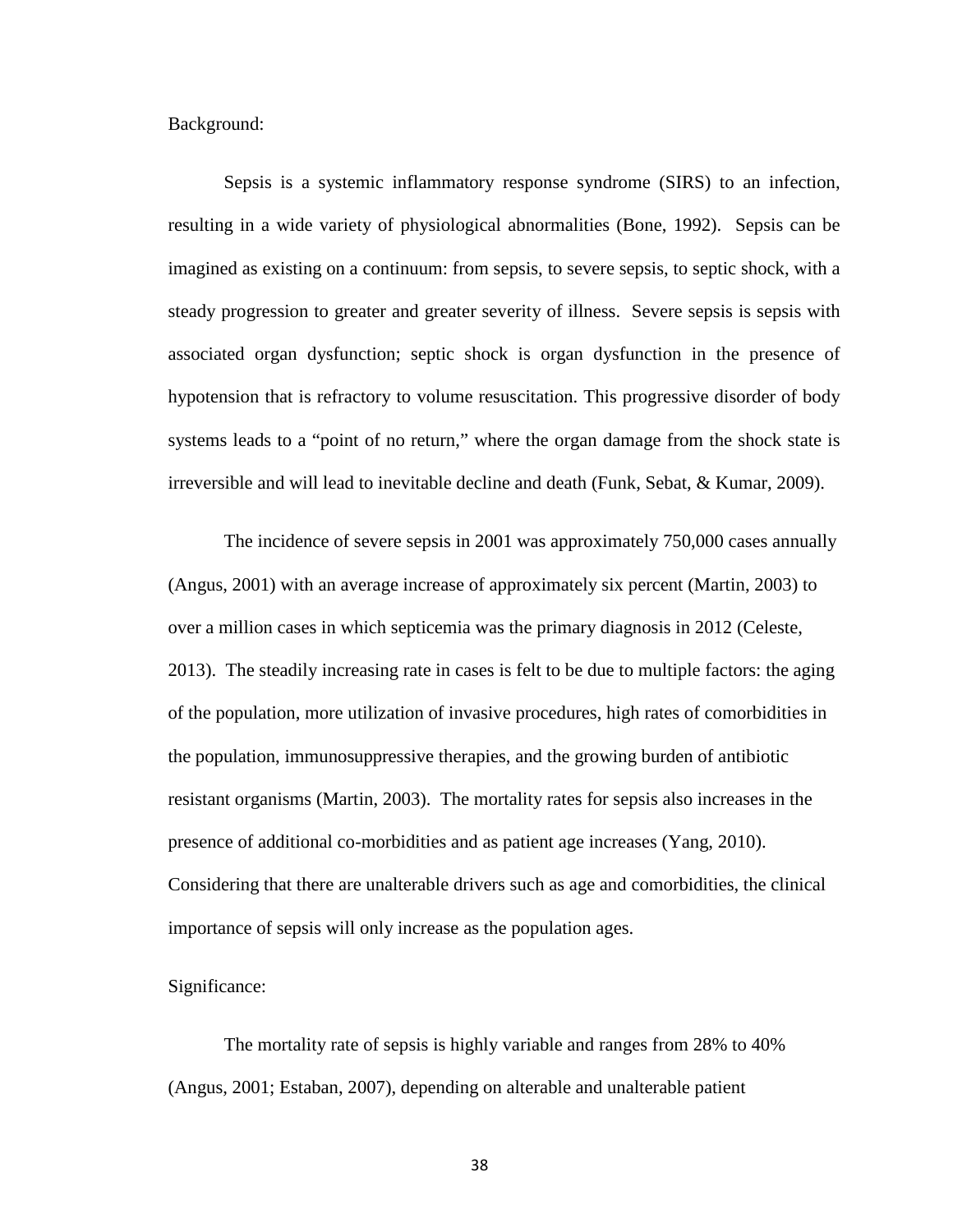characteristics; age, comorbidity status, type of infection, level of organ dysfunction, and alacrity of appropriately directed therapy. Mortality also increases with each advancement a patient makes in the continuum from sepsis, to severe sepsis, to the highest mortality being in patients with septic shock (Guidet, 2005). Adrie (2005) found a similar "step-wise" increase in the cost of care associated with the progression of illness severity, the higher the age, and the presence of co-morbidities.

Sepsis is the most expensive condition treated in the United States for all payers (Celeste, 2013) at an aggregate cost of almost 20.3 billion (Elixhauser, 2011) dollars annually. A root-cost analysis study (Merritt, 2011) found that the care of sepsis patients already comprised 40% of total institutional costs of Intensive Care Unit (ICU) admission, with the care of a patient with sepsis costing six times more than the care of an equivalent ICU patient. Shorr, et al. (2007) found the direct costs of care for a patient with sepsis to be highly variable but with a median cost of \$21,956, partially due to a longer hospital length of stay (LOS). Teres, et al. (2002) found that resource utilization and LOS increased with severity of illness, with LOS almost doubling as patients moved from the  $1<sup>st</sup>$  quartile of illness severity to the  $4<sup>th</sup>$  quartile.

## Early Goal-Directed Therapy:

The standard of care for sepsis has been codified into an evidence-based bundle of interventions called Early Goal Directed Therapy (EGDT). This bundle was developed for the Surviving Sepsis Campaign (Dellinger, 2013) and has been shown to decrease mortality, cost of care, length of stay, and disease progression (Castellanos-Ortega, 2010; Zubrow, 2008; Shorr, 2007).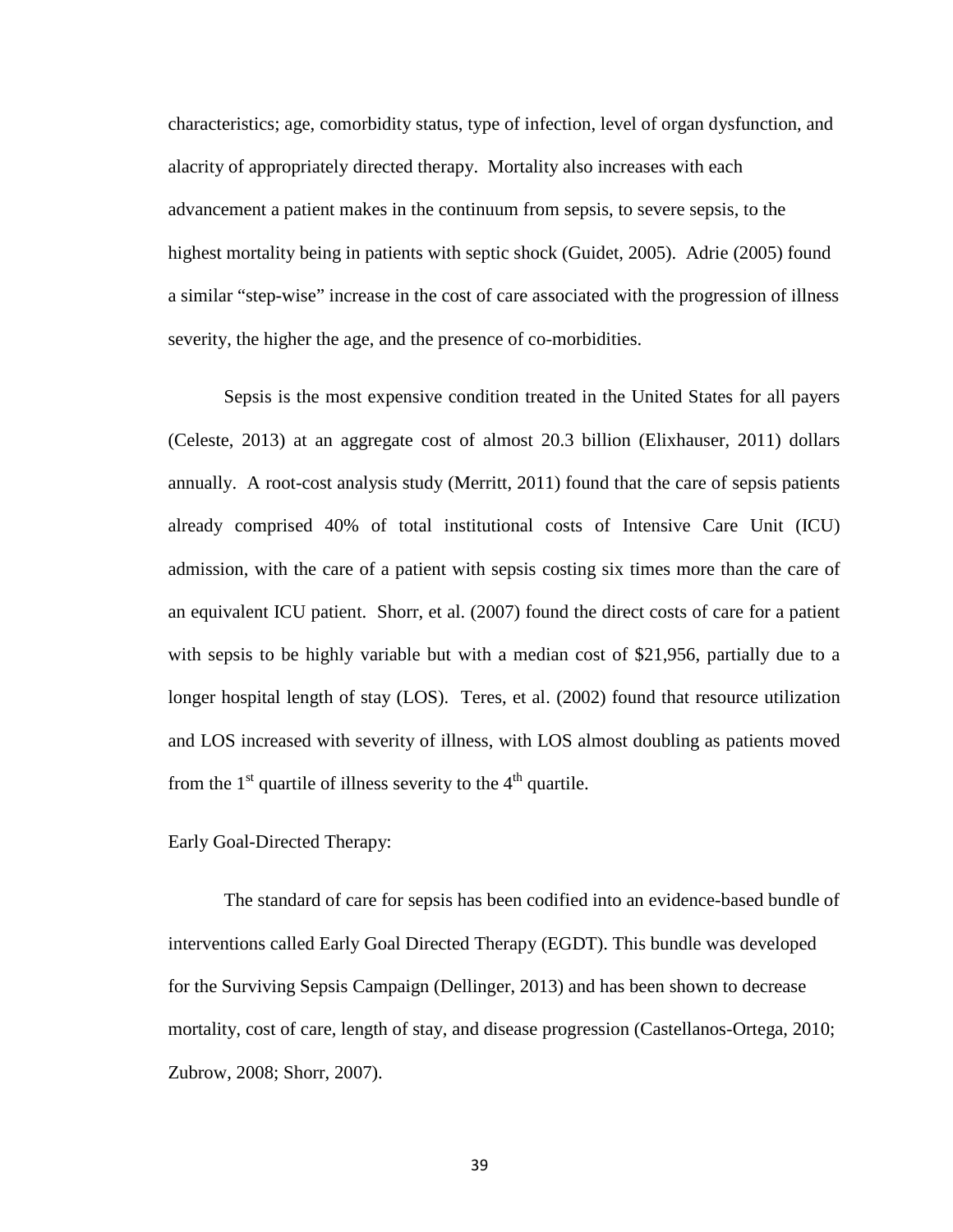EGDT is focused initially around several central interventions; prompt phlebotomy for blood cultures and perfusion markers, administration of intravenous antibiotics (ideally within the first hour of therapy), and rapid fluid resuscitation (Dellinger, 2013). Completion of these interventions within the initial 6 hours provides the most statistically significant improvements in outcomes; however even then mortality remains approximately 40% or greater for those with septic shock (Guidet, 2005; Castellanos-Ortega, 2010). Guidet (2005) found that unalterable characteristics such as age and comorbidities did not have an impact on sepsis severity, leading the authors to propose that it is the alterable characteristics that are crucial in preventing disease progression, these being "prompt diagnosis and appropriate treatment." Kumar, et al (2006) supports the need for rapid identification and treatment by showing that for every hour past identification of severe sepsis, mortality increases 7%. Obviously, elimination of the pathogenic organism is just as vital in the early treatment of sepsis as volume resuscitation.

If mortality remains high even with appropriate treatment, greater steps need to be taken to promote prompt and earlier diagnosis. The majority of the literature has focused primarily on improving the timeliness and quality of interventions after sepsis is already present, most often in its more severe forms. What evidence does exist about surveillance and screening for sepsis is focused predominantly on screening protocols developed for the Emergency Department upon initial patient presentation, which ignores the population of patients that are already admitted to the hospital.

Sebat, et al (2005) found that approximately 24% of patients who developed severe sepsis or septic shock originally did so while on a medical-surgical unit, therefore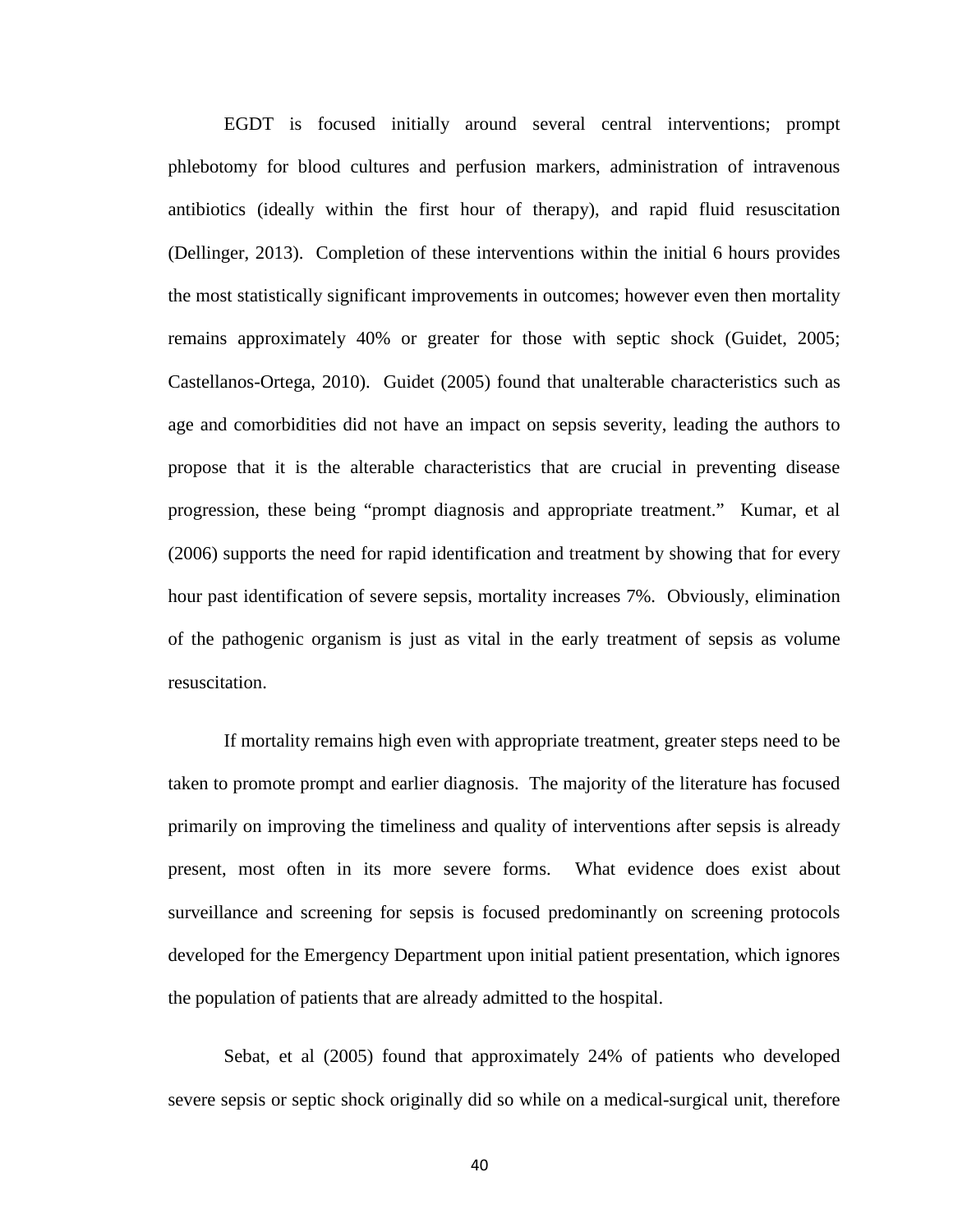efforts to increase surveillance and early identification in this setting are highly desirable. By identifying sepsis in its early stages, it can be presumed that staff will be able to institute standing policies early in the disease course, when it is most responsive to EGDT. Strong evidence suggests that the speed at which appropriate EGDT therapies are initiated following the recognition of hypotension may be the single strongest predictor of survival (Kumar, et al, 2006; Lundberg, et al*,* 1998). It is evident that it is not just *if*  EGDT is initiated, but *when* that is crucial in preventing irreversible shock and subsequent organ damage and failure. An analogy would be that is it is better to have active surveillance with a smoke detector than to wait until your house is visibly on fire to start intervening. Keeping within that analogy: the longer you delay intervening, the less likely your house is to survive, even if you eventually get the fire under control. Appropriate care for the septic patient requires both quick identification and swift initiation and coordination of multidisciplinary treatments.

Rapid Response Teams:

The Rapid Response Team (RRT) or Medical Emergency Team (MET) was developed to intervene in patients experiencing deterioration despite the presence of existing clinical services (Devita, 2006). In accordance with the "100,000 lives" campaign, RRTs can be initiated by staff, patients, or family members whenever there is subjective or objective evidence of an acute change in the patient's health status. The guiding premise is that certain objective and subjective triggers can be utilized in alerting a multidisciplinary team to the clinical deterioration of a patient.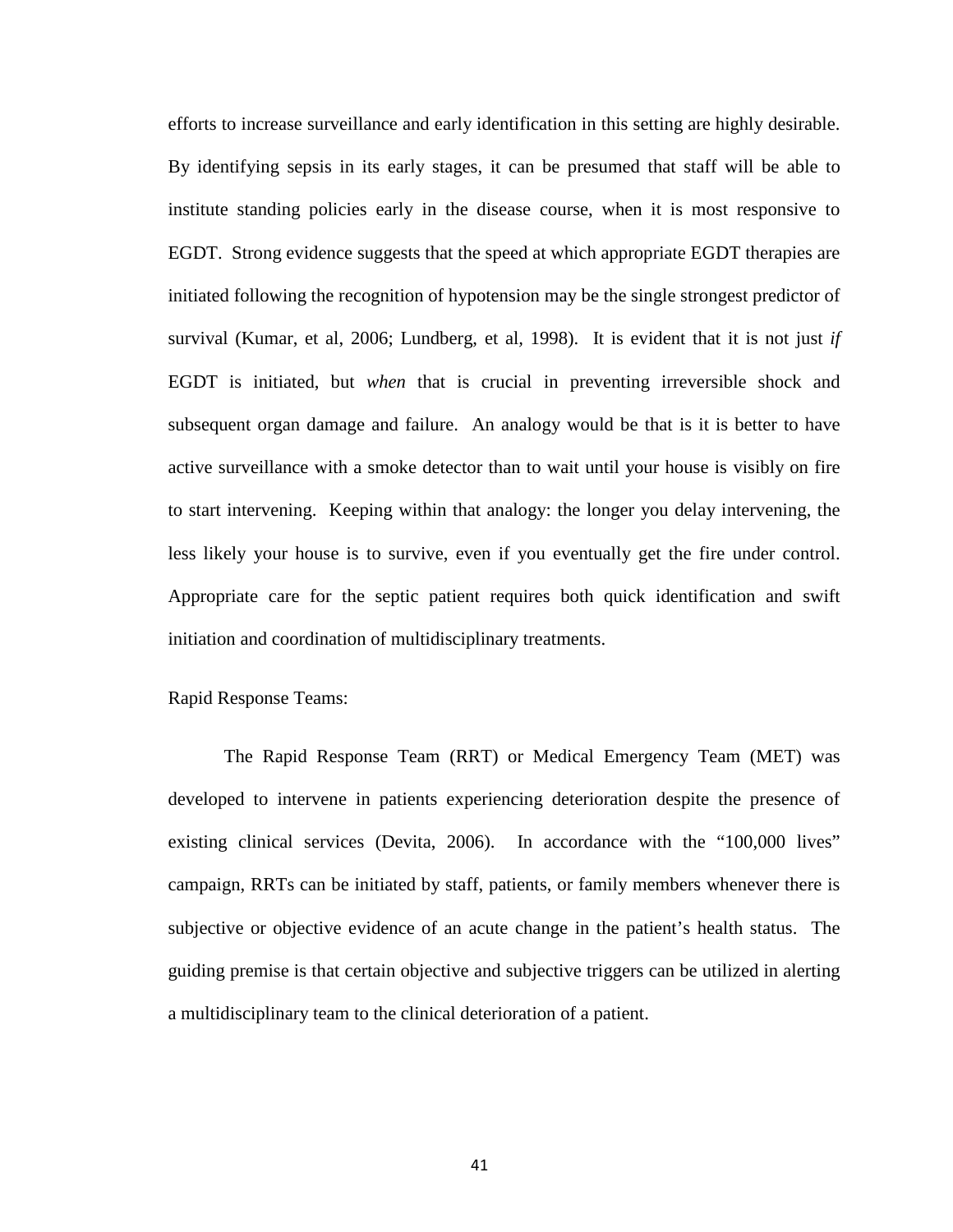The composition of these teams can vary widely, but the core staff is traditionally composed of one or more nurses with critical care background and representatives from other ancillary services such as radiology, phlebotomy, and respiratory therapy. They may or may not have a pharmacist, physician, or other advanced practice provider (Benson, Hasenau, O'Conner, & Burgermeister, 2014). These teams often have protocols that are utilized to guide team members' actions and empower them to initiate a limited scope of appropriate interventions without physician oversight (Lienhop, Kaplan, & Gray, 2008).

The goal of an RRT, regardless of the composition, is to swiftly provide a higher level of care to patients outside of traditional intensive care areas, such as the medical wards, hospital grounds, and associated hospital environs such as offices or imaging areas. The intention of a RRT is to stabilize the patient where they are and evaluate if the patient can safely remain at their current level of care or requires transition to a higher level of care such as an ICU.

Rapid Response Teams usually follow established protocols based on disease processes that are best treated within the narrow window of time in which specific care is required to avoid a negative outcome such as trauma, cerebral vascular accident, myocardial infarction, and shock syndromes (Devita, 2006). Unlike these other syndromes, however, the signs of sepsis can be subtle, easily missed, and difficult to diagnose, requiring specifically tailored education and protocols (Funk, Sebat, & Kumar. 2009). These protocols are commonly evidence-based, but are institution specific and may vary in what disease processes they cover, and the available testing and interventions that may be initiated without input from additional non-RRT providers.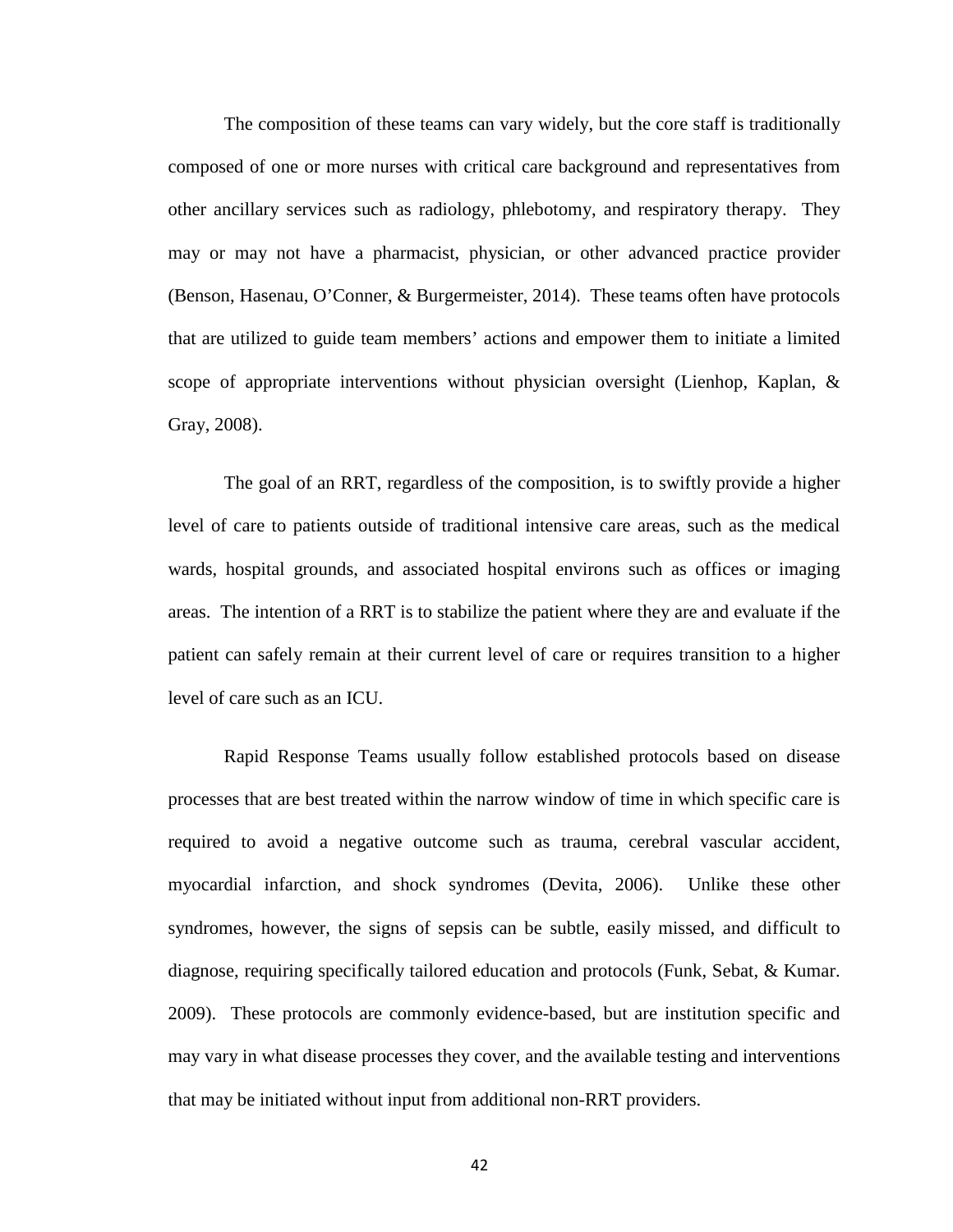The concept of bringing additional expertise and resources to patients in crisis so as to avoid a worsening of a patients' clinical situation is consistent with the core concepts of the Surviving Sepsis Campaign (Dellinger, 2013). A RRT provides the multidisciplinary knowledge and competencies that allow for prompt identification of patients with sepsis, and initiation of EGDT as soon as possible so as to be able to complete it within the target window of 6 hours. The purpose of this review of literature is to explore the utilization of a rapid response team as a vehicle for providing early goal directed therapy as quickly and completely as possible and determine what impact it may have on the outcomes of hospitalized patients who develop sepsis.

Inclusion and Exclusion Criteria:

A search of the CINAHL and PUBMED databases was performed utilizing the keywords "systemic inflammatory response syndrome," "sepsis," "severe sepsis," "septic shock," "sepsis syndromes," "rapid response teams," "rapid response systems," "medical emergency teams," "early goal directed therapy." The following filters were used: articles had to be published within the last 15 years, available in English, and dealt with an adult population exclusively. This resulted in a total of 43 articles in CINAHL and 35 articles in PUBMED. A secondary review was performed utilizing the bibliography of relevant articles identified an additional 5 articles that had fallen out of the inclusion parameters that were deemed eligible.

# Screening Process of Study Eligibility:

The total results of the database searches were compiled and repeat articles were removed  $(n = 20)$ . Twelve articles that did not separate sepsis out as an identified source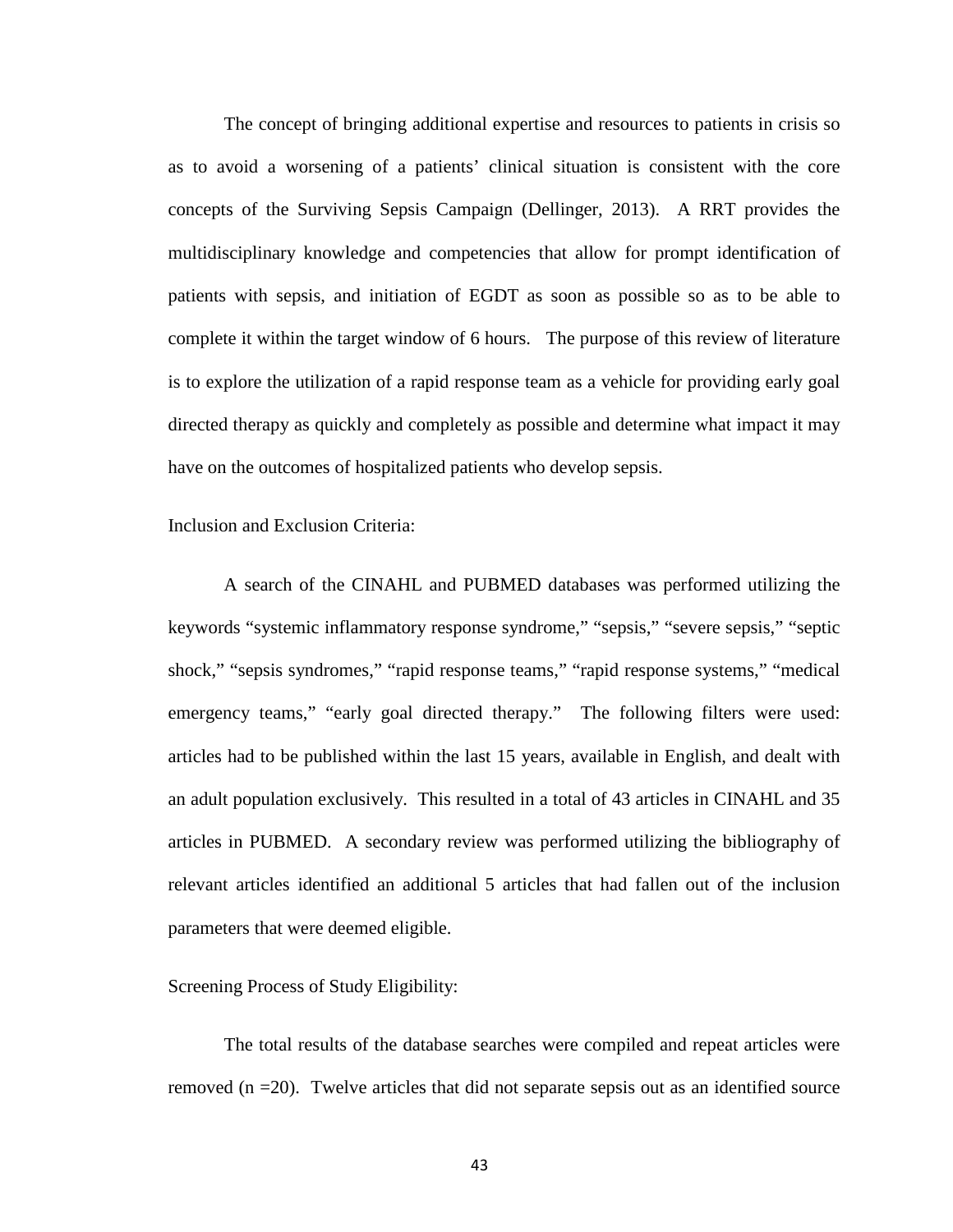of shock were excluded. Twenty-four articles where the responding RRT did not identify if interventions provided to septic patients were compliant with EGDT were excluded as well so we could be certain to be comparing interventions. Fourteen articles were excluded where it was not identified if there was a method of screening/identifying sepsis upon initiation of RRT so as to not include articles treating other sources of hypotension such as cardiogenic shock. This left a total of 9 articles.

#### Results:

Evidence has shown that the earlier you identify and initiate treatment on septic patients, the lower the mortality, length of stay (LOS), and cost of care (COC) (Dellinger, 2013). The wider sepsis literature has found that there can be a disconnect between ordering and initiating EGDT and its completion within the prescribed time frame, leading to negative outcomes for patients in severe sepsis (Berg, 2011).

The review of literature has found that, for the most part, a RRT response has a positive effect on patient outcomes. Several major themes have repeatedly been found across these studies; the use of a rapid response team to identify sepsis and initiate EGDT provides quicker and more complete EGDT implementation, decreased mortality, decreased ICU utilization, decreased LOS, quicker sepsis identification, and an increase in patients who are discharged to home as opposed to standard care methods.

#### Mortality:

Every article that analyzed the impact of a RRT on the initiation of EGDT found a statistically significant positive impact. Blumstein and Jones (2013) found a reduction in their "risk-adjusted mortality index from 1.8 to less than 1.25". Lienhop, Kaplan, and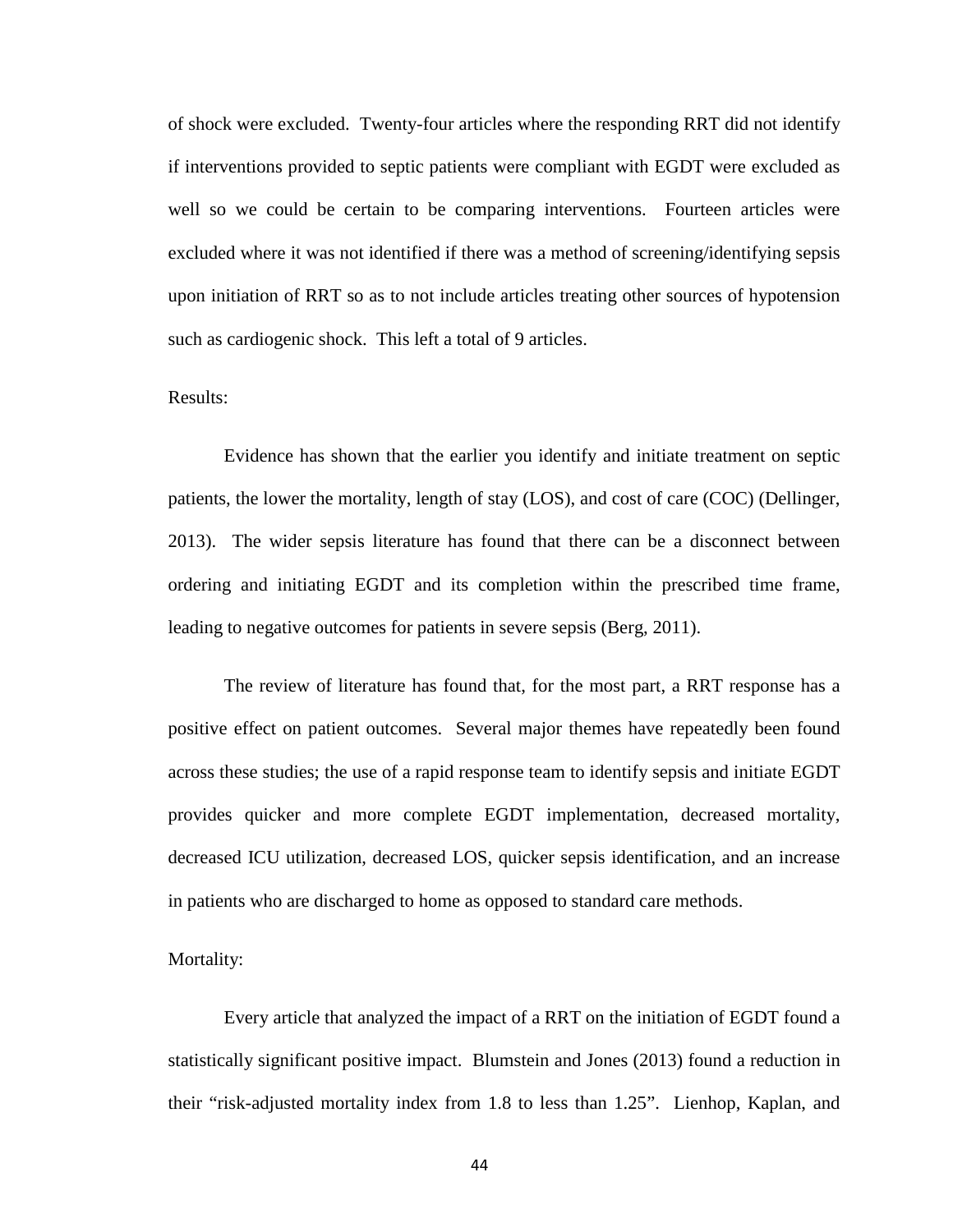Gray (2008) found a 16% decrease in their sepsis mortality over 6 months, which is on par with the results of Sebat, et al (2007) which found a 18.6% absolute reduction in mortality, with a relative reduction of 46.6%. This built on the authors' earlier work (Sebat, et al., 2005) which at that point only showed a 12.5% absolute reduction in mortality with a relative reduction of 31%. These reductions are not to the same scale as that found by Zubrow, et al (2008) who found a 49.4% reduction in mortality in their severely septic patient population! These results are in contrast with the work of Benson, Hasenau, O'Conner, and Burgermeister (2014) which found no impact on patient mortality.

Resource Utilization:

Several studies showed that the incorporation of a RRT into providing EGDT lead to a decrease in overall resource utilization. Benson, et al (2014) and Sebat, et al (2007) both showed a trend towards a decrease in ICU utilization, although Sebat, et al (2007) also showed a trend toward longer overall hospitalization stays. Umscheid, et al (2015)did not find an impact on ICU utilization. Zubrow, et al (2008) is the only study that found a significant decrease in hospital LOS by 34%.

#### Disposition:

Very few studies reviewed the impact on RRT involvement in post-discharge disposition beyond that of mortality. Umscheid, et al (2015) found a trend towards an increase in discharges to home. Sebat, et al (2005) did find a significantly increased likelihood of discharge to home with Zubrow, et al (2008) showing a 188.2% increase in home discharges in patients that had a RRT based intervention.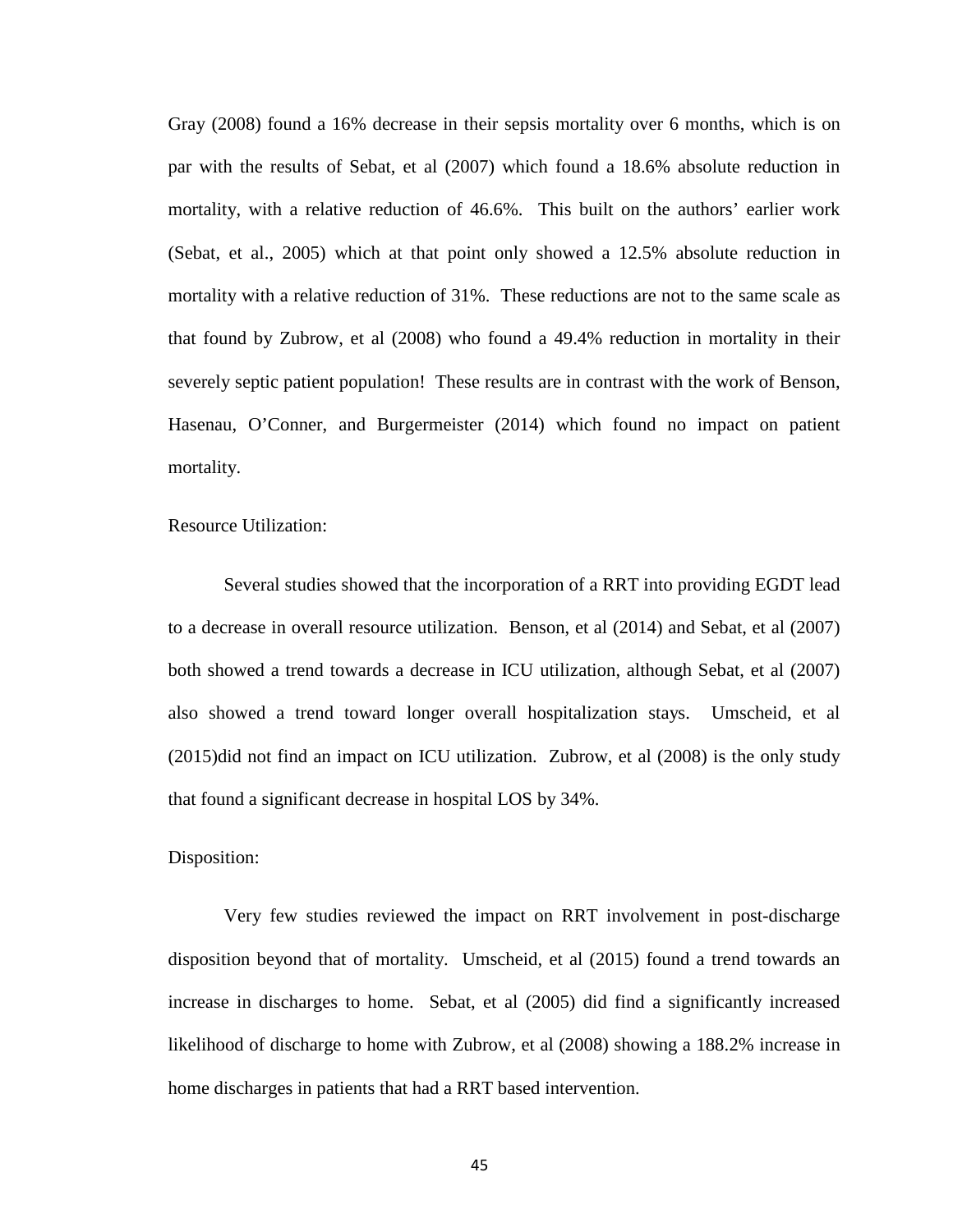EGDT implementation and timing:

Only two studies analyzed if the action of initiating a screening process so as to trigger an RRT would have an impact on earlier sepsis detection. Linehop, Kaplan, and Gray (2008) and Umscheid, et al (2015) both showed that there was an increase in sepsis detection through the implementation of a standardized sepsis screening process for staff nurses.

For the majority of the studies that assessed RRT impact on EGDT implementation, they showed a statistically significant improvement in some if not all EGDT therapy components. Miano, et al (2012) found that a protocol for antibiotic administration provided a 32% increase in appropriate bacterial coverage over provider preference. Sarani, Brenner, Gabel, Myers, Gibson, and Fuchs (2008) showed that a RRT decreased the average time to administration of antibiotics by 102 minutes, mirroring the finding of Blumstein and Jones (2013) which showed a 60% increase in antibiotic administration compliance. Sebat, et al (2005) showed a trend towards improvement in antibiotic administration times but did find a 50% improvement in intravenous fluid administration times.

Umscheid, et al (2015), Zubrow, et al (2008), and Sebat, et al (2007) all found that a rapid response system for sepsis lead to a decrease in EGDT implementation times and an increase in compliance with all EGDT components. Benson, et al (2014) also found an increase in all EGDT components, but did not analyze implementation times. These results are countered by the work of Berg, Vasquez, Hale, Nyberg, and Moran (2011) which showed that implementing a RRT specifically to identify and treat sepsis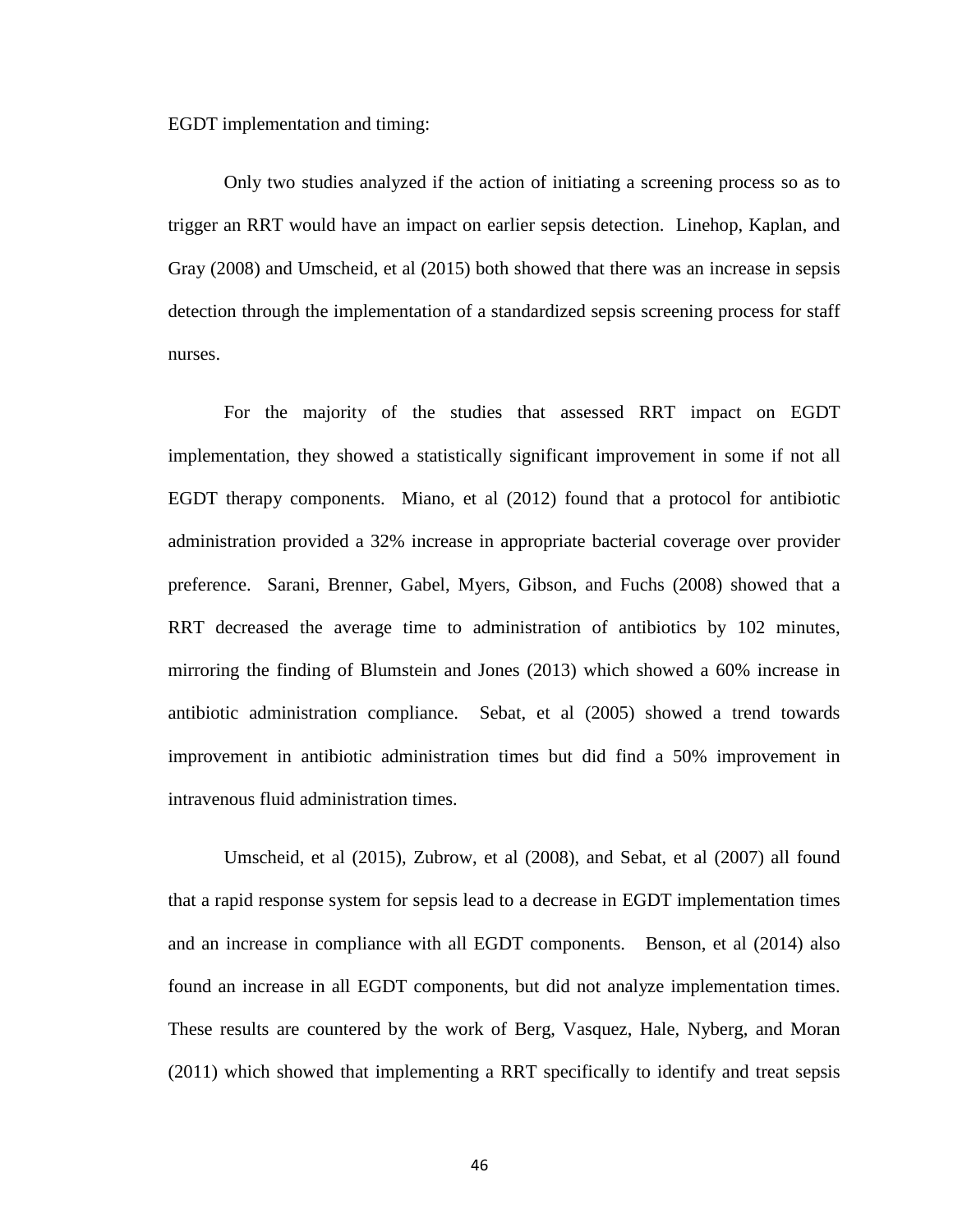with EGDT did not lead to an significant differences in compliance rates. Berg, et al (2011) did find that the root causes of compliance failure was significantly different, with the RRT being more likely to implement therapy then in standard care, but failing to complete it within the prescribed time period.

| Table 3- Summation of Evidence |  |
|--------------------------------|--|
|--------------------------------|--|

| Article              | Findings                                                  |
|----------------------|-----------------------------------------------------------|
| <b>Benson</b> (2014) | -No change in mortality.                                  |
|                      | - Significant increase in compliance with EGDT.           |
|                      | -Trend towards decreased ICU use.                         |
| Berg (2011)          | -No difference between RRT and standard of care in        |
|                      | <b>EGDT</b> implementation                                |
| Blumstein (2013)     | -Decreased mortality                                      |
|                      | -A $60\%$ decrease in time-to-treat with $1st$ antibiotic |
| Lienhop (2008)       | -Sepsis screening associated with a reduction in          |
|                      | Mortality                                                 |
| Sarani (2008)        | -Antibiotics were administered 3 times faster             |
| Sebat (2005)         | -Decrease in time-to-treat with IV fluids, transfer time  |
|                      | to ICU, and likelihood of discharge to home               |
|                      | -Trend to decreased mortality and decreased time-to-      |
|                      | treat with $1st$ antibiotic                               |
| Sebat (2007)         | -decreased time-to-treat with all EGDT                    |
|                      | -decreased mortality by 18.6%                             |
|                      | -showed association between EGDT compliance and           |
|                      | mortality                                                 |
|                      | -number needed to treat (NNT) to avoid a negative         |
|                      | patient outcome was 3                                     |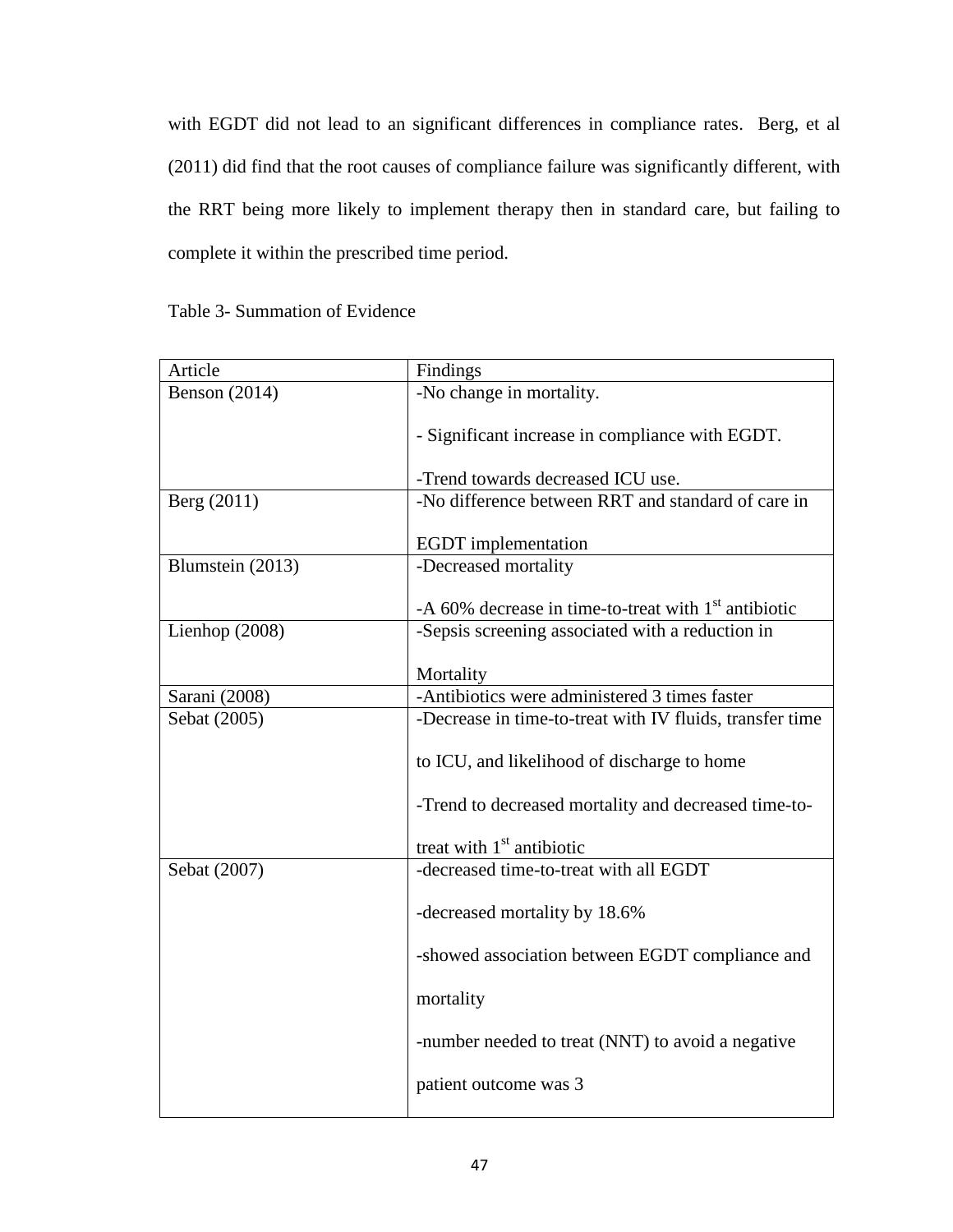|                   | -trend towards decreased ICU utilization             |
|-------------------|------------------------------------------------------|
| Umscheid $(2015)$ | -Increased early identification of sepsis            |
|                   | - increased compliance and time to complete with all |
|                   | <b>EGDT</b> therapies                                |
|                   | -Trend towards decreased mortality and increased     |
|                   | discharge to home                                    |
| Zubrow $(2008)$   | -Decreased mortality by 49.4%                        |
|                   | -Decreased LOS by 34%                                |
|                   | - Increased discharges to home by 188%               |

Limitations and Gaps in the Literature:

One of the largest gaps in the literature is that there is a dearth of high-grade evidence specifically relating to RRTs and their treatment of sepsis syndromes. By their design, RRTs are intended to respond to a wide variety of critical situations, and so most studies focused on outcomes of RRTs are dealing with a population with a wide variety of medical issues. The nature of a RRT incident does not lend itself to being able to perform a blinded randomized control trial. There is a rather extensive body of knowledge focused on RRTs and their impact on hospitalized patients, but little evidence specifically detailing their interaction with septic patients and their ability to appropriately treat these patients.

Of the articles reviewed, there were nine that specifically evaluated the compliance of EGDT, either as a whole or by the individual components. Several articles looked specifically at compliance (Benson, 2014; Miano, 2012), while others focused on intervention time (Sebat, 2005; Sarani, 2008; Sebat, 2007) or both (Berg, 2011; Zubrow,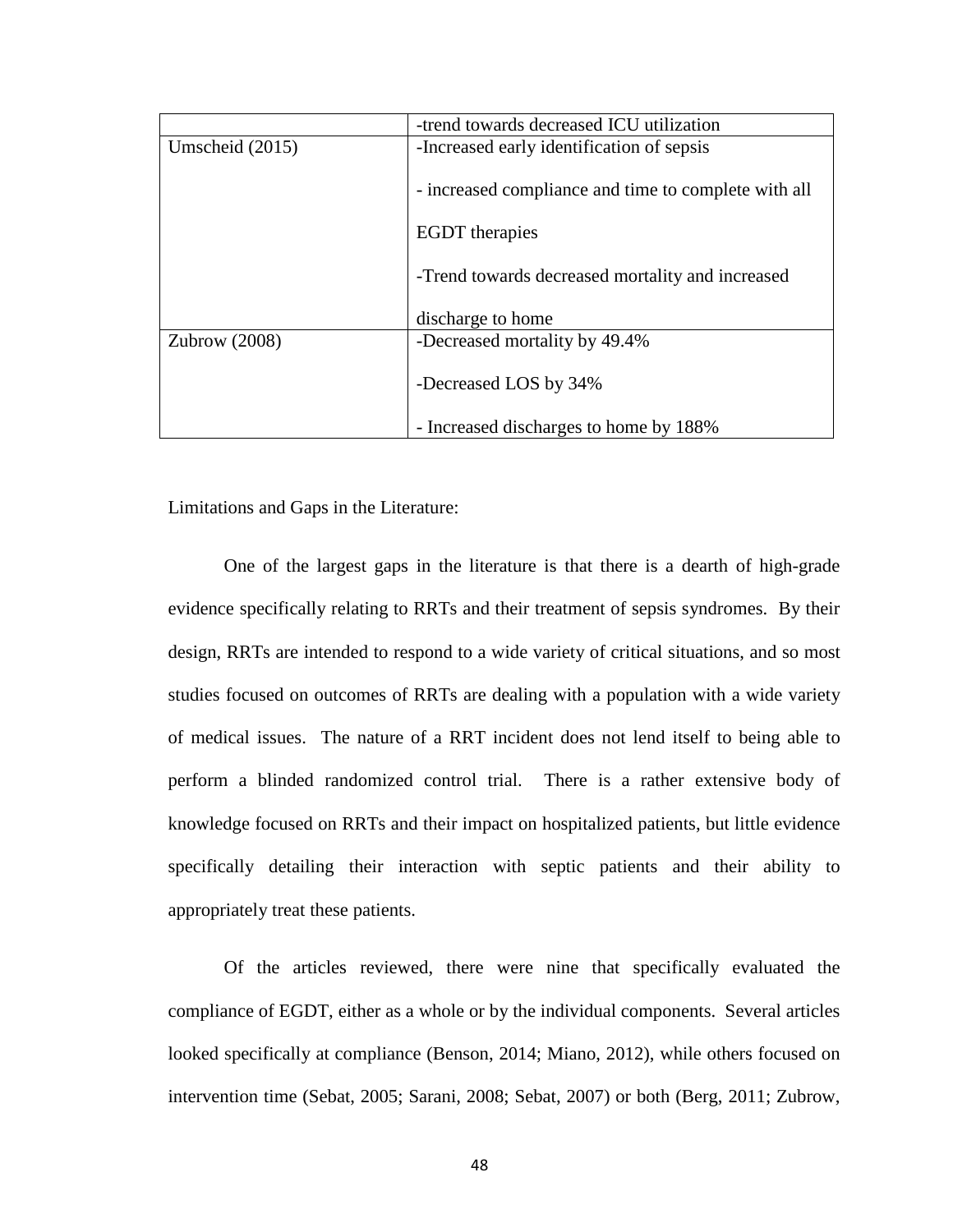2008; Umscheid, 2015). The impact of increased compliance and decreased intervention time in this review of literature has shown either associated improvement in outcomes (Sebat, 2005; Sebat, 2007; Zubrow, 2008) or no significant impact on outcomes (Benson, 2014, Umscheid, 2015). The results of Benson, et al (2014) and Umscheid (2015) are in contrast to the preponderance of sepsis literature which has found a strong inverse association between increased compliance with EGDT and shortened intervention times and mortality in the rest of the sepsis literature (Dellinger, 2013; Kumar, 2006).

There were some inconsistencies with the broader sepsis literature. Of the nine articles in this review, only three (Sebat, 2005; Sebat, 2007; Zubrow, 2008) showed the beneficial impact of effects of EGDT: a positive change in mortality, decreased LOS, and decreased ICU days. Several of the articles were only intended to validate their specific intervention tool, and so focused more on proving the intervention could be done, not that it was effective or best practice. Six of the ten (Blumstein, 2013; Linehop, 2008; Sebat, 2005; Sebat, 2007; Umscheid, 2015; and Zubrow, 2008) measured mortality as the primary outcome measurement, with three of those six also taking LOS into consideration, with only three differentiating between ICU LOS and total hospital LOS (Sebat, 2007). The results of those three studies were inconsistent; Umscheid (2015) and Sebat (2007) found no change in hospital LOS, while Zubrow (2008) found a significant decrease in LOS. With the conflicting results, there are still questions about the true impact of RRT initiated EGDT on hospital LOS, though its benefits to mortality well supported. Sebat, et al (2005) and Zubrow, et al (2008) were the only studies that analyzed discharge destination, though their results concurred that there was a greater propensity for discharge to home or to a rehab facility then a nursing home. None of the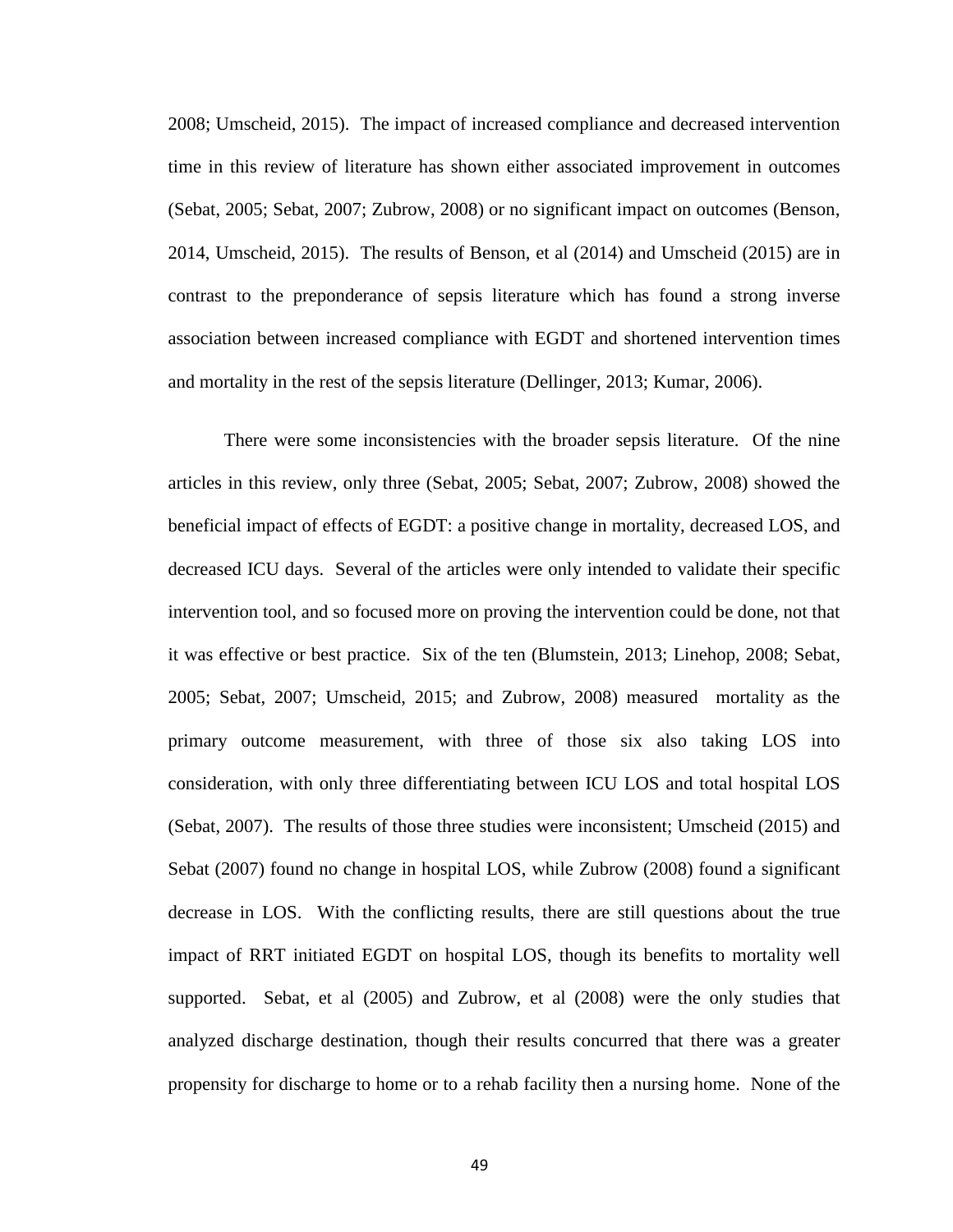articles reviewed addressed the positive impact the intervention could have on reducing cost-of-care that has been shown in the wider sepsis literature (Shorr, et al., 2007 and Teres, et al, 2002).

One challenge associated with testing the impact of interventions performed by an RRT is that there is variation in criteria for initiating the rapid response system. SIRS criteria are part of the defining characteristics of sepsis (Bone, 1992), but it was not used exclusively as the triggering criteria in all studies. Meeting SIRS criteria was cited as being the trigger for a rapid response call in six of the ten studies cited (Benson, 2014; Blumstein, 2013; Linehop, 2008; Sebat, et al, 2005; Sebat, et al, 2007; Umscheid, et al, 2015), with half of those having an additional qualifier, such as anion gap acidosis (Benson, 2014) and hypotension (Sebat, 2005; Umscheid, 2015). Different triggering criteria for RRT initiation means that you may be comparing studies that may have a different triggering situation: sepsis versus severe sepsis versus septic shock.

# Discussion:

Based on this review of evidence, use of a rapid response system for prompt initiation of EGDT in non-critical-care areas of the hospital should improve patient outcomes. Patients in these areas could face treatment delays due to staff unfamiliarity with EGDT protocol, as well as logistic delays due to unit staffing, unavailable resources, and therapy delayed while transferring the patient to a critical-care area.

A benefit to utilizing an RRT as a means of delivery of EGDT to patients identified as septic on the hospital wards is that it is easier to focus therapy education to a select few who can then have a hospital-wide impact. Jaderling, et al. (2013) found that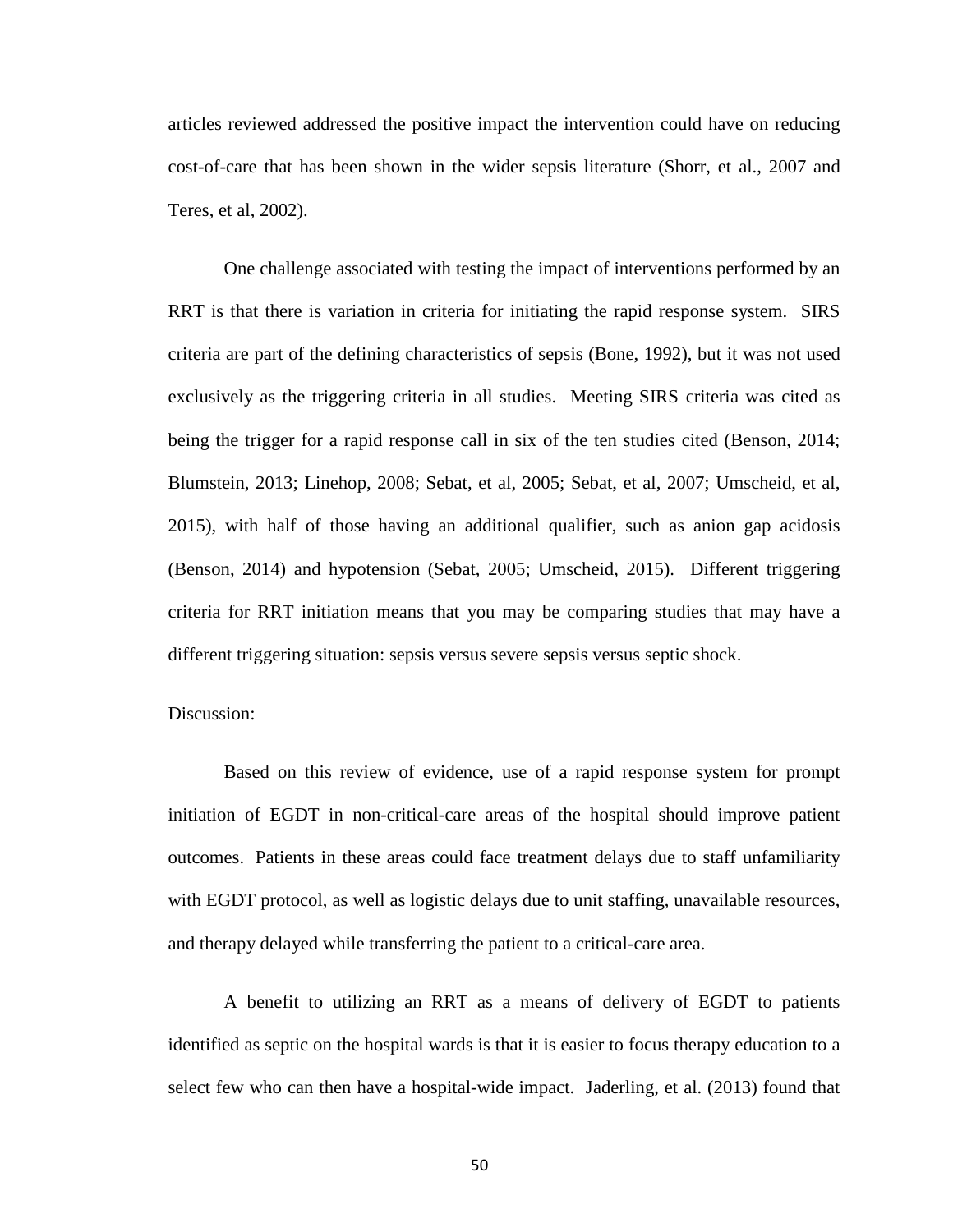critical-care trained nurses on an RRT can be more effective at identifying severe sepsis and the requisite need for transferring the patient to a higher level of care. While sepsis identification can be made just as well by the primary medical team if they personally assess the patient (Quach, 2008), the consistent availability and level of expertise that a well-trained RRT provides would allow for continuity of care.

Based on the review of these nine studies, RRTs appear to be an effective method of delivering EGDT to septic patients in non-critical areas. These studies suggest that, regardless of team composition, by empowering and educating the RRT to identify sepsis and initiate the appropriate EGDT, they can improve the accuracy of EGDT and the efficacy with which it is initiated. Sebat, et al (2005; 2007) and Zubrow, et al (2008) consistently found that these improvements in decreased initiation time and increased compliance were associated with a decrease in mortality, ICU usage, and either a decrease in LOS, or at worse no change. RRT EGDT was found in several articles to lead to an increase in likelihood of the patient being discharged to home (Zubrow, 2008; Sebat, 2005; Umscheid, 2015), an improvement in patient quality of life on discharge (Sebat, 2005; Zubrow, 2008), and a decrease in end-organ damage (Zubrow, 2008).

It is unclear as to what is the optimal composition of a rapid response team. A team that included an APP would have the benefit of having a member who could order additional therapies and testing that may not be covered by existing protocols. A noted flaw of most of the non-APP RRTs is that they did not have the ability to provide one of the most crucial aspects of EGDT, the antibiotics. A counter strategy for addressing this gap would be by empowering your RRT to order patient-specific antibiotics based off an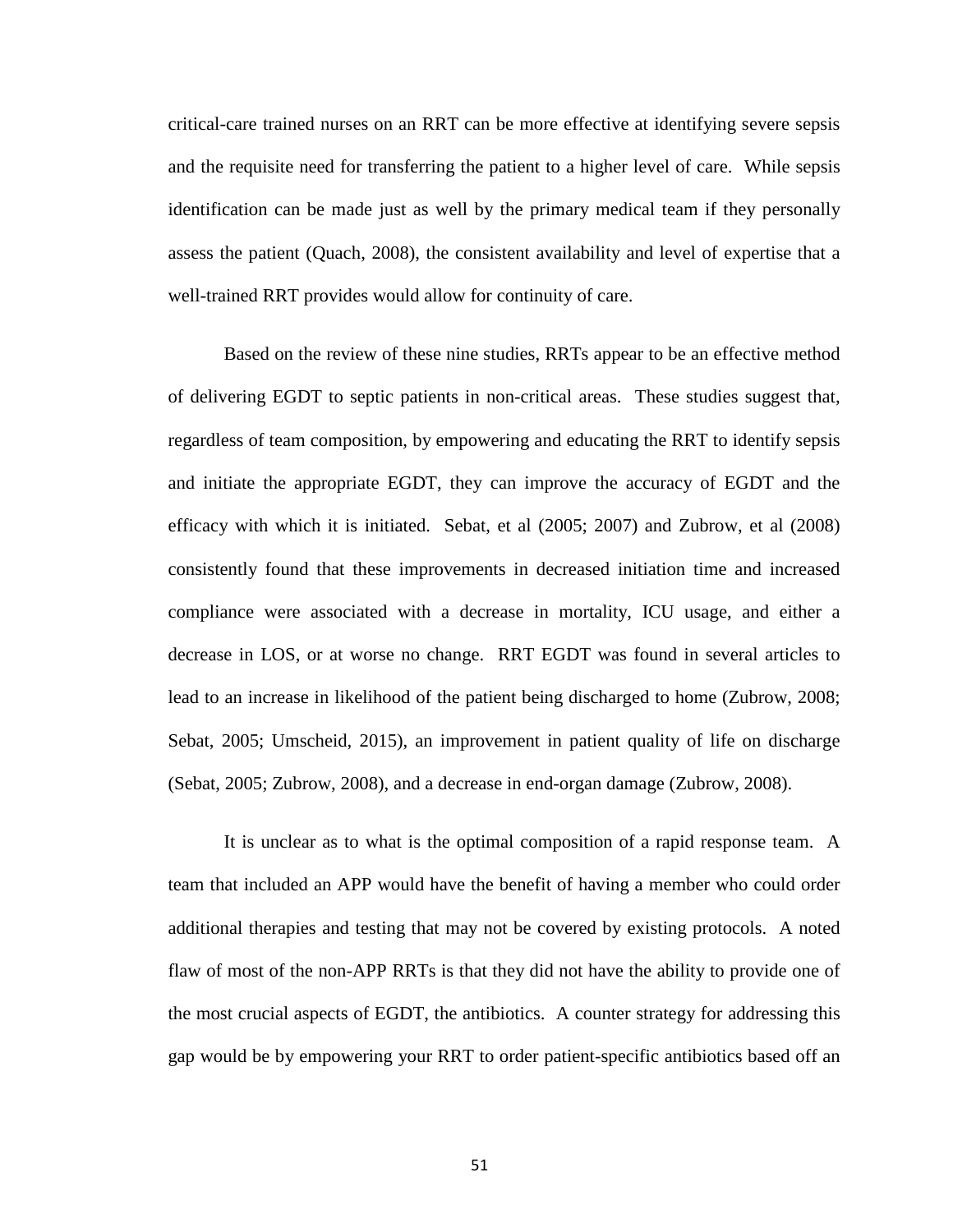algorithm reflecting local antibiograms, resistance patterns, and hospital formulary (Miano, 2012).

Another aspect of logistics to consider is the criteria required to trigger a rapid response system. Throughout the literature, there were varying triggers utilized for rapid response system initiation, from SIRS criteria (Funk, Sebat, & Kumar, 2009) to specific abnormalities such as hypotension (Sebat, et al. 2007). While a focus on a specific trigger criterion, such as hypotension, will increase the specificity of the screening process, it will lead to a subsequent decrease in sensitivity that could delay identification and intervention and potentially result in a worse outcome for the patient. A concern is that, by treating patients who are not septic as if they were, you are overusing resources. This is countered by Sebat, et al (2007), who showed that the number needed to treat (NNT) to avoid a negative outcome was 3, a far lower NNT for other critical illnesses such as stroke or myocardial infarction. In fact, Funk, Sebat, & Kumar (2009) suggest that simply focusing on the SIRS criteria as a trigger is insufficient and utilized a broader set of criteria. It is uncertain if using additional criteria, and the requisite testing to acquire the data, provides a significant improvement to care to offset any negative iatrogenic consequences. Having a higher threshold for triggering an RRT could potentially lead to a delay in treatment, which has been shown to be associated with a three-fold increase in mortality in decompensating patients (Quach, 2008). Most of the literature reviewed utilized the starting point of severe sepsis, which seems a reasonable compromise; the patients will have identifiable abnormalities that can increase specificity of treatment while hopefully being caught early enough so as to avoid the progression to irreversible septic shock.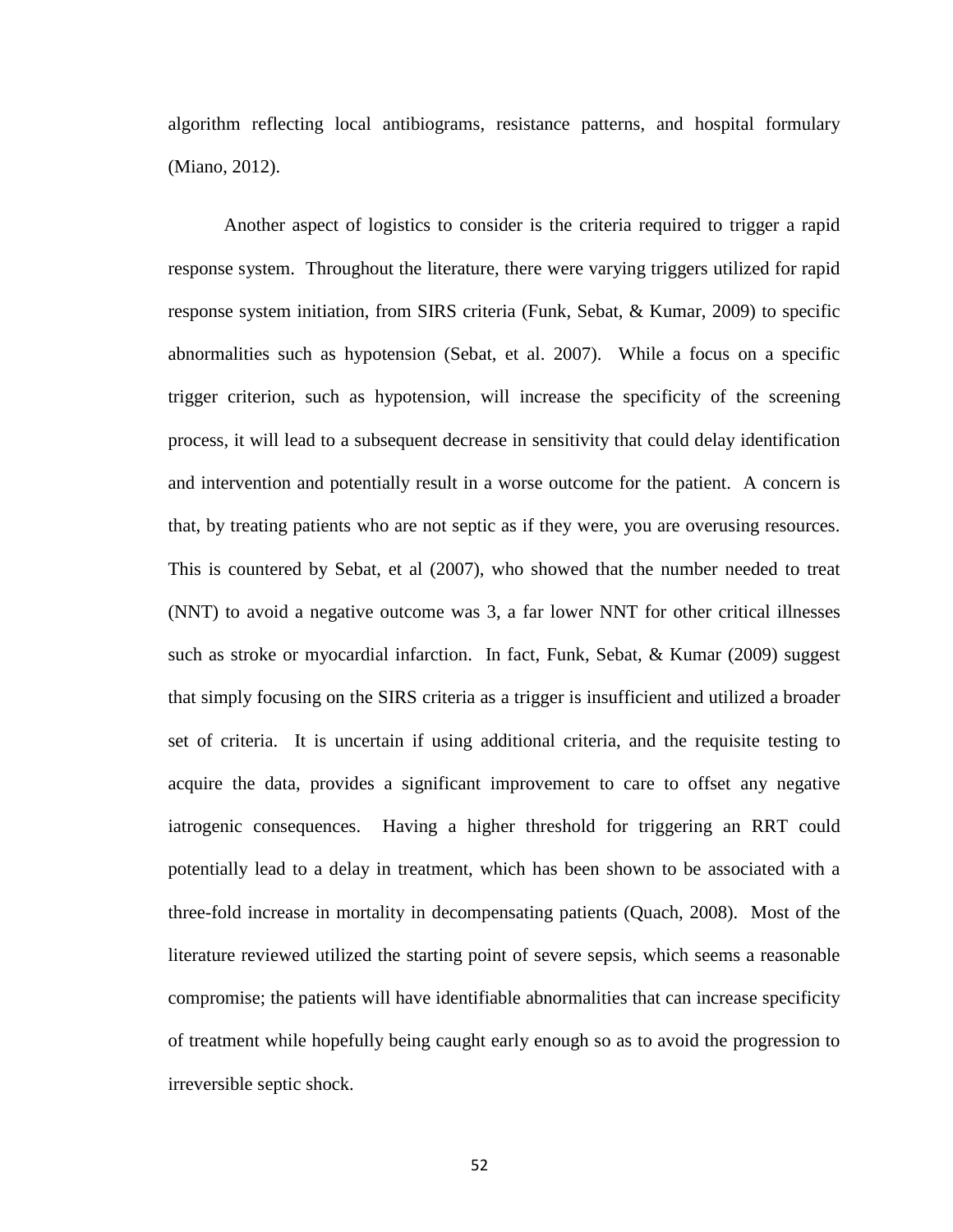In closing, this paper reviewed the literature to determine if it would be beneficial and feasible to utilize an RRT as a conduit for EGDT in non-critical care areas. The review found that, regardless of the team member composition, an RRT was able to provide EGDT to identified septic patients more efficiently, which was associated with a decrease in mortality, ICU usage and LOS, and a reduction in hospital LOS. These patients appeared to have lower rates of morbidity, fewer cases of end-organ insufficiency, a higher quality of life and more frequent discharges to home or rehab versus a skilled nursing facility. An RRT that included an APP such as a physician or NP could initiate antibiotics immediately, but other options existed such as a pre-determined patient-specific antibiotic algorithm for use. In fact, broader and more appropriate antibiotic coverage may be obtainable with a protocol-driven antibiotic prescription then is potentially prescribed by individual provider preference (Miano, 2012). It is imperative that organizational logistics such as hospital wide screening education and tools be developed and in place to promote triggering the RRT as soon as a case of sepsis can be identified in a non-critical area. It is also crucial that, after the RRT has identified a need of a stabilization effort for the patient, that there are organizational processes to provide the team with requisite medications, equipment, and transfer to a critical care area in as efficient a manner as possible without causing further delays in therapy.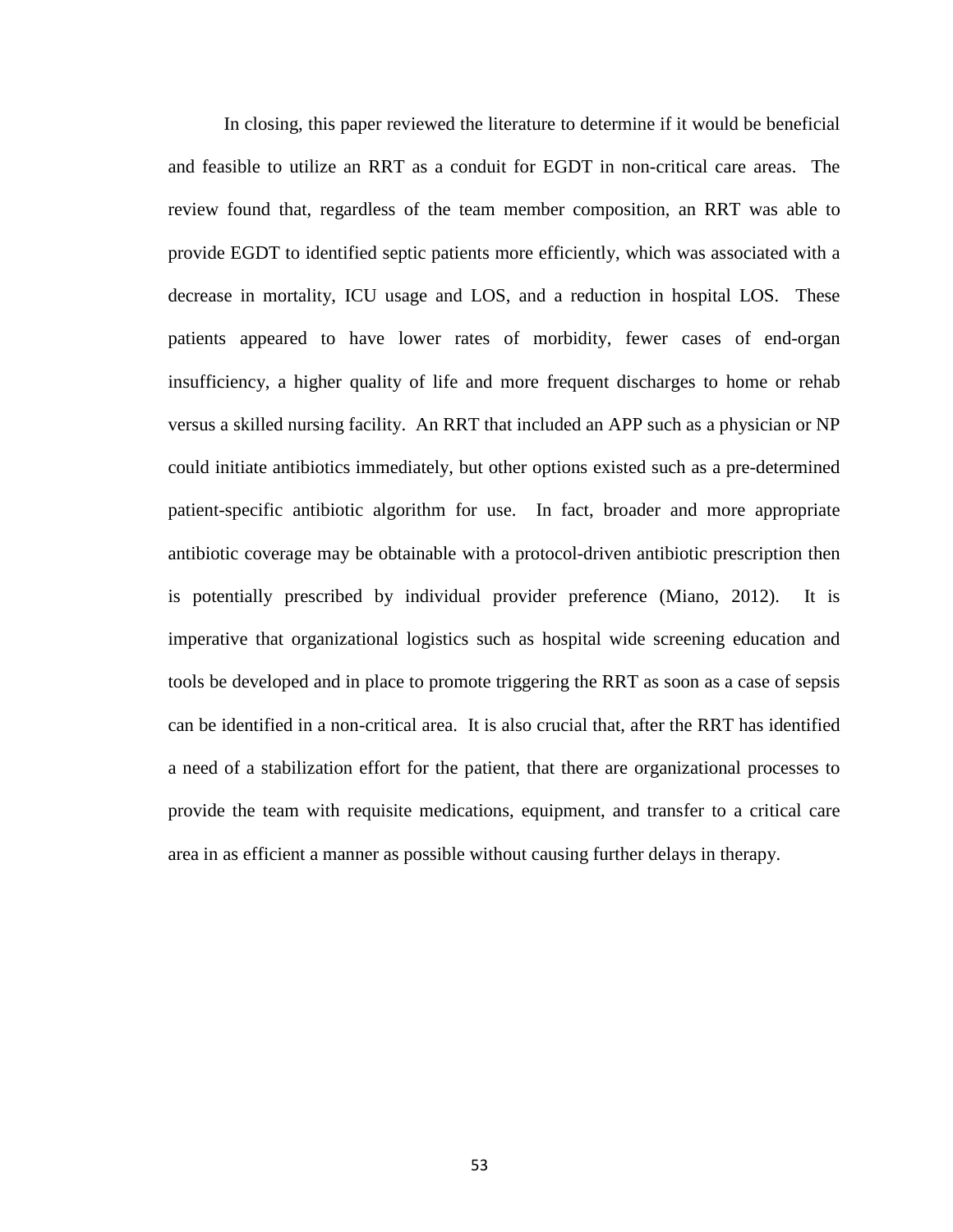# Manuscript Three

Issues Confronting Acute Care Nurse Practitioners when Dealing with Patients at End-

of-Life while in Intensive Care Units

Nicholas J. Welker, MSN, ACNP-BC

University of Kentucky

College of Nursing

Spring 2016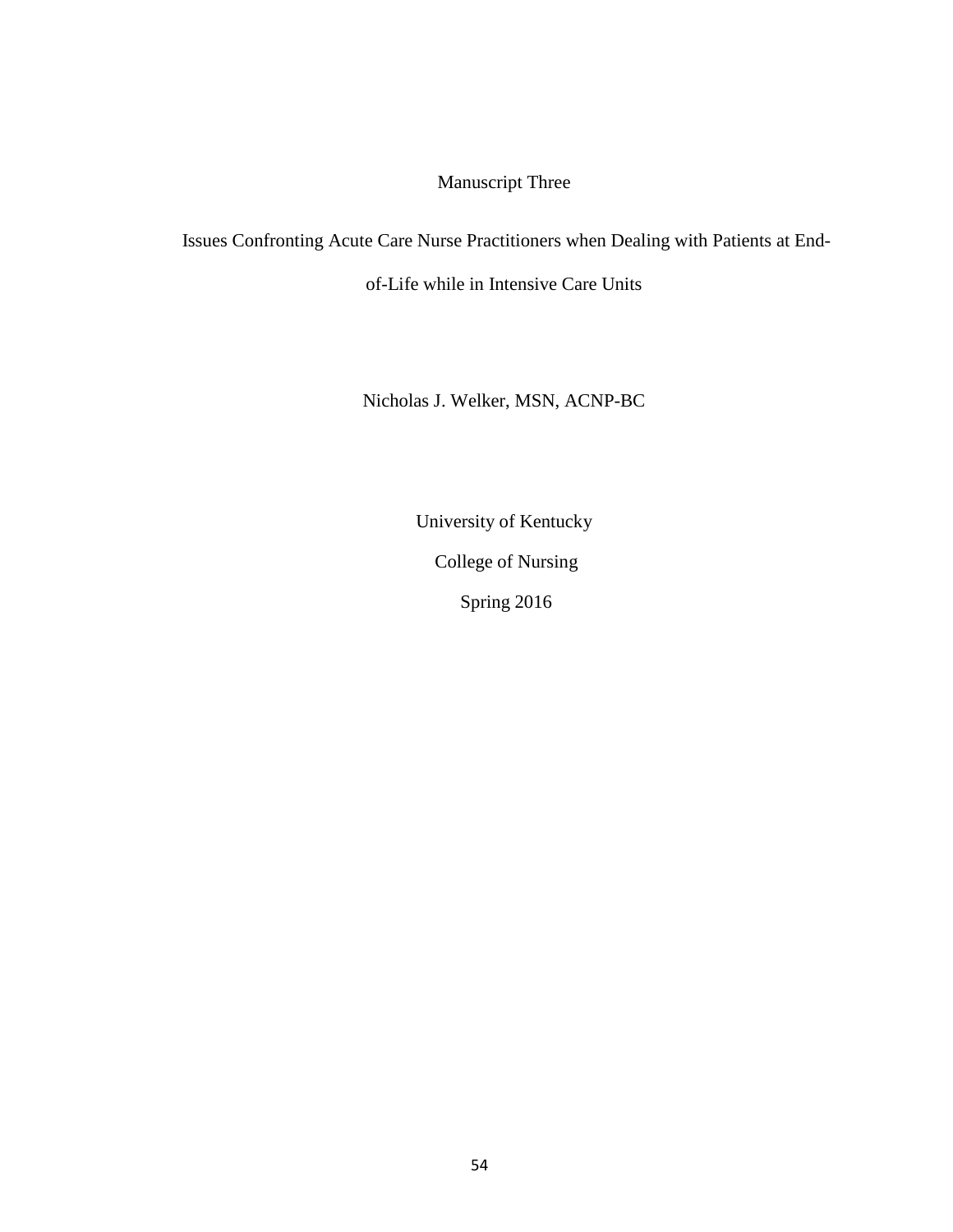Background:

There is a growing demand for critical care services in the United States that has outpaced the supply of physicians with Intensivist training (US Department of Health and Human Services, 2006). This has led to a growing number of Acute Care Nurse Practitioners (ACNP) filling roles that were traditionally the purview of our physician colleagues (Howie-Esquivel, J. & Fontaine, D. K. 2006). Given that, in the United States, 15.6% of all deaths occur in the intensive care unit (ICU) (The Dartmouth Atlas for Health Care, 2012), ACNPs are increasingly being called upon to initiate and address end of life (EOL) issues and concerns. This paper will explore issues and provide recommendations for aiding the ACNP to negotiate the delicate process of supporting inpatients and their families dealing with this tumultuous time.

How Americans Die:

The primary goal of critical care medicine is to support patients in recovering from life-threatening illness while maximizing their quality of life and return to functionality. This goal is not achieved without sacrifice as critical care medicine entails aggressive, sometimes painful, therapies that are nevertheless requisite to provide the patient the greatest chance of recovery. Eventually though, recovery is not a viable option, and one in five Americans dies in the ICU after long, and sometimes futile, efforts (Angus, et al., 2004). This issue was first addressed in 1995 in the SUPPORT study, a multimillion dollar, multisite, randomized control trial that found a lack of awareness on the part of providers as to patient wishes and a high rate of patient deaths in "undesirable states" of pain and suffering. Despite awareness of the issue, our healthcare system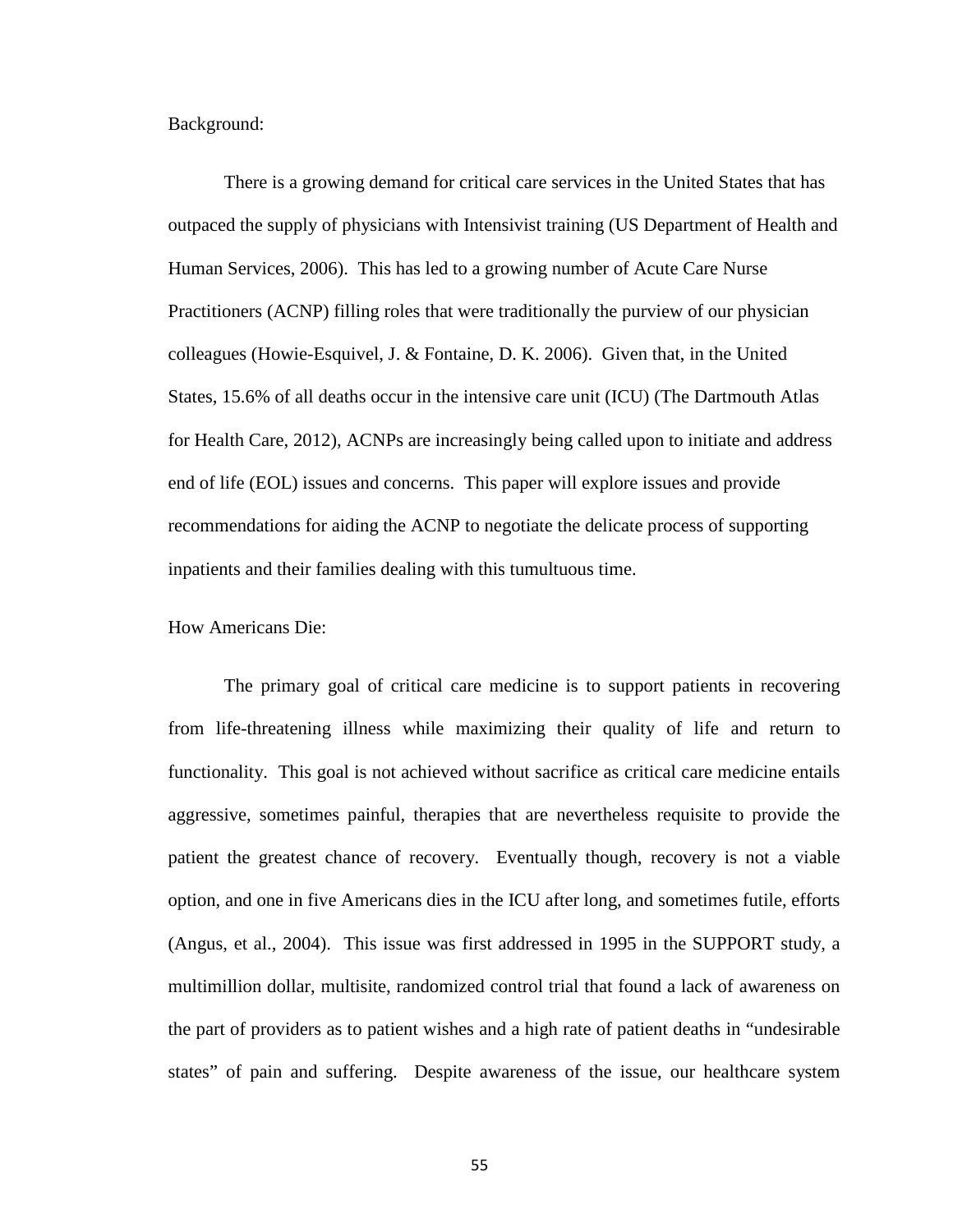continues to inadequately provide for the needs of this vulnerable population, leading to higher dissatisfaction scores with care for patients and their families, increased use of emergency services, poor symptom and pain management, and institutionalized death as opposed to home-based dying (Aziz, Miller, & Curtis, 2012; Giovanni, 2012).

It is reasonable to understand why patients, when faced with the realistic possibility of death, would choose not to go gently into that good night. The desire to survive is inherent in all creatures and there is difficulty in providing patients with specific and exact prognostication as to if or when death will come or if the patient will be left with profound debilitation (Barnato, Albert, Angus, Lave, & Degenholtz, 2011). These two truths are why many patients, who may have professed a desire for a quiet and dignified death, are willing to pay a high price to maintain the struggle. This bears out the dissonance noted between people's expressed desire to die at home versus the actual state of things. While 7 out of 10 Americans express a desire to die at home (Pew Research Center, 2006) only 27% do so (CDC, 2013).

This natural unwillingness to confront an unpleasant truth of life, that we are mortal, lends itself to patients avoiding making advance directives to guide their EOL care. A recent report by the Institute of Medicine (2014) found that only 47% of Americans over the age of 40 had an advance directive (AD), although this percentage was higher in hospice patients (88%) and those who resided in a nursing home (66%). This unwillingness is also reflected in healthcare professionals who can be uncomfortable discussing poor prognoses, patient values, or treatment preferences in a terminal setting (Scheunemann, Cunningham, Arnold, Buddadhumaruk, & White, 2015). This unwillingness may stem in part as physicians often feel there just is not enough time to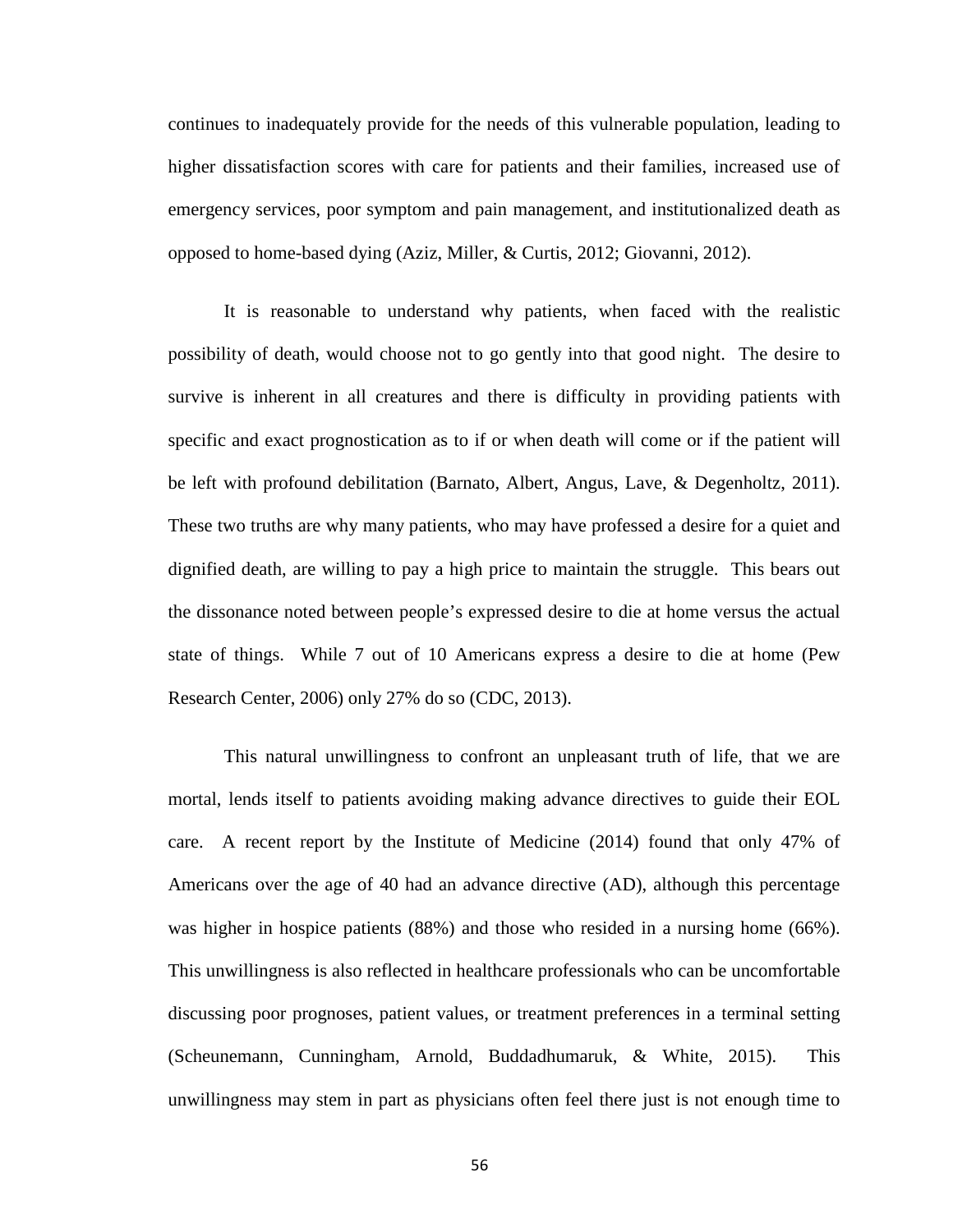discuss EOL issues adequately with patients (Tunzi, M., 2011), letting these discussions fall on other staff members (nurses, social workers, chaplains), which then leads to elevated distress and confusion for staff and patients (Burgess, Cha, & Tung., 2011).

End of Life (EOL) Decision Making:

End of Life (EOL) decision making is the process whereby patients, their families, and healthcare providers address what therapies and procedures are to be utilized when facing a life-threatening disease process. With the exception of advance directives, most EOL decision-making occurs as the patient approaches death (Teno, Lynn, Wenger, Phillips, Murphy, and Knaus, et al. 1997). EOL decisions can be viewed as addressing three key components; the limitation of additional care, the removal of existing care, and transitioning from curative care to comfort care.

Limitation of care establishes what therapies the patient would or would not want, such as hemodialysis or mechanical ventilation and, if they are desired, for how long of a period. Limitation of care does not preclude the pursuit of curative care, but rather, simply places boundaries on how far that pursuit is to be taken.

Removal of care focuses on reducing therapies that no longer provide a sufficient benefit-cost ratio. This may entail the removal of uncomfortable therapies such as tubes or the discontinuation of medications that, while not causing discomfort, are not promoting wellness, only prolonging the dying process.

Finally, "comfort care" is composed only of therapies that are meant to alleviate the symptomology of the dying process. The focus of these therapies is not to hasten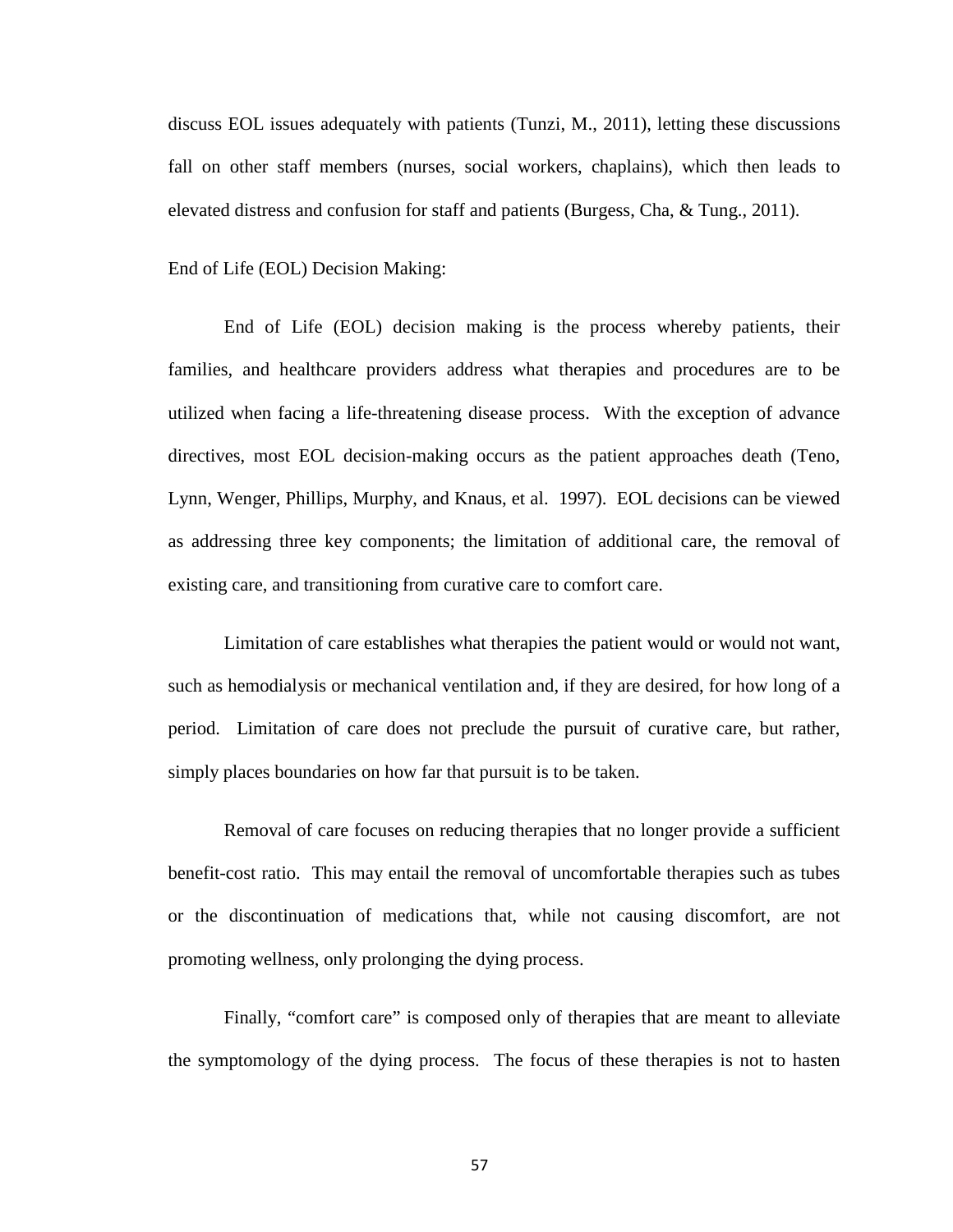death, though that may be a foreseeable side effect, but rather to ensure that the patient is not in distress in their final moments.

These three components of EOL care are not mutually exclusive and individual patients will have varying levels of each based on clinical presentation and patient/family comfort. It is not uncommon for individuals to be unwilling to discontinue one lifeprolonging therapy, such as mechanical ventilation, while stopping medications that are just as life-prolonging. Other clinical issues such as the use of paralytics and an intention for organ donation can impact what therapies the patient may receive towards the end of their life.

## End of Life (EOL) Decision making:

Ideally, long before the patient is being faced with a life-threatening crisis, there has been a conversation between the patient, their medical provider, and their family which resulted in clear guidelines for going forward. One form of those guidelines is called an Advanced Medical Directive or "living will," a document that expresses what everyone agrees is the patient's goals for care. An Advanced Medical Directive does not necessarily limit the provision of care, merely clarifies the patient's wishes in event that they are not able to express them. A similar document that is not as extensive is a Do Not Resuscitate/Do Not Intubate (DNR/DNI) order, which does limit the patient's care in accordance with the patient's wishes in the event of a cardiac/pulmonary arrest, but does not limit the care preceding such an event. Neither of these documents precludes the other. Unfortunately, these documents are often too static and generic to address every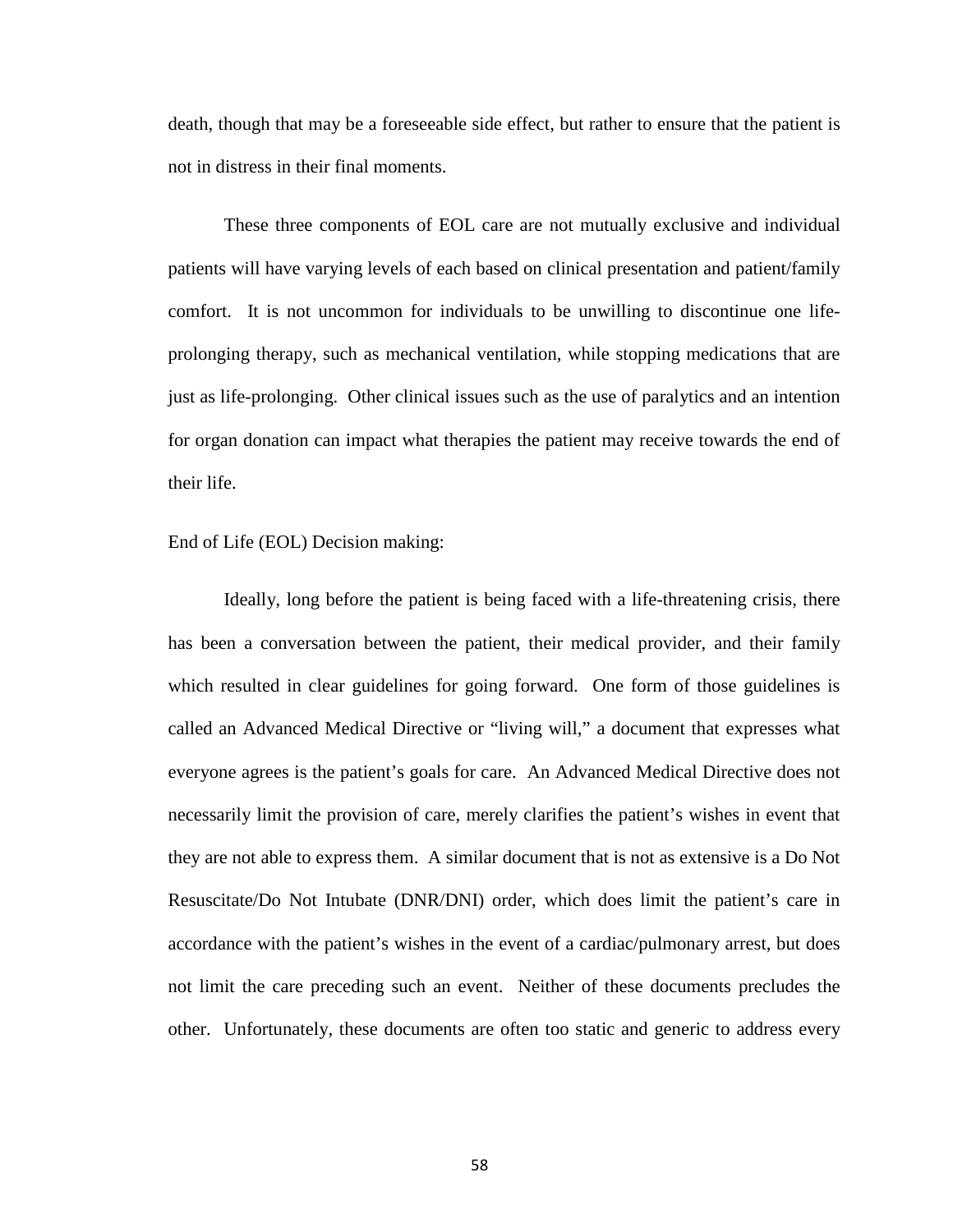possible scenario of EOL care and so it is preferable that there be a person who can accurately represent the wishes of the patient when they are no longer able.

Patients are often not capable of being involved in their own EOL decisions whether due to illness or medications (Baggs and Schmitt, 2000). For this reason the patient should specify someone as their "medical decision surrogate." Commonly, this person is their spouse or their next of kin who is legally allowed to make medical decisions, although that need not necessarily be so. It is possible to elect someone as your durable power of attorney (POA) for all medical decisions, though this does require some provenance of documentation. Failing a previous designation of a POA, then medical decision making capacity passes to the next person legally empowered to make decisions for the patient; their spouse, their adult children, their parents, their extended family members in descending order, though this chain of empowerment can vary according to state law.

Research has shown that, traditionally, family members move along a continuum when making EOL decisions (Tilden, Tolle, Nelson, Thompson, & Eggman, 1999; Swigart, Lidz, Butterworth, & Arnold, 1996). As the patient fails to improve, the surrogate will gather information related to potential outcomes and prognosis. When the reality that their loved one will not improve crystalizes for them, they then begin to imagine what that person would want, based off of expressed intent or known values. Once they have an impression of what the patient would want, they next need to develop comfort with the role and responsibility of acting as the surrogate and what impact that will have on themselves and the extended family dynamic. When they are at this point,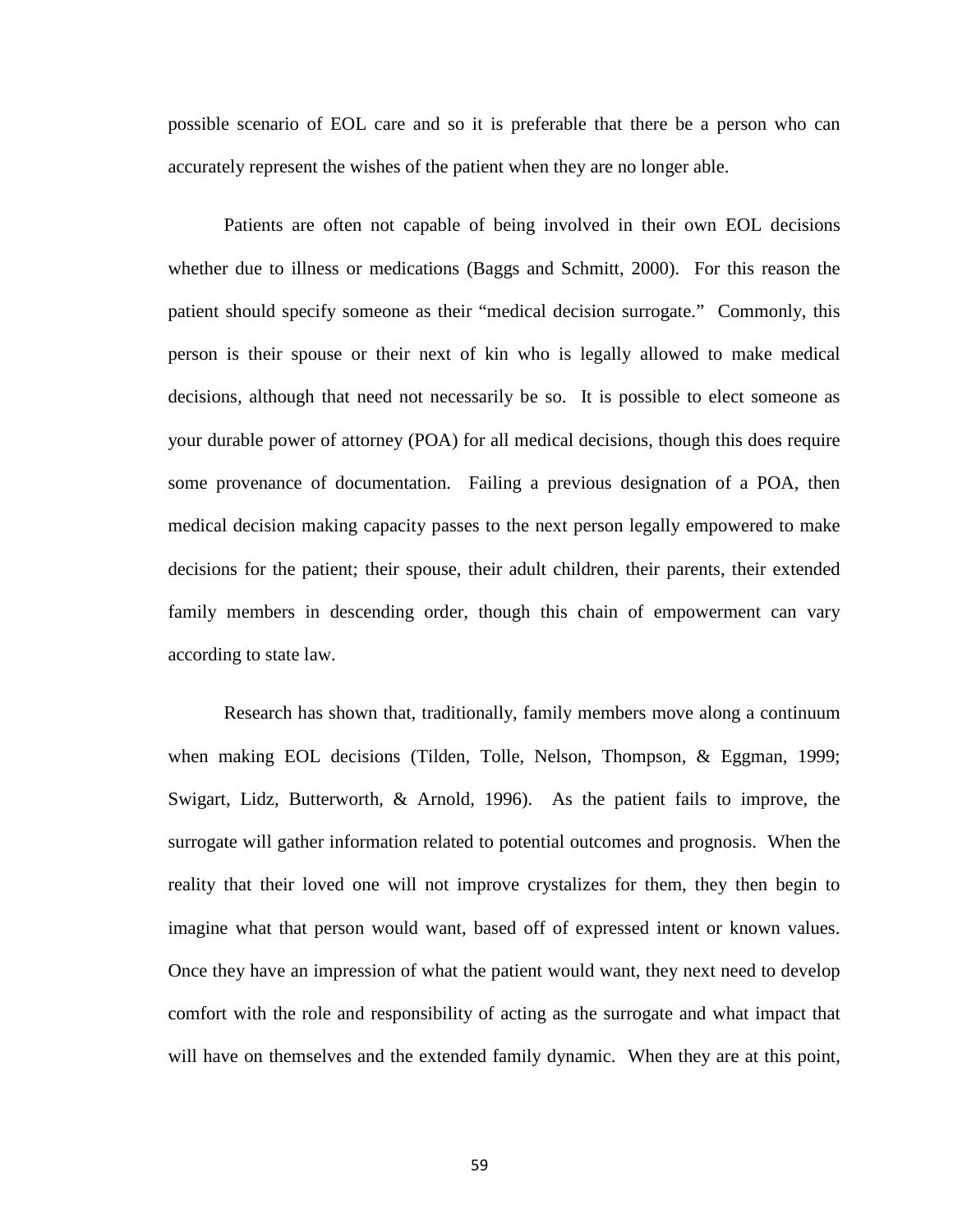they are fully capable of acting as the patient's healthcare surrogate. Unfortunately, research shows that this ideal situation is often far from reality.

Less than half of all patients have advance directives (IOM, 2014), and those that do were followed only 50% of the time due to dissonance between the patient's stated wishes and the wishes of their next of kin or the medical team (Teno, Licks, Lynn, Wenger, Connors, and Knaus, et al., 1997) as relates to EOL care. Additionally, there is the risk that members of the medical team may supplant the wishes of patients and their designated surrogates for their own judgement of what EOL care should entail (Cassel, Buchman, Streat, & Stewart, 2003) either because of thoughts of superior knowledge, misunderstanding of the viewpoint of the layperson, personal viewpoints, or as a misguided attempt to alleviate guilt for the surrogate. Sometimes, the issue is simply that there is not a copy of the AD available to the medical team at the moment of crisis (Guiterrez, 2012). When a decision finally is reached to proceed with comfort care measures, on average this occurs 2 days prior to death, suggesting an avoidable delay in appropriate EOL care (Teno, Licks, Lynn, Wenger, Connors, and Knaus, et al., 1997).

The State of NP Preparation to provide End-of-Life Care:

There is a lack of knowledge and undergraduate didactic preparation for nurses related to end-of-life care (Shea, Grossman, Wallace, & Lange, 2010; Iglesias, Pascual, Vallejo, 2013). The Institute of Medicine recommended as far back as 1997 that end-oflife care be incorporated into nurse practitioner education and that specially prepared programs be available for interested practitioners. Given the limited preparation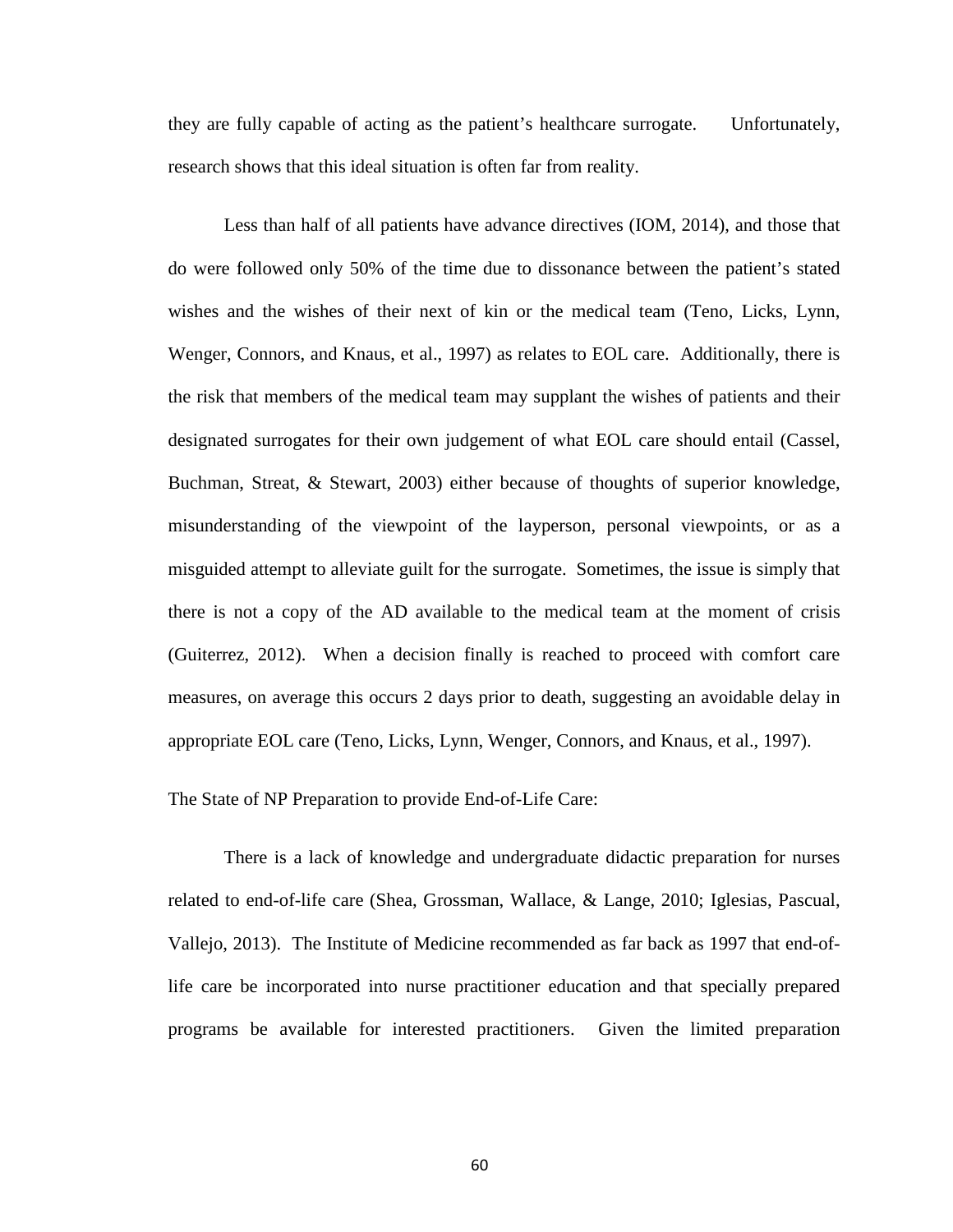undergraduate nurses receive, it is vital that advance practice nurses gain knowledge and confidence on caring for this patient population.

The *End-of-life Nursing Education Consortium* (ELNEC) program that was created by the Robert Wood Johnson Foundation as a means to educate nurse practitioners on how to provide appropriate end-of-life care (Grant, Wiencek, Virani, Uman, Munevar, & Ferrell, 2013). Shea and colleagues (2010) found that, though APRN students did not start out with a strong understanding of palliative care principles prior to receiving ELNEC training, they afterwards recognized the necessity of EOL education, expressed a desire to gain that understanding, and felt that incorporating ELNEC modules into graduate level education would be a benefit.

#### Patient Experiences:

An ICU is not a peaceful place by nature, and so it may not provide the best venue for patients undergoing the dying process. Spiritual care is infrequently provided in intensive care for patients receiving EOL care despite stated patient preferences (Balboni, Sullivan, Amobi, Phelps, Gorman, & Balboni, et al., 2013). Balboni, et al. (2013) found that, while the nurses and physicians they studied felt that providing spiritual care was important and appropriate, they did not have adequate training to do so. Patients undergoing the end-of-life stages of their medical illnesses are more vulnerable than other patients dealing with those same illnesses as they are more prone to higher levels of pain and anxiety (Denny & Guido, 2012; Wilkie & Ezenwa, 2012). While experiencing higher levels of pain and or anxiety, these patients will often have limitations in their ability to clearly express these sensations to others due to the severity of their illness.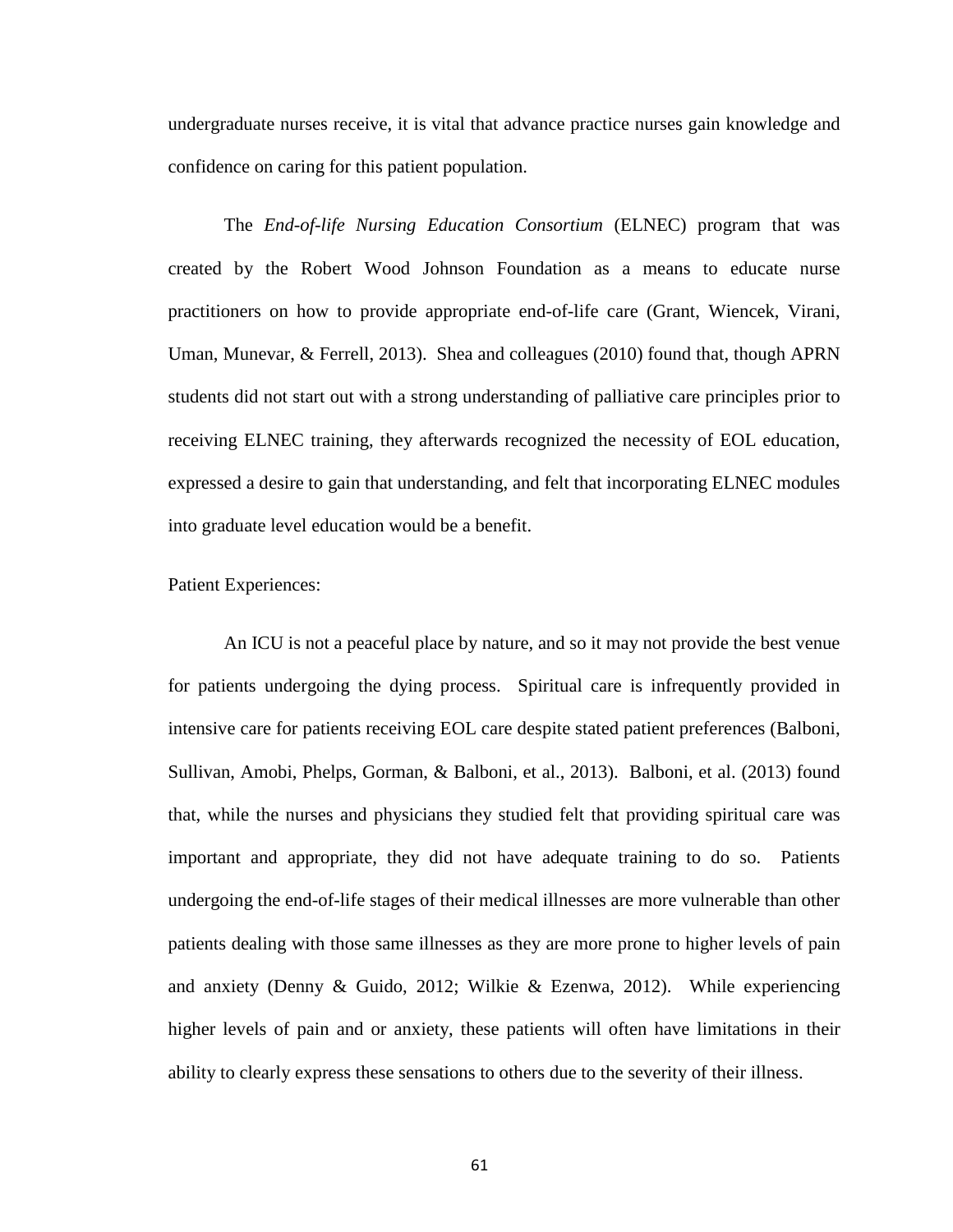Family Impact:

Families do not exist in a vacuum, nor does the impact of their decisions cease with the death of their loved one. Tilden, et al (1999) found high levels of stress in family members 1 and 6 months after withdrawal of care. The authors also found high levels of guilt being reported due to selfish delays in decision making. Norton and Bowers (2000) reported that some family members found the impact of making these decisions "devastating," while others were proud they were able to honor the wishes of their loved one. A literature review by Gardiner and associates (2014) found that the economic impact on families to be poorly researched, but likely to be significant.

Impact on Staff:

End-of-life decision making has been identified as the most common ethical dilemma for both nurses and physicians (Oberle, & Hughes, 2001). Oberle and Hughes (2001) found that physicians often felt responsible considering they were the ones writing the palliative orders. Involvement in end-of-life care has been shown to be a source for moral distress amongst critical care nurses (American Association of Critical-Care Nurses, 2012), most commonly due to nurses providing what they feel as being futile care (Meltzer & Muckabay, 2007). This distress has been shown to be negatively correlated with the nurses' level of collaboration in discussing therapy and end-of-life-care education. By empowering staff to feel involved and seeking their collaboration in decision-making, there is a reduction in the frequency of moral distress (Browning, 2013). This involvement and empowerment is crucial, as the nursing staff are the healthcare members most likely to have built a relationship with the patient and their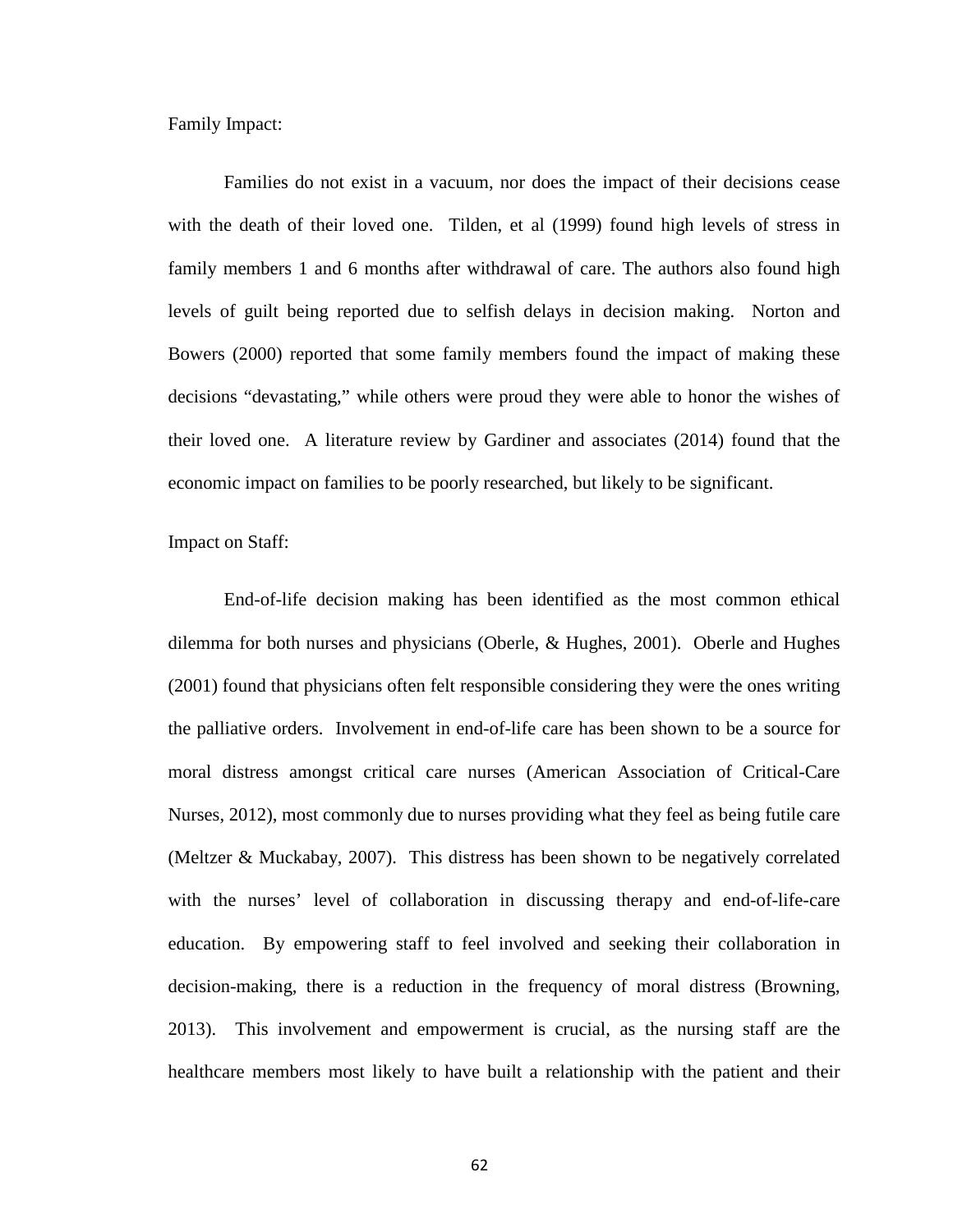family. Staff who work in critical care areas are traditionally focused on curing disease and prolonging life, so there may be distress when moving to a palliative model of care.

Resource Utilization:

There is no fiscally responsible reasoning behind providing expensive, yet useless, intensive care to patients in terminal illness, yet that is the fate for 1 in 5 of Americans. Forty percent of Medicare decedents are admitted to the ICU during their terminal illness and 25% of all Medicare spending is in the last year of life due to the high cost of intensive care (Marik, 2006; Hupcey, Penrod, & Fogg, 2009). Patients who die in the hospital have overall higher length-of-stay (12.9 days vs. 8.9 days) and cost-ofcare (\$24,541 vs. \$8,548) than non-ICU terminal hospitalizations (Angus, Barnato, Linde-Zwirble, Weissfeld, Watson, & Rubenfeld, et al. 2004) and a higher overall cost than ICU survivors (Scitovsky, 2005). This higher cost of care does not appear to relate to having a higher quality of death (Khandewal, Engelberg, Benkeser, Coe, & Curtis, 2014). A possible reason for this was shown in a study by Khandewal, et al (2014) that found a positive correlation between family-satisfaction with care and quality of death and healthcare expenditures in patients that were underinsured; this creates a toxic environment where families expect expensive therapies that the hospital will not be reimbursed for and that will invariably not translate to any actual impact for the patient.

#### Ethical/Legal Concerns:

A series of legal decisions have concluded that it is legal and justified for a competent person to refuse, at any point, any medical therapy, whether it is lifesustaining or not (McGowan, 2011). This right is limited only in prevention of suicide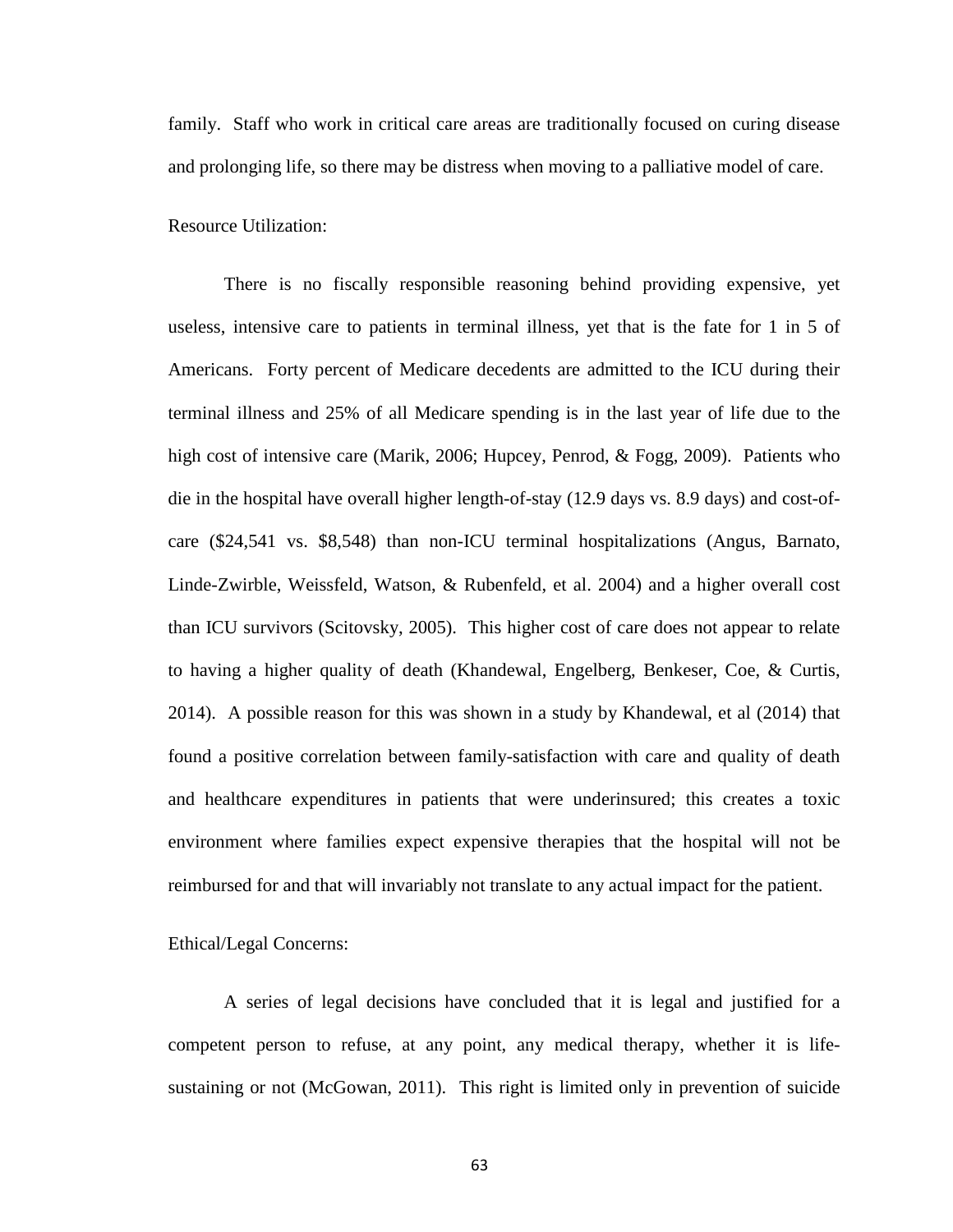and in protection of third parties (such as children). If a person becomes incompetent through either debility or disease, but had a previously detailed advance directive, then that advance directive is to be carried out on the patient's behalf. These can be difficult situations where there is disagreement as to a patient's competency and such determination would need to be reached by a judge, although this is rarely the case in end-of-life situations.

As previously stated, if the patient becomes unable to make their own decisions, a surrogate decision maker must be identified. If the patient had previously identified someone in their advance directives, then they have ultimate authority. Failing a prior designation, then authority passes to a relative. The exact order varies by state, but commonly it is (in descending priority); spouse, adult child, parents, adult sibling, and finally other adult relatives.

End-of-life decision making processes usually follow the ethical principles of autonomy and beneficence. These ethical principles are represented in the "substituted judgement standard" and the "best interest standard." The "substituted judgement standard" means that the surrogate is asked to take what they know of the patient's values and previous statements and attempt to determine what they would have wanted in the situation. The "best interest standard" means that the surrogate assesses the benefit/risk ratio for therapy to the patient and selects those therapies for which the benefit outweighs the burden of care. In this standard, there is an additional aspect of objectivity as the decision is based off of known success and failure rates of therapies, though there is the risk of supplanting the patient's perceived autonomous values with those of the surrogate.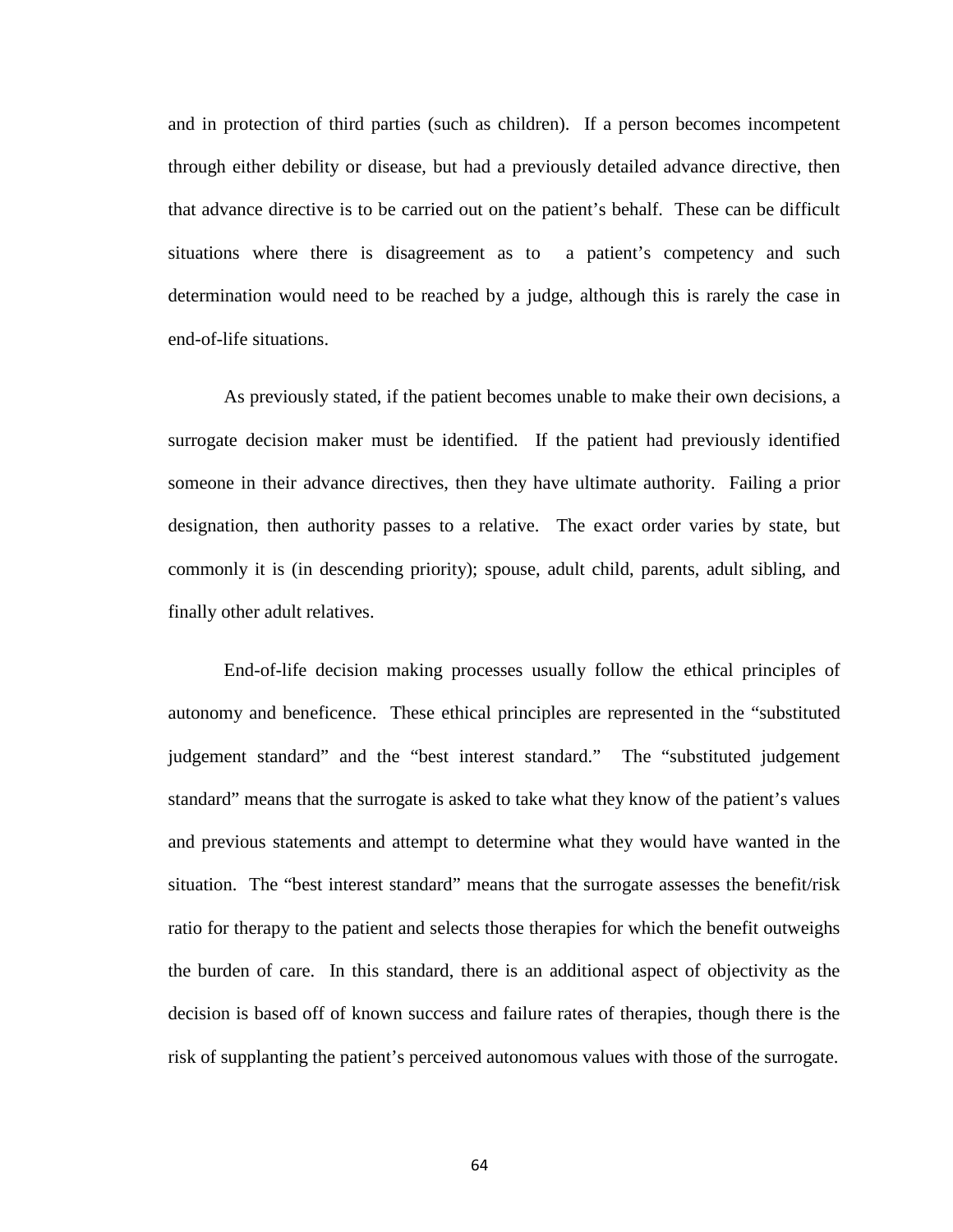When treatment carries no appreciable benefit to the patient, it is considered to be medically futile. Futility of care carries significant personnel and cost of care ramifications, which have been discussed previously (Gardiner, et al., 2013; AACN 2012). Conflict between the healthcare team and families about providing medically futile care are uncommon, but can occur. Ideally, this conflict can be resolved without legal intervention, either through improving communication or developing joint decision making so as to resolve disputes. If the dispute cannot be resolved, then it is advisable to involve an interested third party, such as the institution's ethics board, for a review. This review can help determine if the care of the patient needs to be transferred to another medical provider so as to receive treatment or, in the case where treatment is deemed futile, if transfer to another institution can be obtained. Failing the ability to transfer the patient to another facility however, the intervention need not be offered. It should be noted that prior to such extreme measures all opportunities should be taken to achieve a harmonious resolution so as to avoid distress for the patient, their family, and the staff.

The utilization of sedatives and opioids to relieve suffering regardless of their potential impact on hastening death is warranted under the concept of "double effect" (Denny & Guido, 2012). As Denny and Guido discuss, so long as the intent of the healthcare provider is to provide adequate medications for comfort, it is legally and ethically sound to provide these, even knowing they may have an undesired impact on vital function as confirmed by the Supreme Court ruling of *Cruzan v. Director, Missouri Department of Health* (McGowan, 2011). The provider needs to be cautious about how ordering such therapy could be perceived by staff and family members. The limitations on NP prescribing opioids and anxiolytics are often not an issue with in-patient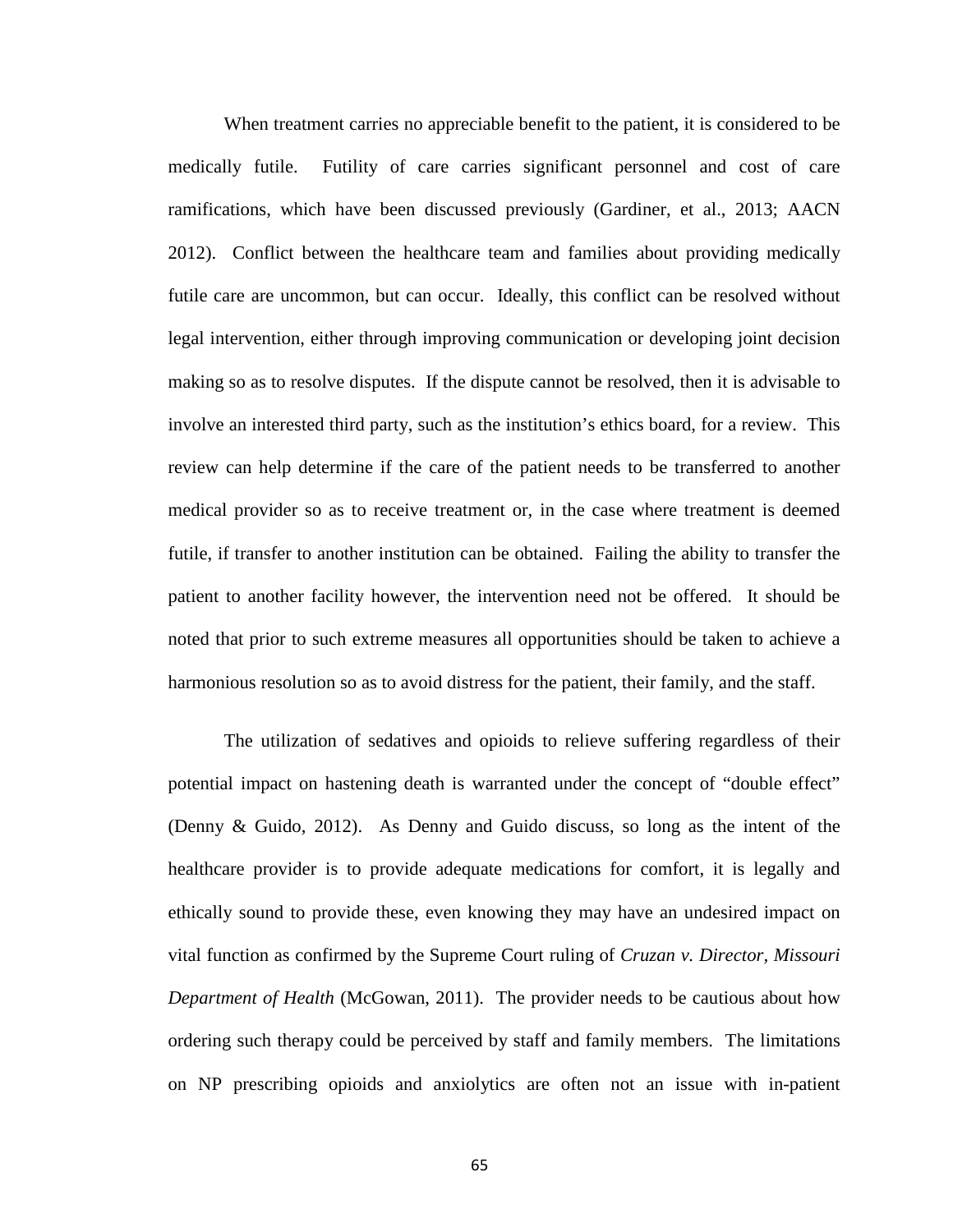populations, so long as the provider's state and institution do not limit the prescriptive authority of the NP.

Recommendations and Strategies:

Socioeconomic forces are driving a greater and greater need for critical care services, while limiting traditional care delivery models. This is leading to the increasing utilization of Nurse Practitioners (NP) as active members in the multidisciplinary team that determines the medical treatment course of critically ill patients. Undergraduate nursing education lacks the didactic preparation to prepare nurses for adequate EOL care (Grant, et al, 2013; Denny and Guido, 2012) and graduate level programs have not moved to address this educational gap (Lu, et al., 2015). For these reasons, this paper offers some useful, evidence based recommendations for how to approach patients and their families when having EOL conversations and shepherding them through EOL care.

Communication:

Throughout the research, clear and open communication has been repeatedly reported as being one of the most crucial strategies for aiding patients and their families. Communicating with families can improve their satisfaction with EOL care, but only if it is done in such a manner that does not make them feel hurried to make EOL decisions (Jacobski, Girard, Mulder, & Wesley, 2010). It is important to bear in mind that communication is more than just the spoken word; providing time and space for processing and accepting the information provided has been shown to be of benefit to patient's families when receiving news of a terminal illness (Tilden, et al, 1999). Tilden and associates (1999) also reported that family members found it beneficial when the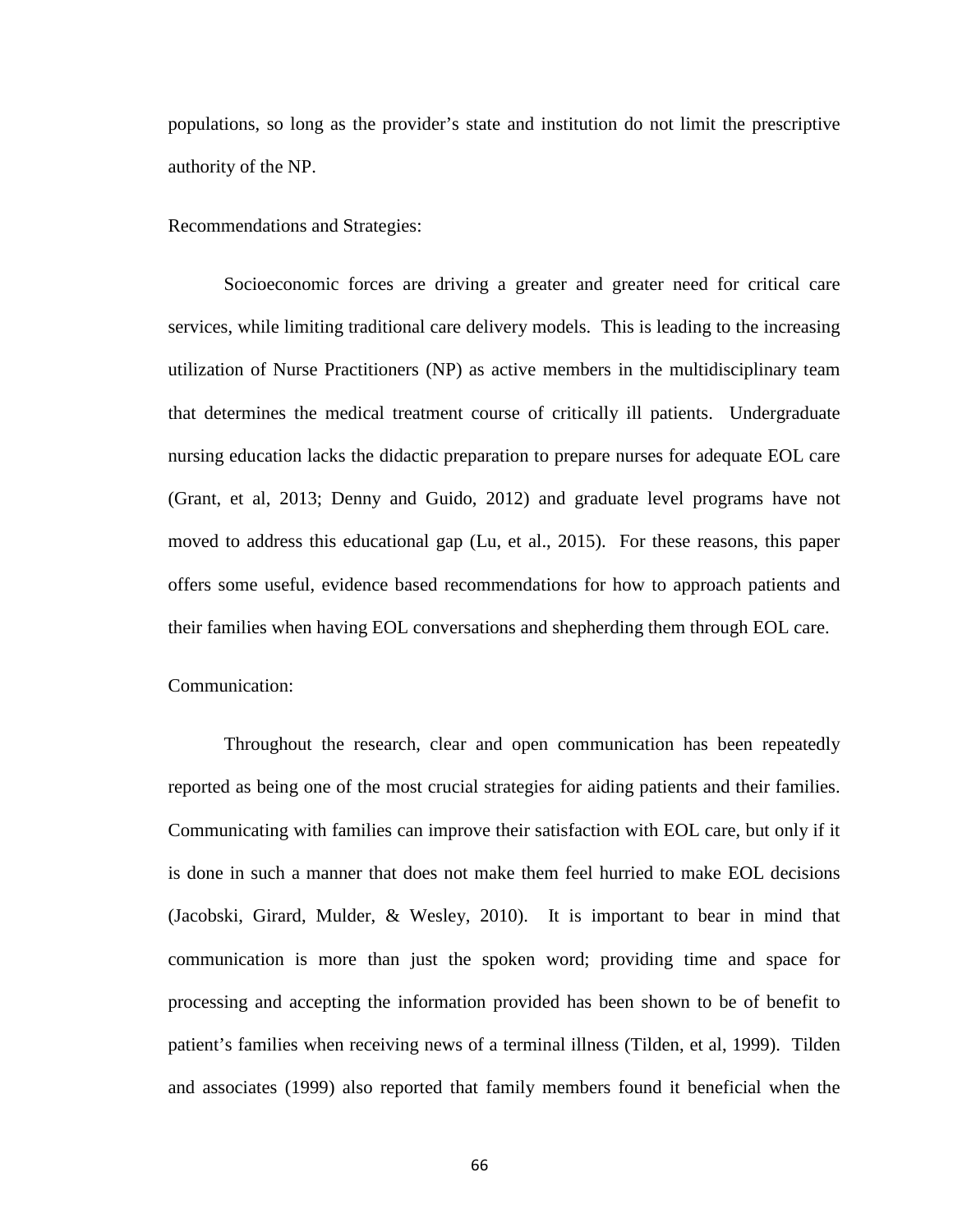provider "stop[ped] and listen[ed]" to their concerns, questions, and fears. It is easier for families to be given the facts, recommendations, and then make a decision as a group rather than just being provided with facts and no context or guidance (Tilden, et al, 1999).

It is vital that the NP at all times communicate in an open and honest method with the patient and their family. The same can be said for when the NP is discussing the plan of care with the multidisciplinary team, as miscommunication of the plan or misunderstanding of the purpose of some therapies has been shown to lead to moral distress for some of the staff. Scheunemann and associates (2015) provide some guidelines for how to effectively communicate about EOL care:

- 1. Identify key stakeholders (patient, surrogate, spouse, etc.)
- 2. Coordinate a period of time when no one will be rushed in a quiet personal space.
- 3. Assess the current level of understanding.
- 4. Determine willingness to hear information.
- 5. Deliver medical information
	- a. Communicate in a clear method without utilizing euphemisms or vague statements about clinical presentation or disease trajectory.
- 6. Acknowledge and address emotional response
- 7. Establish goals of care for all potential realistic clinical scenarios
	- a. Anticipate potential clinical scenarios and discuss with the patient and family
	- b. Proactively address reasonable fears of discomfort (such as dyspnea) and present a plan for dealing with it (narcotics/sedatives).
- 8. Follow up with family and patient on a regular basis and apprise them of clinical changes that are portentous for death.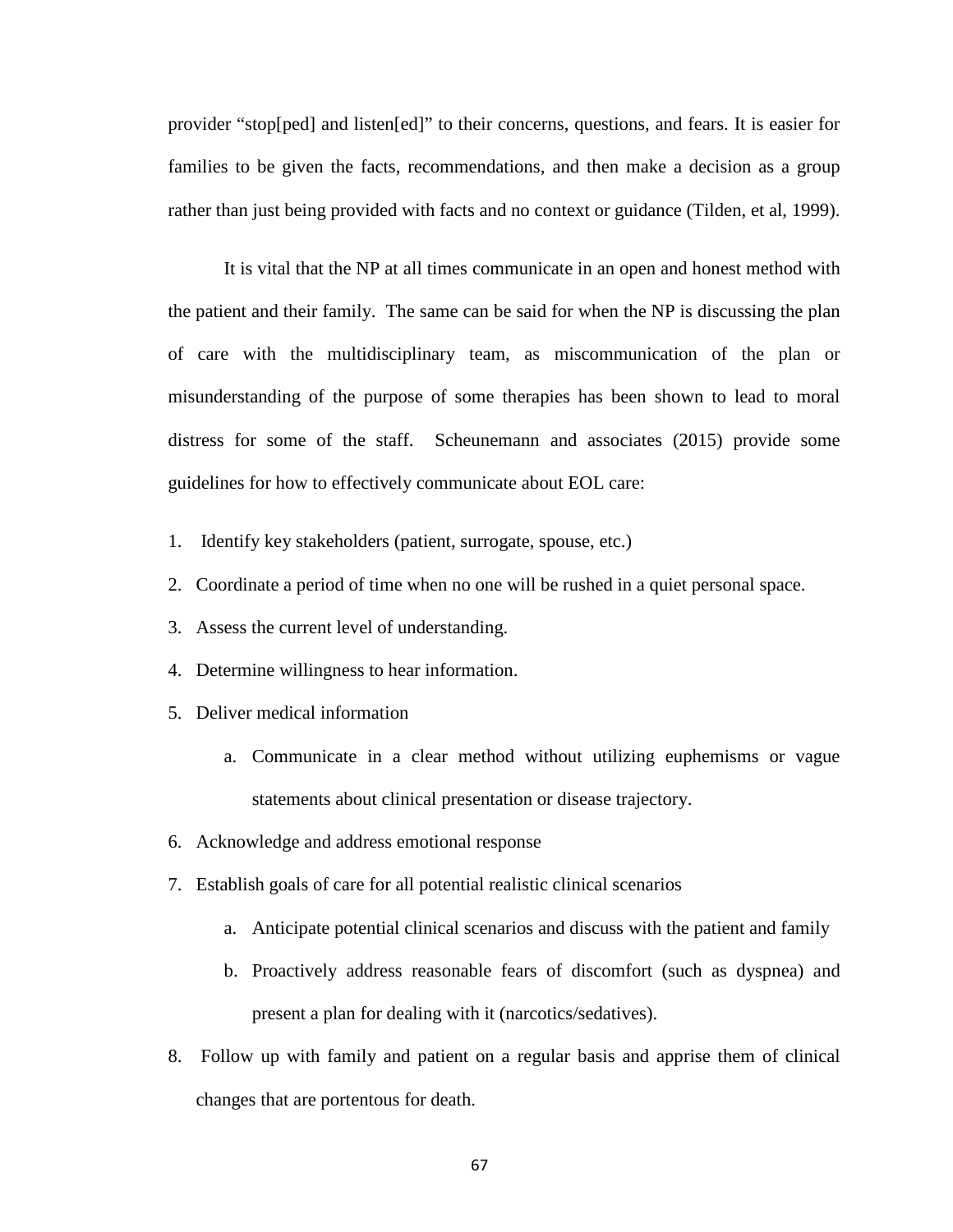Do not present care options as being a choice between aggressive versus comfort, as this can leave family members as feeling abandoned and forced into deciding whether or not to "give up." When presenting treatment options, providers should be aware of their phrasing so as to present them as "value-neutral" (Lu, Mohan, Alexander, Mescher, Barnato, 2015). Here are some examples of how commonly said phrases could have a more tactful and productive impact.

#### Working the Process:

Discussing and planning for EOL care should be undertaken in a multidisciplinary manner which includes the patient as an equal stakeholder. If, as is often the case in EOL scenarios, the patient is not able to speak for themselves, then a specific and legal surrogate must be identified and included. It is vital that this surrogate be respected as an equal partner, as they represent the patient's preferences and wishes. Multidisciplinary rounding and involvement in family meetings helps foster improved communication and understanding, providing clarity for all stakeholders in EOL decision making (Delgado, Callahan, Paganelli, Reville, Parks, & Marik, 2009).

Group decisions lead to a more satisfactory viewpoint for all team members and help to ensure that the plan is one that focuses on the patient and their autonomous needs and wishes, not those of any other involved individual. Specialist consultation with a Palliative Care Service (PCS) should be sought in order to provide expertise to the conversation on symptom management as well as emotional and spiritual support for the patient and their family. An additional benefit of a PCS consultation is that if there is an actual or perceived "lack of time" on the part of the primary providers to fully explore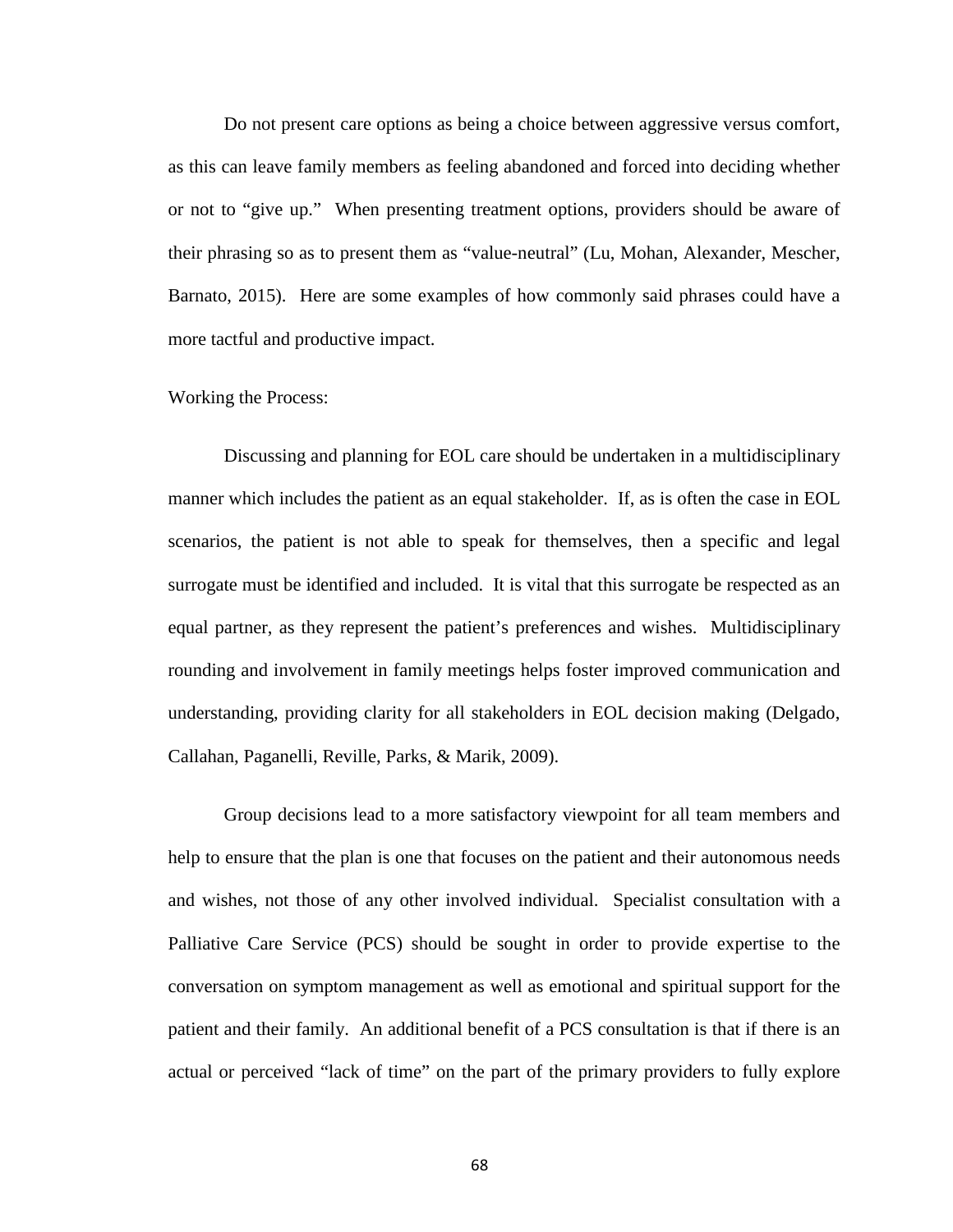and address EOL issues, this service can aid in the discussion. A lack of time does not justify impinging on patient autonomy or delaying desired palliation of symptoms at EOL.

Meet after 48 hours to discuss GOC in patients with high risk of dying (Seaman, 2013). These family meetings should be continued every couple of days to keep the family members current on clinical changes the healthcare team are seeing. A reasonable place to start in the absence of advance directives is to first determine what to do in the event of a cardiopulmonary arrest. Resuscitative measures in dying patients are not health-promoting, but rather death-prolonging and carry with them significant negative effects such as pain, suffering, and additional medical intervention. After a decision has been reached on code status, the provider can explore with the patient/surrogate other limitations of care that are consistent with that patient's values. All therapies should be detailed as to their benefit/risk ratio and the patient should be given the option whether a therapy is desired or not. It is perfectly reasonable to attempt a "trial of aggressive care," including intubation if need be, to provide the maximum opportunity for patient improvement, but clear cut off points need to be agreed upon for when therapy is no longer health-promoting, but rather death-prolonging.

Norton and Bowers (2001) developed a stepwise approach for healthcare providers to support the family in transitioning from a curative to a palliative approach. These steps provide a framework by which the medical providers can begin the process of identifying what are the desires and goals of the patient and potentially addressing the need of limiting futile efforts at the end of life.

69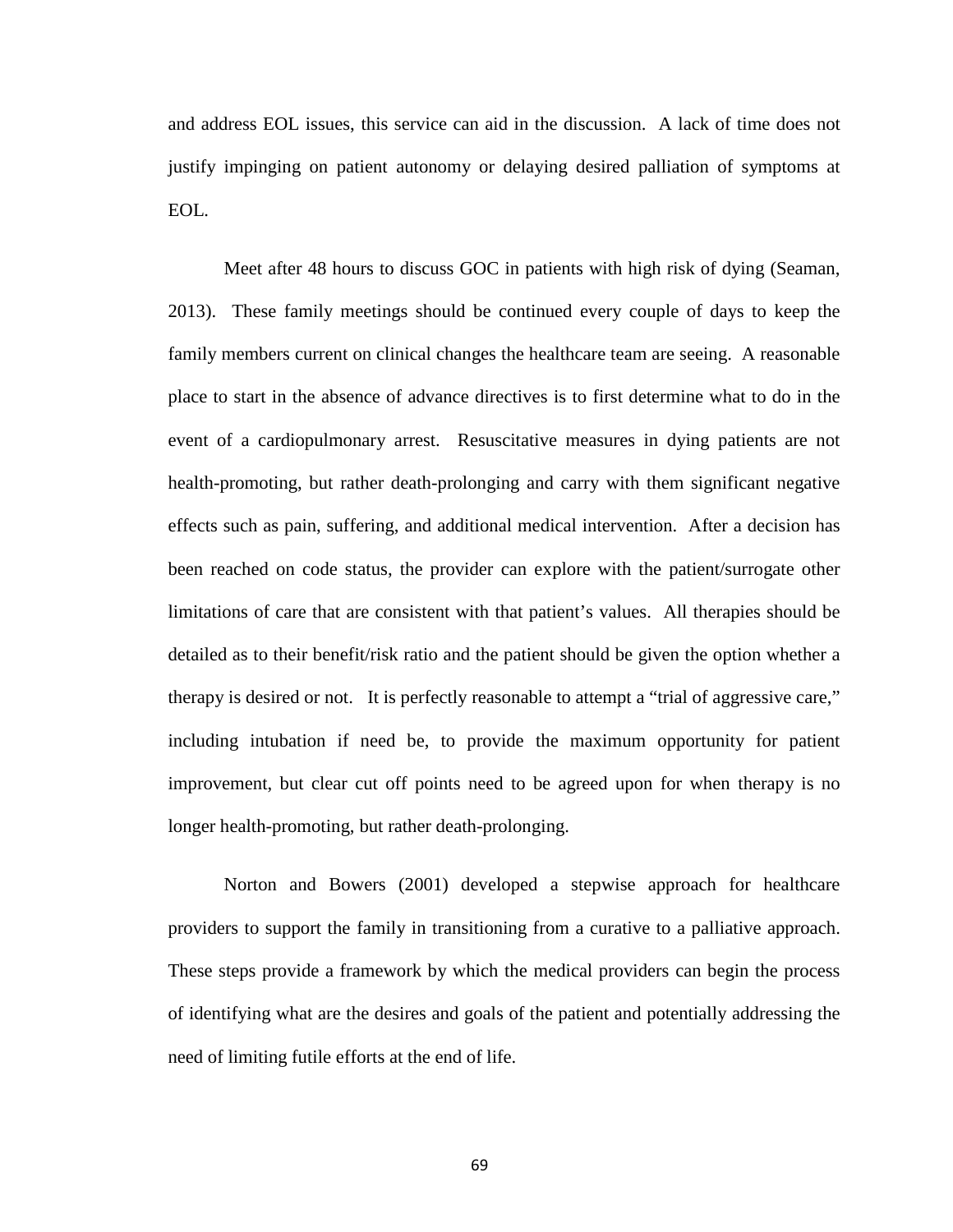- 1. Develop trust
- 2. Provide information
- 3. "Plant seeds" about prognosis
- 4. Provide consistent perspective from all healthcare members
- 5. Hold meetings with family
- 6. Involve ancillary disciplines/services (social services, chaplain, PCS)
- 7. Continue to support decisions
- 8. Reiterate information as needed
- 9. Redirect hope from cure to comfort

# Table 4 - Communication Strategies

| Instead of                             | $Say. \ldots$                                  |
|----------------------------------------|------------------------------------------------|
| Do you want us to intubate your family | -Did they ever express to you any thoughts     |
| member?                                | on using life support at the end of life?      |
|                                        | -We are concerned that a ventilator will       |
|                                        | only prolong the dying process.                |
|                                        | - There is a strong possibility that they will |
|                                        | die attached to this machine                   |
|                                        | - As an alternative plan, we can refocus our   |
|                                        | care towards maximizing their comfort and      |
|                                        | treat any distressing symptoms with            |
|                                        | medications                                    |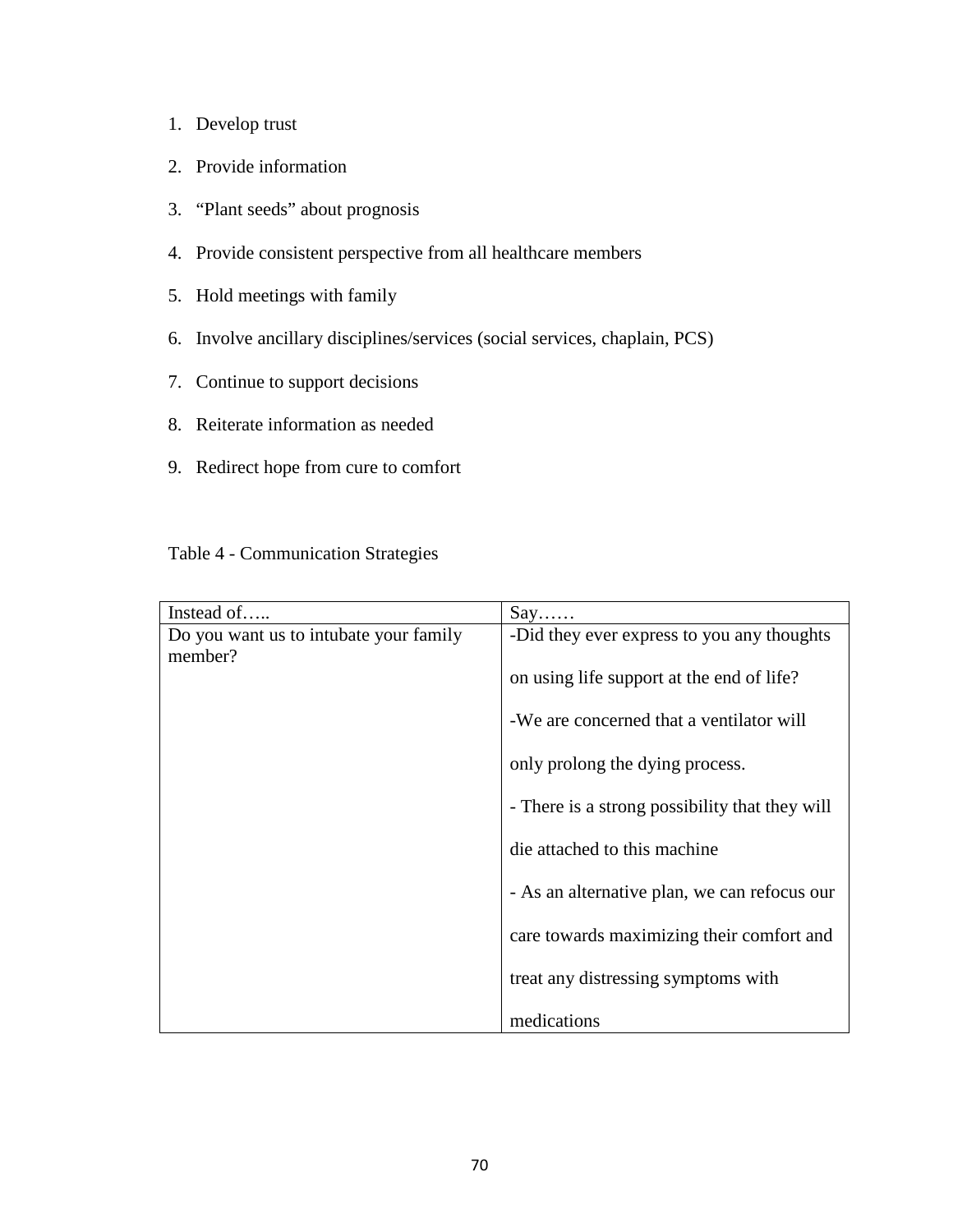| Do you want us to resuscitate your family | -Your family member is dying, and we                |
|-------------------------------------------|-----------------------------------------------------|
| member?                                   | anticipate that their heart will stop soon.         |
| Are they a full code?                     | -Given their severe illness, it is unlikely         |
|                                           | that an attempt at resuscitation would be           |
|                                           | successful; if it was successful, most likely       |
|                                           | that they would have significant                    |
|                                           | impairment, if they even survived.                  |
|                                           | -We are only discussing what to do in the           |
|                                           | event of their heart stopping. This does not        |
|                                           | mean that we will not do all that we can for        |
|                                           | them prior to that event.                           |
| Let's just                                | -Based on what I'm hearing from you, $\overline{I}$ |
|                                           | recommend that we                                   |
|                                           | -We will aggressively manage their                  |
|                                           | symptoms within the guidelines that they            |
|                                           | have established with their wishes.                 |
|                                           | -We will use all our resources to support           |
|                                           | them up until the point where their heart           |
|                                           | stops or they stop breathing. If that were to       |
|                                           | happen, we will allow them to have a                |
|                                           | natural, peaceful death                             |
|                                           | -We will not needlessly prolong the dying           |
|                                           | process.                                            |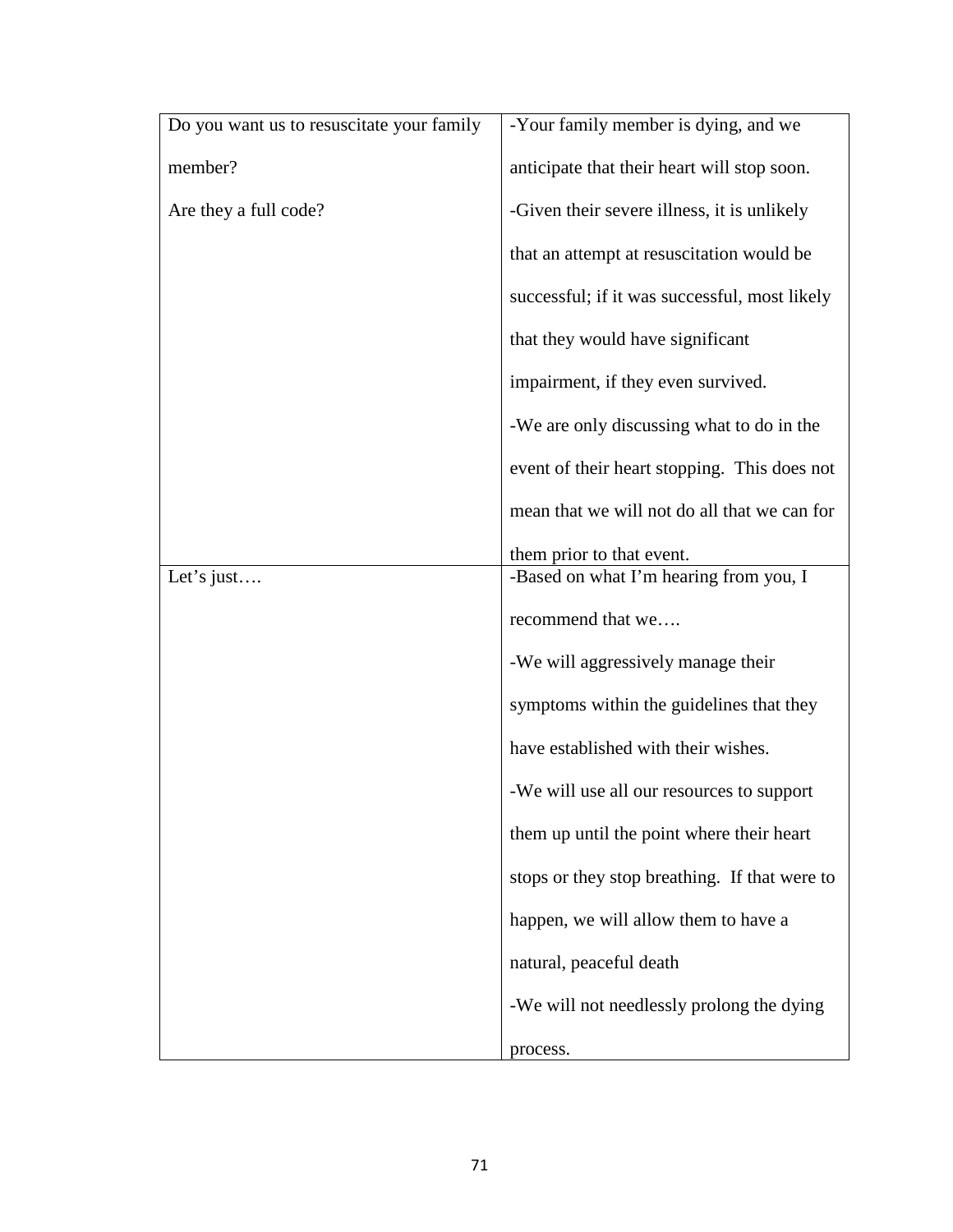Specific Interventions for End-of-Life Care:

It is crucial that the nurse practitioner be able to address common problems in the dying patient: secretions, dyspnea, pain, delirium, fatigue, loss of sphincter control, nutrition/hydration, and avoidance of dry eyes/mucous membranes. Providers will need to be comfortable prescribing scheduled comfort medications (preferably PO) with IV for breakthrough. If IV access is difficult to obtain, keep in mind that many comfort medications could be given through a SC route. A full discussion on EOL pharmacology is outside of the scope of this paper, but there are evidence-based online resources available such as ELNEC or UpToDate.com (Bailey & Harman, 2015).

Bailey and Harman (2015) advise judicious utilization of narcotics to manage the primary symptoms of end-of-life; dyspnea and pain. They recommend providers be aggressive in managing symptoms, but remember that the goal is comfort. Most patients and their families would prefer they be cognizant and able to interact for as long as is comfortably possible. It is appropriate to start off with PRN medications with a plan for escalation of medication dosage and scheduling if needed. If patients are requiring frequent dosing, then a continuous infusion may provide more comfort. Discontinue unneeded medications, excepting cardiac meds and meds that act on the central nervous system as their abrupt removal could potentiate seizures. There is no evidence to support oxygen therapy for comfort except as incurring a placebo effect. Intravenous hydration can prolong the dying process needlessly; it is better to manage dry mucous membranes and dry eyes with oral hydration agents and eye drops respectively (Puntilo, Nelson, Weissman, Curtis, Weis, & Campbell, 2014).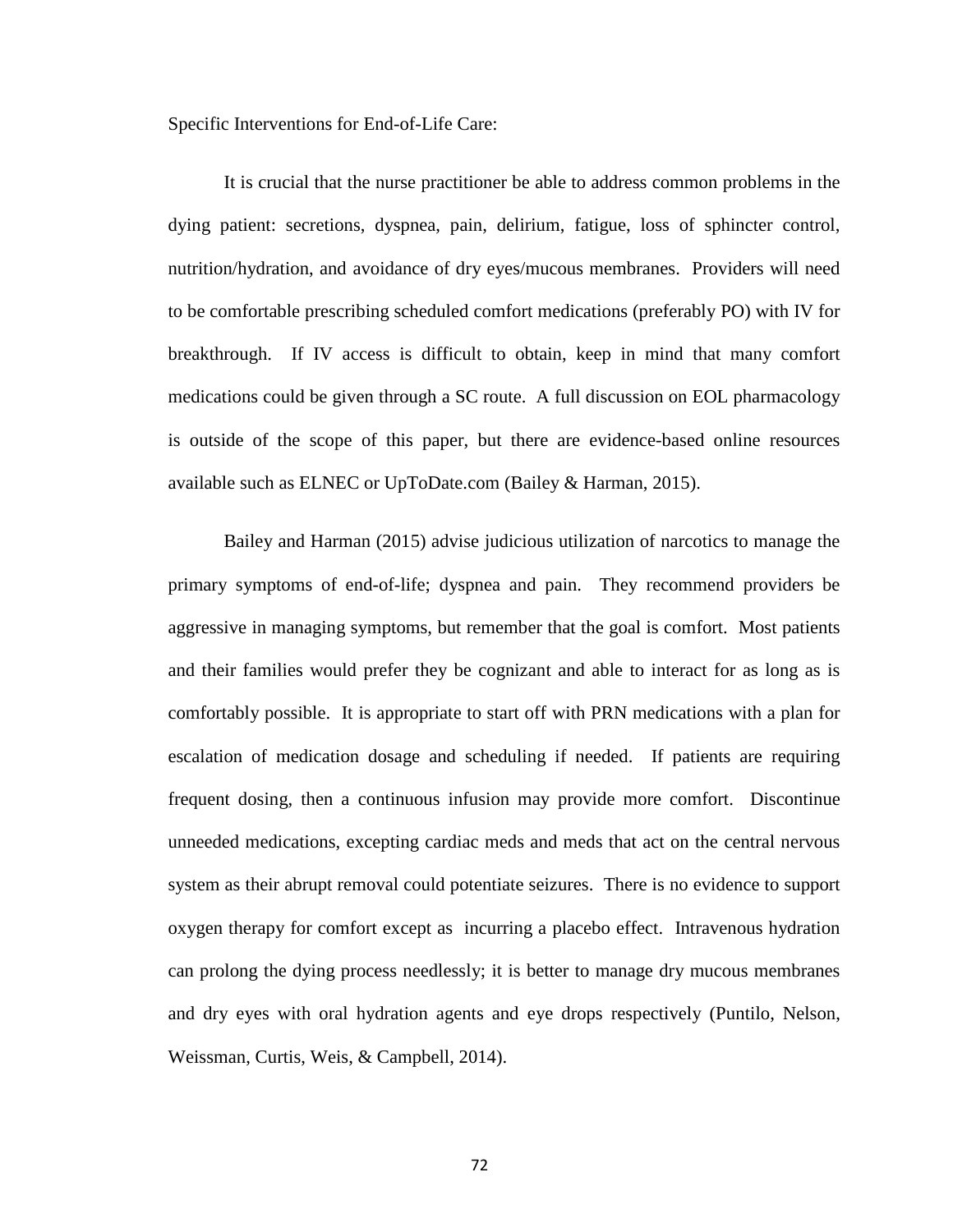If the patient is not likely to die within the next 12-24 hours, a decision should be made about the preferable location of death. If they are stable enough, consider discharging the patient home with hospice. If they are unlikely to survive such a transfer, but anticipated time of death is a matter of days, then a transfer to a private room on a designated palliative care floor is preferable if possible, so as to not needlessly tie up critical care resources and to provide the family a setting where there will be minimal intrusions. If the patient is unlikely to survive long enough to allow for transfer out of the ICU, then all efforts should be taken to maximize family presence and visitation policies should be relaxed.

Standardization of EOL care can help guide junior staff and support achievement of goals of care, but care must be taken to avoid depersonalizing the patient and their family. Venkatasalu, Whiting, and Cairnduff (2015) described how an evidence-based care pathway called the Liverpool Care Pathway (LCP) provided guidance to staff and ensured standardization of quality of EOL care while the program was running. Unfortunately, public opinion and media criticism caused the program to be abandoned. This underlines the importance of recognizing the individuality of the patient and their family and managing the perception of care. It is important that critical care providers encourage all patients, even those who have a low likelihood of death, to have EOL conversations with their loved one and physicians.

## Conclusion:

As the population ages and we are able to prolong life, it is crucial that medical providers are able to help patients and their families navigate the balance between quality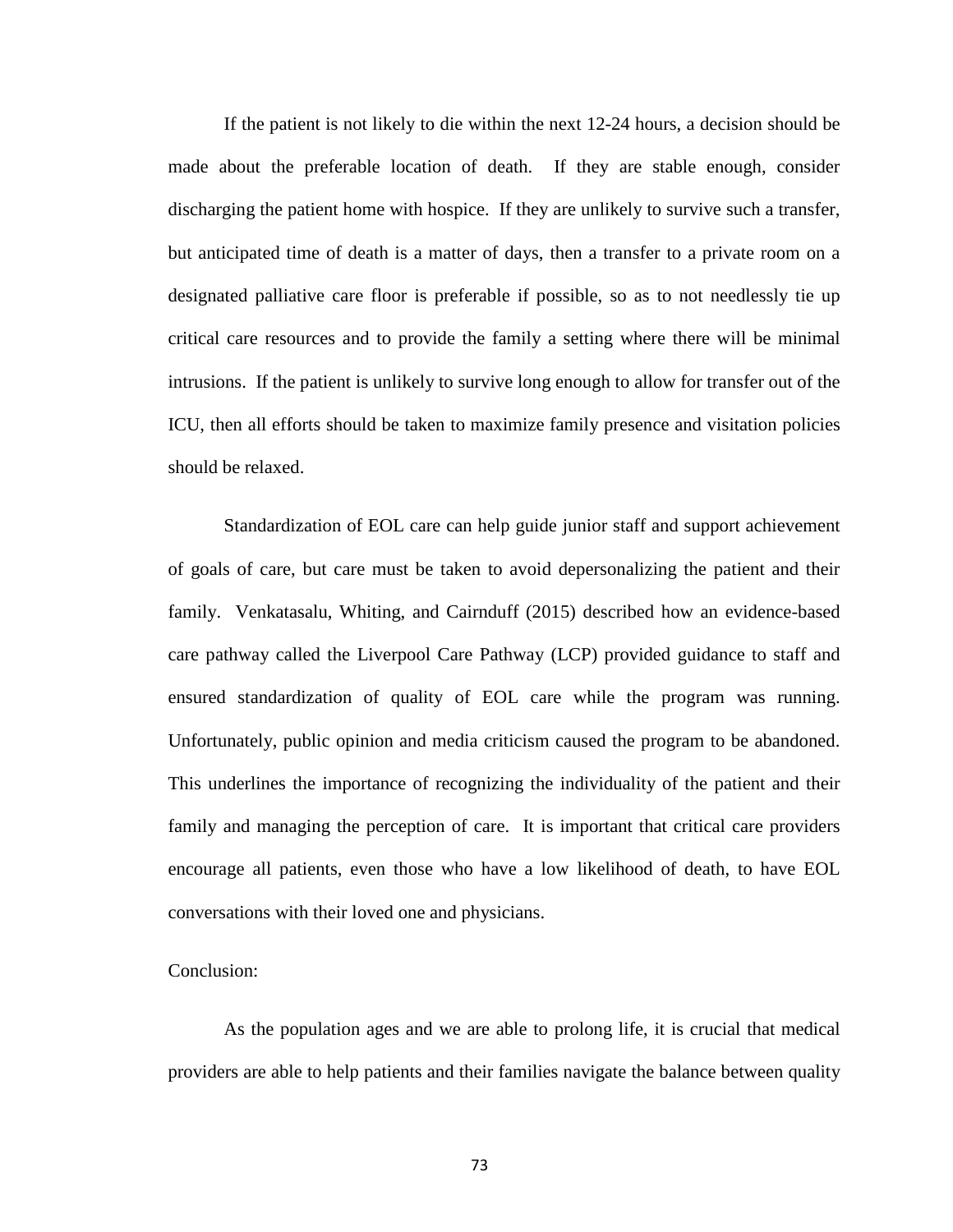and quantity of life. Specific communication strategies can help improve provider and patient understandings of available EOL care options and avoid unwarranted and potentially futile therapy. Acute Care Nurse Practitioners (ACNP) are in a unique position to significantly contribute to the improvement of end-of-life care provided to patients in critical care areas. As members of the multidisciplinary, ACNPs have a responsibility to help patients and their family best realize their care goals while enhancing their quality of life as much as possible. When the moment of death is approaching, the ACNP will need to prepare the family so they know what to expect and to address their fears and expectations.

In these emotionally charged moments, it is crucial that providers be aware of the ethical and legal guidelines that define decision making and that such decision making be undertaken in a multidisciplinary method that includes the patient or their surrogate as an equal partner. If there is a conflict between the viewpoint of the provider and the patient/surrogate, additional outside input from palliative care services or an ethics committee may help provide a way to move forward.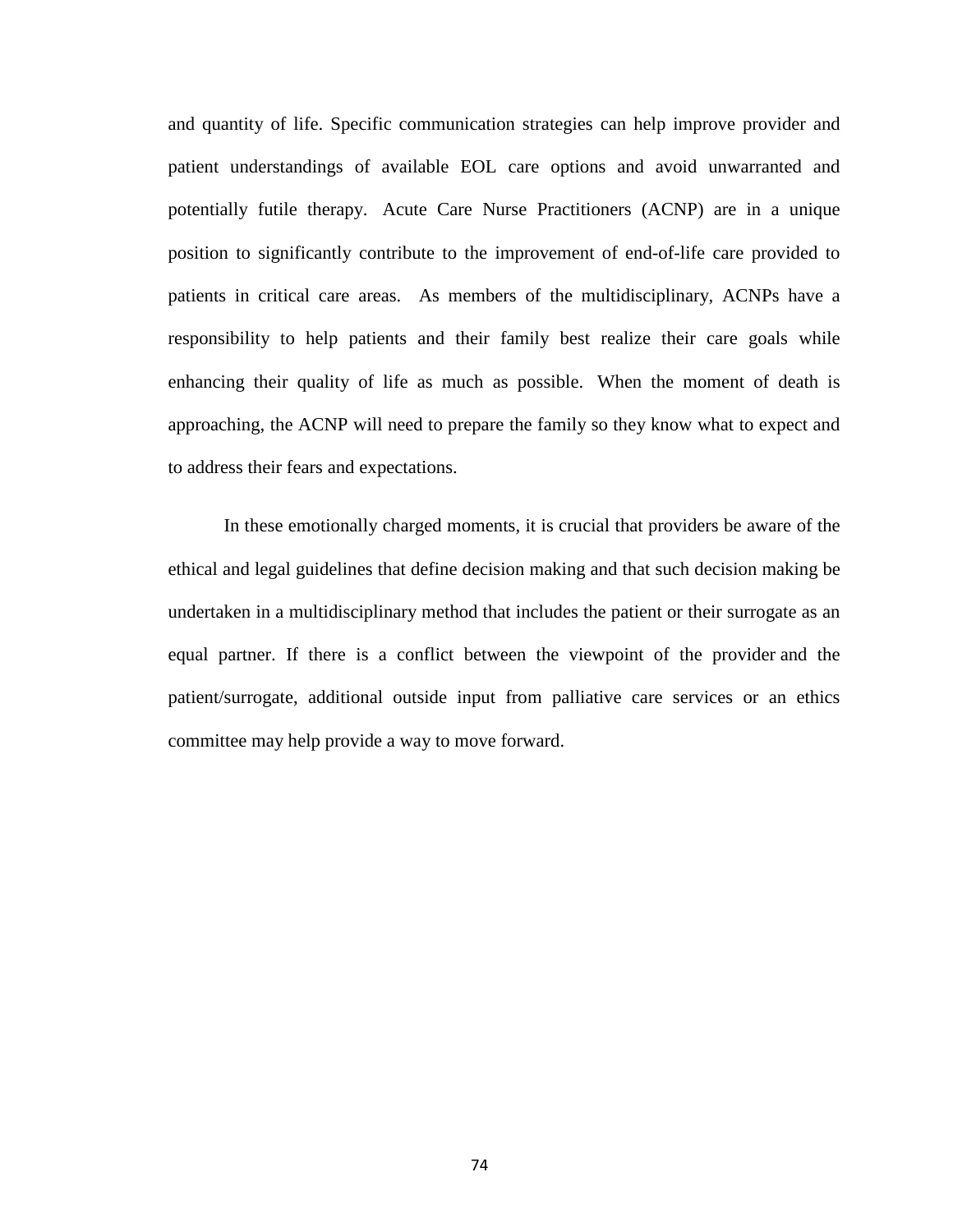### Capstone Conclusion:

The journey towards achieving my Doctorate of Nursing Practice (DNP) has been a challenging one, but one well worth the effort. I had already been prepared as a Masters of Science in Nursing to act as an Acute Care Nurse Practitioner in the care of my individual patients; now I am prepared not just to assess and intervene with individual patients, but systems and policies that can have an impact on countless more than I could ever conceivably help at the bedside. The further academic empowerment that the DNP will provide allows me now to function on a higher level; one of policy development, program planning and evaluation, and as a leader on issues facing our profession. I have gained a deeper knowledge and respect for the ability of policy change to initiate sizable impact, not just on the individual level, but on whole populations. By achieving my DNP I can now speak as a peer in the discussions that occur at levels away from the bedside that influence and shape our profession and the delivery of healthcare in this country. It will allow me to further my own professional development, and thereby enhance my ability to foster the development of others in the nursing profession. By obtaining my DNP, I now have an elevated vantage point to provide a clearer vision of the macrocosm of healthcare in America and been provided with the skillset to foster and actualize important improvements in how that healthcare is delivered on all levels. I stand on the shoulders of the giants in the field that have come before me, ready to further the field and lift others up to even greater heights.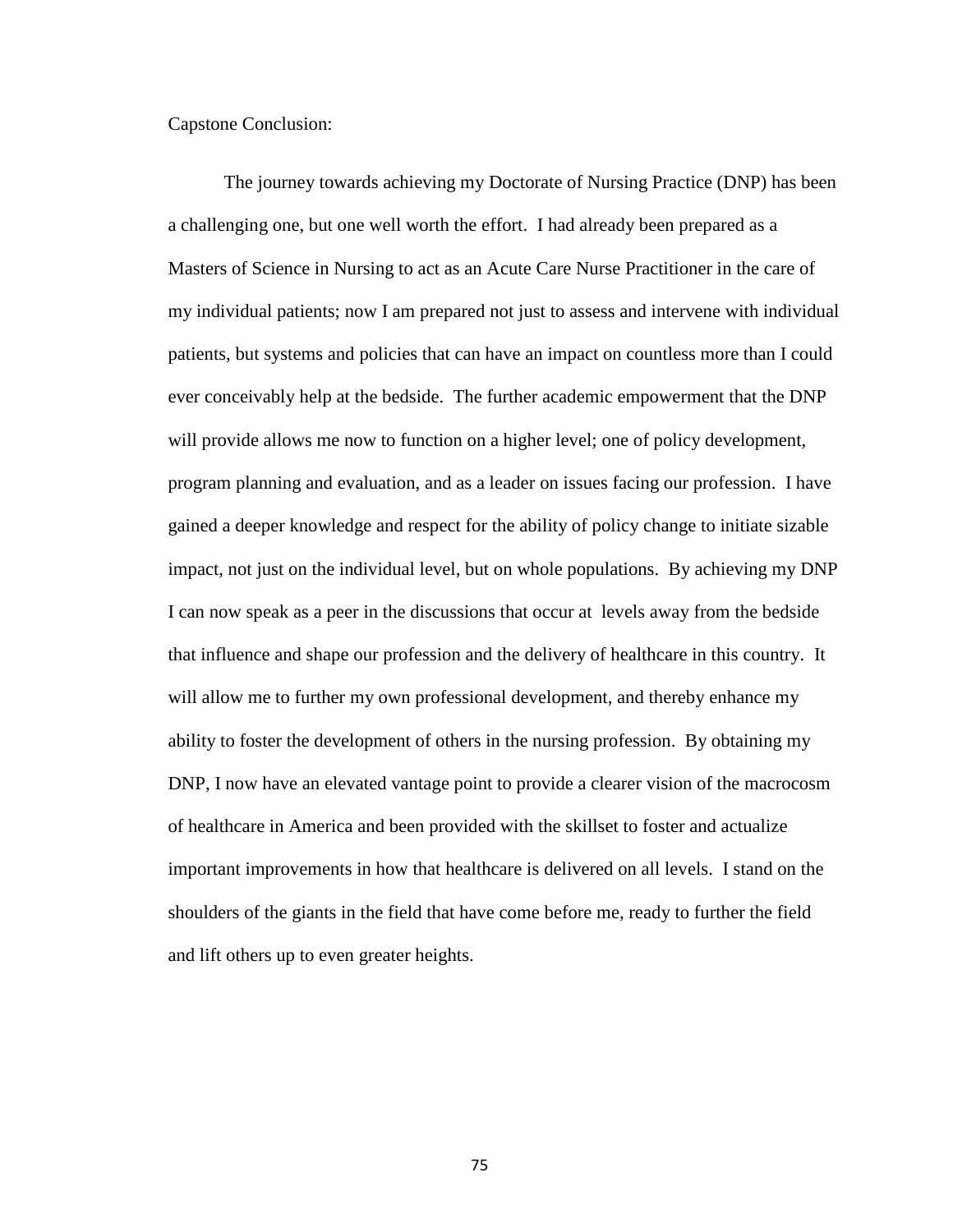#### Bibliography

- Adrie, C., Alberti, C., Chaix-Couturier, C., Azoulay, E., de Lassence, A., Cohen, Y., and Timsit, J-F, et al. (2005). Epidemiology and economic evaluation of severe sepsis in France: age, severity, infection site, and place of acquisition (community, hospital, or intensive care unit) as determinants of workload and cost. *Journal of Critical Care, 20*, 46-58.
- American Association of Colleges of Nursing. (2013). ELNEC Fact Sheet. Downloaded from <http://www.aacn.nche.edu/elnec/about/fact-sheet> on October 3rd, 2015.
- American Association of Critical-Care Nursing. (2012). AACN position statement on moral distress. Downloaded from

http://www.aacn.org/WD/practice/Docs/Moral Distress.pdf. On October  $2<sup>nd</sup>$ , 2015.

- Angus, D. C., Barnato, A. E., Linde-Zwirble, W. T., Weissfeld, L. A., Watson, R. S., & Rubenfeld, G., D., et al. (2004). Use of intensive care at the end of life in the United States: an epidemiologic study. *Critical Care Medicine.* 32(3), 638-43.
- Angus, D. C., Linde-Zwirble, W. T., Lidicker, J., Clermont, G., Carcillo, J., Pinsky, M. R. (2001). Epidemiology of severe sepsis in the united states: analysis of incidence, outcome, and associated costs of care. *Critical Care Medicine, 29*, 1303-1310.
- Aziz, N. M, Miller, J., & Curtis, J. R. (2012). Palliative and end of life care research: embracing new opportunities. *Nursing Outlook, 60(6),* 384-90.
- Bailey, F. A., Harman, S. M. (2015). Palliative care: the last hours and days of life. Dowloaded from [http://www.uptodate.com/contents/palliative-care-the-last](http://www.uptodate.com/contents/palliative-care-the-last-hours-and-days-of-)[hours-and-days-of-](http://www.uptodate.com/contents/palliative-care-the-last-hours-and-days-of-) life?topicKey14241 on October  $2<sup>nd</sup>$ , 2015.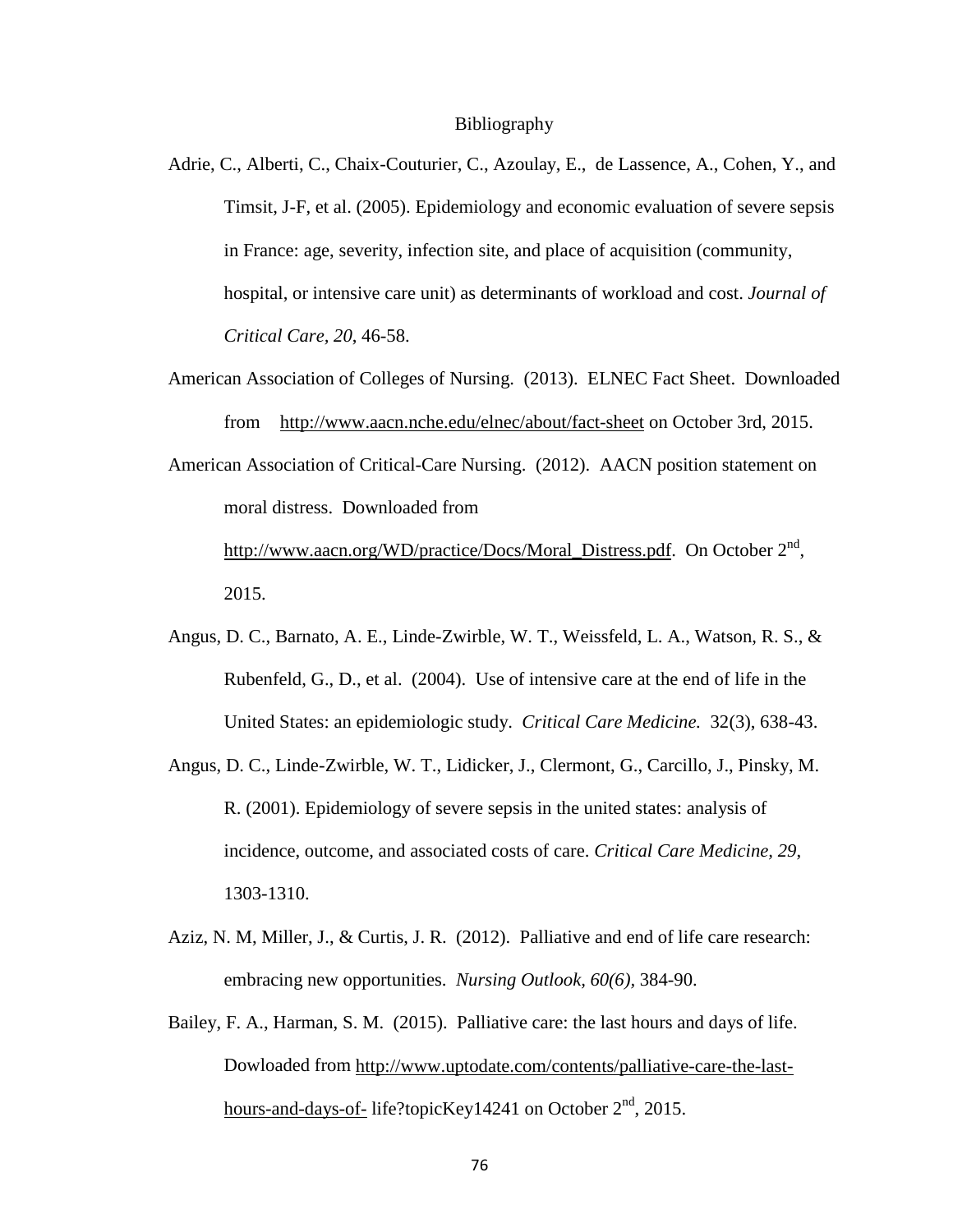- Baggs, J. G., Schmitt, M. H. (2000). End-of-life decisions in adult intensive care: current research base and directions for the future. *Nursing Outlook*, 48, 158-64.
- Balboni, M. J., Sullivan, A., Amobi, A., Phelps, A. C., Gorman, D. P., & Balboni, T. A., et al. (2013). Why is spiritual care infrequent at the end of life? *Journal of Clinical Oncology, 31(4),* 461-467.
- Barnato, A. E., Albert, S. M., Angus, D. C., Lave, J. R., & Degenholtz, H. B. (2011). Disability amongst elderly survivors if mechanical ventilation. *American Journal of Respiratory and Critical Care Medicine, 183,* 1037-1042.
- Bates, D. W., Yu, T., Black, E., Sands, K. E., Schwartz, S., Hibberd, P. I., and Platt, R, et al. . (2003). Resource utilization among patients with sepsis syndrome. *Infection Control and Hospital Epidemiology, 24*(1), 62-70.
- Benson, L., Hasenau, S., O'Conner, N., Burgermeister, D. (2014). The impact of a nurse practitioner rapid response team on systemic inflammatory response syndrome outcomes. *Dimensions in Critical Care Nursing, 33*(3), 108-115.
- Berg, G. M., Vasquez, D. G., Hale, L. S., Nyberg, S. M., & Moran, D. A. (2011). evaluation of process variations in noncompliance in the implementation of evidence-based sepsis care. *Journal for Healthcare Quality, 35*(1), 60-69.
- Blumstein, H., Jones, C. M. (2013). Rapid-response process reduces mortality, facilitates speedy treatment for patients with sepsis. *ED Management, 25*(8), 89-92.
- Bone, R. C., Balk, R. A., Cerra, F.B., Delinger R.P., FEin, A.M., Knaus, W.A., & Sibbald, W. J., et al. (1992). Definitions fro sepsis and organ failure and guidelines for the use of innovative therapies in spesis. *Chest, 101*(6), 1644-1655.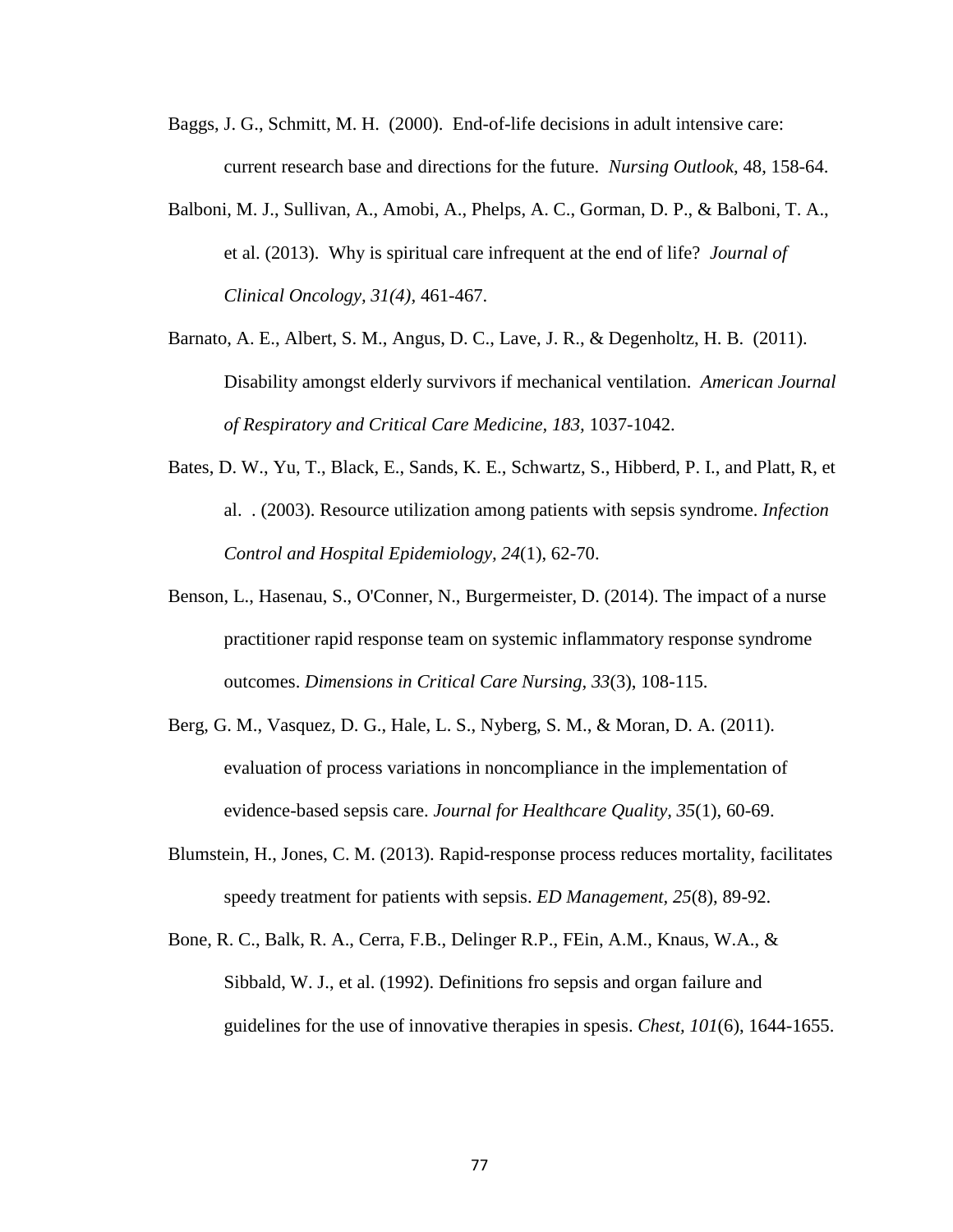- Browning, A. (2013). Moral distress and psychological empowerment in critical care nurses caring for adults at end of life. *American Journal of Critical Care, 22(2),*  143-151.
- Burgess, M., Cha, S., and Tung, E.E. (2011). Advance Care Planning in the Skilled Nursing Facility: What Do We Need for Success? *Hospital Practice*, 39(1), 85- 90.
- Castellanos-Ortega, A., Suberviola, B., Garcia-Astudillo, L., A., Holanda, M., S., Ortiz, F., Llorca, J., Delgado-Rodriguez, M. (2010). Impact of the Surviving Sepsis Campaign protocols on hospital length of stay and mortality in septic shock patients: results of a three year follow up quasi-experimental study. *Critical Care Medicine, 38*(4), 1036-1043.
- Celeste, M. T., Andrews, R. M. (2013). *National inpatient hospital costs: the most expensive conditions by payer, 2011* Rockville, MD: Retrieved from http://www.hcup-us.ahrq.gov/reports/statbriefs/sb160.pdf.
- Cassel, J., Buchman, T. G., Streat, S., Stewart, R. M. (2003) Surgeons, intensivists, and the covenant of care: administrative models and values affecting care at the end of life. *Critical Care Medicine,* 31, 1551-57.
- Center for Disease Control. (2013). Deaths: Final Data for 2013. Accessed at [http://www.cdc.gov/nchs/data/nvsr/nvsr64/nvsr64\\_02.pdf](http://www.cdc.gov/nchs/data/nvsr/nvsr64/nvsr64_02.pdf) on October 1st, 2015.

Dartmouth Institute for Health Policy and Clinical Practice. (2012). Percentage of deaths associated with ICU admission. Accessed at <http://www.dartmouthatlas.org/data/table.aspx?ind=14> on March  $7<sup>th</sup>$ , 2016.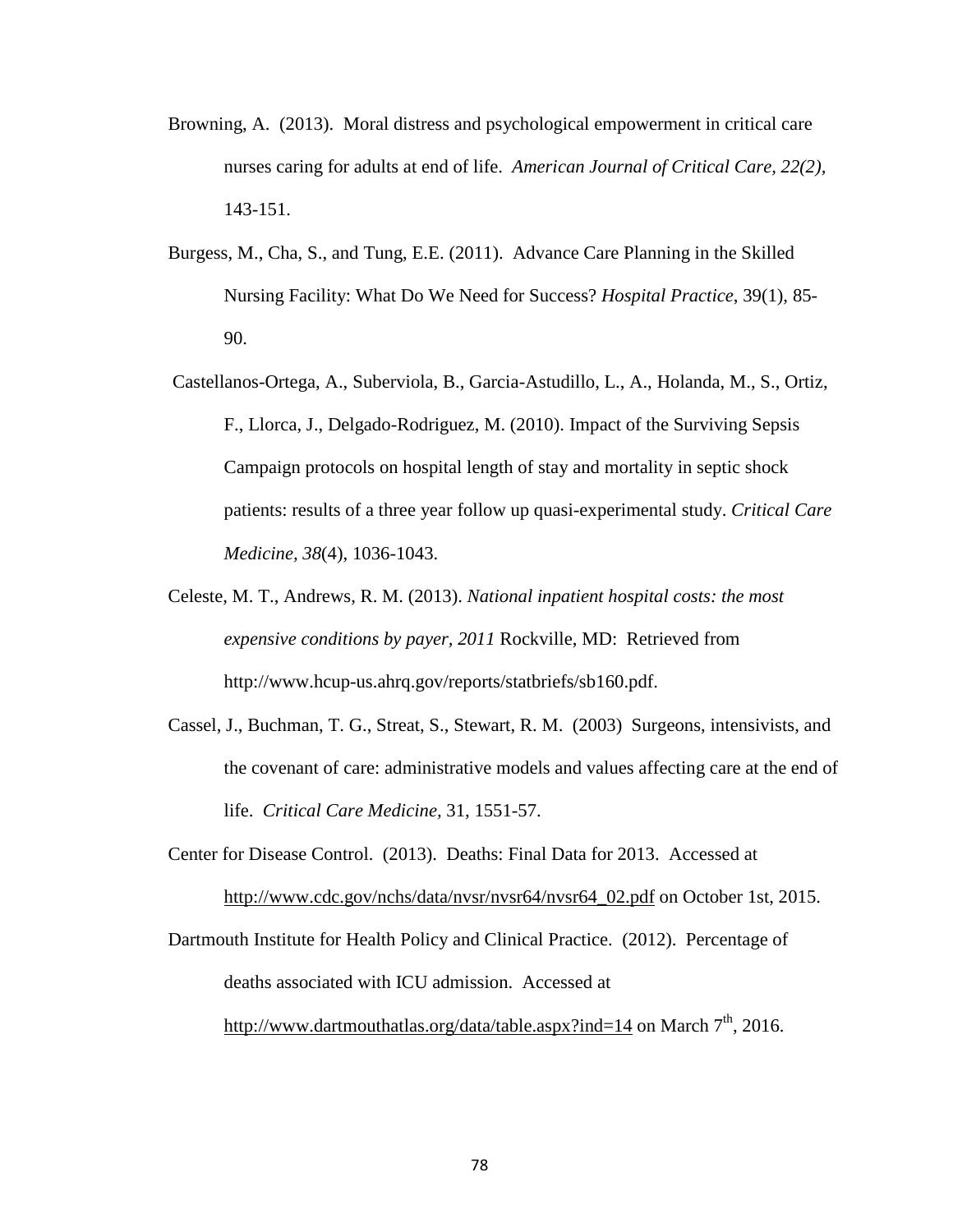- Delgado, E. M., Callahan, A., Paganelli, G., Reville, B., Parks, S. M., & Marik, P. E. (2009) Multidisciplinary family meetings in the ICU facilitate end-of-life decision making. *American Journal of Hospice and Palliative Medicine, 26(4),*  295-302.
- Dellinger, R. P., Levy, M. M., Rhodes, A., Annane, D., Gerlach, H., Opal, S. M., et al. (2013). Surviving sepsis campaign: international guidelines for management of severe sepsis and septic shock 2012. *Critical Care Medicine, 41*(2), 580-637.
- Denny, D. L. & Guido, G. W. (2012). Undertreatment of pain in older adults: an application of beneficence. *Nursing Ethics,* 19(6), 800-09.
- Donabedian, A. (1988). The quality of care: how can it be assessed? *Journal of American Medical Association, 121*(11), 1145-1150.
- Elixhauser, A., Friedman, B., Stranges, E. (2011). Septicemia in U.S. hospitals, 2009. Agency for Healthcare Research and Quality. Accessed at [http://www.hcup](http://www.hcup-us.ahrq.gov/reports.jsp)[us.ahrq.gov/reports.jsp](http://www.hcup-us.ahrq.gov/reports.jsp) on November 25th, 2015.
- Estaban, A., Frutos-Vivar, F., Ferguson, N., Peñuelas, O., Lorente, J., Gordo, F. & de Luna, R. (2007). Sepsis incidence and outcome: Contrasting the intensive care unit with the hospital ward. *Critical Care Medicine, 35*(5), 1284-1289.
- Funk, D., Sebat, F., & Kumar, A. (2009). a systems approach to the early recognition and rapid administration of best practice therapy in sepsis and septic shock. *Current Opinions in Critical Care, 15*, 301-307.
- Goerlich, C. E., Wade, C.E., McCarthy, J.J., Holcomb, J.b., & Moore, L.J. (2014). Validation of sepsis screening tool using StO2 in emergency department patients.. *The Journal Of Surgical Research, 190*(1), 270-275.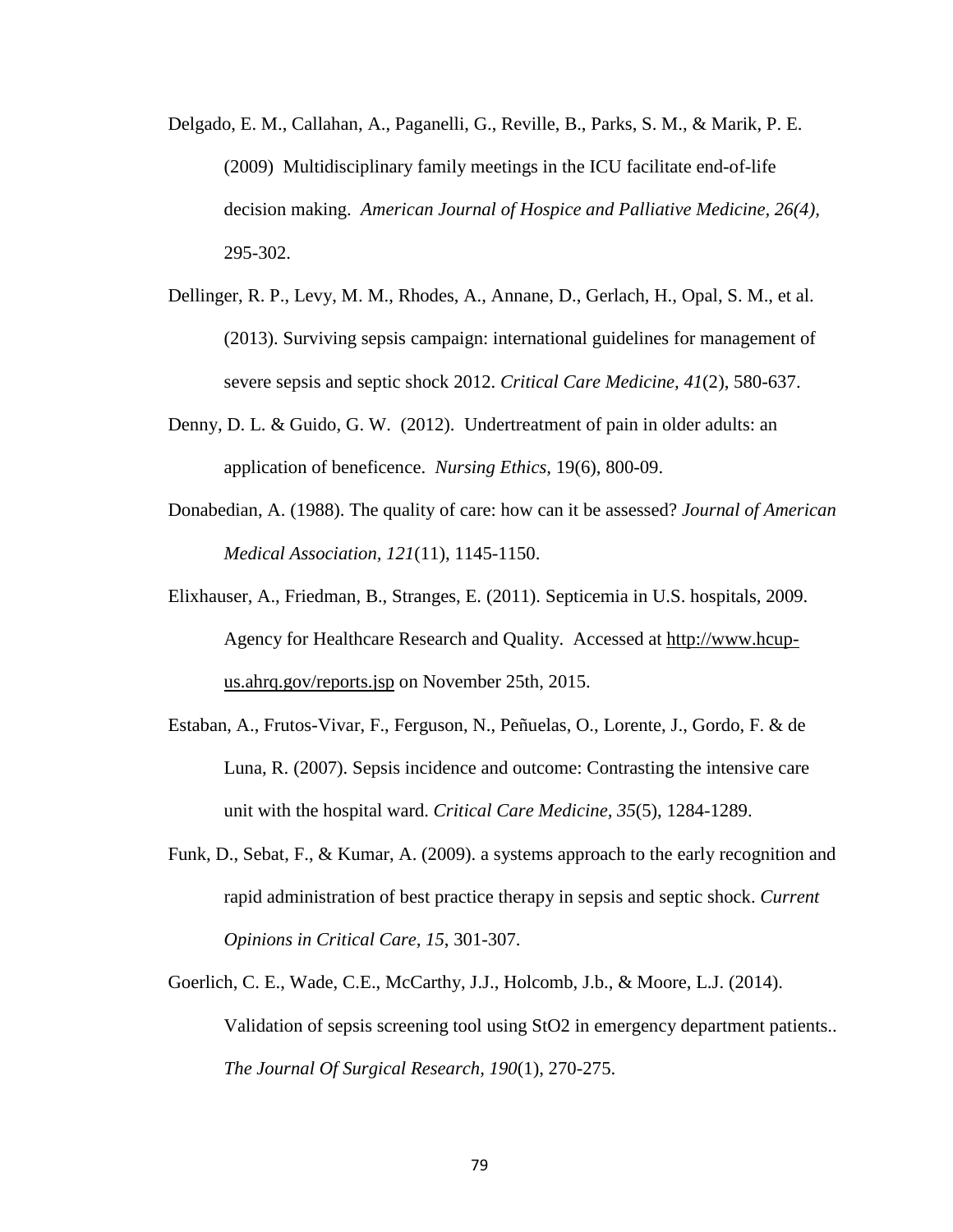- Guidet, B., Aegerter, P., Gauzit, R., Meshaka, P., Dreyfuss, D. (2005). Incidence od impact of organ dysfunctions associated with sepsis. *Chest, 127*, 942-951.
- Gardiner, C., Brereton, L., Frey, R., Wilkinson-Meyers, L., & Gott, M. (2014). Exploring the financial impact of caring for family members receiving palliative and end-of-life care: a systematic review of the literature. *Palliative Medicine, 28(5),* 375-390
- Giovanni, L. A. (2012). End-of-life care in the United States: current realities and future promise- a policy review. *Nursing Economics,* 30(5), 127-135.
- Grant, M., Wiencek, C., Virani, R., Uman, G., Munever, C, & Ferrell, B., et al. (2013). End-of-life care education in acute and critical care. *AACN Advanced Critical Care, 24(2),* 121-129.
- Guiterrez, K. M. (2012). Advance directives in an intensive care unit. *Critical Care Nursing Quarterly, 35(4),* 396-409.
- Hohn, A., Schroder, S., Gehrt, A., Bernhardt, K., Bein, B., Wegscheider, K., Hochreiter, M. (2013). Procalcitonin-guided algorithm to reduce length of antibiotic therapy in patients with severe sepsis and septic shock. *BMC Infectious Diseases, 13*(158), 1-9.
- Howie-Esquivel, J., Fontaine, D. K. (2006). The evolving role of the acute care nurse practitioner in critical care. *Current Opinions in Critical Care,* 12(6), 609-13.
- Hupcey, J. E., Penrod, J., Fogg, J. (2009). Heart failure and palliative care: implications in practice. *Journal of Palliative Medicine, 12(6),* 531-536.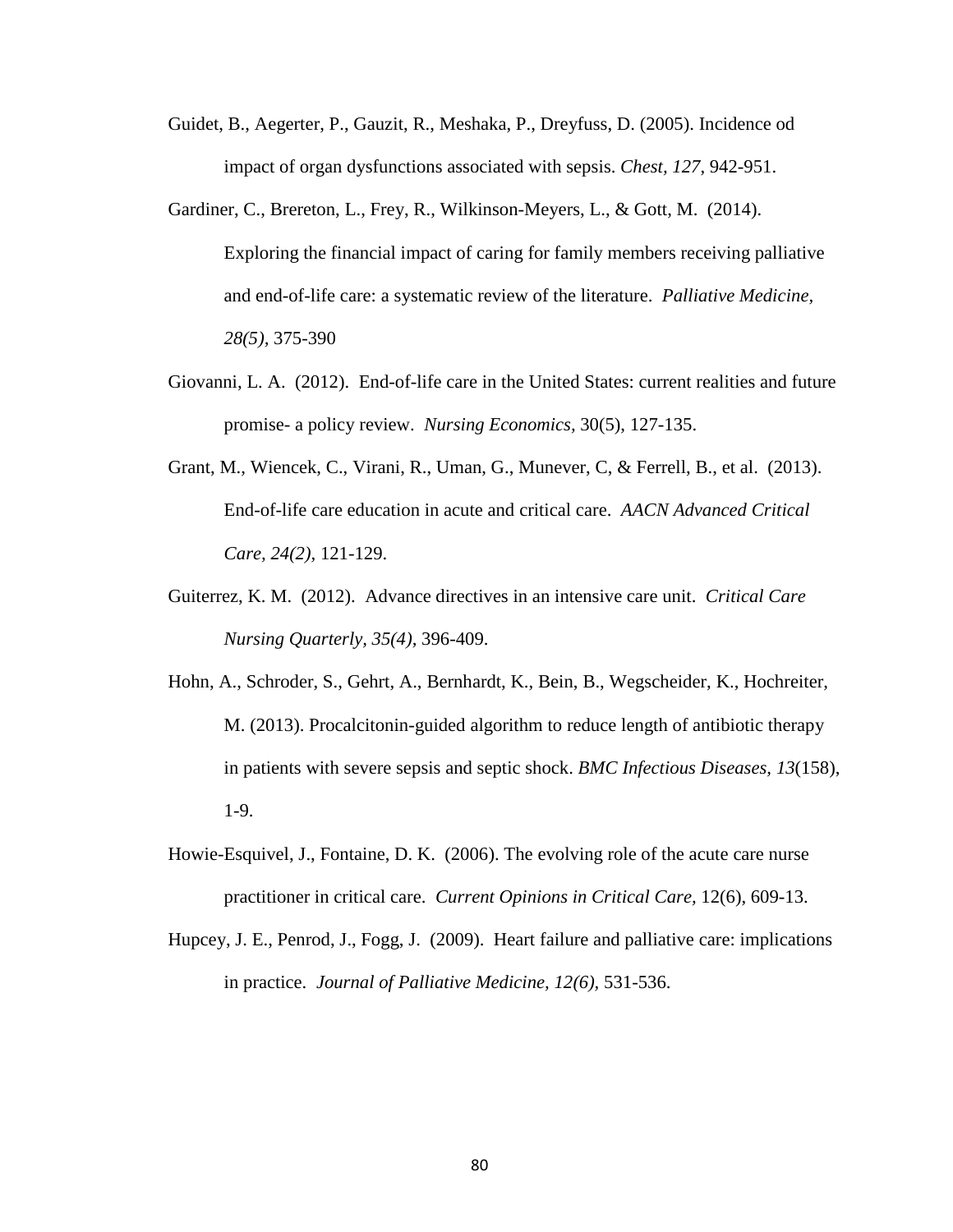- Inglesias, M. E. L., Pascual, C., & Vallejo, R. B. (2013). Obstacles and helpful behaviors in providing end-of-life care to dying patients in intensive care units. *Dimensions in Critical Care Nursing, 32(2),* 99-106.
- Institute of Medicine. (1997). Approaching death: improving care at the end of life. Downloaded from [http://www.nap.edu/download.php?record\\_id=5801#](http://www.nap.edu/download.php?record_id=5801) on August  $29<sup>th</sup>$ , 2015.
- Institute of Medicine. (2015). Improving Quality and Honoring Individual Preferences Near the End of Life. Downloaded from [https://www.nap.edu/login.php?record\\_id=18748&page=http%3A%2F%2Fwww.](https://www.nap.edu/login.php?record_id=18748&page=http%3A%2F%2Fwww.nap.edu) [nap.edu%](https://www.nap.edu/login.php?record_id=18748&page=http%3A%2F%2Fwww.nap.edu)2Fdownload.php%3Frecord\_id%3D18748 on August 29<sup>th</sup>, 2015
- Jacobski, N. I., Girard, T. D., Mulder, J. A., & Ely, E. W. (2010). Communication in critical care: family rounds in the intensive care unit. *American Journal of Critical Care, 19(5),* 421-430.
- Jaderling, G., Bell, M., Martling, C-R., Ekbom, A, Bottai, M., & Konrad, D. (2013). ICU admittance by a rapid response team versus conventional admittance, characteristics, and outcome. *Critical Care Medicine, 41*, 725-731.
- Jones, C., Currie-Cuyoy, M., Jackson, T. (2013). Code sepsis: rapid identification and treatment of severe sepsis in floor patients. *Journal of Hospital Medicine, 8*, 539.
- Judd, W. R., Stephens, D.M., Kennedy, C.A. (2014). Clinical and economic impact of a quality improvement initiative to enhance early recognition and treatment of sepsis. *The Annals of Pharmacotherapy, 48*(10), 1269-1275.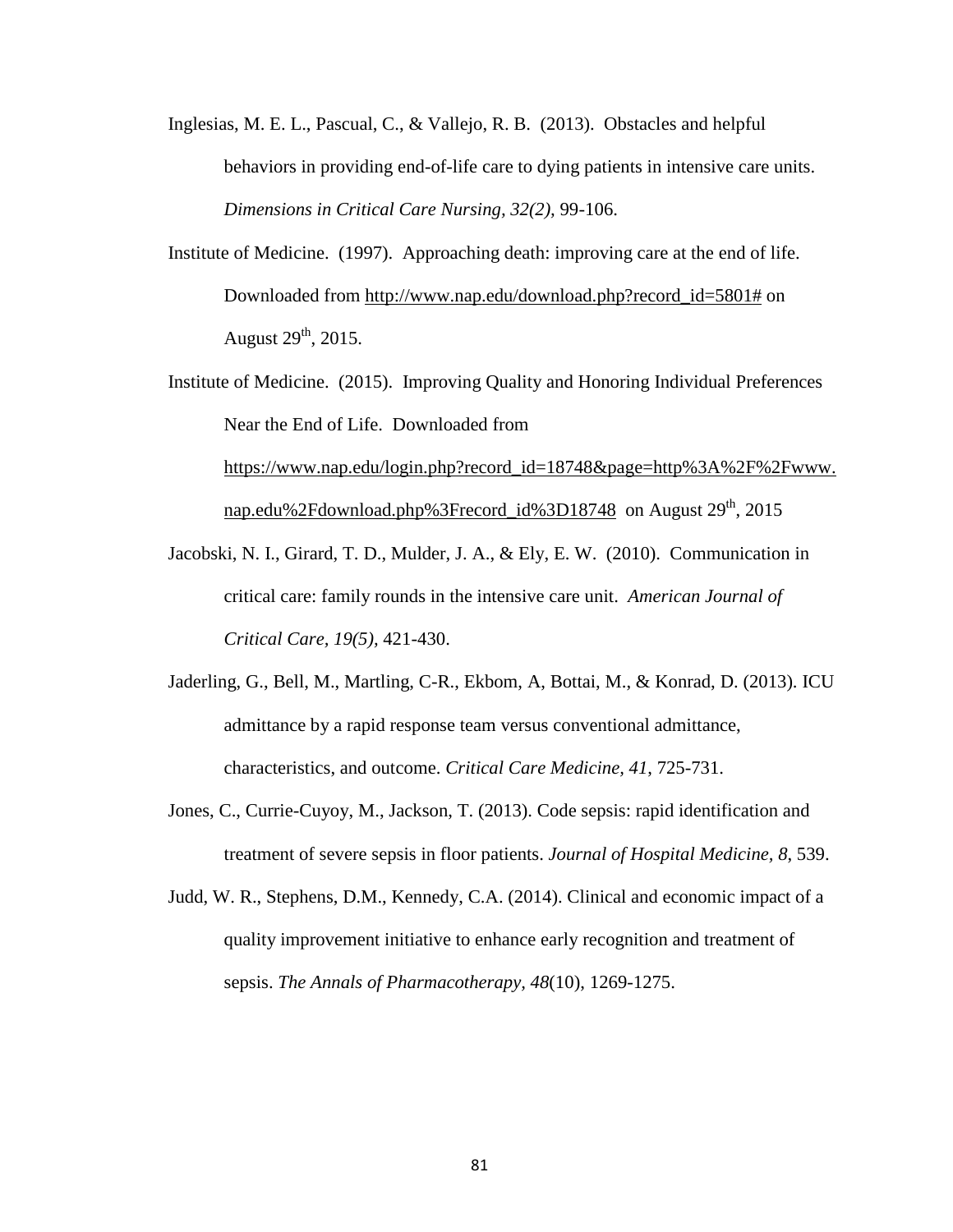- Khandelwal, N., Engelberg, R. A., Benkeser, D. C., Coe, N. B., and Curtis, J. R. (2014). End-of-life expenditure in the ICU and perceived quality of dying. *Chest, 146(6),*  1594-1603
- Kumar, A., Roberts, D., Wood, K.E., Light, B., Parrilo, J.E., & Cheang, M., et al. . (2006). Duration of hypotension before initiation of effective antimicrobial therapy is the critical determinant of survival in human septic shock. *Critical Care Medicine, 35*(6), 1589-1596.
- Levy, M. M., Dellinger, R. P., Townsend, S. R., Linde-Zwirble, W.T., Marshall, J.C., Bion, J., & Angus, D. C., et al. (2010). The Surviving Sepsis Campaign: results of an internatinoal guideline-based performance improvement program targeting severe sepsis. *Critical Care Medicine, 38*(2), 367-374.
- Lienhop, T., Kaplan, J., & Gray, L. (2008). The rapid response team and the surviving sepsis campaign: a synergistic approach to mortality reduction. *Critical Care Nurse, 28*(2), pe16.
- Lu, A., Mohan, D., Alexander, S., Mescher, C., & Barnato, A. E. (2015). The language of end-of-life decision making: a simulation study. *Journal of Palliative Medicine, 18,* 740-746.
- Marik, P. E. (2006). Management of the critically ill geriatric patient. *Critical Care Medicine, 34(9),* S176-S182.
- Martin, G. S., Mannino, D.M., Eaton, S., & Moss, M. (2003). The epidemiology of sepsis in the United States from 1979 through 2000. *New England Journal of Medicine, 348*(16), 1546-1554.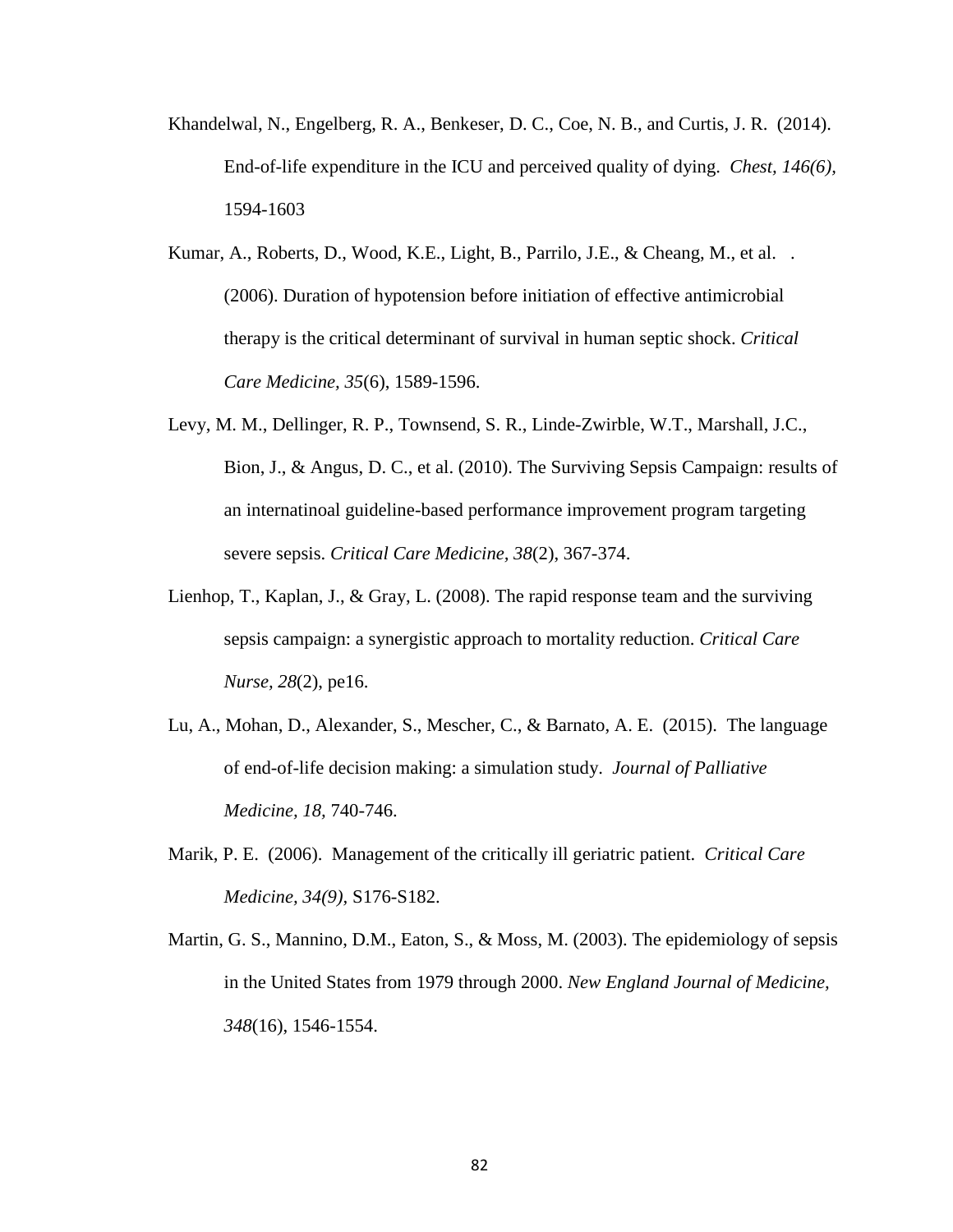- McGowan, C. M. (2011). Legal aspects of end-of-life care. *Critical Care Nurse*, 31(5), 64-69.
- Merritt, C. L. (2011). Clinical imperative versus economic consequence. *Nursing Administration Quarterly, 35*(1), 61-67.
- Meltzer, L., & Huckabay, L. (2004). Critical care nurses' perceptions of futile care and its effect on burnout. *American Journal of Critical Care, 13(3). 202-208.*
- Miano, T. A., Powell, E., Schweickert, W.D., Morgan, S., Binkley, S., Sarani, B. (2012). effect of an antibiotic algorithm on the adequacy of empiric antibiotic therapy given by a medical emergency team. *Journal of Critical Care, 27*, 45-50.
- Moore, L. J., Jones, S. L., Kreiner, L. A., McKinley, B., Sucher, J. F., Todd, S. R., Turner, K. L., Valdivia, A., Moore, F. A. (2009). Validation of a screening tool for the early identification of sepsis. *Journal of Trauma, 66*(6), 1539-1547.
- Moore, L., Kozar, R., Brekke, J., Love, J., Mcnutt, M., & Holcomb, J, et al. (2014). Simple, reliable sepsis screening tool improves mortality in trauma patients. *Critical Care Medicine, 42*, A1370.
- Moore, L. J., McKinley, B. A., Turner, K. L., Todd, S. R., Sucher, J. F., Valdivia, A., & Moore, F. A. (2011). The Epidemiology of sepsis in general surgery patients. *The Journal of Trauma, 70*(3), 672-680.
- Mouncey, P. R., Osborn, T. M., Powers, G. S., Harrison, D. A., Sadique, M. Z., & Rowan, K. M., et al. (2015). Trial of early goal-directed resuscitation for septic shock *New England Journal of Medicine, 372*(14), 1301-1311.
- National Collaborating Centre for Methods and Tools . (2011). *Stetler model of evidencebased practice*. Hamilton, ON: McMasters University.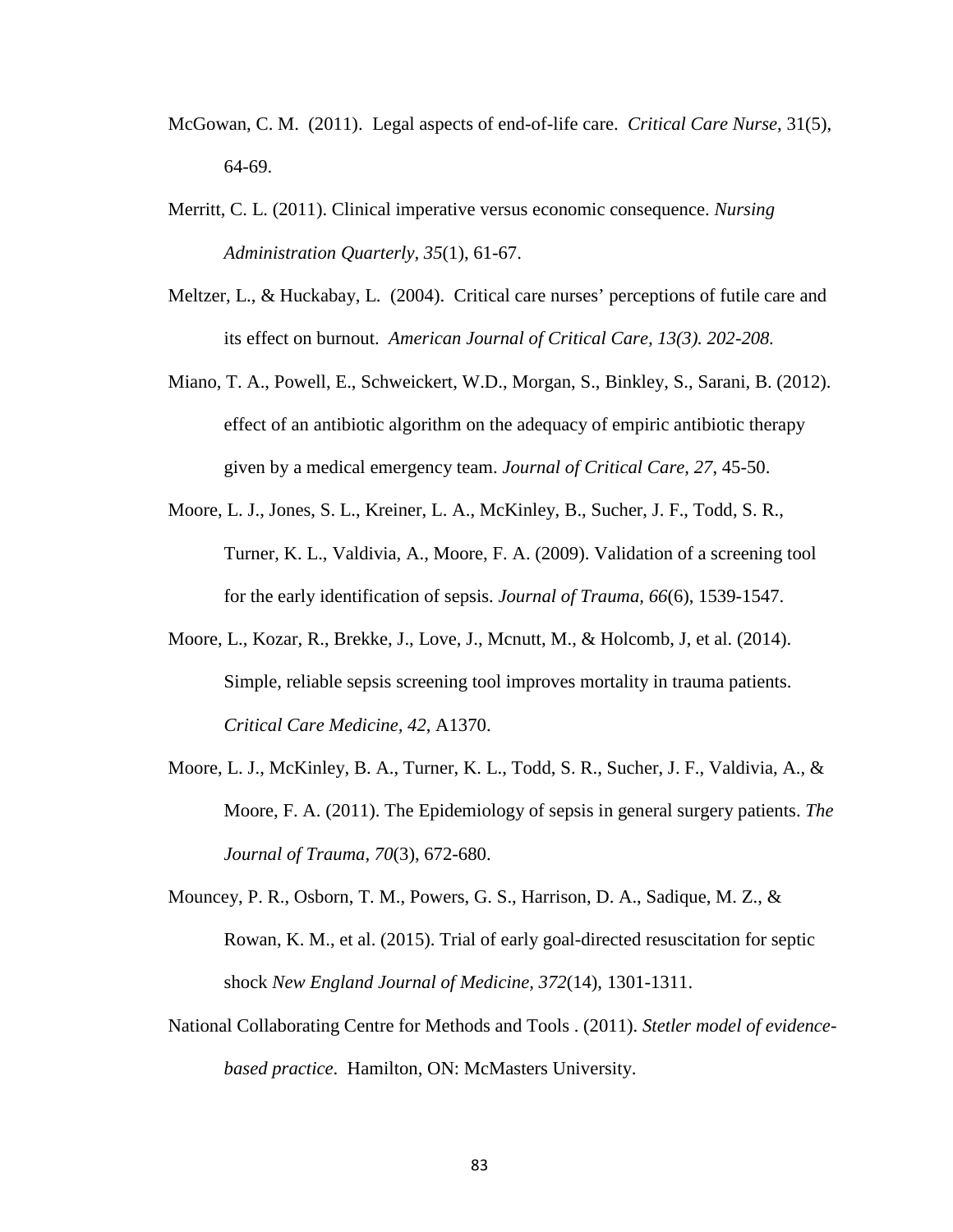- Norton, S. A., & Bowers, B. J. (2001). Working toward consensus: providers' strategies to shift patients from curative to palliative treatment choices. *Research in Nursing and Health, 24, 258-269.*
- Nguyen, H. B., Corbett, S. W., Steele, R., Banta, J., Clark, R. T., Hayes, S. R., Edwards, J., Cho, T. W., Wittlake, W. A. (2007). Implementation of a bundle of quality indicators for the early management of severe sepsis and septic shock is associated with decreased mortality. *Critical Care Medicine, 35*(4), 1105-1112.
- Patocka, C., Turner, J., Xue, X., Segal, E. (2013). Evaluation of an emergency department triage screening tool for suspected severe sepsis and septic shock. *Journal for Healthcare Quality, 36*(1), 52-61.
- Peake, S. L., Delaney, A., Bailey, M., Bellomo, R., Cameron, P. A., & Williams, P., et al. (2014). Goal-directed resuscitation for patients with early septic shock. *New England Journal of Medicine, 371*(16), 1496-1506.
- Peel, M. (2008). Care bundles: resuscitation of patients with severe sepsis. *Nursing Standard, 23*(11), 41-46.
- Pestana, D., Espinosa, E., Sanguesa-Molina, J. R., Ramos, R., Perez-Fernandez, E., & Martinez-Casanova, E., et al. (2010). Compliance with a sepsis bundle and its effect on intensive care unit mortality in surgical septic shock patients. *Journal of Trauma, 69*(5), 1282-1287.
- Pew Research Center for the People and the Press. (2006). Strong Public Support for Right to Die: More Americans Discussing — and Planning — End-of-Life Treatment. Telephone survey of 1,500 older adults conducted Nov. 9-27, 2005 under the direction of Princeton Survey Research Associates International.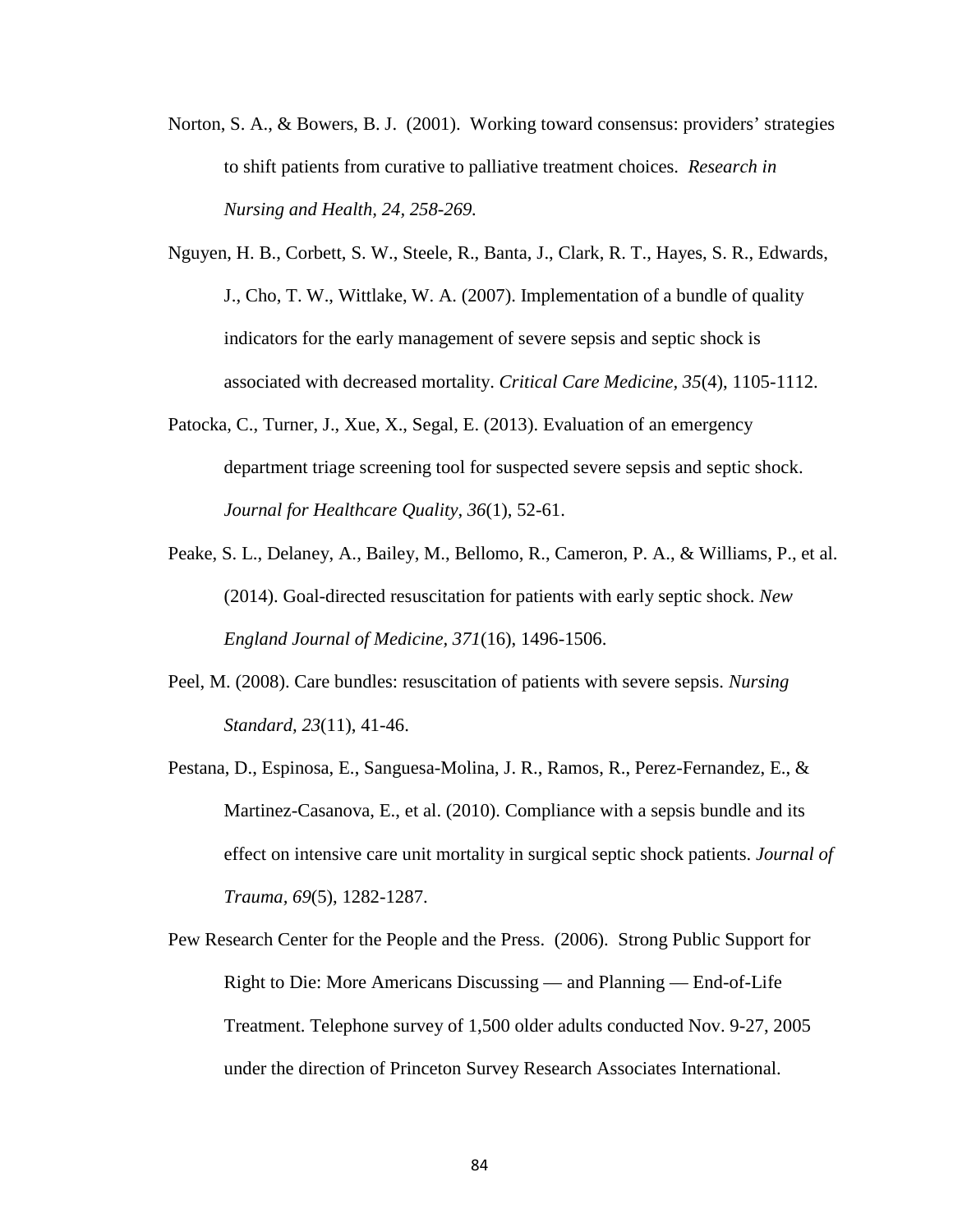Available at [http://people-press.org/report/266/strong-public-support-for-right-to](http://people-press.org/report/266/strong-public-support-for-right-to-die)[die.](http://people-press.org/report/266/strong-public-support-for-right-to-die) Accessed August  $29<sup>th</sup>$ , 2015.

- Powell, E. S., Sauser, K., Cheema, N., Pirotte, M. J., Quattromani, E., Avula, U., ... Courtney, D. M. (2013). Severe sepsis in do-not-resuscitate patients: intervention and mortality rates. *J Emerg Med, 44*(4), 742-749. doi: 10.1016/j.jemermed.2012.09.034
- Puntilo, K., Nelson, J.E., Weissman, D., Curtis, R., Weiss, S., & Campbell, M., et al. (2014). Palliative care in the ICU: relief of pain, dyspnea, and thirst. *Intensive Care Medicine, 40 (2), 235-248.*
- Quach, J. L., Downey, A. W., Haase, M., Haase-Fielitz, A., Jones, D., & Bellomo, R. (2008). Characteristics and outcomes of patients receiving a medical emergency team review for respiratory distress or hypotension *Journal of Critical Care, 23*, 325-331.
- Rhodes, A., Phillips, G., Beale, R., Cecconi, M., Chiche, J.D., De Backer, D., Levy, M., et al. (2015). The Surviving Sepsis Campaign bundles and outcome: results from the International Multicentre Prevalence Study on Sepsis (the IMPreSS study). *Intensive Care Medicine, 41*(9), 1620-1628.
- Sarani, B., Brenner, S. R., Gabel, B., Myers, J. S., Gibson, G., & Fuchs, B. D., et al. (2008). Improving sepsis care through systems change: the impact of a medical emergency team. *The Joint Commision Journal on Quality and Patient Safety, 34*(3), 179-182.
- Scitovsky, A. A. (2005). "The high cost of dying": what does the data show? *Milbank Quarterly, 83(4),* 825-841.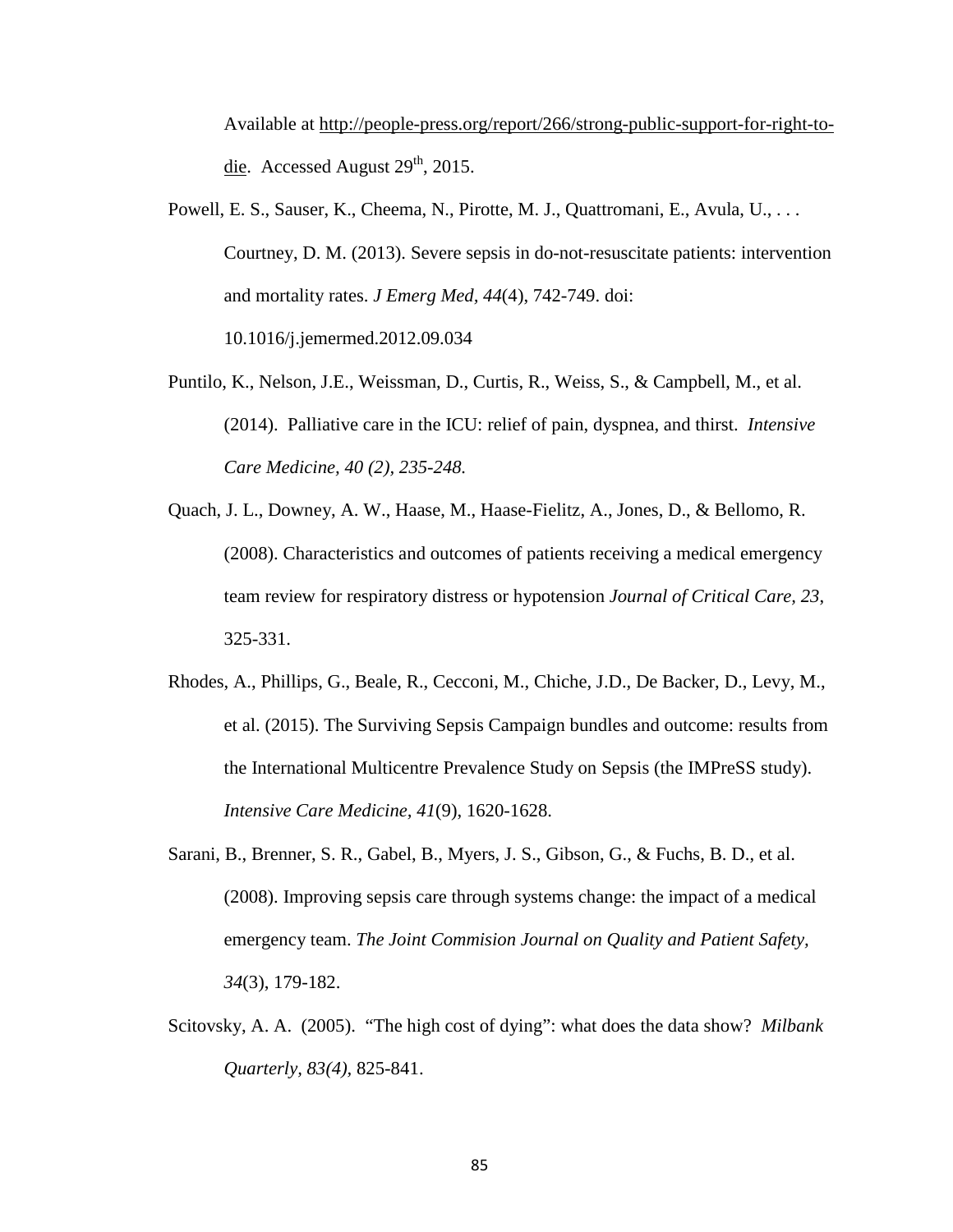- Scheunemann, L. P., Cunningham, T. V., Arnold, R. M., Buddadhumaruk, P., & White, D. B. (2015). How clinicians discuss critically ill patients' preference and values with surrogates: an empirical analysis. *Critical Care Medicine,* 43(4), 757-764.
- Schramm, G. E., Kashyap, R., Mullon, J. J., Gajic, O., Afessa, B. (2011). Septic shock: a multidisciplinary response team and weekly feedback to clinicians improve the process of care and mortality. *Critical Care Medicine, 39*(2), 252-258.
- Seaman, J. B. (2013). Improving care at end of life in the ICU: a proposal for early discussion of goals of care. *Journal of Gerontological Nursing, 39(8),* 52-58.
- Sebat, F., Johnson, D., Musthafa, A.A., Watnik, M., Moore, S., Henry, K., Saari, M. (2005). A multidisciplinary community hospital program for the early and rapid resuscitation of shock in nontrauma patients. *Chest, 127*(5), 1729-1743.
- Sebat, F., Musthafa, A.A., Johnson, D., Kramer, A.A., Shoffner, D., Eliason, M., Henry, K., Spurlock, B. (2007). Effect of a rapid response system system for patietns in shock on time to treatment and mortality during 5 years. *Critical Care Medicine, 35*(11), 2568-2575.
- Semler, M. W., Weavind, L., Hooper, M.H., Rice, T.W., Gowda, S.S., & Wheeler, A.P., et al. (2015). An electronic tool for the evaluation and treatment of sepsis in the ICU: a randomized controlled trial. *Critical Care Medicine, 43*(8), 1595-1602.
- Seymour, C. W., Liu, V.X., Iwashyna, T.J., Brunkhorst, F.M., Rea, T.D., & Angus, D.C., et al. (2016). Assessment of clinical criteria for sepsis. *Journal of the American Medical Association, 315*(8), 762-774.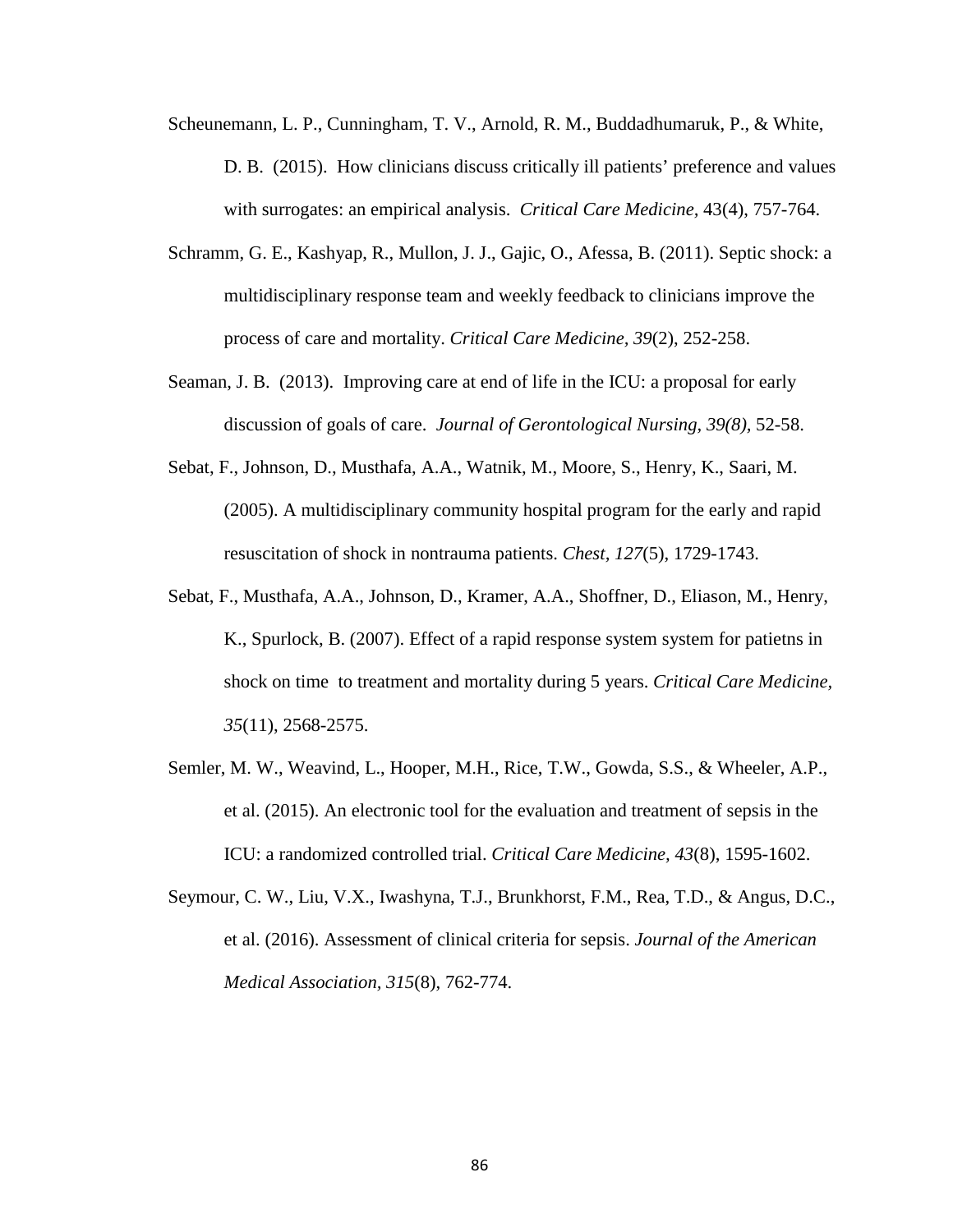- Shankar-Hari, M., Phillips, G.S., Levy, M.L., Seymour C.W., Liu, V.X., & Singer, M., et al. (2016). Developing a new definition and assessing new clinical criteria for septic shock. *Journal of the American Medical Association, 315*(8), 775-787.
- Shea, J., Grossman, S., Wallace, M., & Lange, J. (2010). Assessment of advanced practice palliative care nursing competencies in nurse practitioner students: implications for the integration of ELNEC curricular modules. *Journal of Nursing Education,* 49(4), 183-188.
- Shepardson, L. B., Youngner, S.J., Speroff, T., Rosenthal, G.E. (1999). Increased risk of death in patients with do-not-resuscitate orders. *Medical Care, 37*(8), 727-737.
- Shorr, A. F., Micek, S., T., Jackson, W. L., Kollef, M. H. (2007). Economic implications of an evidence-based sepsis protocol: can we improve outcomes and lower costs. *Critical Care Medicine, 35*(5), 1257-1262.
- Singer, A. J., , Taylor M., LeBlanc D., Williams J., & Thode H.C. Jr. (2014). ED bedside point-of-care lactate in patients with suspected sepsis is associated with reduced time to iv fluids and mortality. *American Journal of Emergency Medicine, 32*(9), 1120-1124.
- Singer M., D., C.S., Seymour, C.W., Shankar-Hari, M., Annane, D., & Angus, D.C., et al. (2016). The third international consensus definitions for sepsis and septic shock (Sepsis-3). *Journal of the American Medical Association, 315*(8), 801-810.
- The SUPPORT Principle Investigators. (1995). A controlled trial to improve care for seriously ill hospitalized patients. *Journal of the American Medical Association, 274,* 1591-1598.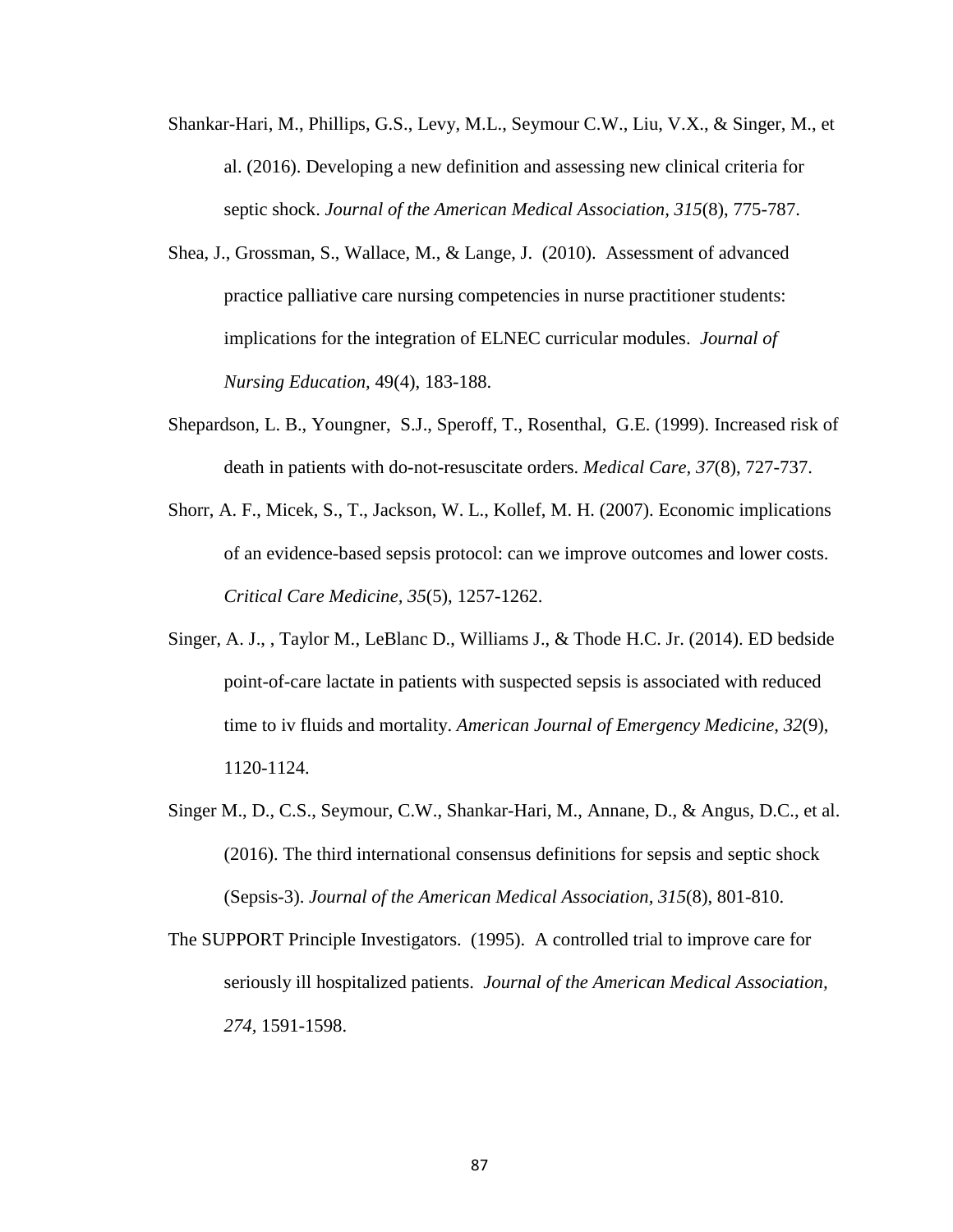- Swigart, V., Lidz, C., Butterworth, V., Arnold, R. (1996). Letting go: family willingness to forgo life support. *Heart Lung, 25,* 483-494.
- Tabak, Y. P., Johannes, R.S., Silber, J.H., Kurtz, S.G. (2005). Should Do-Not-Resuscitate Status be Included as a Mortality Risk Adjustor?: The Impact of DNR Variations on Performance Reporting. *Medical Care, 43*(7), 658-666.
- Teno, J. M., Licks, S., Lynn, J., Wenger, N., Connors, A. F., and Knaus, W. A., et al. (1997), Do Advance Directives Provide Instructions That Direct Care?. *Journal of the American Geriatrics Society*, 45: 508–512.
- Teno, J., Lynn, J., Wenger, N., Phillips, R. S., Murphy, D. P., and Knaus, W. A. (1997), Advance Directives for Seriously Ill Hospitalized Patients: Effectiveness with the Patient Self-Determination Act and the SUPPORT Intervention. *Journal of the American Geriatrics Society*, 45: 500–507.
- Tilden, V. P., Tolle, S. W, Nelson, C. A., Thompson, M., Eggman, S. C. (1999). Family decision making in foregoing life extending treatments. *Journal of Family Nursing, 5,* 426-442.
- Tunzi, M. (2011). Advance Care Directives: Realities and Challenges in Central California. *The Journal of Clinical Ethics*, 22(3), 239-48.
- Umscheid, C. A., Betesh, J., VanZandbergen, C., Hanish, A., Tait, G., & Fuchs, B.D, et al. (2015). Development, implementation, and impact of an automated early warning and response system for sepsis. *Journal of Hospital Medicine, 1*(1), 26- 31.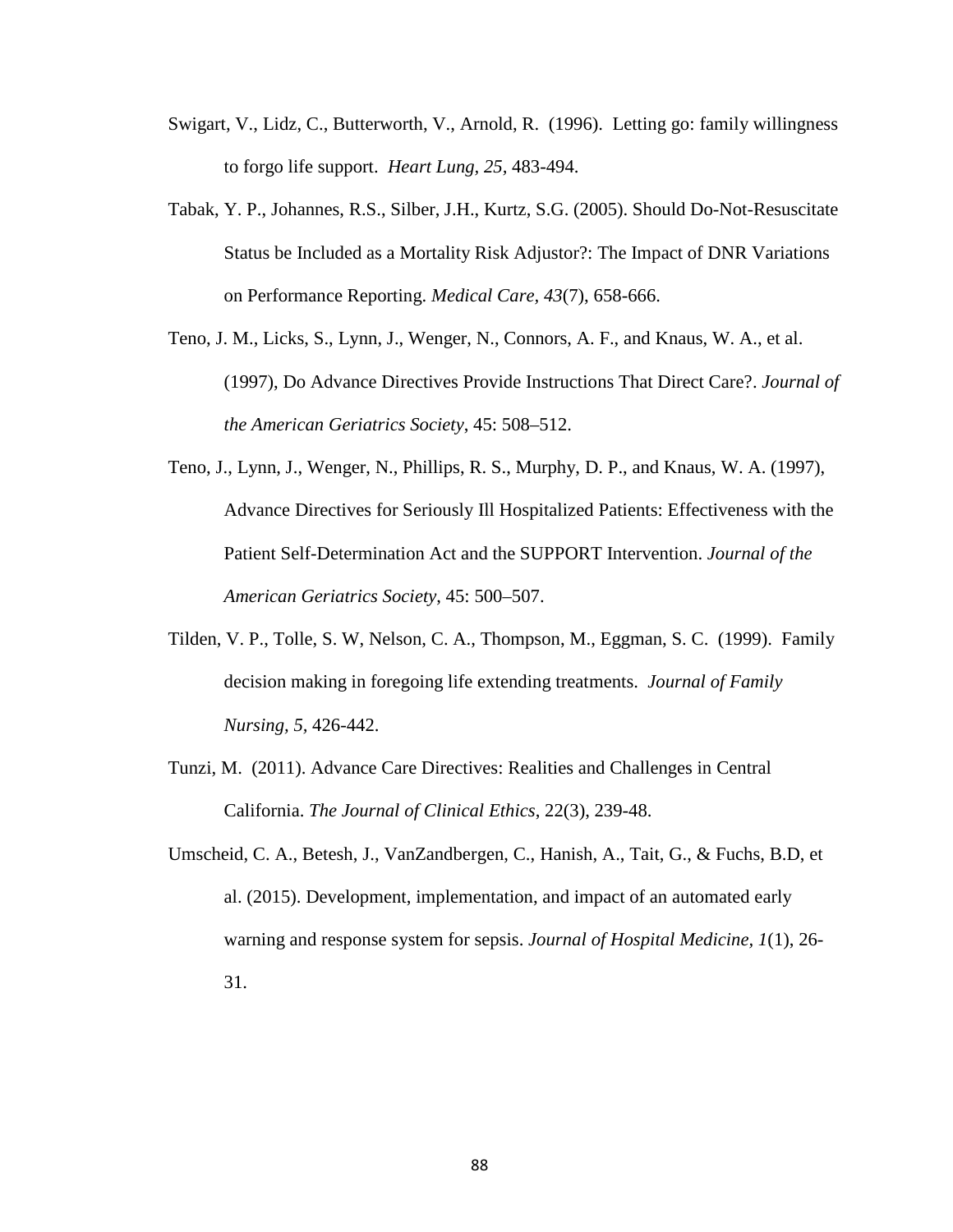- US Department of Health and Human Services, Health Resources and Services Administration Report to Congress. (2006) The Critical Care Workforce: A Study of the Supply and Demand for Critical Care Physicians. Available at [http://bhpr.hrsa.gov/healthworkforce/reports/studycriticalcarephys.pdf.](http://bhpr.hrsa.gov/healthworkforce/reports/studycriticalcarephys.pdf) Accessed August 28th, 2015.
- Venkatasalu, M. R., Whiting, D., & Cairnduff, K. (2015). Life after the Liverpool Care: a qualitative study of critical care practitioners delivering end-of-life care. *Journal of Advanced Nursing, 71(9),* 2108-2118.
- Walkey, A. J., Weinberg, J., Wiener, R. S., Cooke, C. R., & Lindenauer, P. K. (2016). Association of Do-Not-Resuscitate Orders and Hospital Mortality Rate Among Patients With Pneumonia. *JAMA Intern Med, 176*(1), 97-104. doi: 10.1001/jamainternmed.2015.6324
- Wilkie, D. J. & Ezenwa, M. O. (2012). Pain and symptom management in palliative care and at end of life. *Nursing Outlook,* 60(6), 357-64.
- Yang, Y., Yang, K. S., Hsann, Y. M., Lim, V., Ong, B. C. (2010). The effect of comorbidity and age on hospital mortality and length of stay in patients with sepsis. *Journal of Critical Care, 25*, 398-405.
- Yealy, D. M., Kellum, J. A., Huang, D. T., Barnato, A.E., Weissfeld, L. A., & Angus, D. C., et al. (2014). A randomized trial of protocol-based care for early septic shock. *New England Journal of Medicine, 370*(18), 1683-1693.
- Zambon, M., Ceola, M., Almeida-de-Castro, R., Gullo, A., Vincent, J-L. (2008). Implementation of the Surviving Sepsis Campaign guidelines for severe sepsis and septic shock: we could go faster. *Journal of Critical Care, 23*, 455-460.